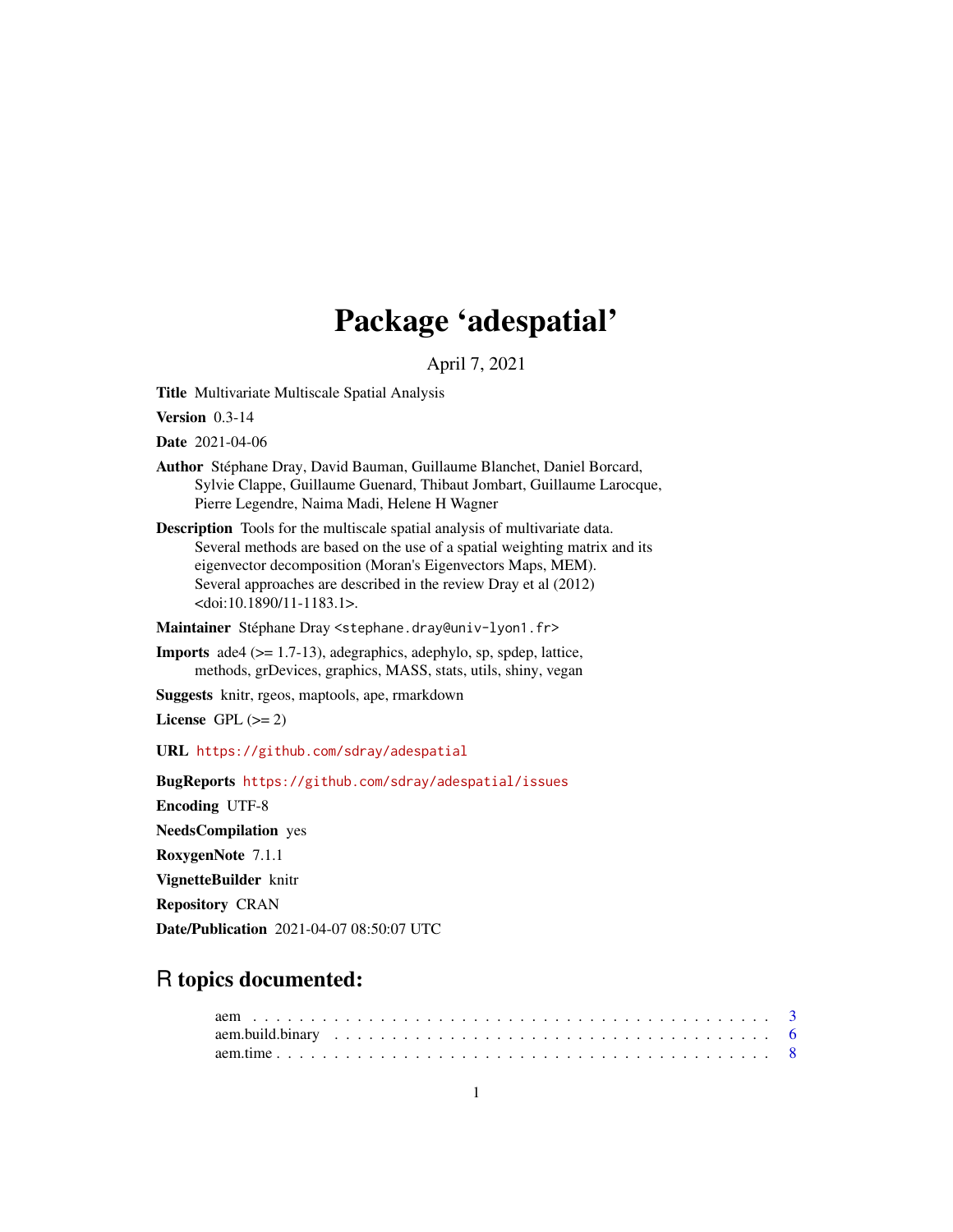|           | <b>10</b> |
|-----------|-----------|
|           | 13        |
|           | 14        |
|           | 18        |
|           | 20        |
|           | 22        |
|           |           |
|           |           |
|           |           |
|           |           |
|           |           |
|           |           |
|           |           |
|           |           |
|           | 47        |
|           | 48        |
|           |           |
|           |           |
|           |           |
|           |           |
|           |           |
|           |           |
|           |           |
|           |           |
|           | 70        |
|           | 71        |
|           | 73        |
| msr       | 76        |
|           | 79        |
|           |           |
|           |           |
|           |           |
|           |           |
|           |           |
|           |           |
|           |           |
|           | 93        |
|           | 94        |
| rotation  | 98        |
|           | 99        |
|           |           |
|           |           |
| stimodels |           |
| TBI       |           |
|           |           |
| Tiahura   |           |
|           |           |
|           |           |
|           |           |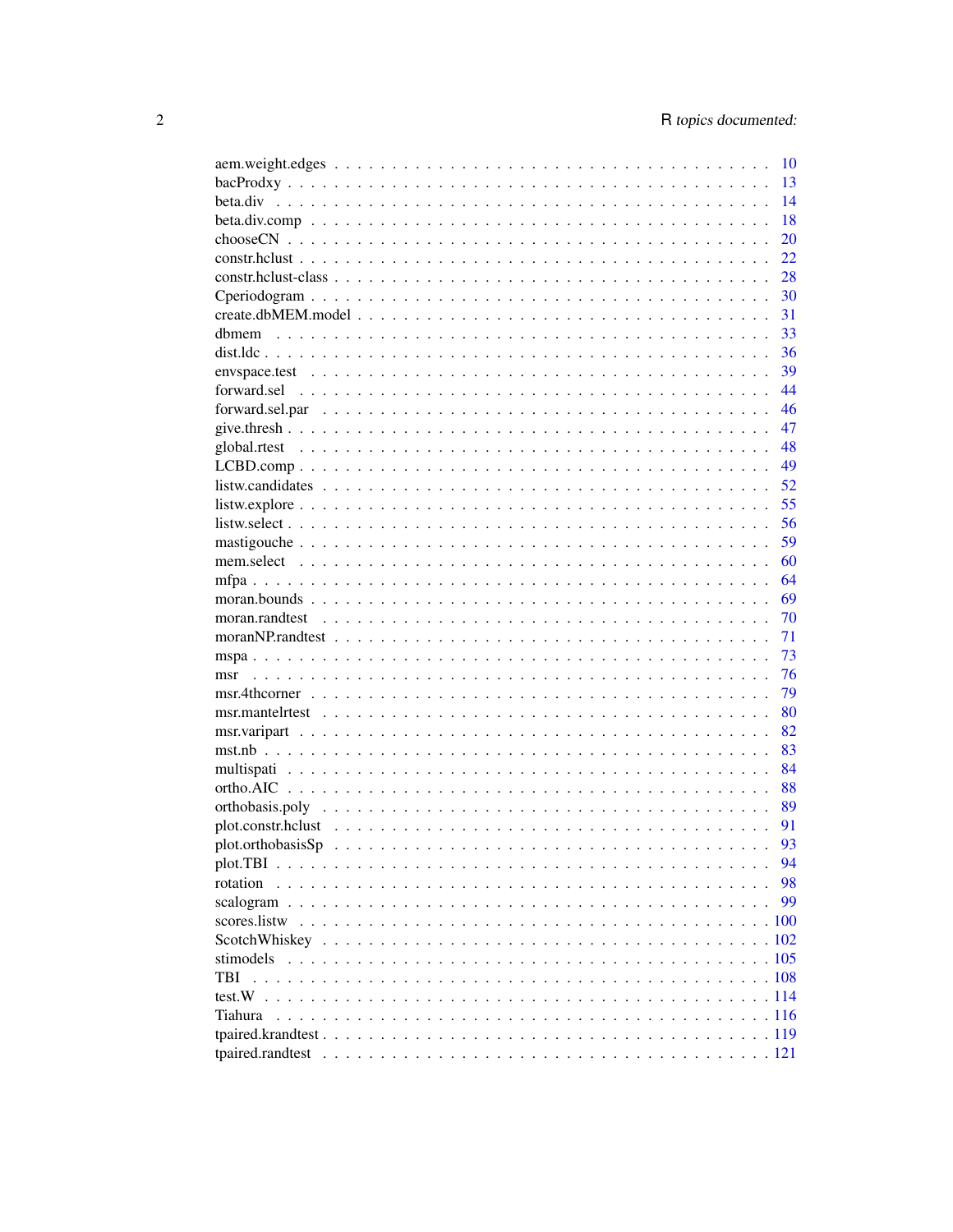<span id="page-2-0"></span>

| Index |  |  |
|-------|--|--|
|       |  |  |
|       |  |  |
|       |  |  |
|       |  |  |

<span id="page-2-1"></span>

aem *Construct asymmetric eigenvector maps (AEM)*

### Description

This function constructs eigenvectors of a site-by-link matrix. Weights can be applied to the links.

### Usage

```
aem(
  aem.build.binary,
 binary.mat,
 weight,
  rm.link0 = FALSE,
 print.binary.mat = FALSE
)
```
#### Arguments

aem.build.binary

|                  | Object created by function aem.build.binary.                                                                                                                                                                                                      |
|------------------|---------------------------------------------------------------------------------------------------------------------------------------------------------------------------------------------------------------------------------------------------|
| binary.mat       | Site (n rows) by link (k columns) matrix. The 1s in the matrix represents the<br>presence of a link influencing a site, directly or indirectly, otherwise the values<br>are $0s$ .                                                                |
| weight           | Vector of weights of length k, to be applied to the links.                                                                                                                                                                                        |
| rm.link0         | Logical (TRUE, FALSE) determining if the links directly connecting a site to the<br>origin (site 0) should be removed. Default value: FALSE. This parameter is only<br>used when an object of class aem.build.binary is provided to the function. |
| print.binary.mat |                                                                                                                                                                                                                                                   |
|                  | Logical (TRUE, FALSE) determining if the site-by-link matrix used in the analysis<br>should be printed.                                                                                                                                           |
|                  |                                                                                                                                                                                                                                                   |

# Details

If only an object of class aem.build.binary is given to this function, The argument binary.mat is not considered. binary.mat is only considered when the argument aem.build.binary is missing.

If weights are applied to the links, the length of vector weight has to take into account wether the links connecting real sites to the origin (the fictitious site 0) have been kept or removed.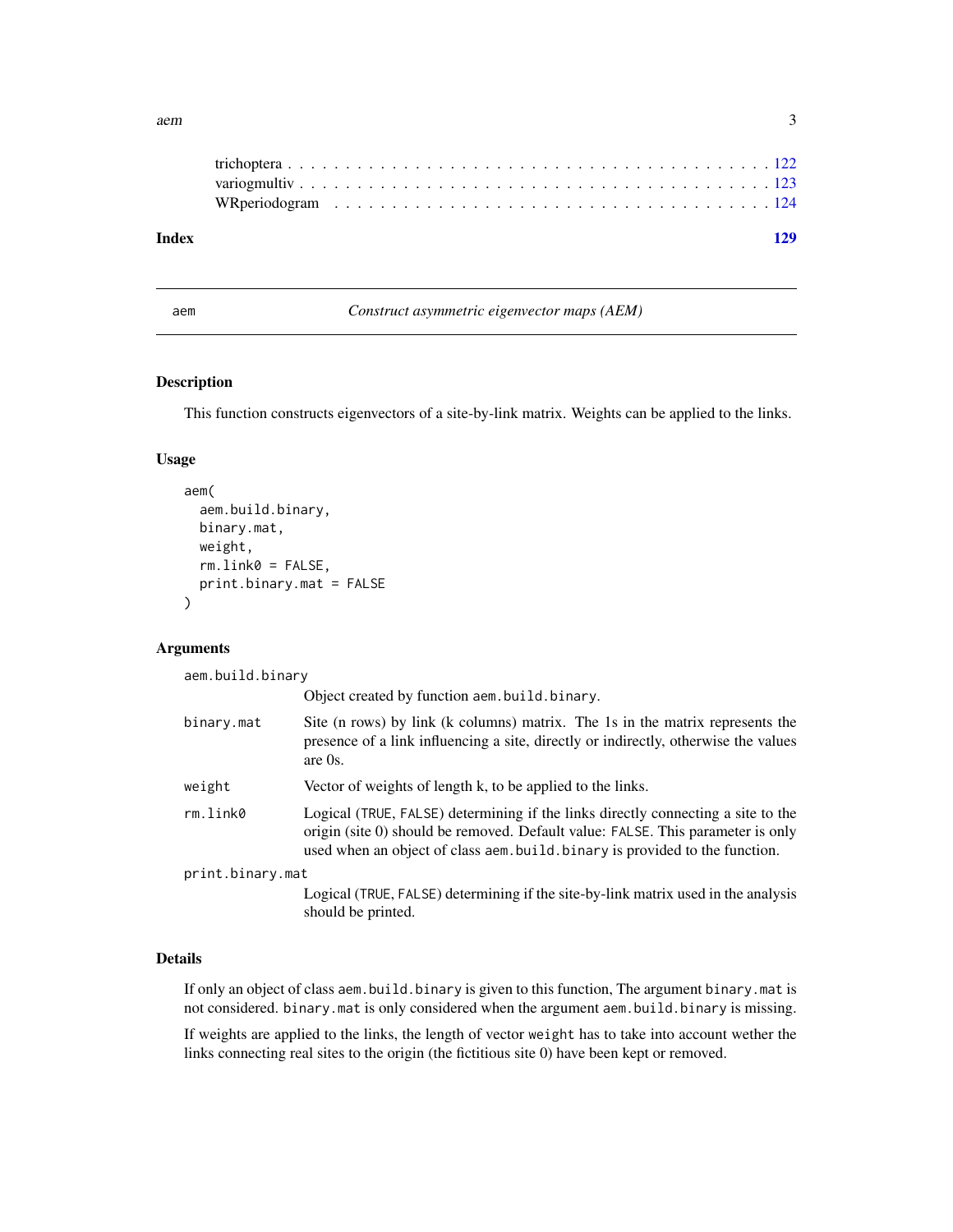#### Value

| value   | A vector of singular values associated with the AEM.                        |
|---------|-----------------------------------------------------------------------------|
| vectors | A matrix of eigenvector. Each column is an AEM eigenfunction (or variable). |
|         | mod.binary.mat A site-by-link matrix modified through the function.         |

# Note

It sometimes happens that AEM eigenfunctions have equal singular values. In that case, different sets of AEM eigenfunctions may be produced on different plateforms.

Eigenvectors associated to an eigenvalue that is smaller than  $10^{-12}$  are considered negligeable. They have been removed from the created AEM eigenfunctions.

#### Author(s)

F. Guillaume Blanchet

# References

Blanchet F.G., P. Legendre and Borcard D. (2008) Modelling directional spatial processes in ecological data. *Ecological Modelling*, 215, 325-336.

#### See Also

[aem.build.binary](#page-5-1), [svd](#page-0-0)

#### Examples

```
### Construction of object of class nb (spdep)
if(require("spdep", quietly = TRUE)){
nb <- cell2nb(5,5,"queen")
### Create fictitious geographical coordinates
xy <- cbind(1:25,expand.grid(1:5,1:5))
### Build binary site-by-link matrix
bin.mat <- aem.build.binary(nb,xy)
### Construct AEM eigenfunctions from an object of class aem.build.binary
res <- aem(aem.build.binary=bin.mat,rm.link0=FALSE)
res$values
### Illustrate 4 AEM eigenfunctions using bubble plots
opal <- palette()
palette(c("black","white"))
par(mfrow=c(2,2))
```

```
symbols(x=xy[,2:3], circles=abs(res$vectors[,1]), inches=FALSE, asp=1,
fg=ifelse(sign(-res$vectors[,1])+1>0,1,0),
bg=ifelse(sign(res$vectors[,1])+1>0,1,0), xlab="x", ylab="y")
title("AEM 1")
```

```
symbols(x=xy[,2:3], circles=abs(res$vectors[,2]), inches=FALSE,
```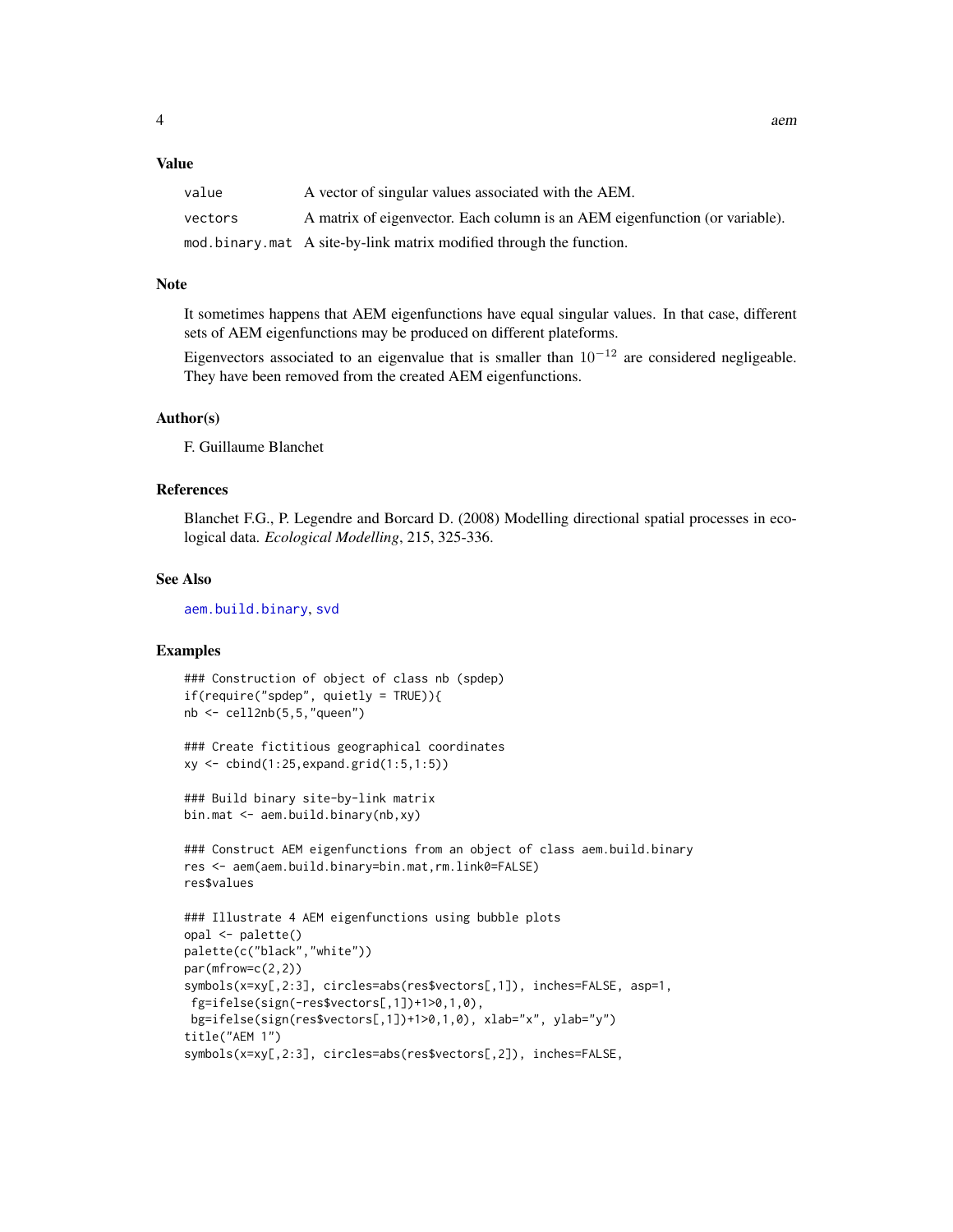```
asp=1, fg=ifelse(sign(-res$vectors[,2])+1>0,1,0),
bg=ifelse(sign(res$vectors[,2])+1>0,1,0), xlab="x", ylab="y")
title("AEM 2")
symbols(x=xy[,2:3], circles=abs(res$vectors[,3]), inches=FALSE,
asp=1, fg=ifelse(sign(-res$vectors[,3])+1>0,1,0),
bg=ifelse(sign(res$vectors[,3])+1>0,1,0), xlab="x", ylab="y")
title("AEM 3")
symbols(x=xy[,2:3], circles=abs(res$vectors[,4]), inches=FALSE, asp=1,
fg=ifelse(sign(-res$vectors[,4])+1>0,1,0),
bg=ifelse(sign(res$vectors[,4])+1>0,1,0), xlab="x", ylab="y")
title("AEM 4")
### Construct AEM eigenfunctions using only a site-by-link matrix
res2 <- aem(binary.mat=bin.mat[[1]])
res2$values
### Illustrate 4 AEM eigenfunctions using bubble plots
par(mfrow=c(2,2))
symbols(x=xy[,2:3], circles=abs(res2$vectors[,1]), inches=FALSE,
asp=1, fg=ifelse(sign(-res2$vectors[,1])+1>0,1,0),
bg=ifelse(sign(res2$vectors[,1])+1>0,1,0), xlab="x", ylab="y")
title("AEM 1")
symbols(x=xy[,2:3], circles=abs(res2$vectors[,2]), inches=FALSE,
asp=1, fg=ifelse(sign(-res2$vectors[,2])+1>0,1,0),
bg=ifelse(sign(res2$vectors[,2])+1>0,1,0), xlab="x", ylab="y")
title("AEM 2")
symbols(x=xy[,2:3], circles=abs(res2$vectors[,3]), inches=FALSE,
asp=1, fg=ifelse(sign(-res2$vectors[,3])+1>0,1,0),
bg=ifelse(sign(res2$vectors[,3])+1>0,1,0), xlab="x", ylab="y")
title("AEM 3")
symbols(x=xy[,2:3], circles=abs(res2$vectors[,4]), inches=FALSE,asp=1,
fg=ifelse(sign(-res2$vectors[,4])+1>0,1,0),
bg=ifelse(sign(res2$vectors[,4])+1>0,1,0), xlab="x", ylab="y")
title("AEM 4")
palette(opal)
### Construct AEM eigenfunctions with a function of the distance
### as weights to put on the links
### Construction of object of class nb (spdep)
nb<-cell2nb(5,5,"queen")
### Create fictitious geographical coordinates
xy <- cbind(1:25,expand.grid(1:5,1:5))
### Build binary site-by-link matrix
bin.mat <- aem.build.binary(nb,xy)
### Construct a matrix of distances
long.lien.mat<-as.matrix(dist(xy))
### Extract the edges, remove the ones directly linked to site 0
```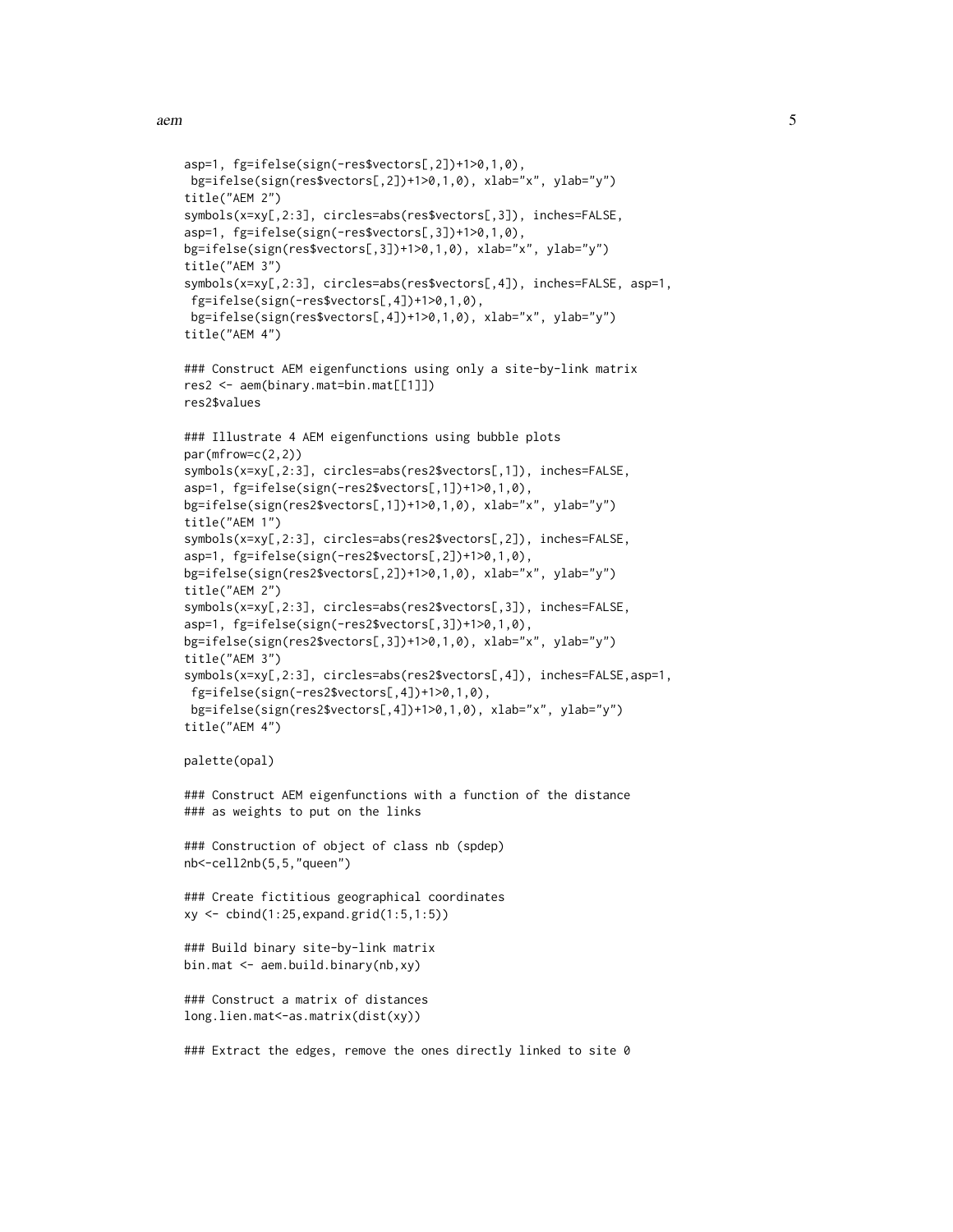```
lien.b<-bin.mat$edges[-1:-5,]
### Construct a vector giving the length of each edge
long.lien<-vector(length=nrow(lien.b))
for(i in 1:nrow(lien.b)){
long.lien[i]<-long.lien.mat[lien.b[i,1],lien.b[i,2]]
}
### Construct a vector of weights based on distance
weight.vec<-1-(long.lien/max(long.lien))^2
### Construct AEM eigenfunctions from an object of class aem.build.binary
res <- aem(aem.build.binary=bin.mat,weight=weight.vec,rm.link0=TRUE)
res
}
```
<span id="page-5-1"></span>aem.build.binary *Construct a site-by-edge binary matrix*

#### **Description**

This function construct a site-by-edge binary matrix. It uses a set of sites coordinates and a connexion diagram (object of class nb from the spdep package). The 1s in the matrix represents the presence of a link influencing a site, directly or indirectly, otherwise the values are 0s. Graphically, the function is implemented such that the directional process is considered to be going from the bottom to the top of the screen in the graphical output of R. As such, the origin is underneath the set of points representing the sites. Prepare the table of site coordinates accordingly.

# Usage

```
aem.build.binary(
 nb.object = NULL,
  coords,
  link = NULL,unit.angle = "degrees",
  rot.angle = 0,
  rm.same.y = TRUE,plot.connexions = TRUE
```
# )

# Arguments

| nb.object | Object of class nb from library spdep.                                                                                                                                                 |
|-----------|----------------------------------------------------------------------------------------------------------------------------------------------------------------------------------------|
| coords    | A three columns matrix or data frame. Column 1: identifiers of the points (needs<br>to be numeric). Columns 2 and 3: the X and Y coordinates of the points.                            |
| link      | A two columns matrix. Each row define an edge. Column 1: The site from<br>which the edge starts. Column 2: the site to which the edge ends. All values in<br>link need to be integers. |

<span id="page-5-0"></span>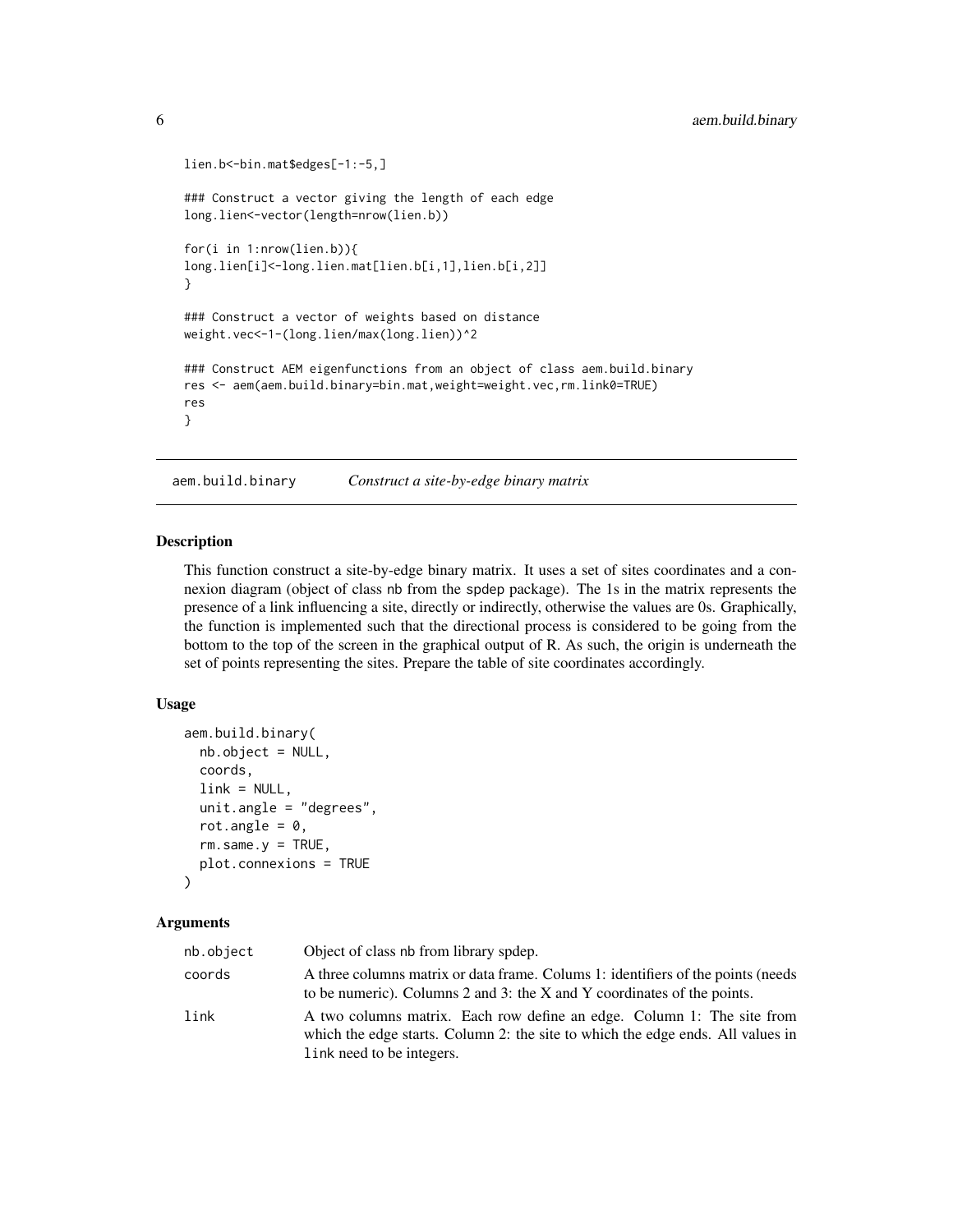| unit.angle      | Character. The measurement units in which the angle is defined: either "de-<br>grees" (default) or "radians".                                                                                                                                                     |
|-----------------|-------------------------------------------------------------------------------------------------------------------------------------------------------------------------------------------------------------------------------------------------------------------|
| rot.angle       | Numeric. Angle of the vector describing the process influencing the sites. This<br>argument generate a rotation of the site coordinates. The set of coordinates is<br>rotated counterclockwise. Negative values will produce a clockwise rotation.                |
| rm.same.v       | Logical (TRUE, FALSE). Determines if the links perpendicular to the gradient<br>should be removed. Default value: TRUE. If these links have already been re-<br>moved this argument put to TRUE will make the function crash. See detail for<br>more information. |
| plot.connexions |                                                                                                                                                                                                                                                                   |

Logical (TRUE, FALSE). Determines if the sites and the associated connexion diagram should be plotted after rotation of the coordinates by gradient.angle.

#### Details

The lowest site in the gradient is the one that will connect to the fictitious site 0 to consider direction. Note that if there are multiple lowest sites, they will all be connected to the fictitious site 0 to consider direction.

The site-by-edge matrix created by this function and the list of edges include the links associated to a fictitious site upstream of all other, see Blanchet et al. (2008), for details. The decision regarding wether the origin and the edges associated with it should be kept or removed is left to the user. Removal of this site and of its associated edges can be done manually after the construction of the site-by-edge matrix and of the list edges. It can also be done when running the function [aem](#page-2-1).

If the connexion diagram was modified so that the links connecting sites that are exactly perpendicular to the gradient have been removed or if there is no sites exactly at the same level in the gradient, defining rm.same.y to TRUE will generate an error.

If all the sites have the same y coordinates after rotation, e.g. a horizontal transect perpendicular to the defined spatial asymmetry, this analysis should not be used.

The argument plot.connexions will plot the sites (coords) in black, after rotation, if any, and the connexion diagram (nb.object), in red. The site labels are also plotted on the graph. To show the direction of the spatial asymmetry considered by the function, a fictive site (in blue) was added upstream. This fictive site is linked (blue edges) to the site(s) that are the most upstream ones. Since this graph is generic, it might sometimes look odd, however, the information given will remain the accurate.

# Value

| se.mat | A binary (n x k) matrix of site (n rows) by link edges (k columns).                                                                                                                                  |
|--------|------------------------------------------------------------------------------------------------------------------------------------------------------------------------------------------------------|
| edges  | A matrix describing the link edges. It has 2 columns (from, to) and as many rows<br>as there are edges. The edges linked to the fictitious site of origin are found at<br>the beginning of the list. |

# Author(s)

F. Guillaume Blanchet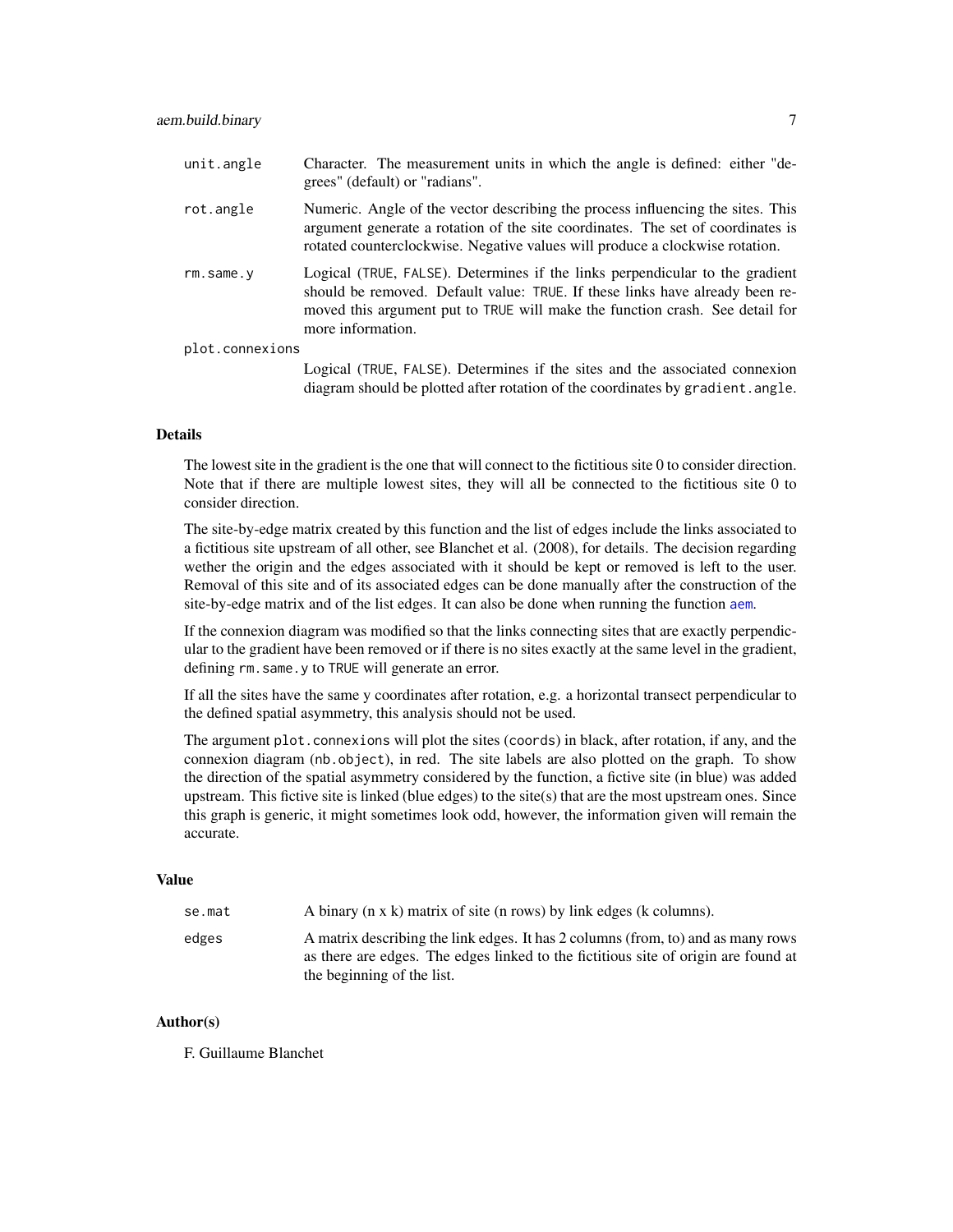#### <span id="page-7-0"></span>References

Blanchet F.G., P. Legendre and Borcard D. (2008) Modelling directional spatial processes in ecological data. *Ecological Modelling*, 215, 325-336.

# See Also

[aem](#page-2-1)

# Examples

```
### Create an object of class nb (spdep)
if(require("spdep", quietly = TRUE)){
nb<-cell2nb(5,5,"queen")
### Create fictitious geographical coordinates
xy <- cbind(1:25,expand.grid(1:5,1:5))
### Build a binary site-by-link matrix; remove the site which have identical Y coordinate
### (by default argument: rm.same.y = TRUE)
bin.mat <- aem.build.binary(nb,xy)
str(bin.mat)
### Build a binary site-by-link matrix using the argument link: remove the site which
### have identical Y coordinate (by default argument: rm.same.y = TRUE)
edges<-expand.grid(1,2:25)
bin.mat <- aem.build.binary(coords=xy,link=edges)
str(bin.mat)
### Build a binary site-by-link matrix, making the process affect the points at
### an angle of 45 degrees
bin.mat.45 <- aem.build.binary(nb,xy, rot.angle=45)
str(bin.mat.45)
### Build a binary site-by-link matrix, making the process affect the points at
### an angle of pi/3 radians
bin.mat.pi3 <- aem.build.binary(nb,xy,unit.angle="radians", rot.angle=pi/3)
str(bin.mat.pi3)
}
```
aem.time *AEM for time series*

#### Description

This function constructs AEM eigenfunctions for multi-scale analysis of a regular time series or spatial transect of univariate or multivariate data.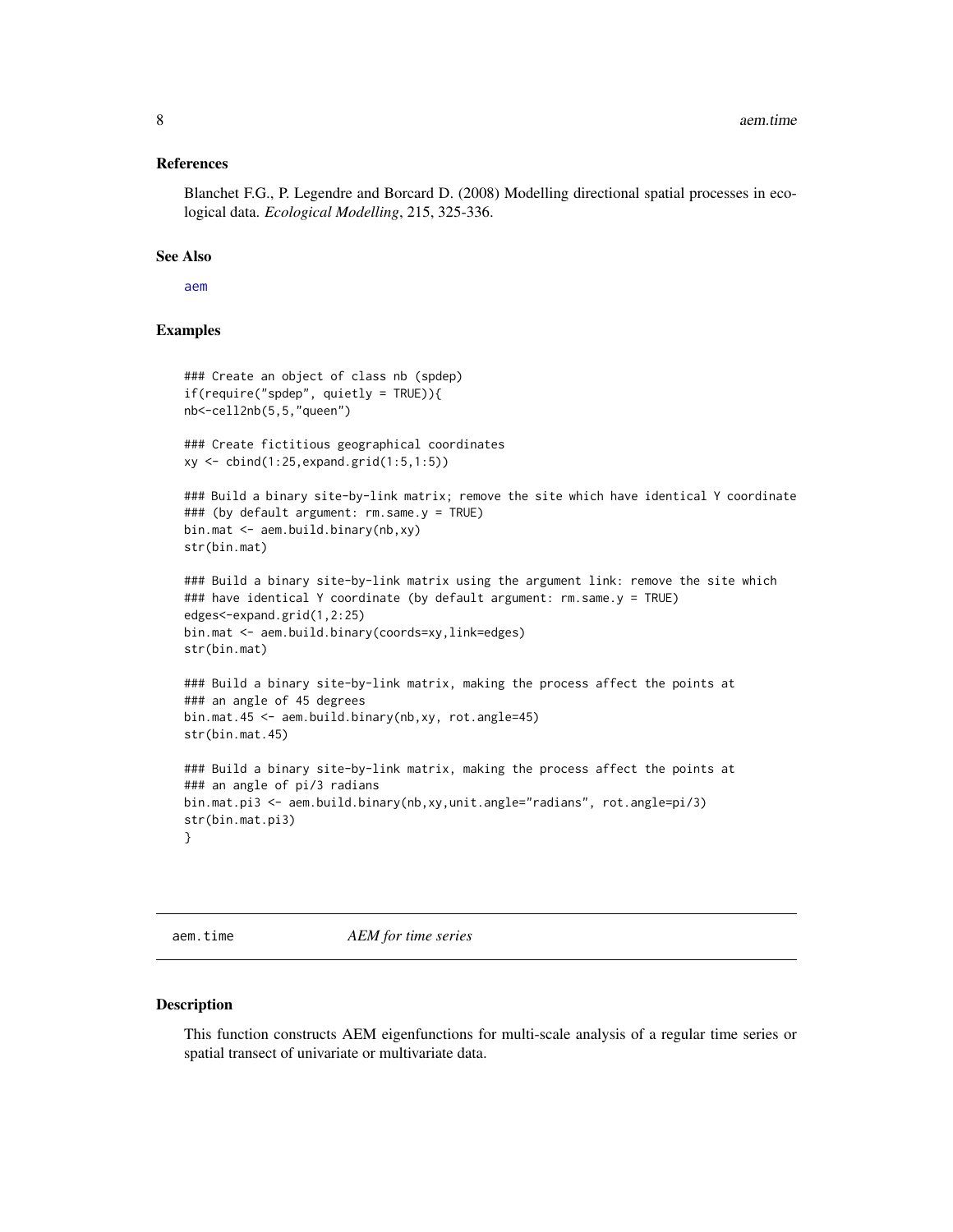#### aem.time 9

#### Usage

 $aem.time(n, w = NULL, moran = FALSE)$ 

#### Arguments

| n     | Numeric. Number of points in the series.                                                                                                                                                                                                 |
|-------|------------------------------------------------------------------------------------------------------------------------------------------------------------------------------------------------------------------------------------------|
| W     | A vector of weights to be applied to the edges (columns of matrix E). Equal<br>weights are used if no vector w is provided. The length of vector w must be $(n-1)$<br>where n is the number of points in the spatial or temporal series. |
| moran | Logical. If TRUE, Moran's I are computed for all AEM. If FALSE (default value),<br>Moran's I are not computed.                                                                                                                           |

# Details

Time series represent a form of directional stochastic process. To emphasize the directional nature of the process influencing the data, AEM analysis, which was designed to take trends into account, should be applied to the non-detrended series. MEM analysis (see scores.listw) can be applied to data series that were detrended to remove the directional component as recommended by Blanchet et al. (2008, 2011) and Legendre & Legendre (2012, Subsection 14.1.2). Detrended palaeoecological sediment core data, for example, could be studied by MEM analysis.

No data file needs to be provided to this function. The AEM eigenvectors are constructed from a matrix E generated from the regular sequence of points along the series.

A vector of weights w can be provided, representing the ease of communication of matter, energy or information among the points. The most simple form would be the inverse of (d/dmax) where d is the distance between adjacent nodes and dmax is the maximum distance between adjacent nodes in the spatial or time series. More general forms of weights may represent the inverse of landscape resistance to the movement of organisms, propagules, genes, etc.

If the calculation of Moran's I is requested, the point coordinates are generated from the point positions along the series.

#### Value

| Nodes-by-edges matrix E.                                              |
|-----------------------------------------------------------------------|
| Eigenvalues of the principal component analysis of E.                 |
| Matrix of AEM eigenfunctions normalized to unit length.               |
| Moran's I statistics tested by a bilateral test with 999 permutations |
| An object of class listw with the associated spatial weighting matrix |
|                                                                       |

#### Author(s)

Pierre Legendre and F. Guillaume Blanchet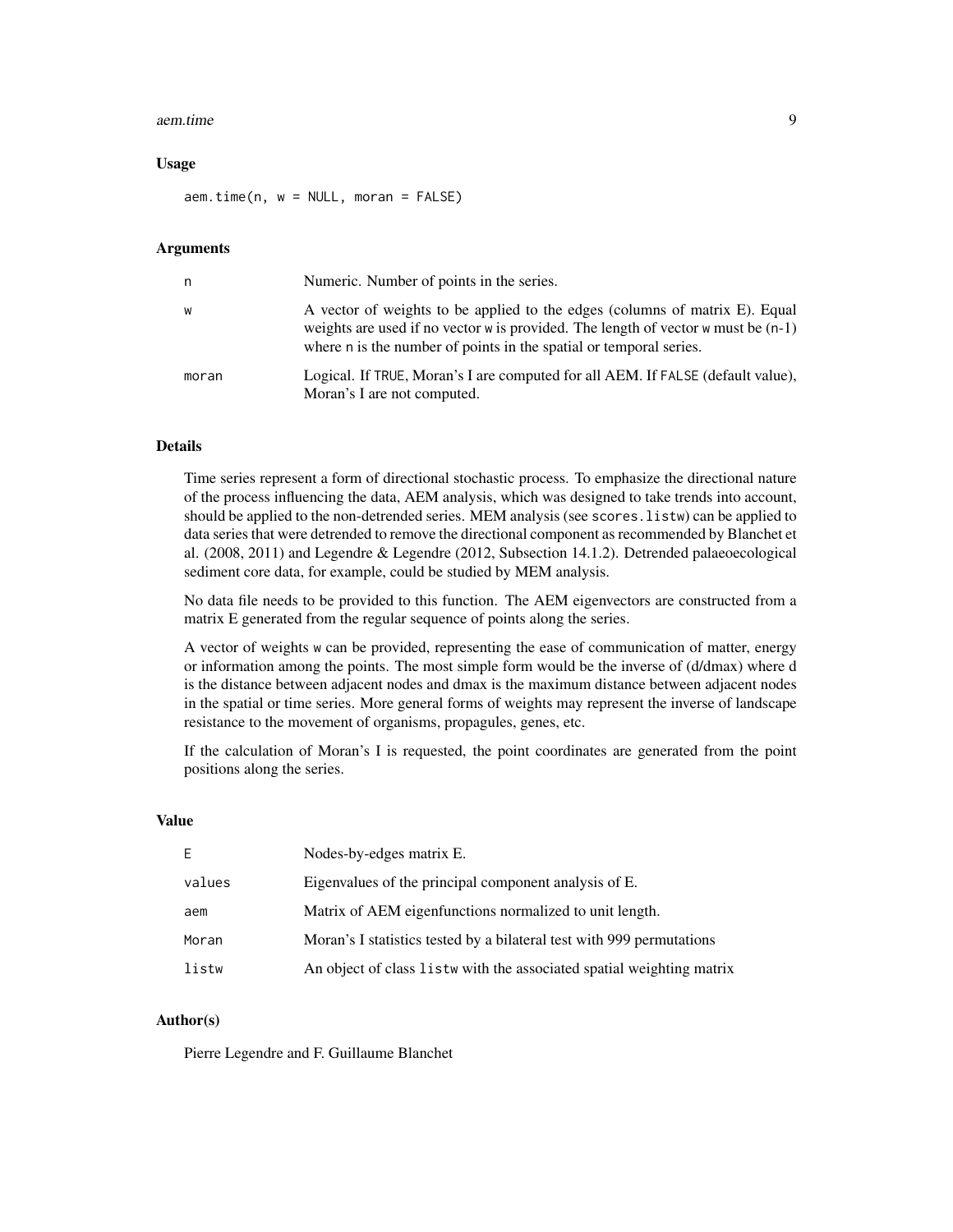#### <span id="page-9-0"></span>References

Blanchet F.G., P. Legendre and Borcard D. (2008) Modelling directional spatial processes in ecological data. *Ecological Modelling*, 215, 325-336.

Blanchet F.G., P. Legendre, R. Maranger, D. Monti, and P. Pepin. (2011) Modelling the effect of directional spatial ecological processes at different scales. *Oecologia*, 166, 357-368.

Legendre, P. and L. Legendre (2012) *Numerical Ecology*, 3rd English edition. Elsevier Science BV, Amsterdam.

Legendre, P. and O. Gauthier (2014) Statistical methods for temporal and space-time analysis of community composition data. *Proceedings of the Royal Society B - Biological Sciences*, 281, 20132728.

#### See Also

[aem](#page-2-1), scores.listw

#### Examples

```
# Time series containing 20 equispaced observations
out <- aem.time(20, moran = TRUE)
# Time series containing 20 observations with unequal spacing
# Generate (n-1) random interpoint distances
distances \le runif(19,1,5)
# Compute weights representing the ease of communication among points
w <- 1/(distances/max(distances))
# Compute the AEM eigenfunctions
out \leq aem.time(20, w = w, moran = TRUE)
```
aem.weight.edges *Weight edges when constructing AEM variables*

#### Description

These functions construct a vector of weights that can be associated to the edges of the connexion diagram used as a basis to build AEM eigenfunctions. aem.weight.edges is general and can be used for 1 or 2 dimensional problems. aem.weight.time is meant to be used only for time series. It is a wrapper for aem.weight.edges.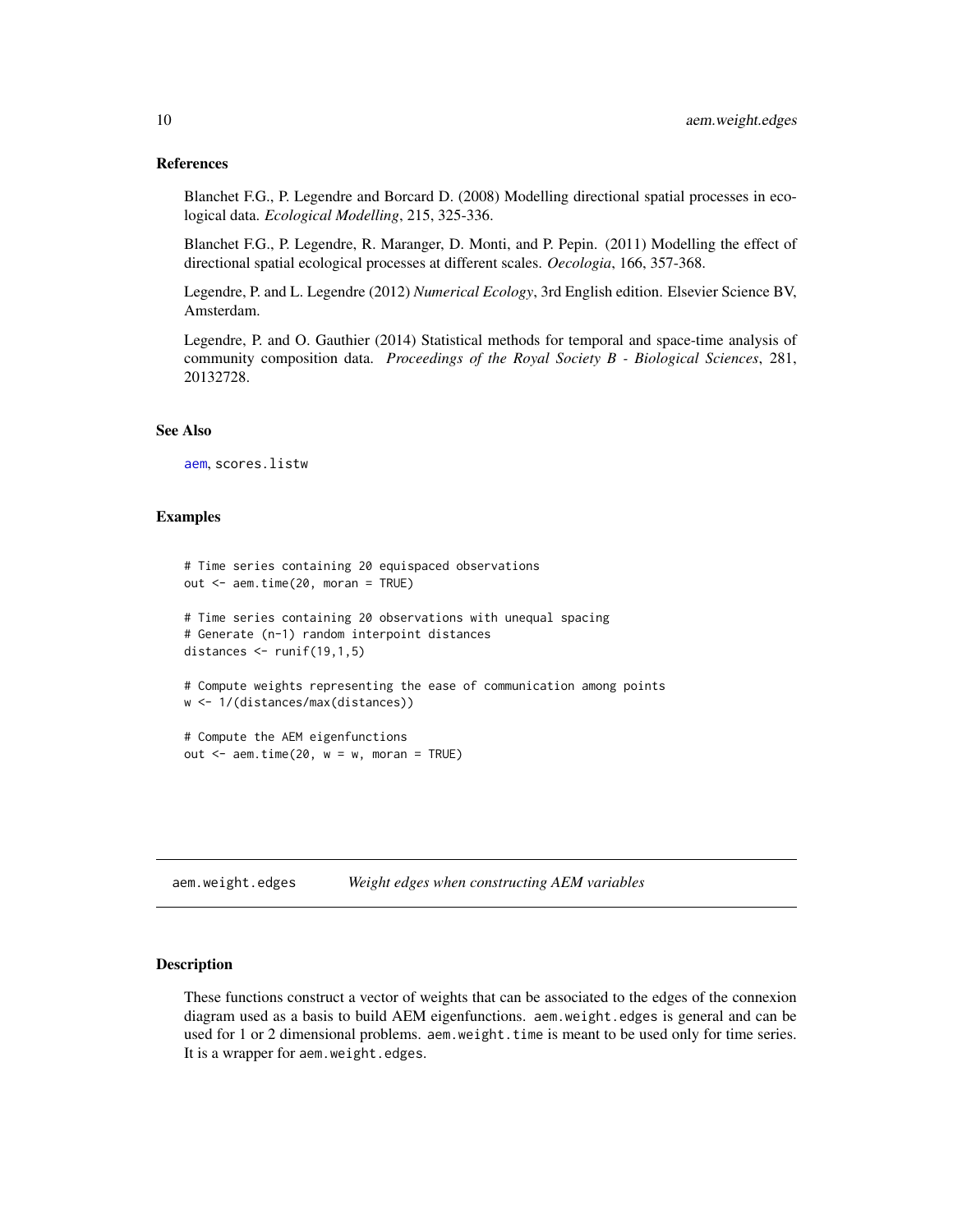aem.weight.edges 11

# Usage

```
aem.weight.edges(
 nb.object,
 coords,
 distmat = NULL,
 alpha = 2,
 beta = NULL,
 max.d = NULL,unit.angle = "degrees",
 rot.angle = 0,
 rm.same.y = TRUE,plot.connexions = TRUE
\mathcal{L}aem.weight.time(
 dates,
 distmat = NULL,
  alpha = 2,
 beta = NULL,
 max.d = NULL,unit.angle = "degrees",
  rot.angle = 0,
 rm.same.y = TRUE,plot.connexions = TRUE
\mathcal{L}
```
# Arguments

| nb.object  | Object with class 'nb', computed by the spdep package, containing a list of<br>neighbours for each sampling unit (site or time).                                                                                                                                                                          |
|------------|-----------------------------------------------------------------------------------------------------------------------------------------------------------------------------------------------------------------------------------------------------------------------------------------------------------|
| coords     | A three-column matrix or data frame. Column 1: identifiers of the points (must)<br>be numeric). Columns 2 and 3: the X and Y coordinates of the points.                                                                                                                                                   |
| distmat    | Class 'matrix' or 'dist' object containing a dissimilarity or distance matrix. (See<br>details).                                                                                                                                                                                                          |
| alpha      | Numeric. Exponent of the first weighting function. (See details).                                                                                                                                                                                                                                         |
| beta       | Numeric. Exponent of the second weighting function. (See details).                                                                                                                                                                                                                                        |
| max.d      | Numeric. Maximum distance for weighting. Default value if max.d=NULL: the<br>maximum distance among a set of sites divided by 2 or the full span of a time<br>series divided by 2 (not recommended in most problems, see details). A warning<br>is given if $max.d = NULL$ and the default value is used. |
| unit.angle | Character. The measurement units in which the angle is defined: either "de-<br>grees" (default) or "radians".                                                                                                                                                                                             |
| rot.angle  | Numeric. Angle of the vector describing the process influencing the sites. This<br>argument generates a rotation of the site coordinates. The set of coordinates is<br>rotated counterclockwise. Negative values will produce a clockwise rotation.                                                       |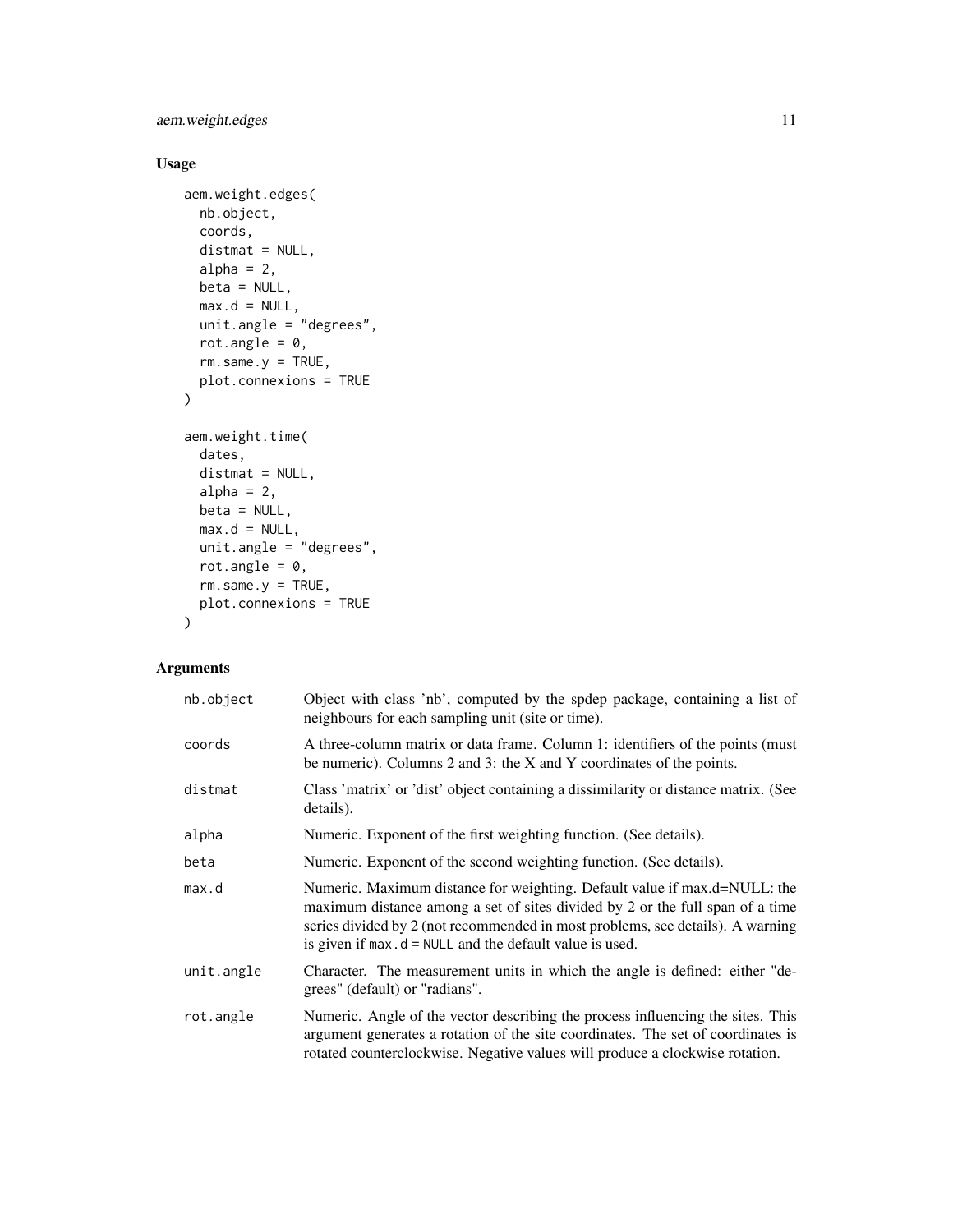| rm.same.v       | Logical (TRUE, FALSE). Determines if the links perpendicular to the gradient                                                                                   |
|-----------------|----------------------------------------------------------------------------------------------------------------------------------------------------------------|
|                 | should be removed. Default value: TRUE. If these links have already been re-                                                                                   |
|                 | moved, this argument put to TRUE will make the function crash. See details for                                                                                 |
|                 | more information.                                                                                                                                              |
| plot.connexions |                                                                                                                                                                |
|                 | Logical (TRUE, FALSE). Determines if the sites and the associated connexion<br>diagram should be plotted after rotation of the coordinates by gradient. angle. |
| dates           | A vector of dates, class 'numeric' or 'Date'.                                                                                                                  |

# Details

These functions should be used in close relationship with [aem.build.binary](#page-5-1), consequently many of the arguments in this function and in [aem.build.binary](#page-5-1) are the same.

The argument distmat may contain general forms of dissimilarity, for example the difficulty of transfer of individuals, matter or energy among the sampling units through space or time.

In aem.weight.edges, two weighting functions, described in Legendre and Legendre (2012, eqs. 114.3 and 14.4) have been implemented, where  $d_{ij}$  is the distance between sites i and j:

> Weighting function 1:  $1-(d_{ij}/max(d))^{\alpha}$ Weighting function 2:  $1/d_{ij}^{\beta}$

Also note that if a value is provided for beta (that is, if it is not NULL), weighting function 2 is used regardless of whether alpha is defined or not.

In most applications, the default value of max.d is not optimal. A more meaningful solution in many applications is to compute a Moran's I correlogram (for univariate data) or a Mantel correlogram (for multivariate data), and provide the distance where the correlation becomes 0 as the value for max.d.

#### Value

A vector of weights associating a value to each edge of the graph.

#### Functions

• aem.weight.time:

# Author(s)

Olivier Gauthier, Pierre Legendre and F. Guillaume Blanchet

# References

Legendre, P. and L. Legendre (2012) *Numerical Ecology*, 3rd English edition. Elsevier Science BV, Amsterdam.

Legendre, P. and O. Gauthier (2014) Statistical methods for temporal and space-time analysis of community composition data. *Proceedings of the Royal Society B - Biological Sciences*, 281, 20132728.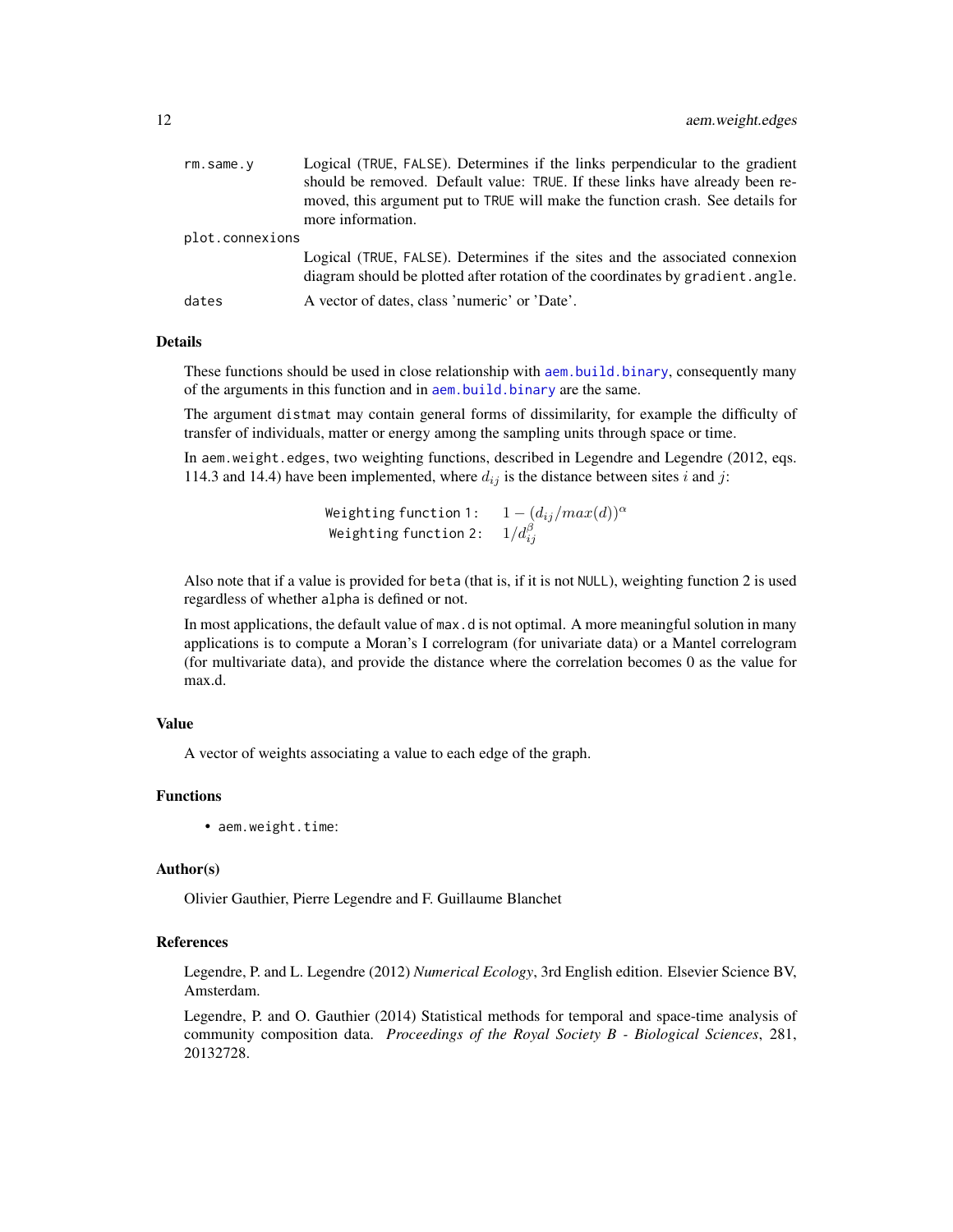#### <span id="page-12-0"></span>bacProdxy 13

#### See Also

[aem.build.binary](#page-5-1), [sp.correlogram](#page-0-0), [mantel.correlog](#page-0-0)

#### Examples

```
### Time serie example
### Example - 12 dates (days from January 1st of year 1)
### in a 6-year study starting September 5, 2000
if(require("spdep", quietly = TRUE)){
dates <- as.Date(c(129,269,500,631,864,976,1228,1352,1606,1730,1957,2087),origin="2000/1/1")
autocor.limit <- 522 # Limit of autcorrelation in the correlogram
### Using aem.weight.time()
(wtime <- aem.weight.time(dates, alpha=2, max.d=autocor.limit))
### Using aem.weight.edges()
n <- length(dates)
nb <- cell2nb(1, n)
xy.dates < -</math> <math>cbind(1:n, rep(1, n), dates)</math>(wtime <- aem.weight.edges(nb, xy.dates, alpha=2, max.d=autocor.limit))
n <- length(dates)
nb \leftarrow cell2nb(1, n)xy.dates \le cbind(1:n, dates, rep(1, n)) ## Note the inversion of 'dates' and 'rep(1,n)'
wtime <- aem.weight.edges(nb, xy.dates, alpha=2,
max.d=autocor.limit,rot.angle=90) # Note that 'rot.angle=90' was used
### Spatial example using default d.max (notice the warning)
###########################################################################
nb<-cell2nb(5,5,"queen")
xy <- cbind(1:25,expand.grid(1:5,1:5))
(wspace <- aem.weight.edges(nb,xy))
}
```
bacProdxy *Bacterial production data set*

#### Description

Longitude and latitude of 25 samples when bacterial production was sampled in Lake St. Pierre (Québec, Canada). These sampled were carried out in August 18, 2005.

#### Usage

data(bacProdxy)

#### Format

A data frame with the coordinates of the 25 sampled locations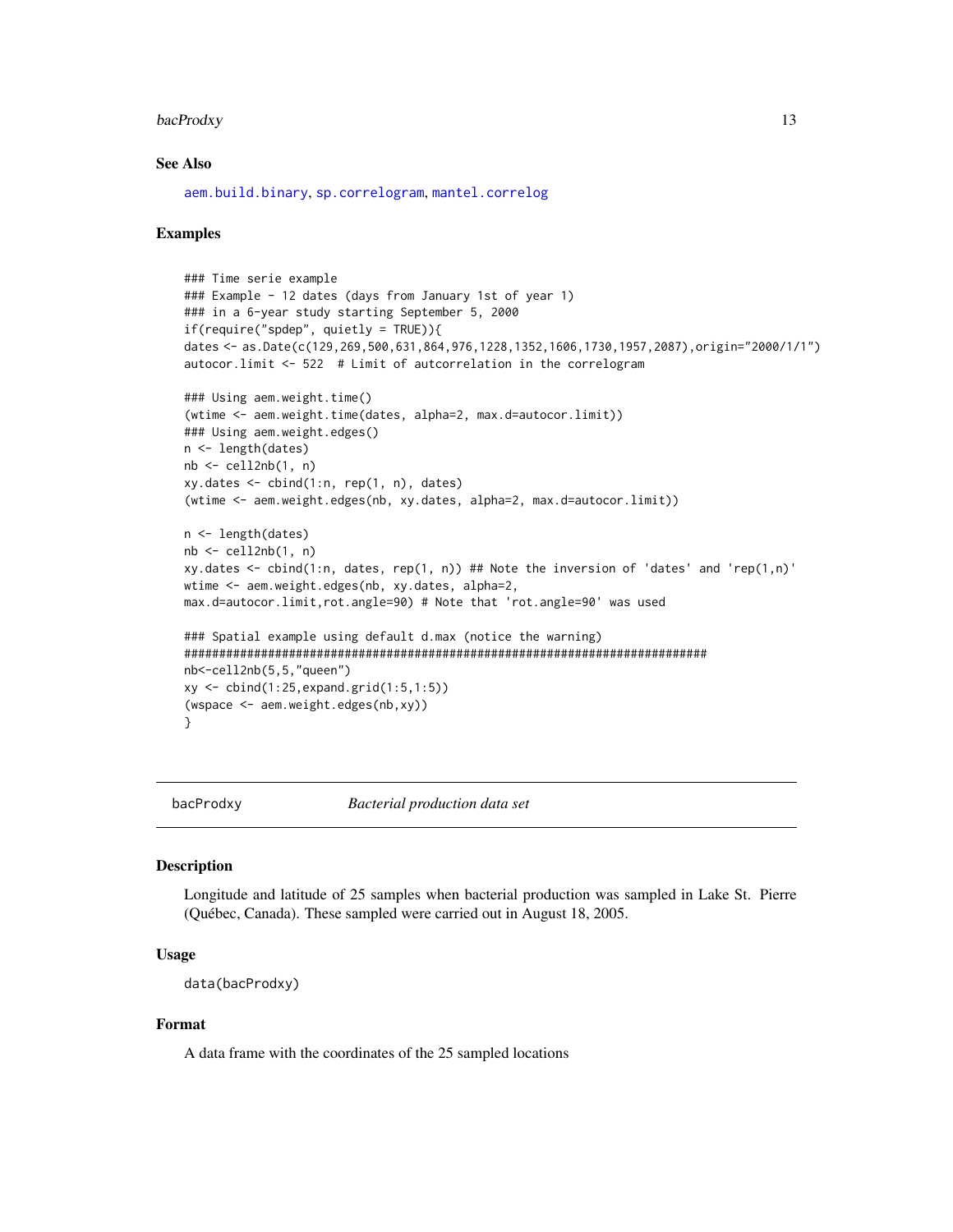#### <span id="page-13-0"></span>References

Blanchet F.G., P. Legendre, R. Maranger, D. Monti, and P. Pepin. (2011) Modelling the effect of directional spatial ecological processes at different scales. *Oecologia*, 166, 357-368.

beta.div *Beta diversity computed as Var(Y)*

# Description

Compute estimates of total beta diversity as the total variance in a community data matrix Y, as well as derived SCBD and LCBD statistics, for 19 dissimilarity coefficients or the raw data table. Computing beta diversity as  $Var(Y)$  for raw, untransformed community composition data is not recommended. Tests of significance of the LCBD indices are also produced.

#### Usage

```
beta.div(
  Y,
  method = "hellinger",
  sqrt.D = FALSE,\text{sample} = \text{TRUE},
  nperm = 999,
  adj = TRUE,save.D = FALSE,clock = FALSE
)
```
#### Arguments

| Y      | Community composition data. The object class can be either data. frame or<br>matrix.                                                                                                                                                                                                                                                                                                                                                                       |
|--------|------------------------------------------------------------------------------------------------------------------------------------------------------------------------------------------------------------------------------------------------------------------------------------------------------------------------------------------------------------------------------------------------------------------------------------------------------------|
| method | One of the 19 dissimilarity coefficients available in the function: "hellinger",<br>"chord", "log.chord", "chisquare", "profiles", "percentdiff", "ruzicka",<br>"divergence", "canberra", "whittaker", "wishart", "kulczynski", "jaccard",<br>"sorensen", "ochiai", "ab.jaccard", "ab.sorensen", "ab.ochiai", "ab.simpson",<br>"euclidean". See Details. Names can be abbreviated to a non-ambiguous set<br>of first letters. Default: method="hellinger". |
| sgrt.D | If sqrt. D=TRUE, the dissimilarities in matrix D are square-rooted before com-<br>putation of SStotal, BDtotal and LCBD. This transformation may be useful for<br>methods "manhattan", "whittaker", "divergence", "canberra", "percentdiff",<br>"ruzicka", "wishart" since square-root transformation of the dissimilarities<br>makes these D matrices Euclidean.                                                                                          |
|        | • Note 1 - Euclideanarity is useful for ordination by principal coordinate anal-<br>ysis; lack of this property does not adversely affect SStotal, BDtotal and<br>LCBD.                                                                                                                                                                                                                                                                                    |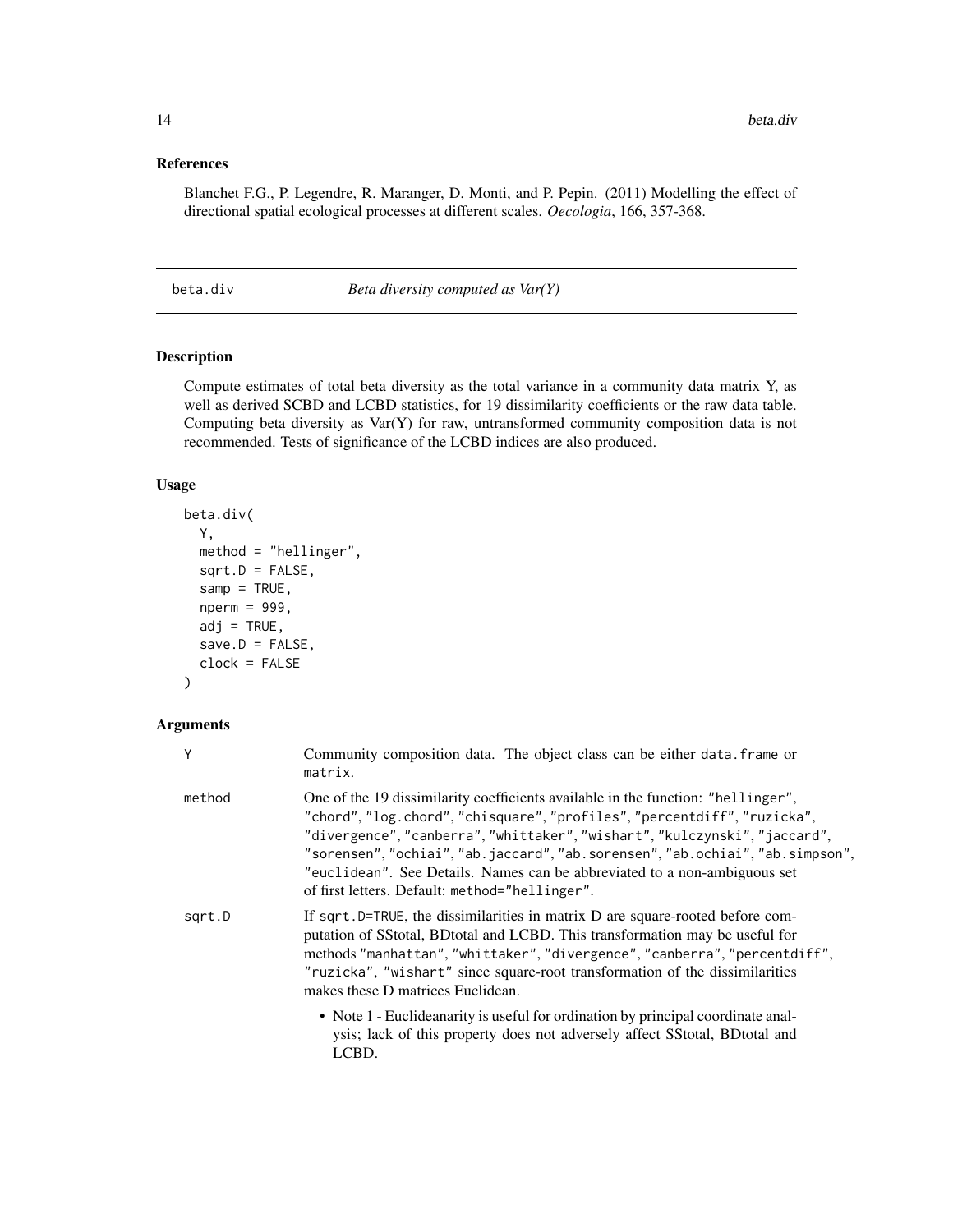|        | • Note 2 - The logical value given to parameter sqrt. D has no incidence on<br>calculations through methods "euclidean", "profiles", "hellinger",<br>"log.chord", "chord", "chisquare" since no D matrix is computed in<br>those cases. |
|--------|-----------------------------------------------------------------------------------------------------------------------------------------------------------------------------------------------------------------------------------------|
|        | • Note 3 - For methods "jaccard", "sorensen", "ochiai", that function<br>produces the dissimilarity matrix in the form $sqrt(D)$ , which is Euclidean.                                                                                  |
| samp   | If samp=TRUE, the abundance-based distances (ab.jaccard, ab.sorensen, ab.ochiai,<br>ab.simpson) are computed for sample data. If samp=FALSE, they are computed<br>for true population data.                                             |
| nperm  | Number of permutations for the tests of significance of LCBD indices.                                                                                                                                                                   |
| adj    | Compute adjusted p-values using the Holm method. Default: adj=TRUE                                                                                                                                                                      |
| save.D | If save. D=TRUE, the distance matrix will appear in the output list.                                                                                                                                                                    |
| clock  | If clock=TRUE, the computation time is printed. Useful when nperm is large.                                                                                                                                                             |

#### Details

Calculations may be carried out in two ways, depending on the selected method.

- For untransformed or transformed raw data, the total sum of squares (SStotal) is first computed, then the total beta diversity (BDtotal), which is SStotal divided by (n - 1), is calculated. This algorithm is used for methods "euclidean", "profiles", "hellinger", "chord", "log.chord", "chisquare". No transformation of the data is computed when the method is "euclidean". For methods "profiles", "hellinger", "chord", "log.chord", "chisquare", the algorithm begins with computation of the same-name transformation of the community data (Legendre and Gallagher 2001; Legendre and Legendre 2012, Section 7.7; Legendre and Borcard 2018); SStotal and BDtotal are then computed for the transformed data, followed by calculation of the SCBD and LCBD indices.
- Calculations of BDtotal can also be conducted from a dissimilarity matrix. SStotal is computed by summing the squared dissimilarities in the lower triangular dissimilarity matrix and dividing by n. Then, total beta diversity (BDtotal) is obtained by dividing SStotal by (n-1). With option sqrt.D = TRUE, the computation of SStotal is equivalent to summing the distances instead of the squared distances. Choices are: "whittaker", "divergence", "canberra", "percentdiff", "ruzicka", "wishart", "kulczynski", "ab.jaccard", "ab.sorensen", "ab.ochiai", "ab.simpson", "jaccard", "sorensen", "ochiai". Equations for these dissimilarities are presented in Table 1 of Legendre and De Cáceres (2013). The Ružička index is described in Legendre (2014); this coefficient is suitable for beta diversity studies. See Chao et al. (2006) for details about the abundance-based (ab) coefficients.

Community composition data can be log-transformed prior to analysis with the chord distance; see Legendre and Borcard (2018). The  $log(y+1)$  transformation (log1p function of base) reduces the asymmetry of the species distributions. The chord-log distance, readily available among the methods of the beta.div function, is the chord distance computed on  $log(y+1)$ -transformed data. This combined transformation is meaningful for community composition data because the log is one of the transformations in the Box-Cox series, corresponding to exponent 0; see Legendre and Legendre (2012, Section 1.5.6). Exponent 1 (no transformation of the data) followed by the chord transformation and calculation of the Euclidean distance would simply produce the chord distance. Exponent 0.5 (square root) followed by the chord transformation and the Euclidean distance would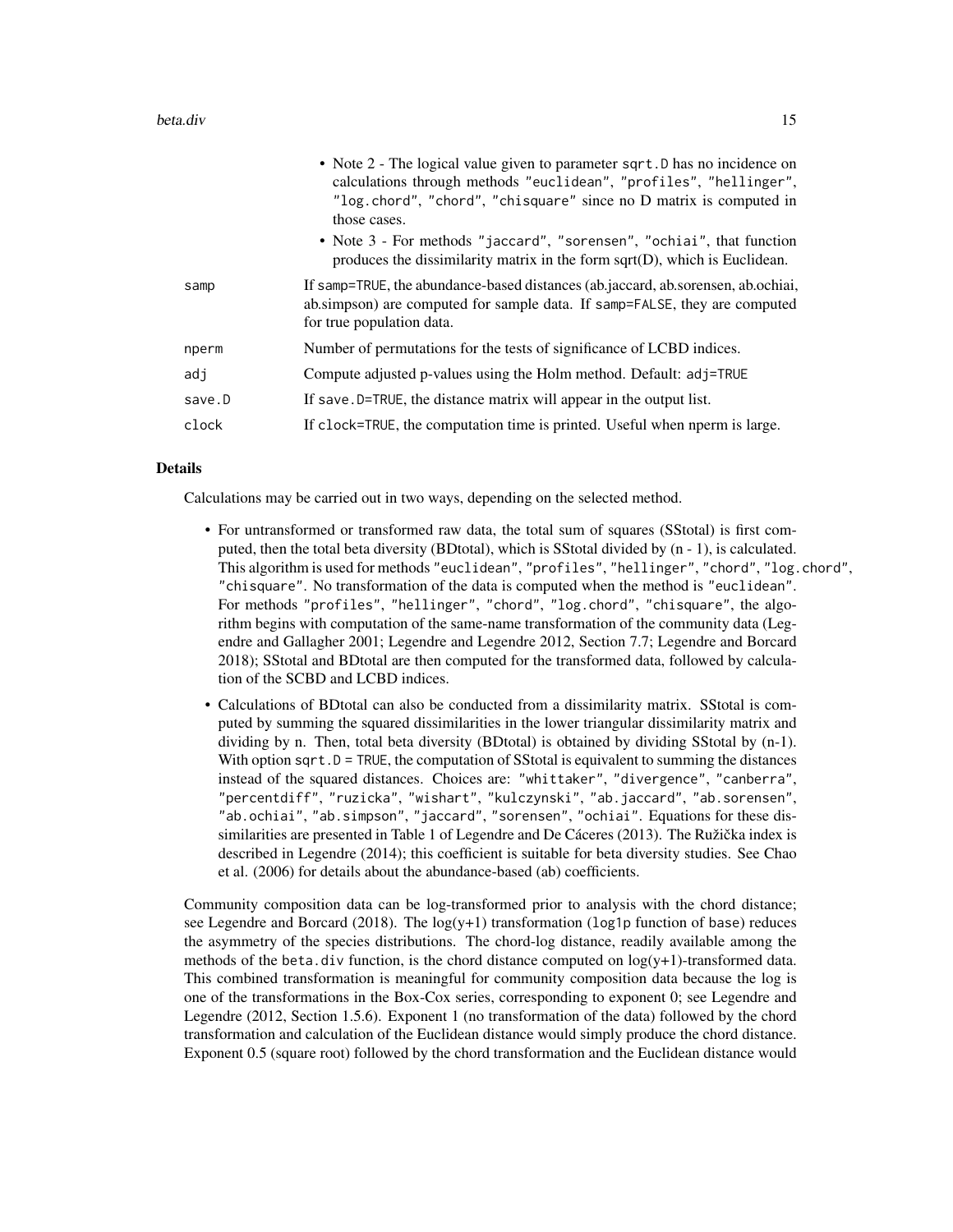produce the Hellinger distance. The chord, Hellinger and log-chord distances represent a series where the data are increasingly transformed to reduce the asymmetry of the distributions. Note that it is meaningless to subject log-transformed community compostion data to the "profiles", "hellinger", or "chisquare" distances available in this function.

The Jaccard, Sørensen and Ochiai coefficients are the binary forms of 10 of the 12 dissimilarity coefficients (including the Ružička index) that are suitable for beta diversity assessment. The equivalences are described in Legendre and De Cáceres (2013, Table 1). These popular coefficients can be computed directly using function beta.div without going to the trouble of applying the quantitative forms of these coefficients to data reduced to presence-absence form. beta.div produces the dissimilarity matrix in the form sqrt $(D)$ , which is Euclidean. Hence for these three coefficients, function beta.div should be used with option sqrt.D=FALSE.

Species contributions to beta diversity (SCBD indices for the species) are computed for untransformed or transformed raw data, but they cannot be computed from dissimilarity matrices.

Local contributions to beta diversity (LCBD indices) represent the degree of uniqueness of the sites in terms of their species compositions. They can be computed in all cases: raw (not recommended) or transformed data, as well as dissimilarity matrices. See Legendre and De Cáceres (2013) for details. LCBD indices are tested for significance by random, independent permutations within the columns of Y. This permutation method tests H0 that the species are distributed at random, independently of one another, among the sites, while preserving the species abundance distributions in the observed data. See Legendre and De Cáceres (2013) for discussion.

This version of beta.div calls computer code written in C to speed up computation, especially for the permutation tests of the LCBD indices.

# Value

A list containing the following results:

- beta: Total sum of squares and total beta diversity  $[= \text{Var}(Y)]$  of the data matrix. BDtotal statistics computed with the same D index are comparable among data sets having the same or different numbers of sampling units (n), provided that they are of the same size or represent the same sampling effort.
- SCBD: Vector of Species contributions to beta diversity (SCBD), if computed.
- LCBD: Vector of Local contributions to beta diversity (LCBD) for the sites.
- p.LCBD: P-values associated with the LCBD indices.
- p.adj: Corrected P-values for the LCBD indices, Holm correction.
- method: Method selected.
- note: Notes indicate whether the selected coefficient is Euclidean or not.
- D: The distance matrix if save.D=TRUE.

When all sites contain a different set of species with no species in common, the maximum value that BDtotal can take depends on the method used in the calculation.

- With methods "hellinger", "chord", "profiles", which have maximum values of sqrt(2), BDtotal produces an index in the range [0, 1] with a maximum value of 1.
- For dissimilarity indices with maximum values of 1, BDtotal has a maximum value of 0.5.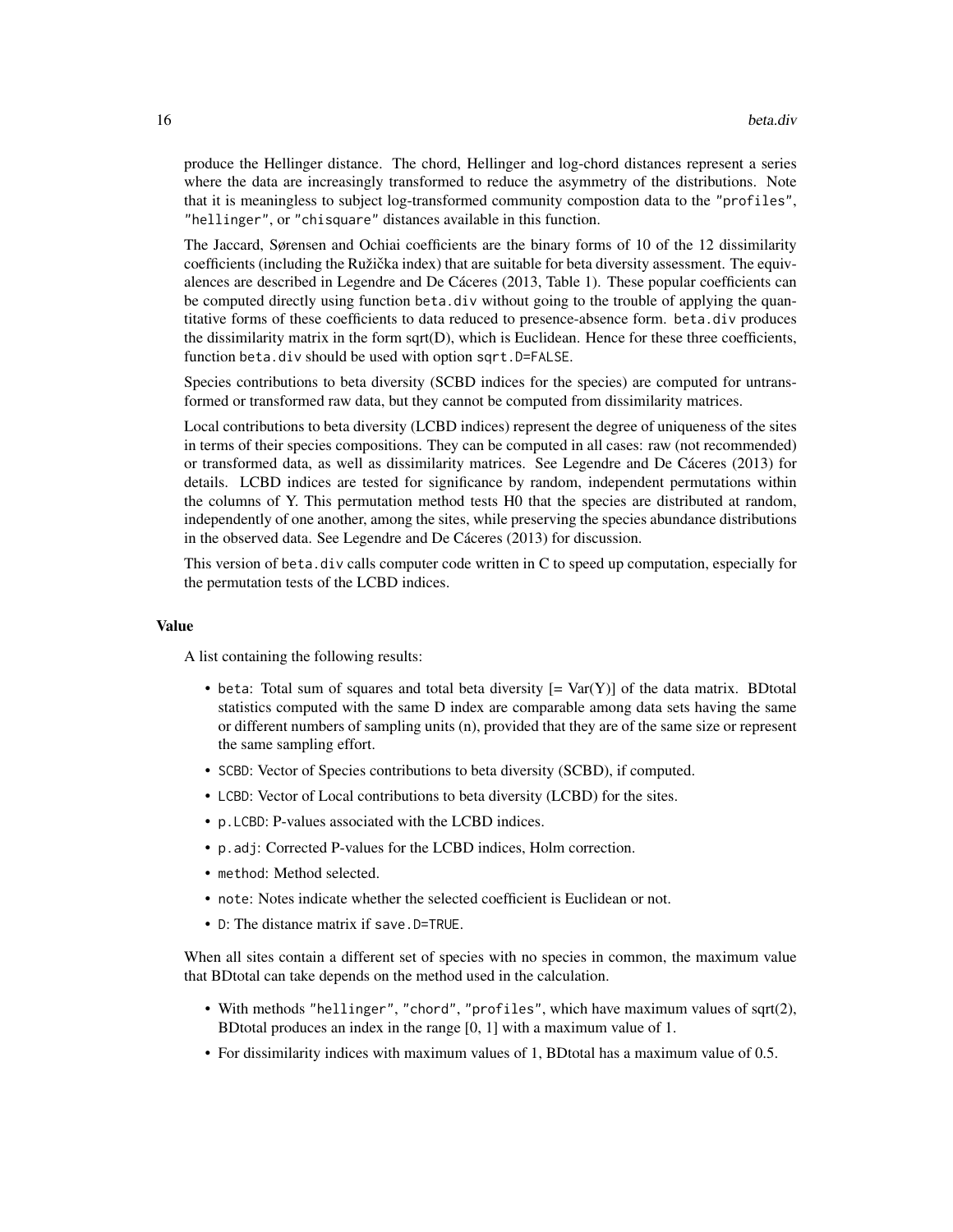#### beta.div 17

• Dissimilarity indices that do not have maximum values of 1 or sqrt(2) produce BDtotal values that do not have an upper bound; hence they cannot be compared across taxonomic groups or among study sites. This group includes the chi-square distance.

See Legendre & De Caceres (2013, p. 957-958), Table 2 and section Maximum value of BD. For two sites only, the LCBD results are not interesting. With all coefficients, the two LCBD indices are equal to 0.5. The two associated p-values are 1 because LCBD is 0.5 for all columnwise permutations of the data.

The calculation is aborted when Y only contains two identical rows of data. In that case, SStotal and BDtotal are 0 and the LCBD indices cannot be computed (value NaN).

#### Author(s)

Pierre Legendre <pierre.legendre@umontreal.ca>

# References

Chao, A., R. L. Chazdon, R. K. Colwell and T. J. Shen. 2006. Abundance-based similarity indices and their estimation when there are unseen species in samples. Biometrics 62: 361-371.

Legendre, P. 2014. Interpreting the replacement and richness difference components of beta diversity. Global Ecology and Biogeography 23: 1324-1334.

Legendre, P. and D. Borcard. 2018. Box-Cox-chord transformations for community composition data prior to beta diversity analysis. Ecography 41: 1820-1824.

Legendre, P. and M. De Cáceres. 2013. Beta diversity as the variance of community data: dissimilarity coefficients and partitioning. Ecology Letters 16: 951-963.

Legendre, P. and E. D. Gallagher, E.D. 2001. Ecologically meaningful transformations for ordination of species data. Oecologia 129: 271-280.

Legendre, P. and Legendre, L. 2012. Numerical Ecology. 3rd English edition. Elsevier Science BV, Amsterdam.

# Examples

```
if(require("vegan", quietly = TRUE) & require("adegraphics", quietly = TRUE)){
data(mite)
res = beta.div(mite, "hellinger", nperm=999)
# Plot a map of the LCBD indices using the Cartesian coordinates
data(mite.xy)
s.value(mite.xy, res$LCBD, symbol = "circle", col = c("white", "brown"), main="Map of mite LCBD")
### Example using the mite abundance data and the percentage difference dissimilarity
res = beta.div(mite, "percentdiff", nperm=999, clock=TRUE)
# Plot a map of the LCBD indices
signif = which(res$p.LCBD <= 0.05) # Which are the significant LCBD indices?
nonsignif = which(res$p.LCBD > 0.05) # Which are the non-significant LCBD indices?
g1 <- s.value(mite.xy[signif,], res$LCBD[signif], ppoint.alpha = 0.5, plegend.drawKey = FALSE,
symbol = "circle", col = c("white", "red"), main="Map of mite LCBD (red = significant indices)")
```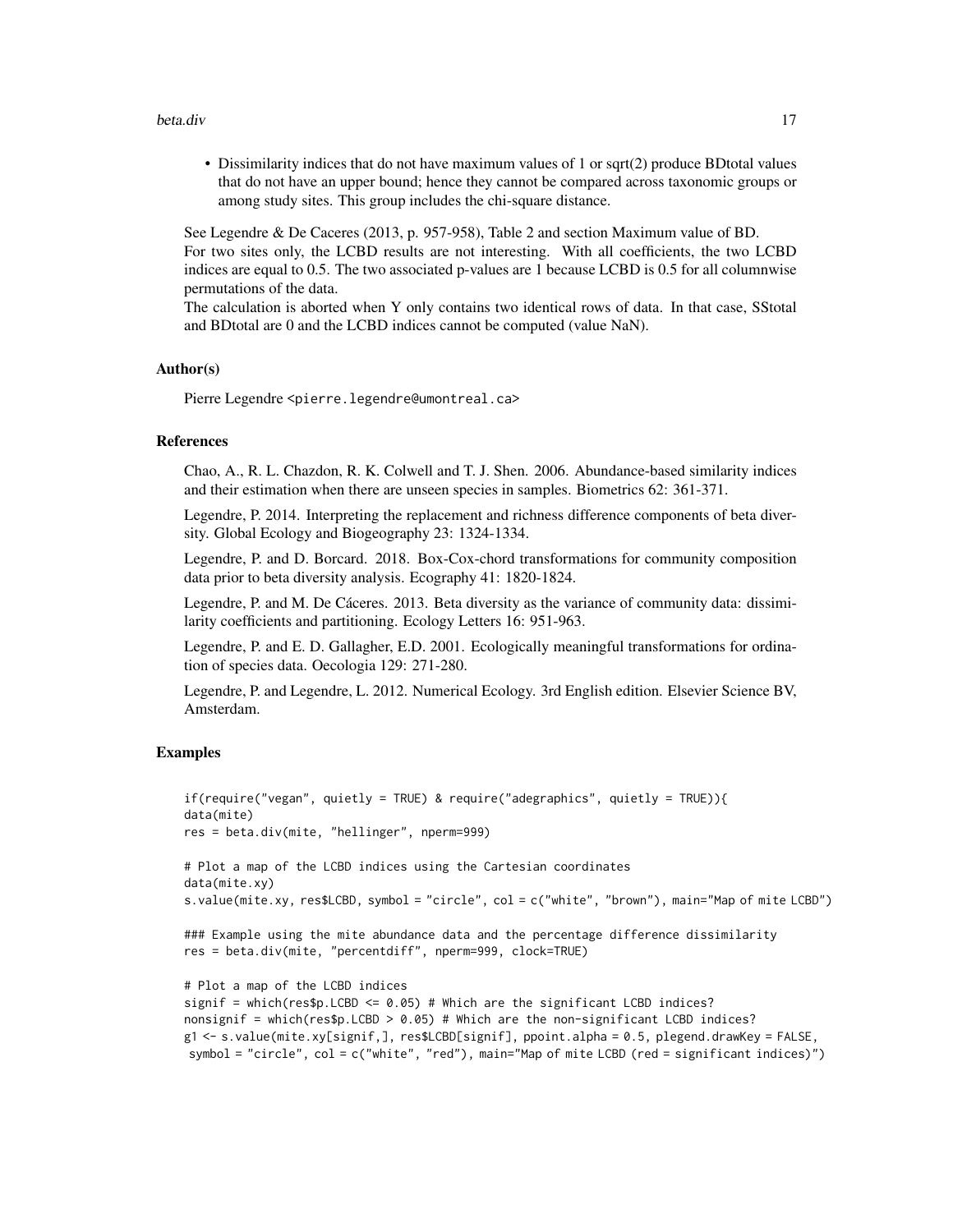```
g2 <- s.value(mite.xy[nonsignif,], res$LCBD[nonsignif], ppoint.alpha = 0.5,
symbol = "circle", col = c("white", "blue"))
g2+g1
}
```
beta.div.comp *Decompose D in replacement and richness difference components*

# Description

Podani-family and Baselga-family decompositions of the Jaccard and Sørensen dissimilarity coefficients and their quantitative forms (Ruzicka and percentage difference) into replacement and richness difference components, for species presence-absence or abundance data, as described in Legendre (2014).

#### Usage

```
beta.div.comp(mat, coef = "J", quant = FALSE, save.abc = FALSE)
```
### Arguments

| mat      | Community composition data (data. frame or matrix).                                                                                                                 |
|----------|---------------------------------------------------------------------------------------------------------------------------------------------------------------------|
| coef     | Family of coefficients to be computed.                                                                                                                              |
|          | • "S" or "Sorensen": Podani family, Sørensen-based indices.                                                                                                         |
|          | • "J" or "Jaccard": Podani family, Jaccard-based indices.                                                                                                           |
|          | • "BS": Baselga family, Sørensen-based indices.                                                                                                                     |
|          | • "BJ": Baselga family, Jaccard-based indices.                                                                                                                      |
|          | • "N": Podani & Schmera $(2011)$ relativized nestedness index.                                                                                                      |
|          | The quantitative form of the Sørensen dissimilarity is the percentage difference<br>index. The quantitative form of the Jaccard dissimilarity is the Ruzicka index. |
| quant    | If TRUE, compute the quantitative forms of replacement, nestedness and D. If<br>FALSE, compute the presence-absence forms of the coefficients.                      |
| save.abc | If TRUE, save the matrices of parameters a, b and c used in presence-absence<br>calculations.                                                                       |

#### Details

For species presence-absence data, the dissimilarity coefficients are Jaccard =  $(b+c)/(a+b+c)$  and Sørensen =  $(b+c)/(2+a+b+c)$  with the usual a,b,c notation. For species abundance data, the dissimilarity coefficients are the Ruzicka index =  $(B+C)/(A+B+C)$  and Odum's percentage difference = (B+C)/(2A+B+C) (aka Bray-Curtis in some packages), where

- $\bullet$  A = sum of the intersections (or minima) of species abundances at two sites,
- $B = sum of abundances at site 1 minus A,$
- C = sum of abundances at site 2 minus A.

The binary (quant=FALSE) and quantitative (quant=TRUE) forms of the S and J indices return the same values when computed for presence-absence data.

<span id="page-17-0"></span>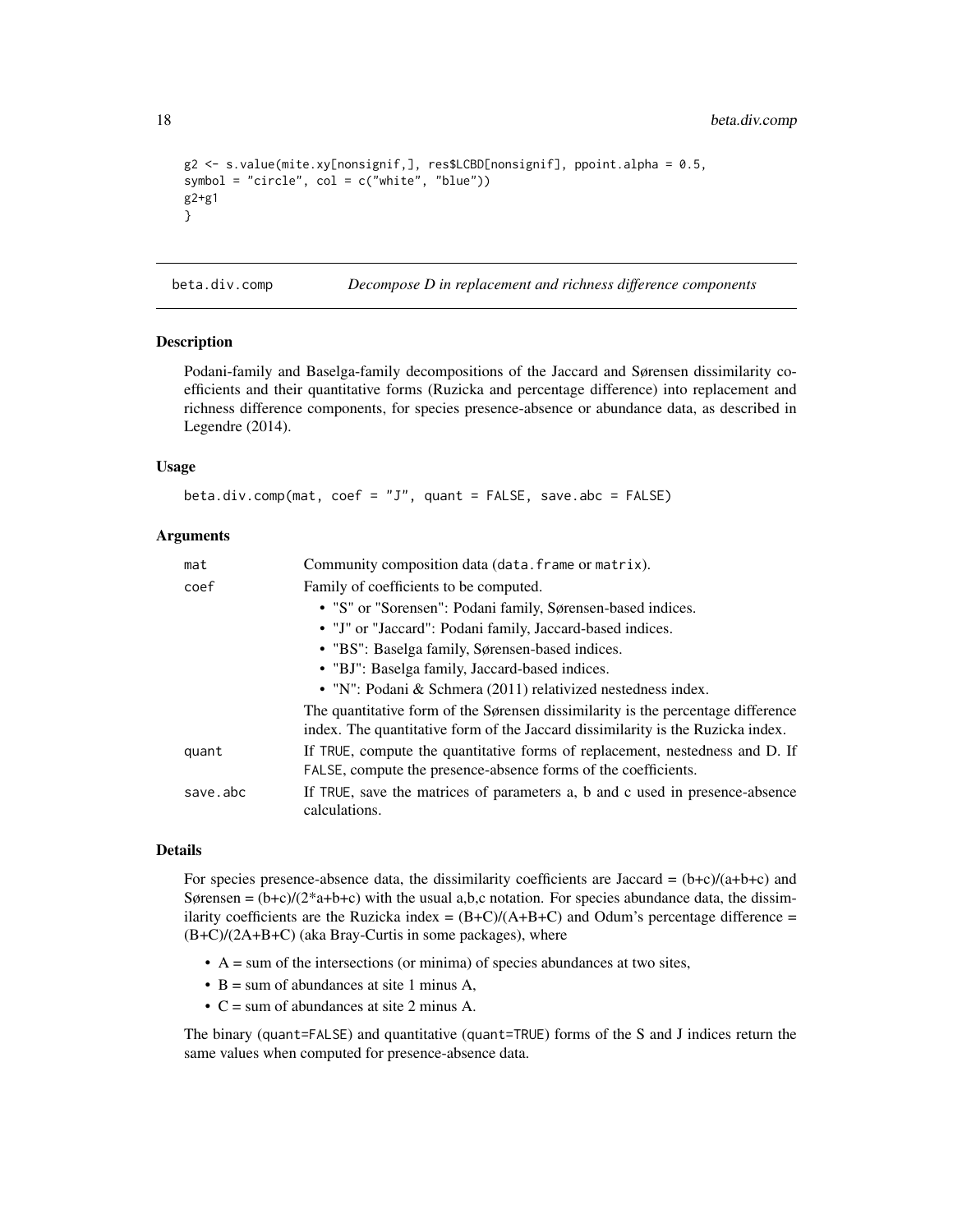# beta.div.comp 19

#### Value

A list containing the following results:

- repl: Replacement matrix, class = dist.
- rich: Richness/abundance difference or nestedness matrix (class dist). With options "BJ", "BS" and "N", rich contains nestedness indices. With option "N", the repl[i,j] and rich[i,j] values do not add up to D[i,j].
- D: Dissimilarity matrix (classdist).
- part: Beta diversity partitioning vector:
	- 1. BDtotal (total beta diversity) = sum(D.ij)/( $n*(n-1)$ ) (Legendre & De Cáceres 2013). This is equal to sum(d.ij^2)/(n\*(n-1)) where d.ij = sqrt(D.ij). The dissimilarities are squarerooted because the Jaccard, Sørensen, Ruzicka and percentage difference indices are not Euclidean.
	- 2. Repl = Total replacement diversity.
	- 3. RichDiff|Nes = Total richness difference diversity (or nestedness).
	- 4. Repl/BDtotal = Total replacement diversity/Total beta diversity.
	- 5. RichDiff/BDtotal = Total richness difference diversity (or nestedness)/Total beta diversity.
- note: Name of the dissimilarity coefficient.

The Jaccard and Sørensen dissimilarity coefficients and their quantitative forms, the Ruzicka and percentage difference indices, all have upper bounds (Dmax) of 1. Hence, when all sites contain a different set of species with no species in common, the maximum value that BDtotal can take is 0.5. See Legendre & De Caceres (2013, p. 958), section Maximum value of BD. This differs form the values produced by function beta.div(): with methods "hellinger", "chord" and "profiles", which have maximum values of sqrt(2), BDtotal has a maximum value of 1 for these dissimilarities.

# Author(s)

Pierre Legendre <pierre.legendre@umontreal.ca>

# References

Baselga, A. (2010) Partitioning the turnover and nestedness components of beta diversity. Global Ecology and Biogeography, 19, 134–143.

Baselga, A. (2012) The relationship between species replacement, dissimilarity derived from nestedness, and nestedness. Global Ecology and Biogeography, 21, 1223-1232.

Baselga, A. (2013) Separating the two components of abundance-based dissimilarity: balanced changes in abundance vs. abundance gradients. Methods in Ecology and Evolution, 4, 552-557.

Carvalho, J.C., Cardoso, P., Borges, P.A.V., Schmera, D. & Podani, J. (2013) Measuring fractions of beta diversity and their relationships to nestedness: a theoretical and empirical comparison of novel approaches. Oikos, 122, 825-834.

Legendre, P. 2014. Interpreting the replacement and richness difference components of beta diversity. Global Ecology and Biogeography, 23, 1324-1334.

Legendre, P. and M. De Cáceres. 2013. Beta diversity as the variance of community data: dissimilarity coefficients and partitioning. Ecology Letters 16: 951-963.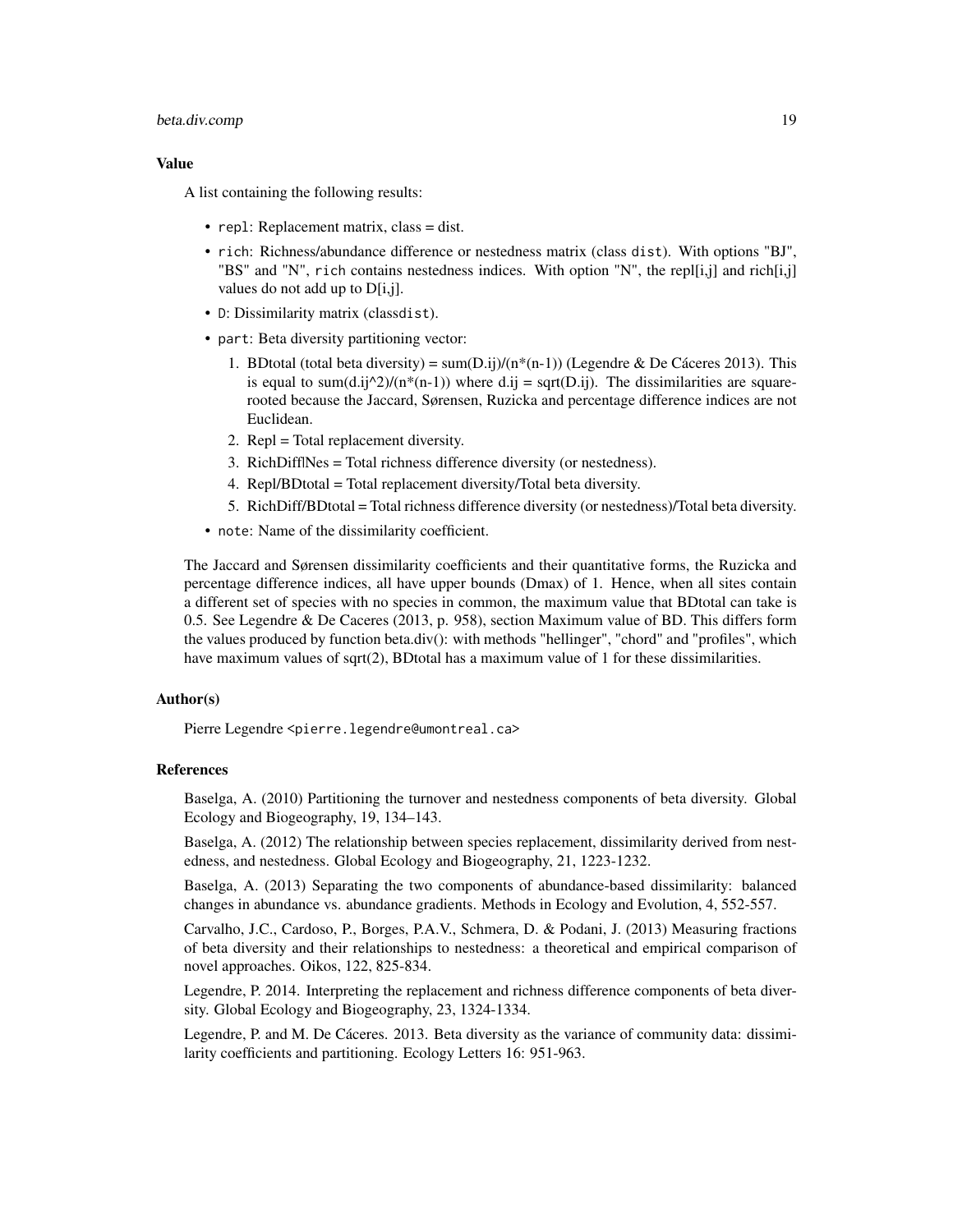<span id="page-19-0"></span>Podani, J., Ricotta, C. & Schmera, D. (2013) A general framework for analyzing beta diversity, nestedness and related community-level phenomena based on abundance data. Ecological Complexity, 15, 52-61.

Podani, J. & Schmera, D. 2011. A new conceptual and methodological framework for exploring and explaining pattern in presence-absence data. Oikos, 120, 1625-1638.

#### See Also

[LCBD.comp](#page-48-1)

#### Examples

```
if(require(ade4, quietly = TRUE)){
data(doubs)
fish.sp = doubs$fish[-8,] # Fish data; site 8 is removed because no fish were caught
# Compute and partition a matrix of Jaccard indices (presence-absence data)
out1 = beta.div.comp(fish.sp, coef="J", quant=FALSE)
out1$part
# Compute and partition a matrix of percentage difference indices
# (quantitative form of Sorensen index)
out2 = beta.div.comp(fish.sp, coef="S", quant=TRUE)
out2$part
# In paragraph Value, see the description of the 5 elements of vector part.
# Is the fish beta diversity dominated by replacement or richness/abundance difference?
}
```
chooseCN *Function to choose a connection network*

#### Description

The function chooseCN is a simple interface to build a connection network (CN) from xy coordinates. The user chooses from 6 types of graph and one additional weighting scheme. chooseCN calls functions from appropriate packages, handles non-unique coordinates and returns a connection network either with classe nb or listw. For graph types 1-4, duplicated locations are not accepted and will issue an error.

# Usage

```
chooseCN(
  xy,
  ask = TRUE,
  type = NULL,
  result.type = "nb",
  d1 = NULL,
```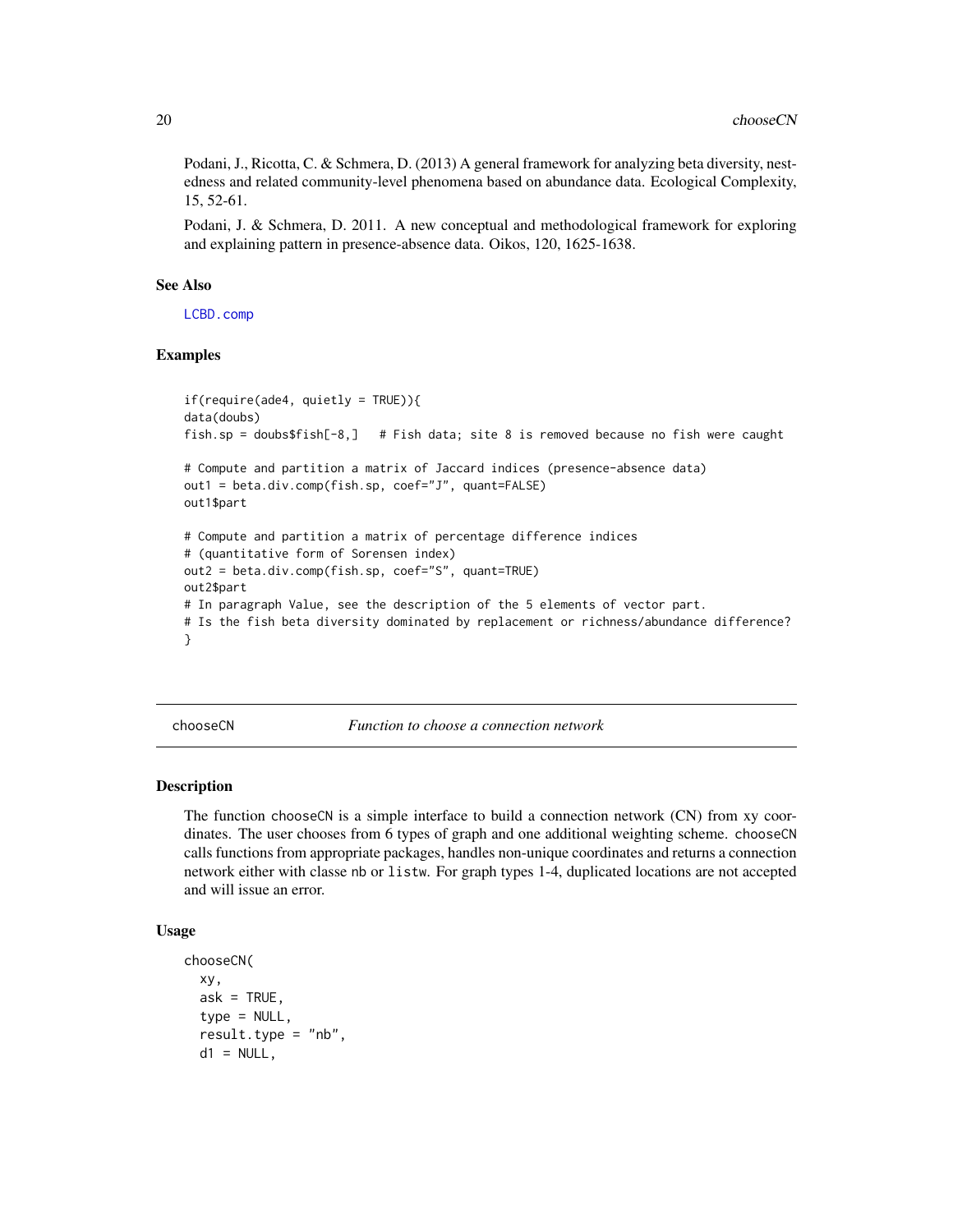#### chooseCN 21

```
d2 = NULL,k = NULL,a = NULL,dmin = NULL,plot.nb = TRUE,
 edit.nb = FALSE
)
```
# Arguments

| хy          | an matrix or data.frame with two columns for x and y coordinates.                                                                                                                                                                                         |
|-------------|-----------------------------------------------------------------------------------------------------------------------------------------------------------------------------------------------------------------------------------------------------------|
| ask         | a logical stating whether graph should be chosen interactively (TRUE, default)<br>or not (FALSE). Set to FALSE if type is provided.                                                                                                                       |
| type        | an integer giving the type of graph (see details).                                                                                                                                                                                                        |
| result.type | a character giving the class of the returned object. Either "nb" (default) or<br>"listw", both from spdep package. See details.                                                                                                                           |
| d1          | the minimum distance between any two neighbours. Used if type=5.                                                                                                                                                                                          |
| d2          | the maximum distance between any two neighbours. Used if type=5. Can also<br>be a character: "dmin" for the minimum distance so that each site has at least<br>one connection, or "dmax" to have all sites connected (despite the later has no<br>sense). |
| k           | the number of neighbours per point. Used if type=6.                                                                                                                                                                                                       |
| a           | the exponent of the inverse distance matrix. Used if type=7.                                                                                                                                                                                              |
| dmin        | the minimum distance between any two distinct points. Used to avoid infinite<br>spatial proximities (defined as the inversed spatial distances). Used if type=7.                                                                                          |
| plot.nb     | a logical stating whether the resulting graph should be plotted (TRUE, default)<br>or not (FALSE).                                                                                                                                                        |
| edit.nb     | a logical stating whether the resulting graph should be edited manually for cor-<br>rections (TRUE) or not (FALSE, default).                                                                                                                              |

# Details

There are 7 kinds of graphs proposed: Delaunay triangulation (type 1) Gabriel graph (type 2) Relative neighbours (type 3) Minimum spanning tree (type 4) Neighbourhood by distance (type 5) K nearests neighbours (type 6) Inverse distances (type 7)

The last option (type=7) is not a true neighbouring graph: all sites are neighbours, but the spatial weights are directly proportional to the inversed spatial distances. Also not that in this case, the output of the function is always a listw object, even if nb was requested.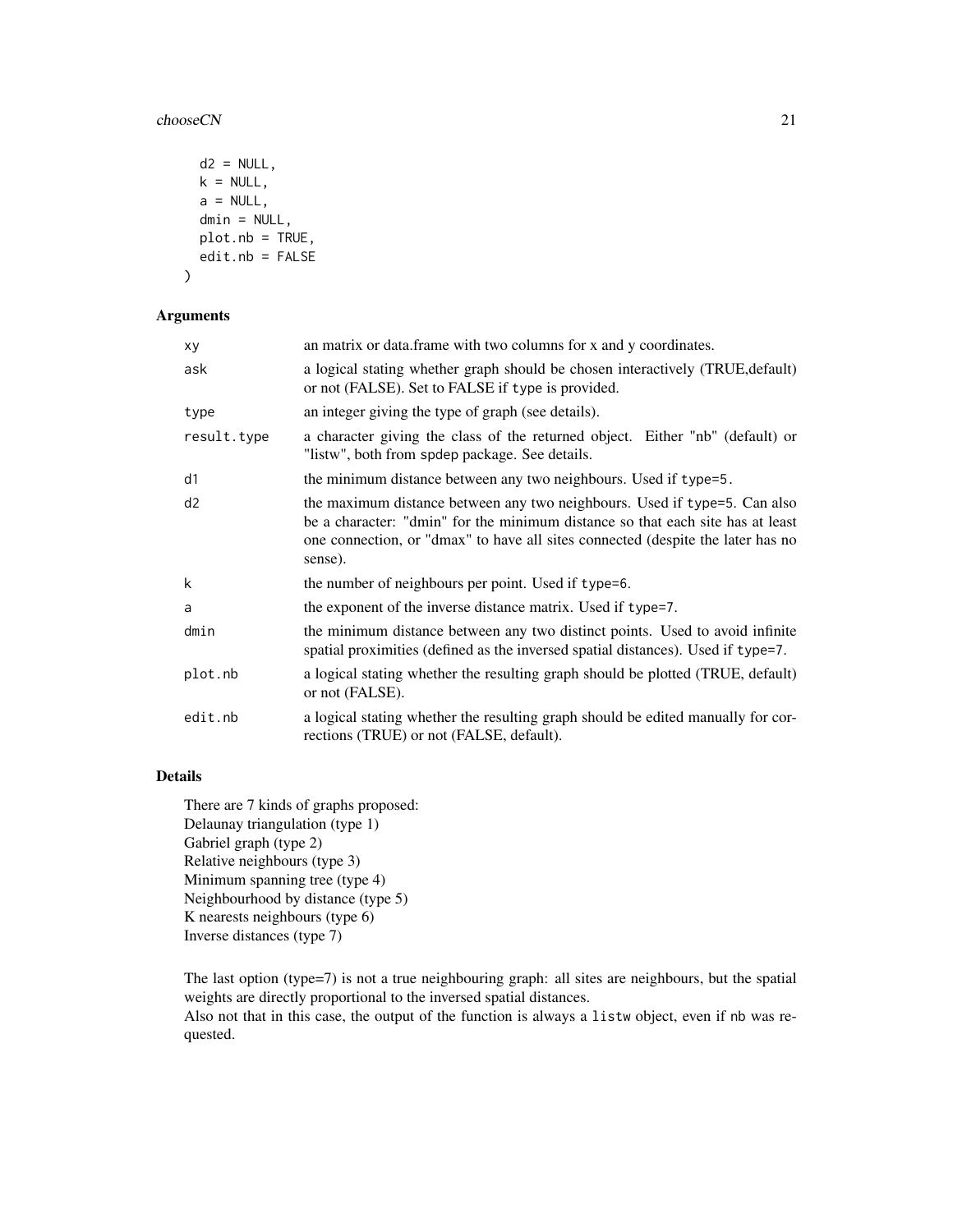<span id="page-21-0"></span>The choice of the connection network has been discuted on the adegenet forum. Please search the archives from adegenet website (section 'contact') using 'graph' as keyword.

#### Value

Returns a connection network having the class nb or listw. The xy coordinates are passed as attribute to the created object.

# Author(s)

Thibaut Jombart <t.jombart@imperial.ac.uk>

# Examples

```
if(require("ade4", quietly = TRUE)){
data(mafragh)
par(mfrow=c(2,2))
cn1 <- chooseCN(mafragh$xy,ask=FALSE,type=1)
cn2 <- chooseCN(mafragh$xy,ask=FALSE,type=2)
cn3 <- chooseCN(mafragh$xy,ask=FALSE,type=3)
cn4 <- chooseCN(mafragh$xy,ask=FALSE,type=4)
```

```
}
```
#### constr.hclust *Space- And Time-Constrained Clustering*

#### Description

Function constr.hclust carries out space-constrained or time-constrained agglomerative clustering from a multivariate dissimilarity matrix.

#### Usage

```
constr.hclust(
  d,
  method = "ward.D2",
  links,
  coords,
  beta = -0.25,
  chron = FALSE,
  member = NULL
)
```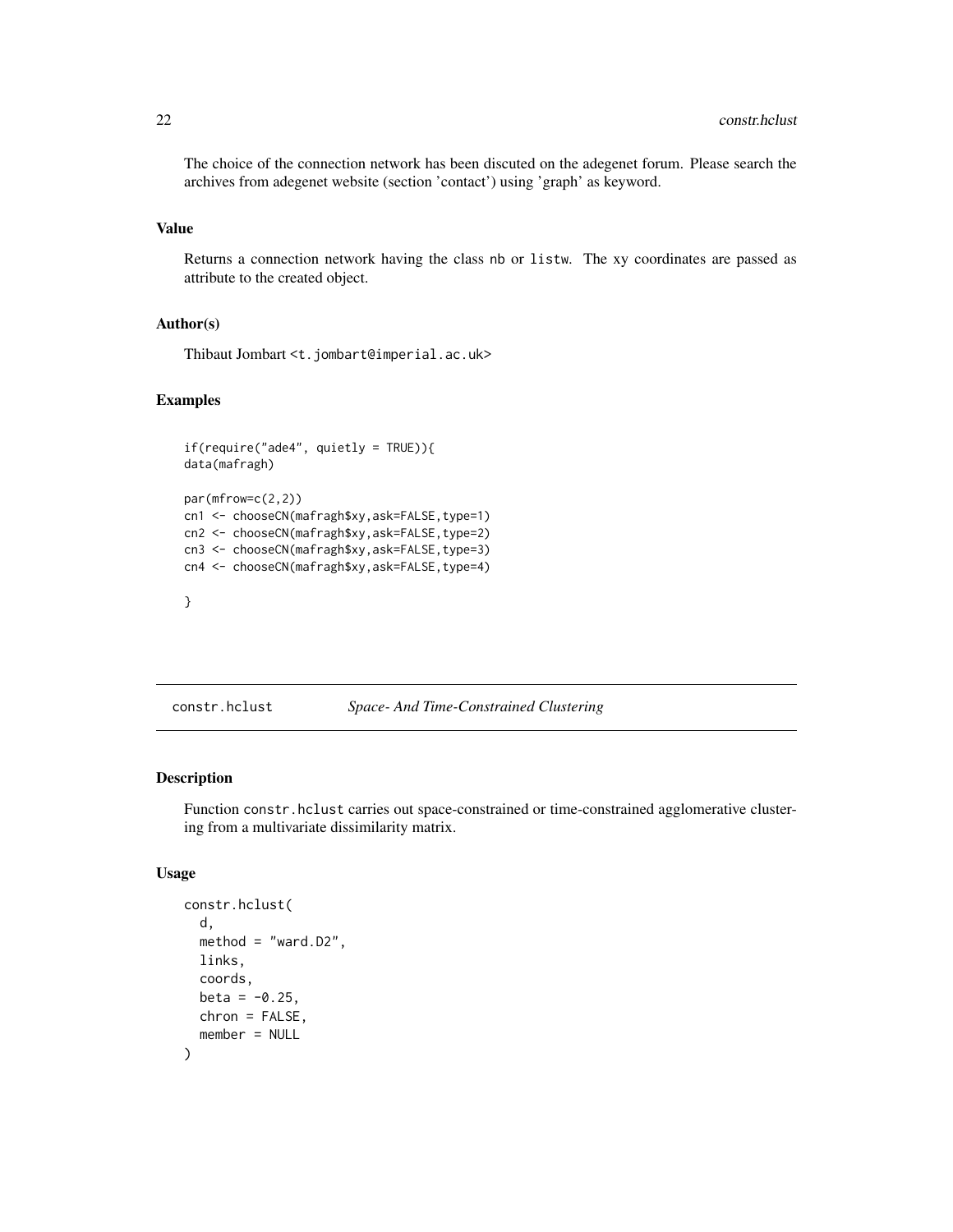#### constr.hclust 23

#### Arguments

| d      | A dist-class dissimilarity (distance) matrix                                                                                                   |
|--------|------------------------------------------------------------------------------------------------------------------------------------------------|
| method | The agglomeration method to be used (default: "ward.D2"; see details)                                                                          |
| links  | A list of edges (or links) connecting the points. May be omitted in some cases;<br>see details and examples                                    |
| coords | Coordinates of the observations (data rows) in d (for data plotting purposes; may<br>be omitted: see details and examples)                     |
| beta   | The beta parameter for beta-flexible clustering (default: beta = $-0.25$ )                                                                     |
| chron  | Logical (TRUE or FALSE) indicating whether a chronological (i.e. time-constrained)<br>clustering should be calculated (default: chron = FALSE) |
| member | NULL or a vector with length size of d (default: NULL; See details)                                                                            |

# Details

The agglomeration method to be used should be (an unambiguous abbreviation of) one of "ward.D", "ward.D2", "single", "complete", "average" (UPGMA), "mcquitty" (WPGMA), "centroid" (UPGMC), "median" (WPGMC), or "flexible". Method "ward.D2" (default) implements the Ward (1963) clustering criterion, method "ward.D" does not (Murtagh and Legendre, 2014).

Agglomerative clustering can be carried out with a constraint of spatial or temporal contiguity. This means that only the objects that are linked in links are considered to be candidates for clustering: the next pair of objects to cluster will be the pair that has the lowest dissimilarity value among the pairs that are linked.

The same rule applies during the subsequent clustering steps, which involve groups of objects: the list of links is updated after each agglomeration step. All objects that are neighbours of one of the components that have fused are now neighbours of the newly formed cluster.

The edges (links) are specified using argument links, which can be an object of class nb (see, e.g., [tri2nb](#page-0-0)), an object of class listw (see, e.g., [nb2listw](#page-0-0)), a two-element list or an object coercible as a such (e.g., a two-column dataframe), or a two-column matrix with each row representing an edge and the columns representing the two ends of the edges. For lists with more than two elements, as well as dataframes or matrices with more than two-columns only the first two elements or columns are used for the analysis. The edges are interpreted as being non directional; there is no need to specify an edge going from point a to point b and one going from point b to point a. While doing so is generally inconsequential for the analysis, it carries some penality in terms of computation time. It is a good practice to place the nodes in increasing order of numbers from the top to the bottom and from the left to the right of the list but this is not mandatory. A word of caution: in cases where clusters with identical minimum distances occur, the order of the edges in the list may have an influence on the result. Alternative results would be statistically equivalent.

When argument link is omitted, regular (unconstrained) clustering is performed and a [hclust-](#page-0-0)class object is returned unless argument chron = TRUE. When argument chron = TRUE, chronological clustring is performed, taking the order of observations as their positions in the sequence. Argument links is not used when chron = TRUE. Argument chron allows one to perform a chronological clustring in the case where observations are ordered chronologically. Here, the term "chronologically" should not be taken restrictively: the method remains applicable to other sequential data sets such as spatial series made of observations along a transect.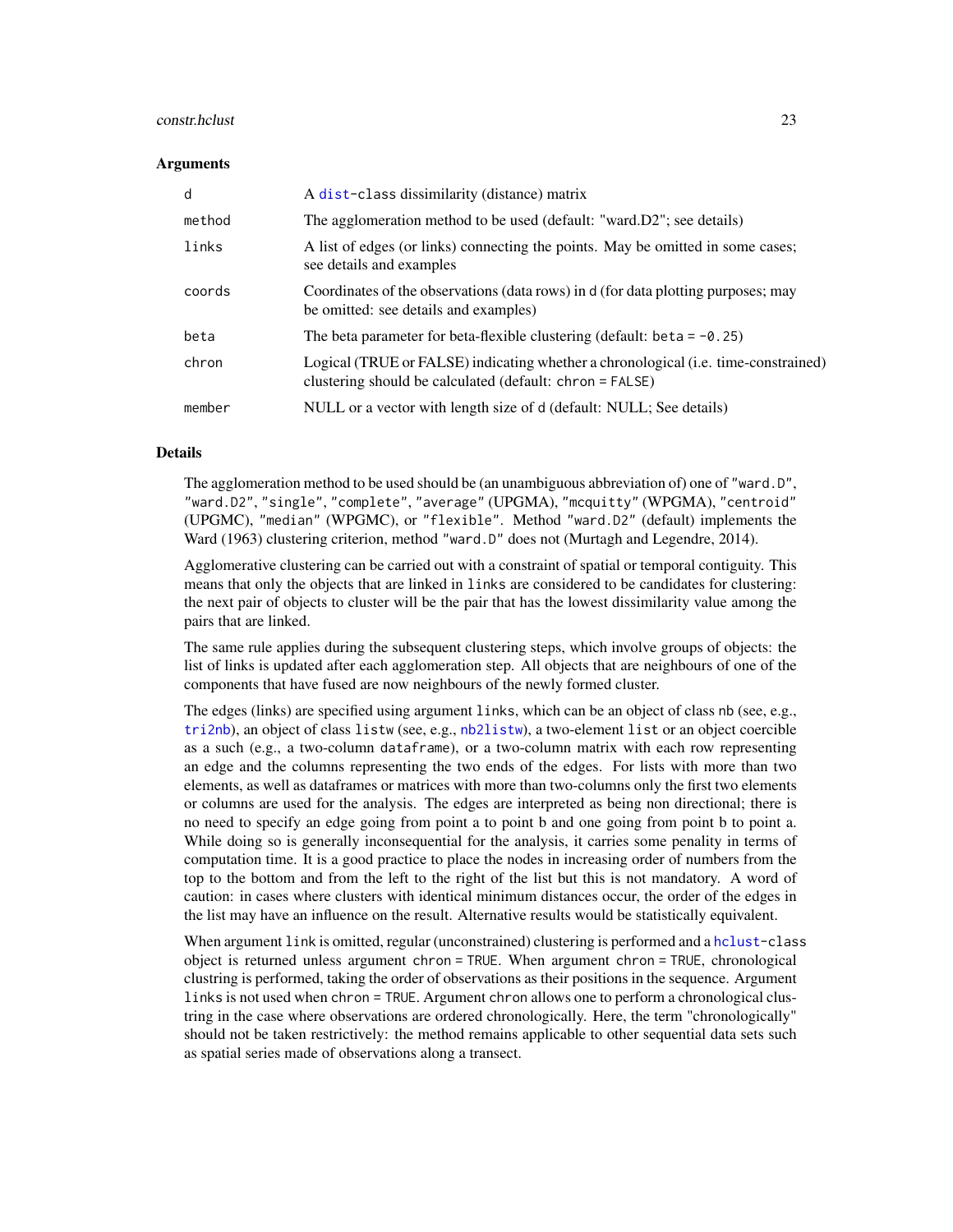If members != NULL, then d is taken to be a dissimilarity matrix between clusters instead of dissimilarities between singletons and members gives the number of observations per cluster. This way the hierarchical cluster algorithm can be 'started in the middle of the dendrogram', e.g., in order to reconstruct the part of the tree above a cut (see examples in [hclust](#page-0-0) for further details on that functionality).

Memory storage and time to compute constrained clustering for N objects. The Lance and Williams algorithm for agglomerative clustering uses dissimilarity matrices. The amount of memory needed to store the distances among N observations as 64-bit double precision floating point variables (IEEE 754) is  $8*N*(N-1)/2$  bytes. For example, a dissimilarity matrix among 22 500 observations would require 2 024 910 000 bytes (1.89 GiB) of storage whereas one among 100 000 observations would take up 39 999 600 000 bytes (37.25 GiB). The implementation in this function needs to cache a copy of the dissimilarity matrix as its elements are modified following each merging of the closest clusters or singletons, thereby doubling the amounts of required memory shown above. Memory needed to store the other informations associated with the clustering is much smaller. Users should make sure to have the necessary memory space (and system stability) before attempting to analyze large data sets. What is considered a large amount of memory has increased over time as computer hardware evolved with time. We let users apply contemporary common sense as to what sample sizes represent manageable clustering problems. Computation time grows with N at roughly the same speed as memory storage requirement to store the dissimilarity matrices increases. See the Benchmarking example below.

With large data sets, a manageable output describing the classification of the sites is obtained with function  $cutree(x, k)$  $cutree(x, k)$  where k is the number of groups.

#### Value

A [constr.hclust-class](#page-27-1) object.

#### Author(s)

Pierre Legendre <pierre.legendre@umontreal.ca> (preliminary version coded in R) and Guillaume Guénard <guillaume.guenard@umontreal.ca> (present version mostly coded in C)

#### References

Legendre, P. and L. Legendre. 2012. Numerical ecology, 3rd English edition. Elsevier Science BV, Amsterdam.

Murtagh, F. and P. Legendre. 2014. Ward's hierarchical agglomerative clustering method: which algorithms implement Ward's criterion? Journal of Classification 31: 274-295. doi: 10.1007/s00357- 014-9161-z

Langfelder, P. and Horvath, S. 2012. Fast R Functions for Robust Correlations and Hierarchical Clustering. Journal of Statistical Software 46: 1-17. <https://www.jstatsoft.org/v46/i11/>

Ward, J. H. 1963. Hierarchical grouping to optimize an objective function. Journal of the American Statistical Association 58: 236-244.

# See Also

[plot.constr.hclust](#page-90-1), [hclust](#page-0-0), [cutree](#page-0-0), and [ScotchWhiskey](#page-101-1)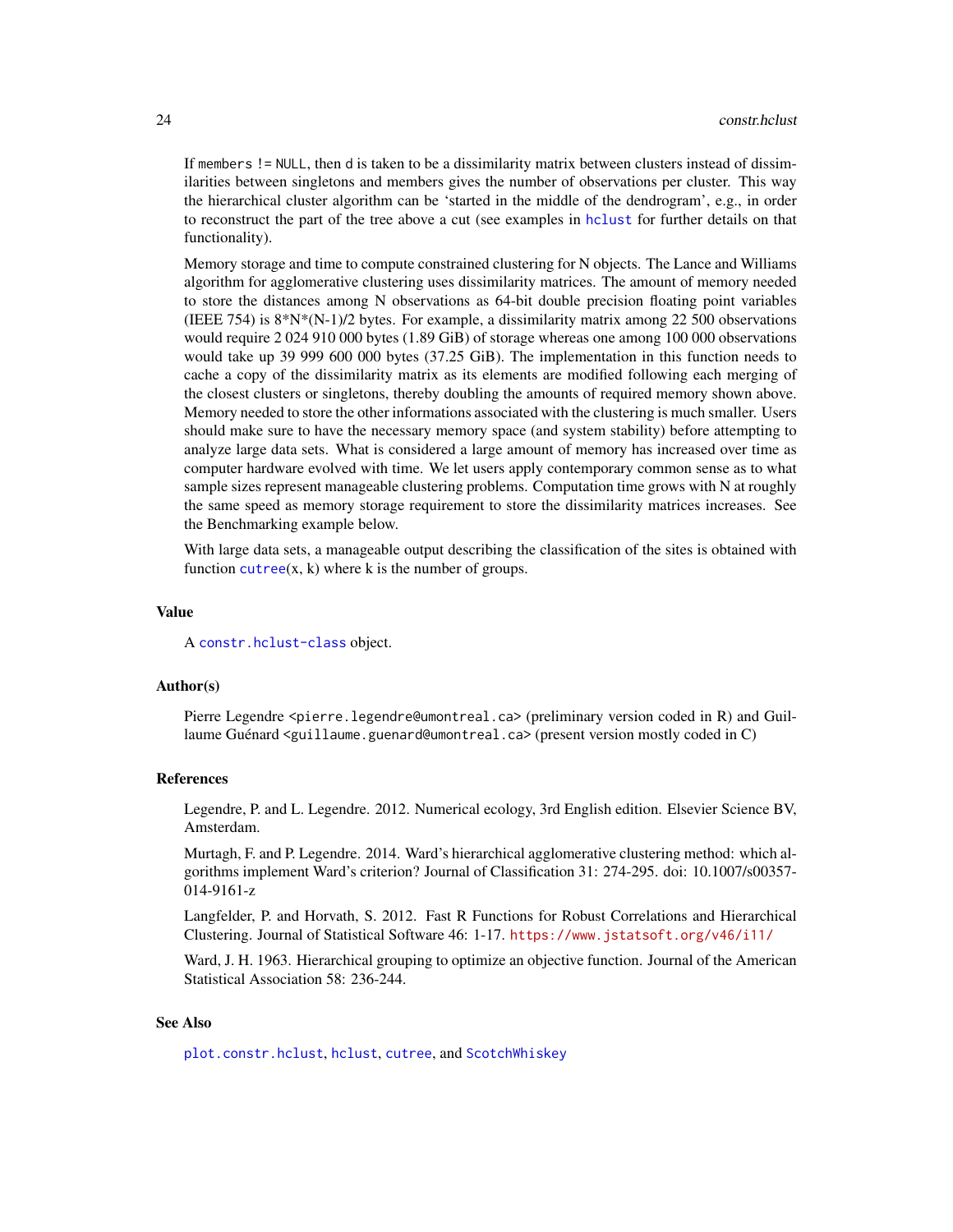#### constr.hclust 25

#### Examples

```
##
### First example: Artificial map data from Legendre & Legendre
### (2012, Fig. 13.26): n = 16
##
dat <- c(41,42,25,38,50,30,41,43,43,41,30,50,38,25,42,41)
coord.dat <- matrix(c(1,3,5,7,2,4,6,8,1,3,5,7,2,4,6,8,
                      4.4,4.4,4.4,4.4,3.3,3.3,3.3,3.3,
                      2.2,2.2,2.2,2.2,1.1,1.1,1.1,1.1),16,2)
##
### Obtaining a list of neighbours:
library(spdep)
listW <- nb2listw(tri2nb(coord.dat), style="B")
links.mat.dat <- listw2mat(listW)
neighbors <- listw2sn(listW)[,1:2]
##
### Calculating the (Euclidean) distance between points:
D.dat <- dist(dat)
##
### Display the points:
plot(coord.dat, type='n',asp=1)
title("Delaunay triangulation")
text(coord.dat, labels=as.character(as.matrix(dat)), pos=3)
for(i in 1:nrow(neighbors))
    lines(rbind(coord.dat[neighbors[i,1],],
          coord.dat[neighbors[i,2],]))
##
### Unconstrained clustring by hclust:
grpWD2_hclust <- hclust(D.dat, method="ward.D2")
plot(grpWD2_hclust, hang=-1)
##
### Clustering without a contiguity constraint;
### the result is represented as a dendrogram:
grpWD2_constr_hclust <- constr.hclust(D.dat, method="ward.D2")
plot(grpWD2_constr_hclust, hang=-1)
##
### Clustering with a contiguity constraint described by a list of
### links:
grpWD2cst_constr_hclust <-
    constr.hclust(
        D.dat, method="ward.D2",
        neighbors, coord.dat)
##
### To visualize using hclust's plotting method:
### stats:::plot.hclust(grpWD2cst_constr_hclust, hang=-1)
##
### Plot the results on a map with k=3 clusters:
plot(grpWD2cst_constr_hclust, k=3, links=TRUE, las=1, xlab="Eastings",
     ylab="Northings", cex=3, lwd=3)
##
### Generic functions from hclust can be used, for instance to obtain
### a list of members of each cluster:
```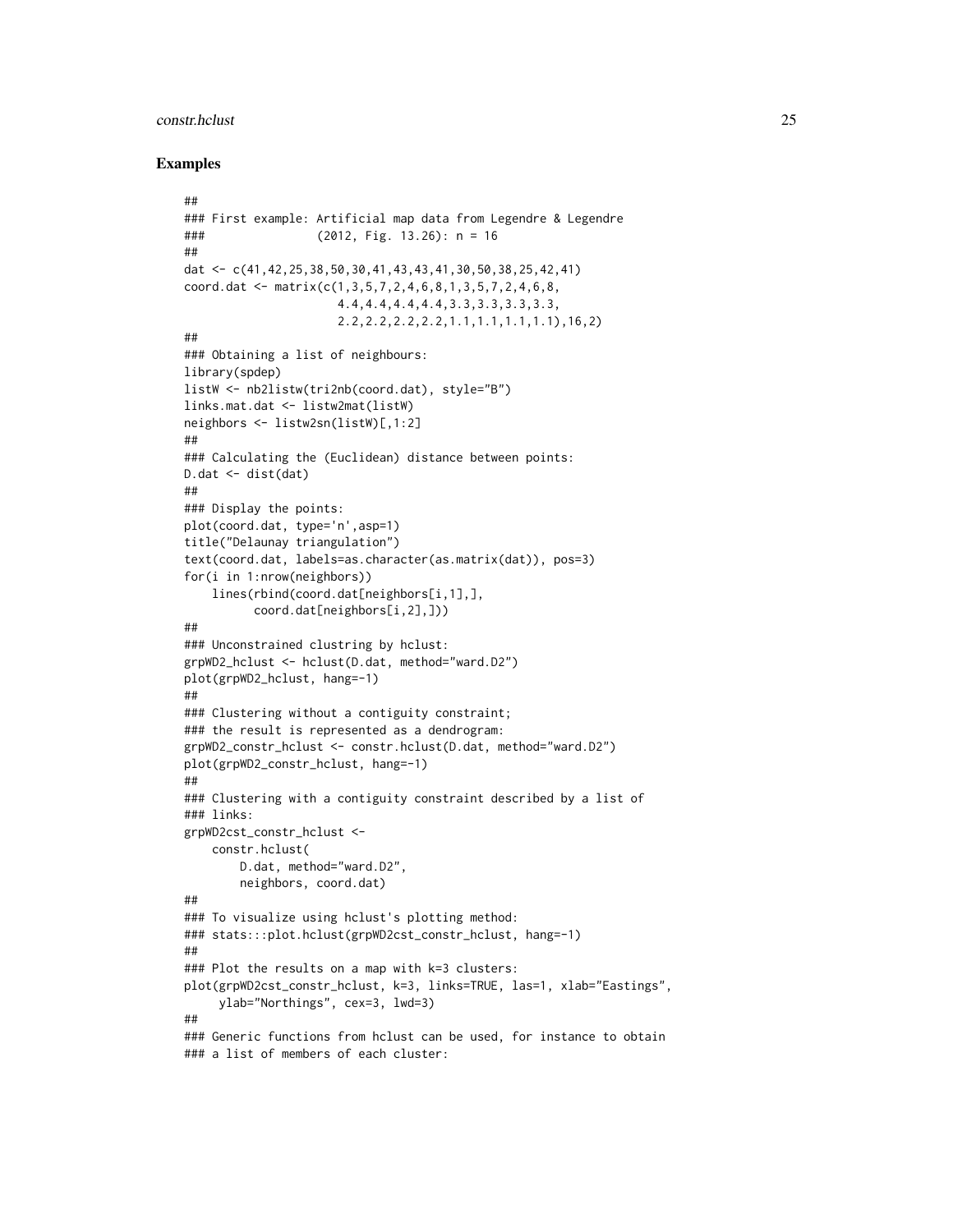```
26 construction of the construction of the construction of the construction of the construction of the construction of the construction of the construction of the construction of the construction of the construction of the
```

```
cutree(grpWD2cst_constr_hclust, k=3)
##
### Now with k=5 clusters:
plot(grpWD2cst_constr_hclust, k=5, links=TRUE, las=1, xlab="Eastings",
     ylab="Northings", cex=3, lwd=3)
cutree(grpWD2cst_constr_hclust, k=5)
##
## End of the artificial map example
### Second example: Fish community composition along the Doubs River,
### France. The sequence is analyzed as a case of chronological
### clustering, substituting space for time.
##
data(doubs, package="ade4")
Doubs.D <- dist.ldc(doubs$fish, method="hellinger")
grpWD2cst_fish <- constr.hclust(Doubs.D, method="ward.D2", chron=TRUE,
                               coords=as.matrix(doubs$xy))
plot(grpWD2cst_fish, k=5, las=1, xlab="Eastings (km)",
    ylab="Northings (km)", cex=3, lwd=3)
##
### Repeat the plot with other values of k (number of groups)
##
## End of the Doubs River fish assemblages example
### Third example: Scotch Whiskey distilleries clustered using tasting scores
### (nose, body, palate, finish, and the four distances combined) constrained
### with respect to the distillery locations in Scotland.
##
## Documentation file about the Scotch Whiskey data: ?ScotchWhiskey
##
data(ScotchWhiskey)
### Cluster analyses for the nose, body, palate, and finish D
### matrices:
grpWD2cst_ScotchWhiskey <-
   lapply(
       ScotchWhiskey$dist, ## A list of distance matrices
       constr.hclust, ## The function called by function lapply
       links=ScotchWhiskey$neighbors@data, ## The list of links
       coords=ScotchWhiskey$geo@coords/1000
   )
##
### The four D matrices (nose, body, palate, finish), represented as
### vectors in the ScotchWiskey data file, are combined as follows to
### produce a single distance matrix integrating all four types of
### tastes:
Dmat <- ScotchWhiskey$dist
ScotchWhiskey[["norm"]] <-
    sqrt(Dmat$nose^2 + Dmat$body^2 + Dmat$palate^2 + Dmat$finish^2)
##
### This example shows how to apply const.clust to a single D matrix when
### the data file contains several matrices.
```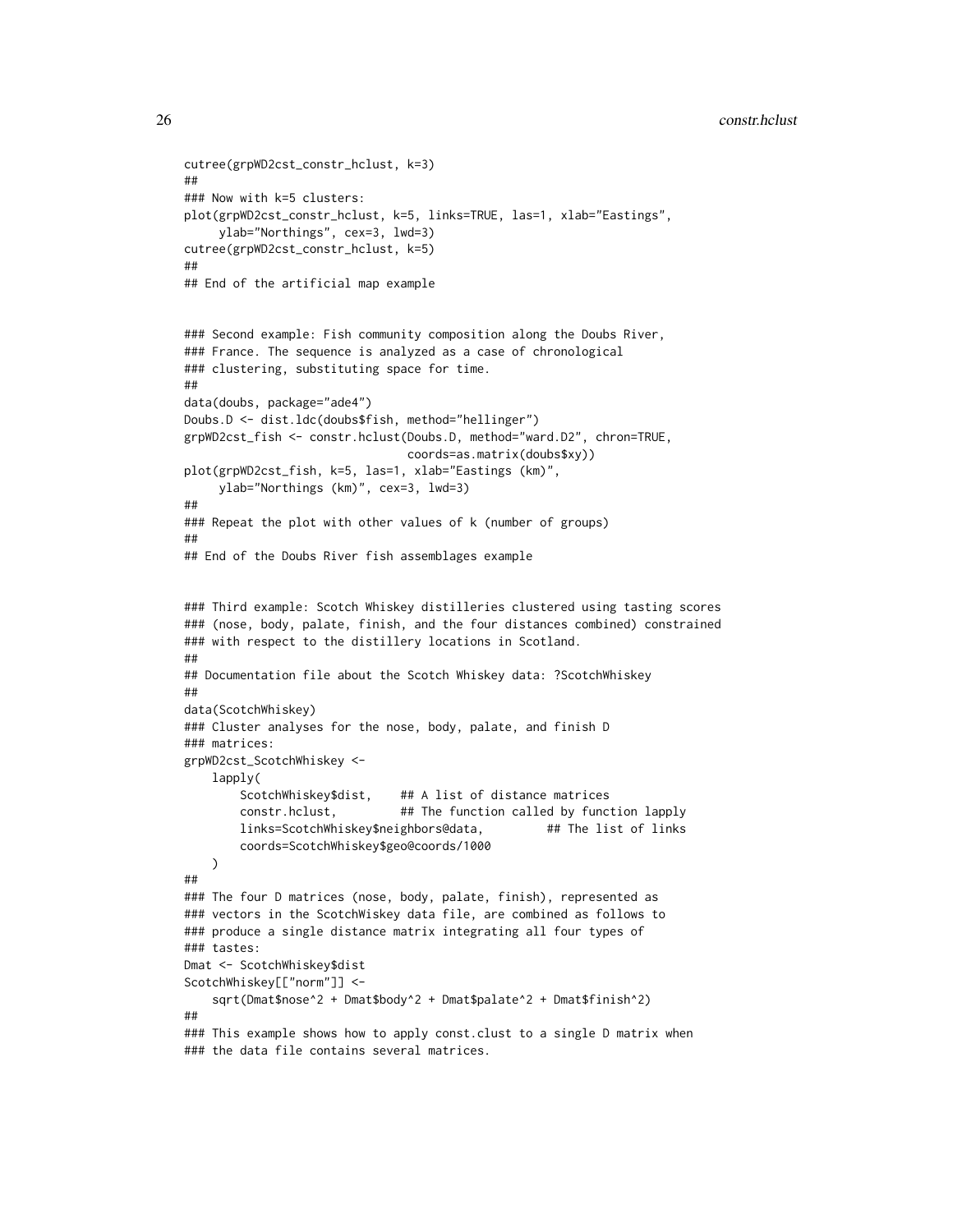```
grpWD2cst_ScotchWhiskey[["norm"]] <-
    constr.hclust(
        d=ScotchWhiskey[["norm"]],method="ward.D2",
        ScotchWhiskey$neighbors@data,
        coords=ScotchWhiskey$geo@coords/1000
    )
##
### A fonction to plot the Whiskey clustering results
plotWhiskey <- function(wh, k) {
  par(fig=c(0,1,0,1))
  plot(grpWD2cst_ScotchWhiskey[[wh]], k=k, links=TRUE, las=1,
        xlab="Eastings (km)", ylab="Northings (km)", cex=0.1, lwd=3,
        main=sprintf("Feature: %s",wh))
   text(ScotchWhiskey$geo@coords/1000,labels=1:length(ScotchWhiskey$geo))
   legend(x=375, y=700, lty=1L, lwd=3, col=rainbow(1.2*k)[1L:k],
          legend=sprintf("Group %d",1:k), cex=1.25)
   SpeyZoom <- list(xlim=c(314.7,342.2), ylim=c(834.3,860.0))
   rect(xleft=SpeyZoom$xlim[1L], ybottom=SpeyZoom$ylim[1L],col="#E6E6E680",
        xright=SpeyZoom$xlim[2L], ytop=SpeyZoom$ylim[2L], lwd=2, lty=1L)
   par(fig=c(0.01,0.50,0.46,0.99), new=TRUE)
   plot(grpWD2cst_ScotchWhiskey[[wh]], xlim=SpeyZoom$xlim,
        ylim=SpeyZoom$ylim, k=k, links=TRUE, las=1, xlab="", ylab="",
        cex=0.1, lwd=3, axes=FALSE)
   text(ScotchWhiskey$geo@coords/1000,labels=1:length(ScotchWhiskey$geo))
  rect(xleft=SpeyZoom$xlim[1L], ybottom=SpeyZoom$ylim[1L],
        xright=SpeyZoom$xlim[2L], ytop=SpeyZoom$ylim[2L], lwd=2, lty=1L)
}
##
### Plot the clustering results on the map of Scotland for 5 groups.
### The inset map shows the Speyside distilleries in detail:
plotWhiskey("nose", 5L)
plotWhiskey("body", 5L)
plotWhiskey("palate", 5L)
plotWhiskey("finish", 5L)
plotWhiskey("norm", 5L)
##
## End of the Scotch Whiskey tasting data example
## Not run:
### Benchmarking example
### Benchmarking can be used to estimate computation time for different
### values of N.
### Computing time grows with N at roughly the same speed as the memory
### storage requirements to store the dissimilarity matrices.
##
require(magrittr)
require(pryr)
##
benchmark <- function(nobj) {
    # Argument -
    # nobj : Number of objects in simulation runs
    res <- matrix(NA,length(nobj),3) %>% as.data.frame
```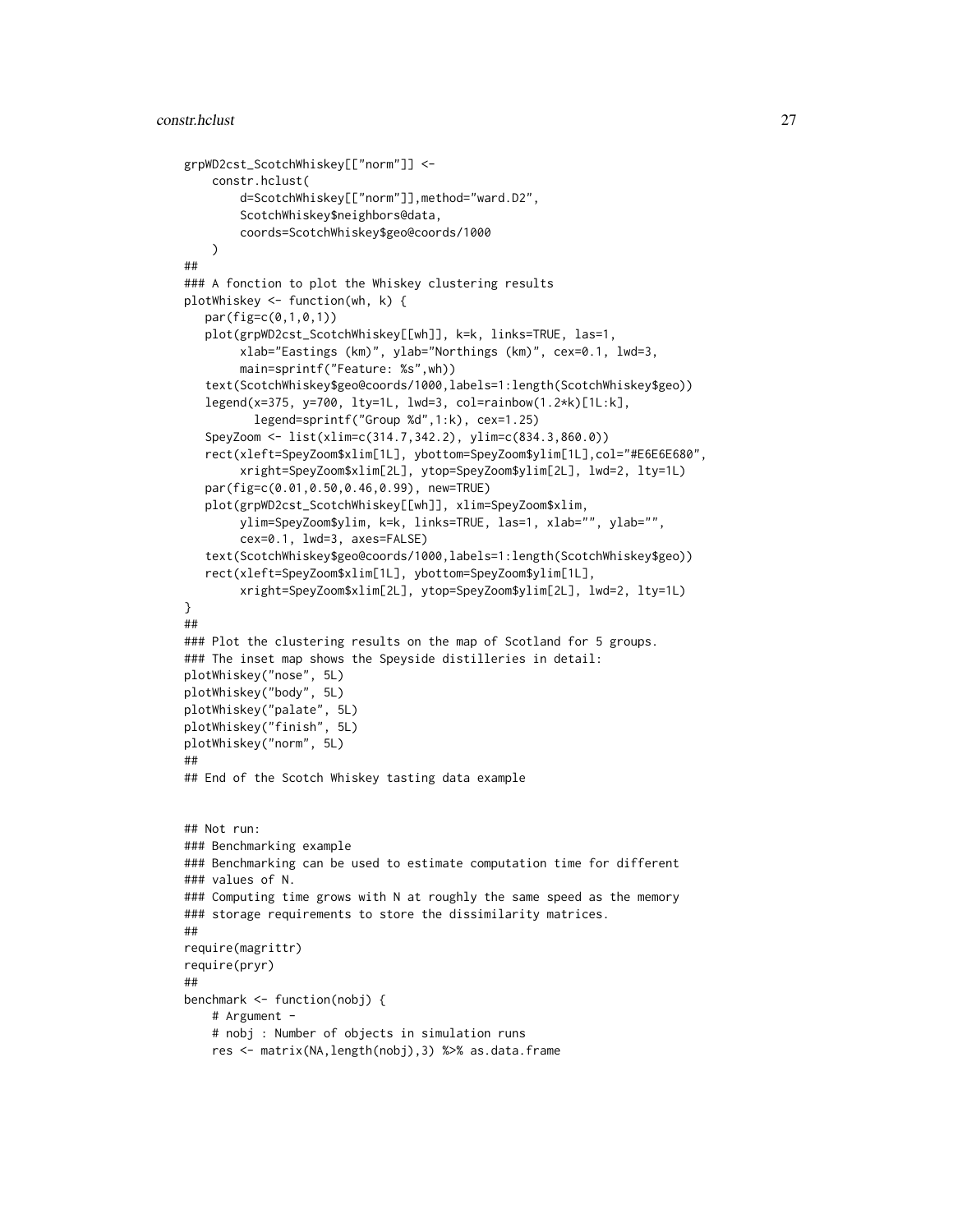```
colnames(res) <- c("N.objects","Storage (MiB)","Time (sec)")
    res[,1L] <- nobj
    ## resources <- list()
    for(i in 1:length(nobj)) {
        N <- nobj[i]
        coords.mem <- \text{cbind}(x=\text{runif}(N,-1,1),y=\text{runif}(N,-1,1))dat.mem \leq runif(N,0,1)
        if(i>1L) rm(D.mem) ; gc()
        D.mem \leq try(dat.mem %>% dist) #; gc()
        if(any(class(D.mem)=="try-error"))
            break
        neighbors.mem <-
            (coords.mem %>%
                 tri2nb %>%
                 nb2listw(style="B") %>%
                 listw2sn)[,1:2]
        {start.time = Sys.time()
            res.mem <- try(constr.hclust(D.mem, method="ward.D2",
                                          neighbors.mem))
            end.time = Sys.time()}
        if(any(class(res.mem)=="try-error"))
            break
        res[i,2L] <- (2*object_size(D.mem) + object_size(neighbors.mem) +
                          object_size(res.mem))/1048576 # n. bytes per MiB
        res[i,3L] <- end.time-start.time
    }
    res[["N.objects"]] <- as.integer(res[["N.objects"]])
    res
}
res <- benchmark(nobj=c(1000,2000,5000,10000,20000,50000,100000))
##
### Plotting the results:
ok <- res %>% apply(1L, function(x) !x %>% is.na %>% any)
par(mar=c(3,6,2,2),mfrow=c(2L,1L))
barplot(height = res[ok,"Time (sec)"], names.arg= res[ok,"N.objects"],
        ylab="Time (seconds)\n",xlab="",las=1L,log="y")
par(mar=c(5,6,0,2))
barplot(height = res[ok,"Storage (MiB)"], names.arg= res[ok,"N.objects"],
        ylab="Total storage (MB)\n",xlab="Number of observations",
        las=1L,log="y")
##
### Examine the output file
res
## End(Not run)
## End of the benchmarking example
##
### End of examples
```
<span id="page-27-1"></span>constr.hclust-class *Class For Constrained Hiereachical Clustering*

<span id="page-27-0"></span>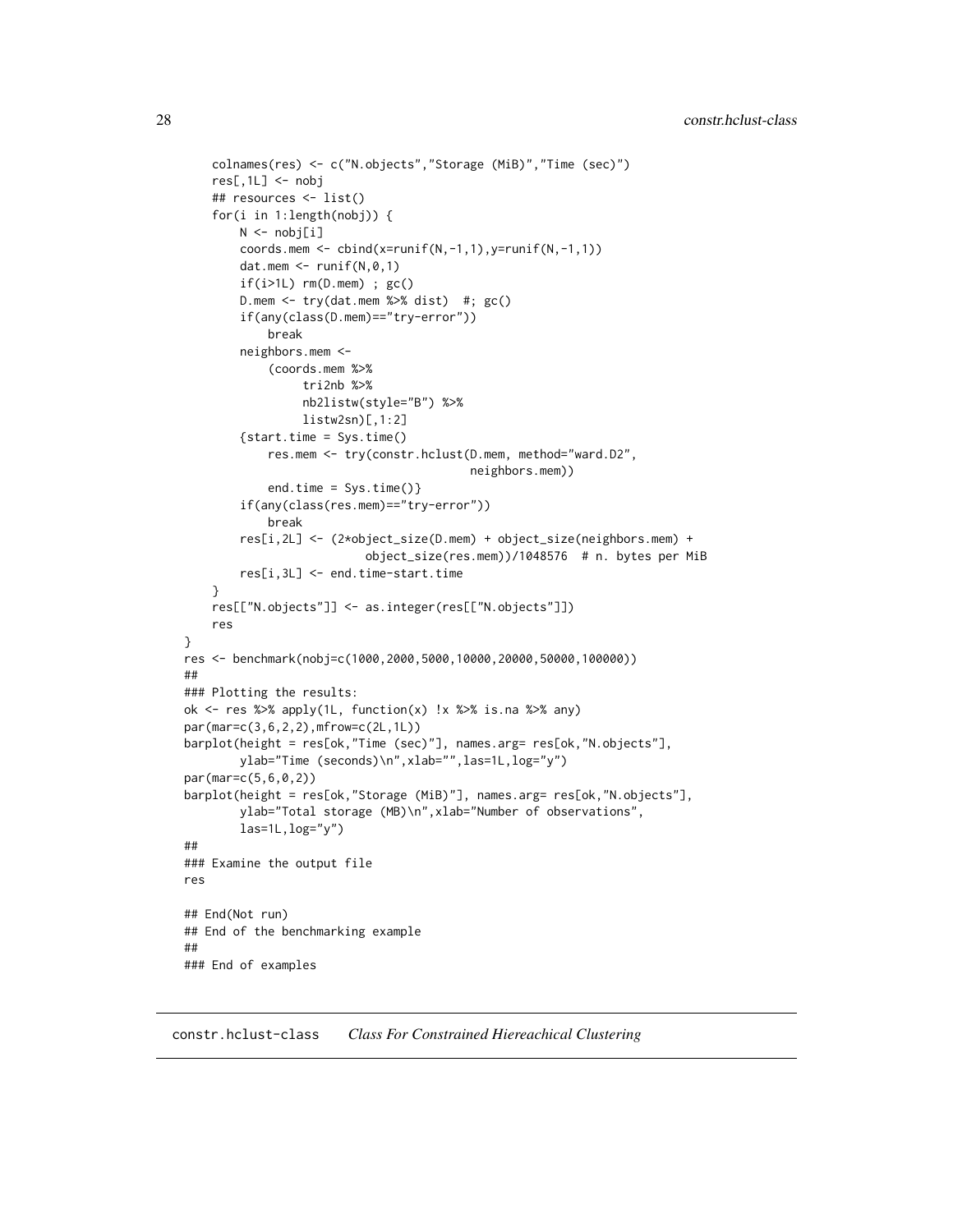#### Description

Files belonging to this class hold information about the constrained agglomerative clustering and allows one to display results graphically.

# Format

A file belonging to this class is a list with elements:

- merge A (n-1) by 2 matrix. Row i of file "merge" describes the merging of clusters at step i of the clustering. If an element j in the row is negative, it means that observation -j was merged at this stage. If j is positive, it means that the merge was with the cluster formed at the (earlier) stage j of the algorithm. Thus negative entries in file "merge" indicate agglomerations of singletons, and positive entries indicate agglomerations of non-singletons.
- height A set of  $(n-1)$  non-decreasing real values. The clustering height is the value of the criterion associated with the clustering method for the particular agglomeration.
- order A vector giving the permutation of the original observations suitable for plotting, in the sense that a cluster plot using this ordering and matrix merge will not have crossing branches.
- labels Labels for the clustered objects.
- method The agglomerative clustering method that has been used.
- call The call that produced the result.
- dist.method The distance that has been used to create dissimilarity matrix "d" (only returned if the dissimilarity matrix object has a "method" attribute attached to it).
- links A copy of the list of edges (if a matrix of edges was provided to the function).

coords A copy of the coordinates (if coordinates were provided to the function).

# Details

The class inherits from [hclust-](#page-0-0)class and describes the tree produced by the constrained clustering procedure.

All class members except links and coords are identical to those in [hclust-](#page-0-0)class. several methods designed to process these objects are expected to also work with constr.hclust-class objects.

# See Also

[hclust-](#page-0-0)class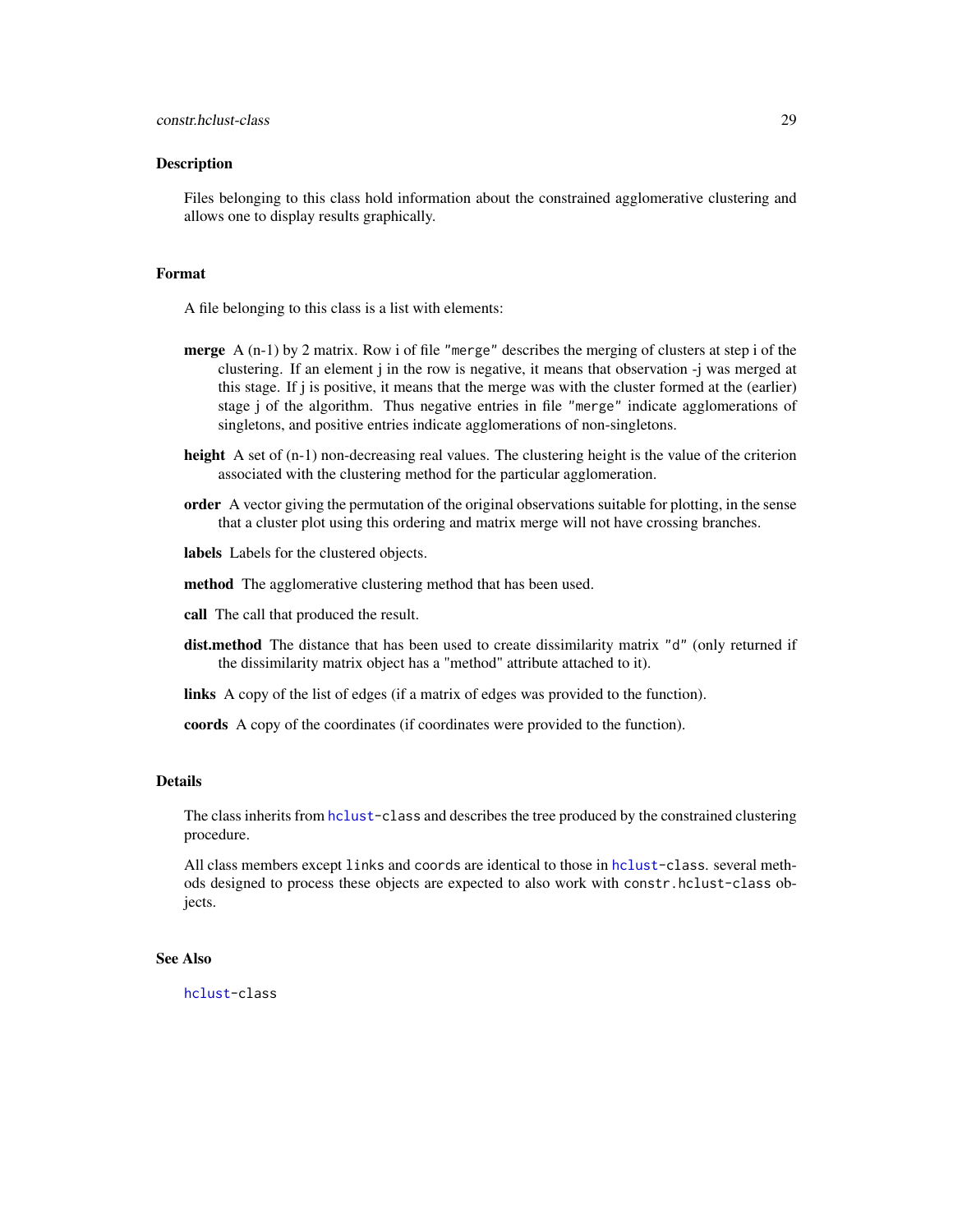<span id="page-29-0"></span>

#### Description

Function to compute a contingency periodogram for a univariate series of qualitative data

# Usage

Cperiodogram(x,  $T1 = 2$ ,  $T2 = NULL$ , nperm = NULL, alpha = 0.05, graph = TRUE)

# Arguments

| $\mathsf{x}$   | a qualitative variable (factor)                                                                                                       |
|----------------|---------------------------------------------------------------------------------------------------------------------------------------|
| T1             | first period included in the calculations (default: $T1 = 2$ )                                                                        |
| T <sub>2</sub> | last period included in the calculations (default: $T2 = n/2$ )                                                                       |
| nperm          | Number of permutations for the chi-square test. For chi-square tests using the<br>chi-square distribution, use the default nperm=NULL |
| alpha          | significance level for computation of the confidence limits                                                                           |
| graph          | a logical indicating if a graph is requested, by default TRUE.                                                                        |

#### Details

The contingency periodogram of Legendre et al. (1981) identifies periodic components in qualitative data vectors. The vector may contain classes of a qualitative variable or the classes obtained by hierarchical clustering or partitioning of a multivariate data table. The method is also described in Legendre & Legendre (2012). The optional graph produced by the function shows the following information:

- In red: the B statistics (information in common).
- In blue: Confidence limits for B without correction.
- In green: Bonferroni-corrected limits of the confidence intervals.
- In black: Confidence limits with progressive Bonferroni correction.

#### Value

A table with the statistics for the selected periods:

- Wilks' chi-square statistic (Wilks.chisq)
- information in common (B),
- degrees of freedom (df),
- p-value (prob)

Confidence interval limits: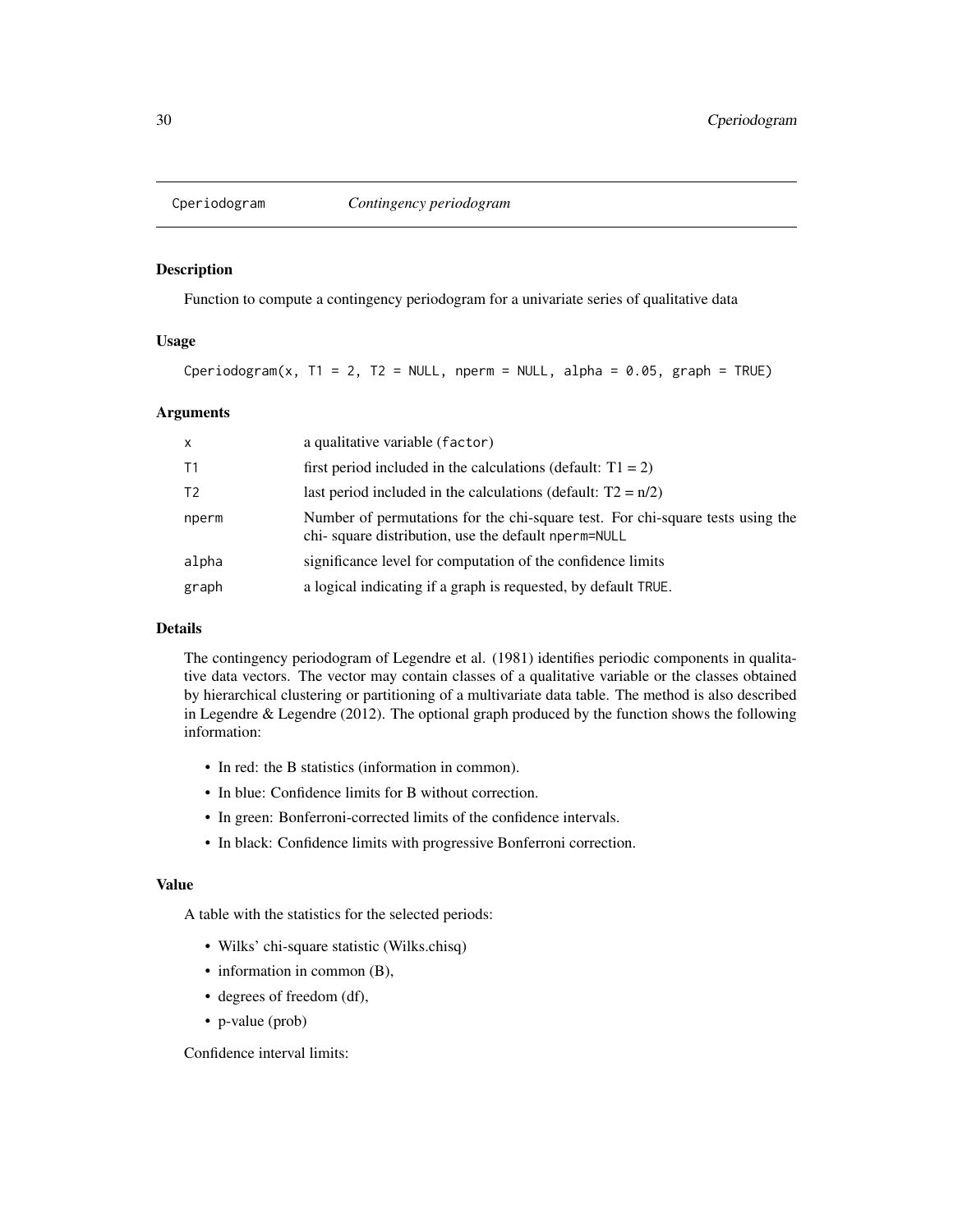- <span id="page-30-0"></span>• critical value of B without correction (B.crit),
- critical value of B with Bonferroni correction based on the number of periods studied in the periodogram (B.crit.Bonf),
- critical value of B with progressive Bonferroni correction (B.prog.Bonf).

#### Author(s)

Pierre Legendre <pierre.legendre@umontreal.ca>

#### References

Legendre, L., M. Fréchette & P. Legendre. 1981. The contingency periodogram: a method of identifying rhythms in series on nonmetric ecological data. Journal of Ecology 69: 965-979.

Legendre, P. and Legendre, L. 2012. Numerical Ecology. 3rd English ed. Elsevier, Amsterdam

#### Examples

```
# Data from the numerical example of Subsection 12.4.2 of Legendre and Legendre (2012).
test.vec <- c(1,1,2,3,3,2,1,2,3,2,1,1,2,3,3,1)
# Periodogram with tests using the chi-square distribution
res <- Cperiodogram(test.vec)
# Periodogram with permutation tests
res <- Cperiodogram(test.vec, nperm=2000, graph=FALSE)
```
create.dbMEM.model *Combine dbMEM matrices corresponding to groups of sites*

#### Description

This function reads a file containing the Cartesian coordinates of sites forming different groups on the map, and constructs a combined staggered matrix of dbMEM spatial eigenvectors, ready for use in RDA. The method was first described and used in Declerck et al. (2011) and summarized in the Borcard et al. (2011) book, section 7.4.3.5. These publications provided preliminary versions of the present function. The present version is more completely documented. Furthermore, it uses the [dbmem](#page-32-1) function of the adespatial package for computation of the eigenfunctions.

#### Usage

```
create.dbMEM.model(coord = NULL, D.mat = NULL, nsites)
```
#### Arguments

| coord  | Optional file containing the Cartesian coordinates of the sites.                                                                                                                    |
|--------|-------------------------------------------------------------------------------------------------------------------------------------------------------------------------------------|
| D.mat  | Optional distance matrix provided by user, class matrix or dist. If D. mat=NULL,<br>the geographic distance matrix will be computed from the coordinates provided<br>in file coord. |
| nsites | A vector containing the number of sites per group.                                                                                                                                  |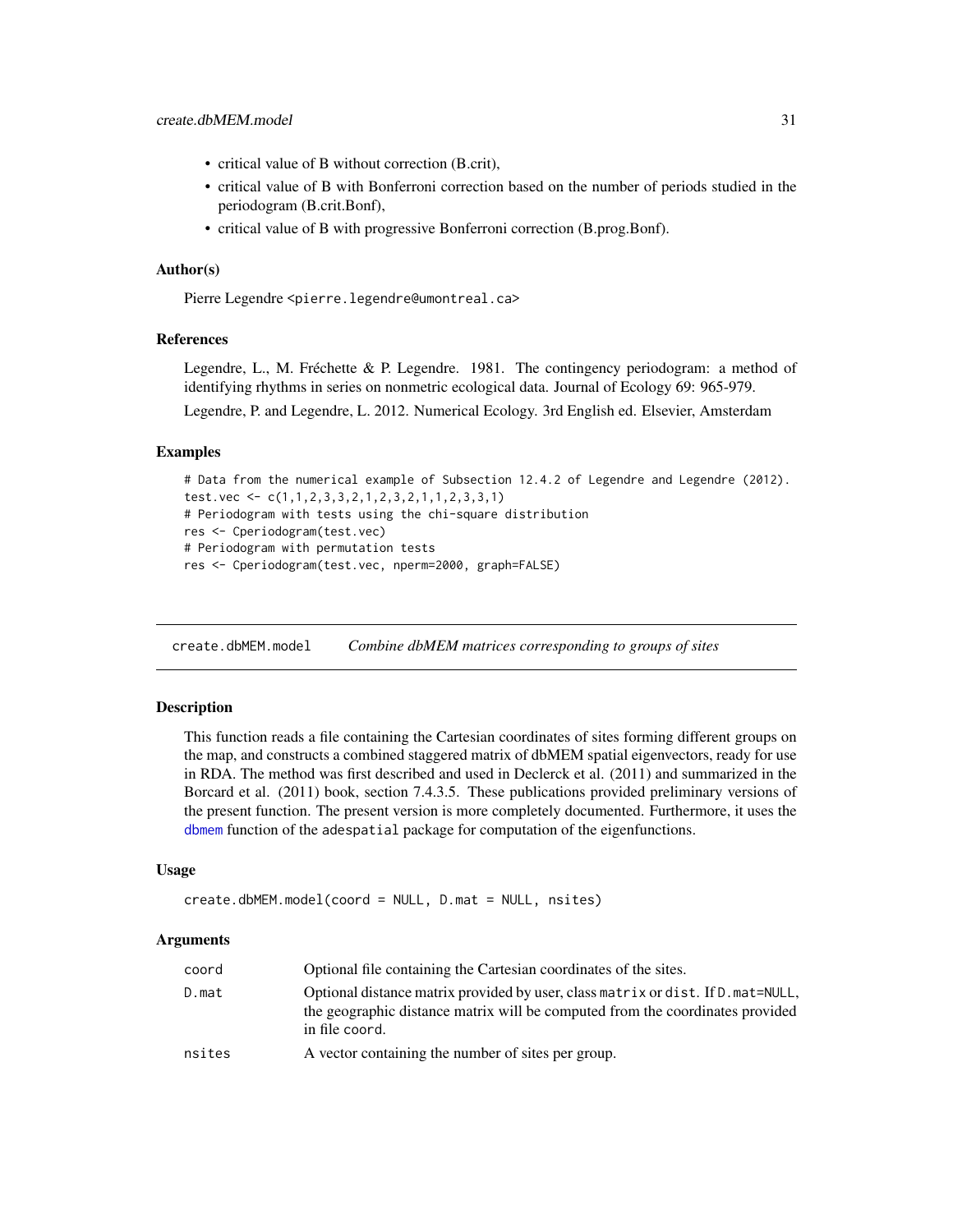#### Details

The geographic positions of the sites are provided either in a file of geographic coordinates coord or as a geographic distance matrix D.mat.

The sites must, of course, be in the same order in file coord (or in file D.mat) and in the response data file used in the RDA. All sites of a group must be together in these two files, i.e. not interspersed. The numbers of sites in the groups are provided in vector nsites. See example.

File vector coord, if provided, must contain Cartesian coordinates of the sites, not coordinates in degrees. The Euclidean distance computed from the geographic coordinates is a meaningful representation of the geographic relationships only if the coordinates are Cartesian. Geodetic Cartesian coordinates can be derived from Lat-Lon data in degrees using the function geoXY of the SoDA package. Beware of UTM coordinates if the sites are not all located in the same UTM zone; UTM coordinates are Cartesian only within an UTM zone. See https://en.wikipedia.org/wiki/Universal\_Transverse\_Mercator\_coordinate\_syste

#### Value

A matrix with n rows containing a set of k staggered matrices of dbMEM eigenfunctions in its diagonal portion; n is the total number of sites in the study and k is the number of groups. Each small matrix contains the dbMEM functions, modelling positive spatial correlation, describing the spatial relationships among the sites of a group. The remainder of the matrix is filled with zeros. Zero is the mean value of all eigenfunctions describing within-group relationships. This means that during the calculation of RDA, the sites of a focus group will have, with each other, relationships described by the dbMEM eigenfunctions of that group, whereas the sites outside that group will have weights of 0 in the regressions that concern these eigenfunctions.

#### Author(s)

Pierre Legendre <pierre.legendre@umontreal.ca>, 2010. Adaptation to adespatial: Daniel Borcard and Pierre Legendre, 2016

#### References

Borcard, D., F. Gillet and P. Legendre. 2011. Numerical ecology with R. Use R! series, Springer Science, New York.

Declerck, S. A. J., J. S. Coronel, P. Legendre & L. Brendonck. 2011. Scale dependency of processes structuring metacommunities of cladocerans in temporary pools of High-Andes wetlands. Ecography 34: 296-305.

#### See Also

[dbmem](#page-32-1)

#### Examples

```
{
 # Generate random coordinates for 35 sites forming 6 distinct groups on the map
 Easting \le runif(35)+c(rep(0,6),rep(1.5,7),rep(3,6), rep(0,5),rep(1.5,5),rep(3,6))
 Northing<- runif(35)+c(rep(2.8,6),rep(2.3,7),rep(2.8,6), rep(0,5),rep(0.5,5),rep(0,6))
 cartesian <- cbind(Easting,Northing)
 rownames(cartesian) <- paste("S",1:nrow(cartesian),sep='')
```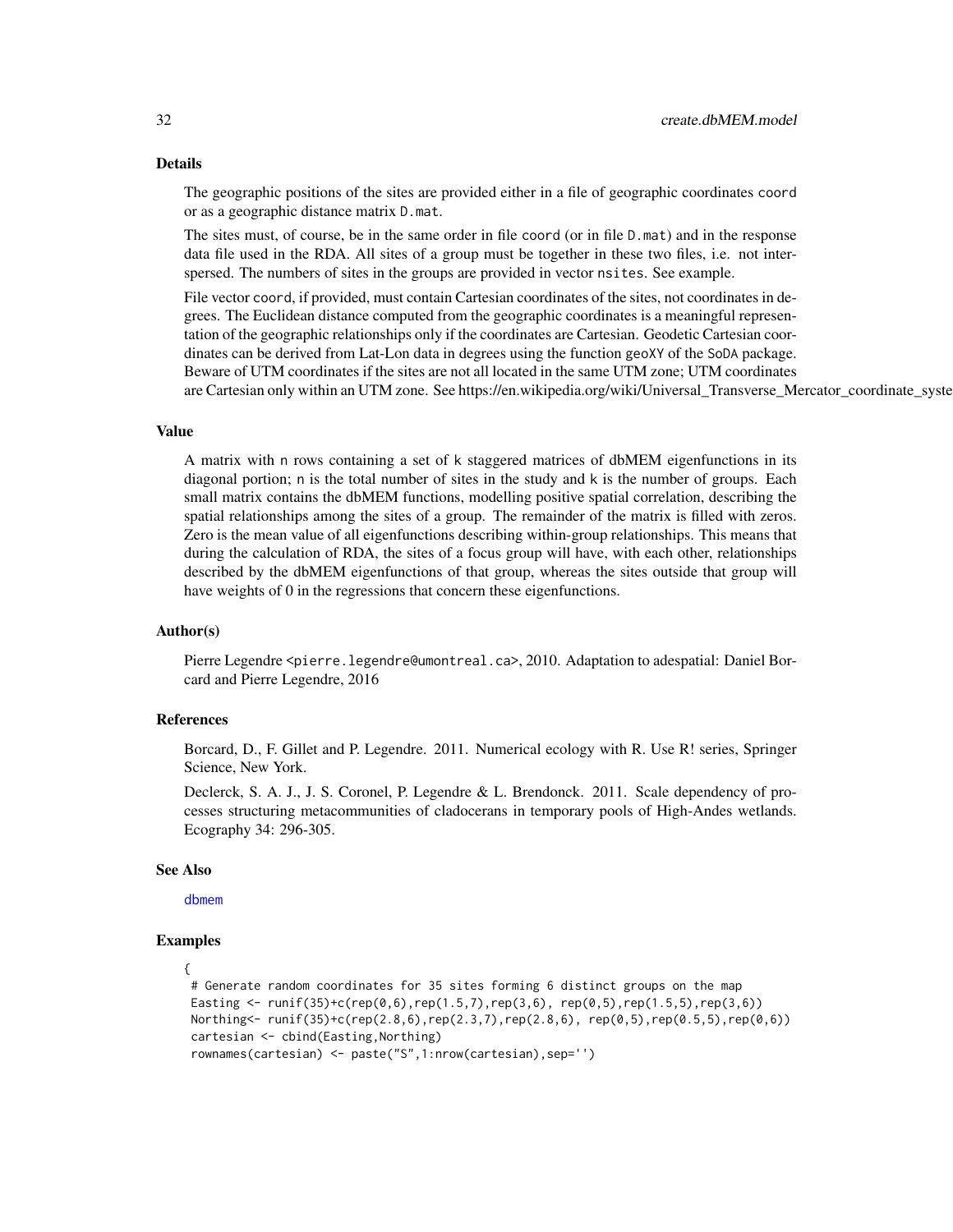#### <span id="page-32-0"></span>dbmem 33

```
nsites.per.group <-c(6,7,6,5,5,6)result <- create.dbMEM.model(coord=cartesian, nsites=nsites.per.group)
# Draw a map to check the coding of the sites into the groups
site.codes <- unlist(apply(cbind(1:6),1,n=nsites.per.group,function(a,n) rep(a,n[a])))
col.vec <- c("green3","gray99","orange2","gold1","brown3","gray70")
plot(cartesian, pch=22, col="black", bg=col.vec[site.codes], cex=2, ylim=c(0,4),asp=1)
text(cartesian,labels=rownames(cartesian), cex=0.5, pos=3)
# Examine the staggered matrix of dbMEM eigenfunctions
# Not run:
result
}
```
<span id="page-32-1"></span>dbmem *dbMEM spatial eigenfunctions*

# Description

Compute distance-based Moran's eigenvector maps (dbMEM, also called dbMEM spatial eigenfunctions) from a geographic distance matrix, in view of spatial eigenfunction analysis.

#### Usage

```
dbmem(
  xyORdist,
  thresh = NULL,MEM.autocor = c("positive", "non-null", "all", "negative"),
  store.listw = TRUE,
  silent = TRUE
)
```
### Arguments

| xyORdist    | Either a matrix of spatial coordinates or a distance matrix (class dist).                                                                                                                                                                                                                                                                                                                                                                                                           |
|-------------|-------------------------------------------------------------------------------------------------------------------------------------------------------------------------------------------------------------------------------------------------------------------------------------------------------------------------------------------------------------------------------------------------------------------------------------------------------------------------------------|
| thresh      | A threshold value for truncation of the geographic distance matrix. If thresh=NULL,<br>the length of the longest edge of the minimum spanning tree will be used as the<br>threshold (as returned by the function give. thresh).                                                                                                                                                                                                                                                     |
| MEM.autocor | A string indicating if all MEMs must be returned or only those corresponding to<br>non-null, positive or negative autocorrelation. The difference between options<br>all and non-null is the following: when there are several null eigenvalues, op-<br>tion all removes only one of the eigenvectors with null eigenvalues and returns<br>(n-1) eigenvectors, whereas non-null does not return any of the eigenvectors<br>with null eigenvalues. Default: MEM. autocor="positive". |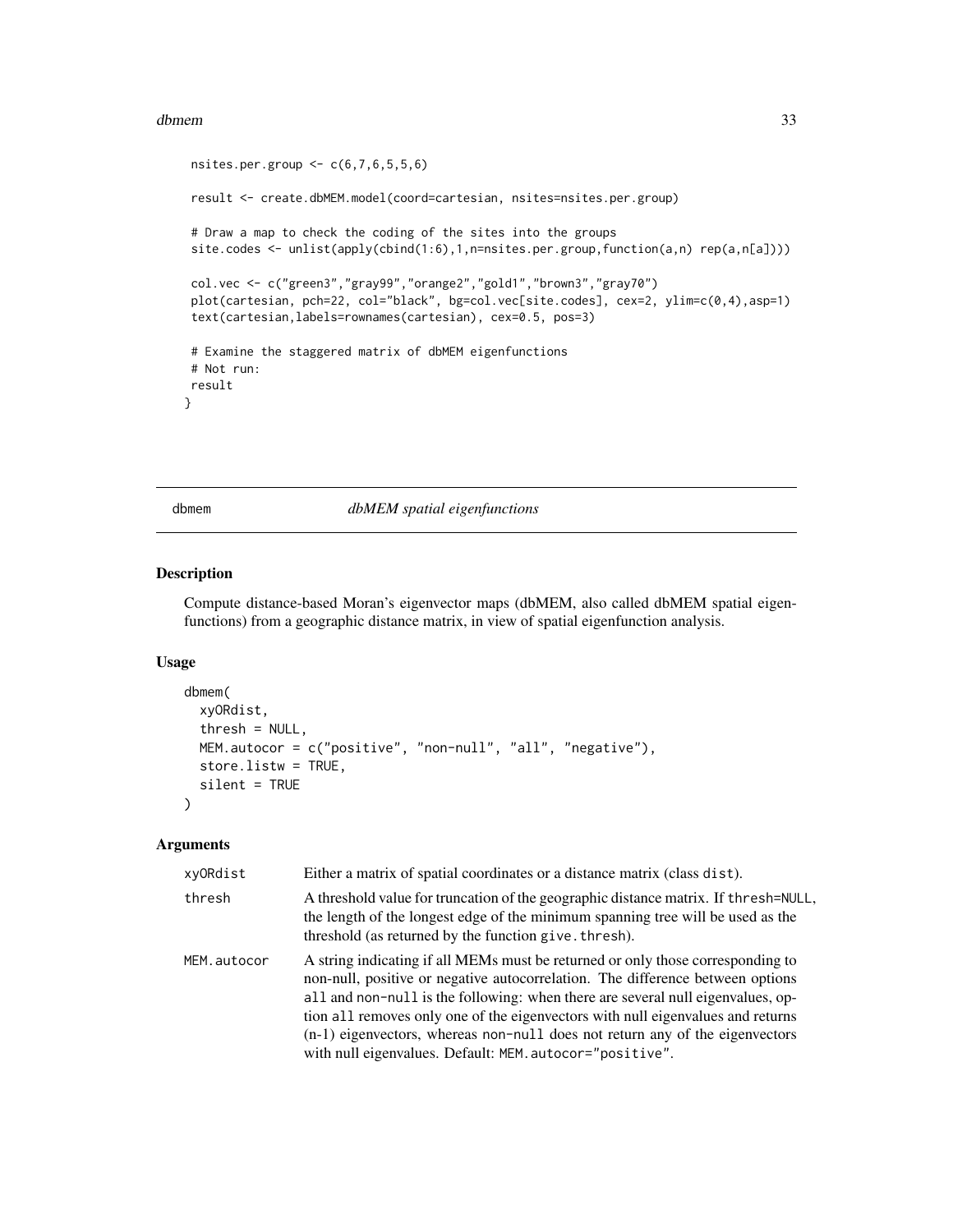34 dbmem

| store.listw | A logical indicating if the spatial weighting matrix should be stored in the at-<br>tribute listw of the returned object         |
|-------------|----------------------------------------------------------------------------------------------------------------------------------|
| silent      | A logical indicating if some information should be printed during computation:<br>truncation level and time to compute the dbmem |

## Details

dbMEM eigenfunctions were called PCNM in early papers (Borcard and Legendre 2002, Borcard et al. 2004). There is a small difference in the computation: to construct PCNMs, the distance matrix subjected to PCoA contained zeros on the diagonal. In dbMEM, the matrix contains 4\*thresh values on the diagonal. The result is that the dbMEM eigenvalues are smaller than the PCNM eigenvalues by a constant (equal to (n.sites  $*(4*thresh)^2/2)$ ). The dbMEM eigenvalues are proportional to Moran's I coefficient of spatial correlation (Dray et al. 2006; Legendre and Legendre 2012). The dbMEM eigenvectors only differ from the PCNM eigenvectors by a multiplicative constant; this has no impact on the use of MEMs as explanatory variables in linear models. In this implementation, dbMEM eigenvectors have a norm equal to 1 (using the uniform weigts 1/n.sites).

If a truncation value is not provided, the largest distance in a minimum spanning tree linking all sites on the map is computed (returned by the function give.thresh). That value is used as the truncation threshold value (thresh).

A square regular grid produces multiple eigenvalues (i.e. eigenvalues that are equal) and multiple eigenvalues have an infinity of eigenvector solutions. Hence, different eigenvectors may be produced by this function on computers with different operating systems or implementations of R. In addition, the eigenvectors found by the dbmem function from the site coordinates may differ from the eigenvectors computed from the geographic distance matrix among the sites. Nonetheless, the different complete sets of eigenvectors will have the exact same explanatory power (R-square) for a given response vector or matrix, despite the fact that they are not fully correlated on a one-to-one basis. This is, however, not the case for subsets of eigenvectors selected using stepwise procedures.

#### Value

An object of class orthobasisSp , subclass orthobasis. The dbMEM eigenfunctions (principal coordinates of the truncated distance matrix) are stored as a data.frame. It contains several attributes (see ?attributes) including:

- values: The dbMEM eigenvalues.
- listw: The associated spatial weighting matrix (if store.listw = TRUE).

#### Author(s)

Stéphane Dray <stephane.dray@univ-lyon1.fr>, Pierre Legendre, Daniel Borcard and F. Guillaume Blanchet

#### References

Borcard, D. and P. Legendre. 2002. All-scale spatial analysis of ecological data by means of principal coordinates of neighbour matrices. Ecological Modelling 153: 51-68.

Borcard, D., P. Legendre, C. Avois-Jacquet and H. Tuomisto. 2004. Dissecting the spatial structure of ecological data at multiple scales. Ecology 85: 1826-1832.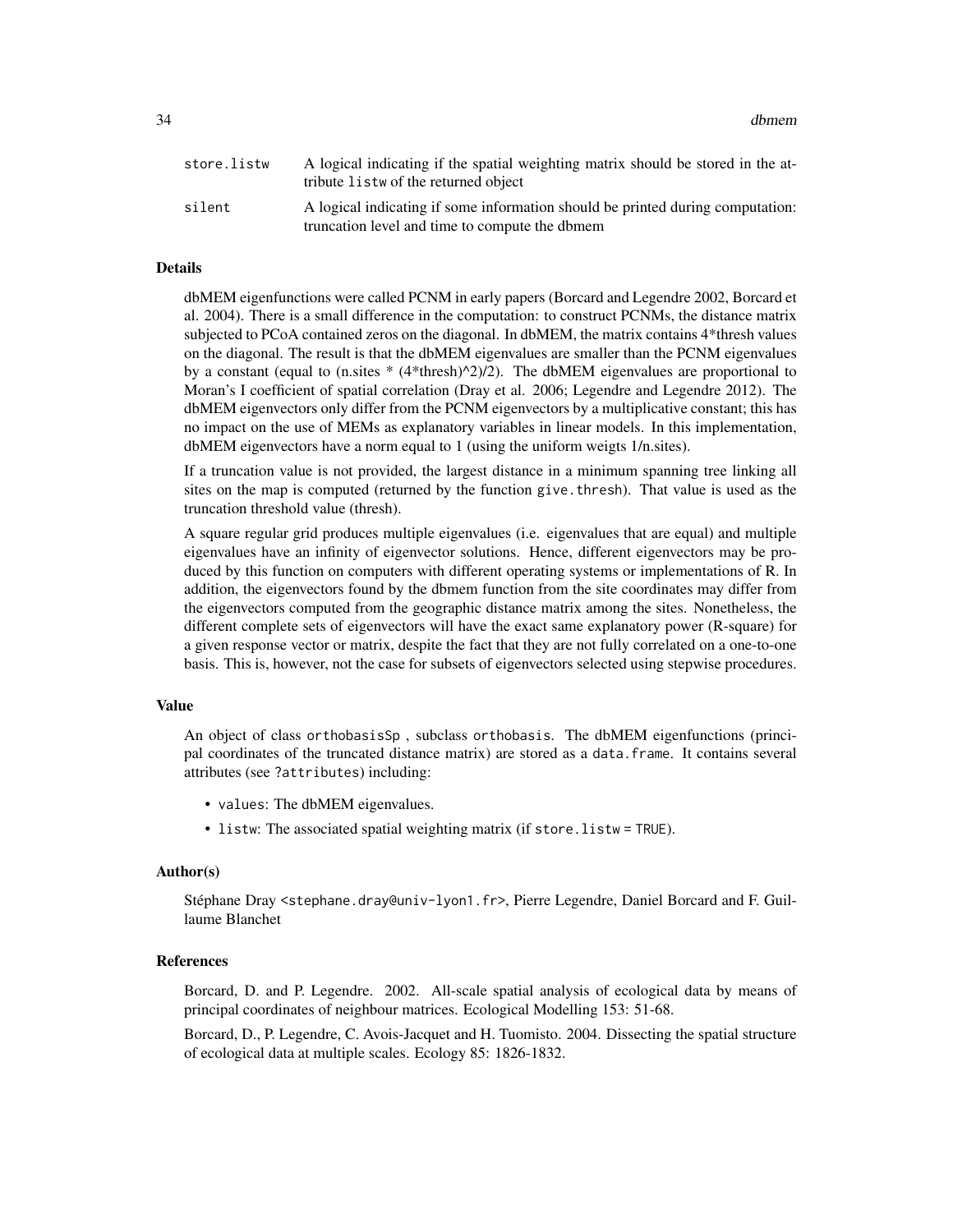#### dbmem 35

Dray, S., P. Legendre and P. R. Peres-Neto. 2006. Spatial modelling: a comprehensive framework for principal coordinate analysis of neighbour matrices (PCNM). Ecological Modelling 196: 483- 493.

Legendre, P. and L. Legendre. 2012. Numerical ecology, 3rd English edition. Elsevier Science BV, Amsterdam.

#### See Also

[give.thresh](#page-46-1), [mem](#page-99-1)

#### Examples

```
if(require("ade4", quietly = TRUE) & require("adegraphics", quietly = TRUE)){
data(oribatid)
mite \le oribatid$fau # 70 peat cores, 35 species
mite.xy <- oribatid$xy # Geographic coordinates of the 70 cores
# Example 1: Compute the MEMs corresponding to all non-null eigenvalues
# thresh=1.012 is the value used in Borcard and Legendre (2002)
mite.dbmem1 <- dbmem(mite.xy, thresh=1.012, MEM.autocor = "non-null", silent = FALSE)
mite.dbmem1
# Print the (n-1) non-null eigenvalues
attributes(mite.dbmem1)$values
# or: attr(mite.dbmem1, "values")
# Plot the associated spatial weighting matrix
s.label(mite.xy, nb = attr(mite.dbmem1, "listw"))
# Plot maps of the first 3 dbMEM eigenfunctions
s.value(mite.xy, mite.dbmem1[,1:3])
# Compute and test associated Moran's I values
# Eigenvalues are proportional to Moran's I
test <- moran.randtest(mite.dbmem1, nrepet = 99)
plot(test$obs, attr(mite.dbmem1, "values"), xlab = "Moran's I", ylab = "Eigenvalues")
# Decreasing values of Moran's I for the successive MEM.
# The red line is the expected value of Moran's I under H0.
plot(test$obs, xlab="MEM rank", ylab="Moran's I")
abline(h=-1/(nrow(mite.xy) - 1), col="red")# Example 2: Compute only the MEMs with positive eigenvalues (and positive Moran's I)
mite.dbmem2 <- dbmem(mite.xy, thresh=1.012)
# or: mite.dbmem2 <- dbmem(dist(mite.xy), thresh=1.012, silent=FALSE)
mite.dbmem2
# Examine the eigenvalues
attributes(mite.dbmem2)$values
```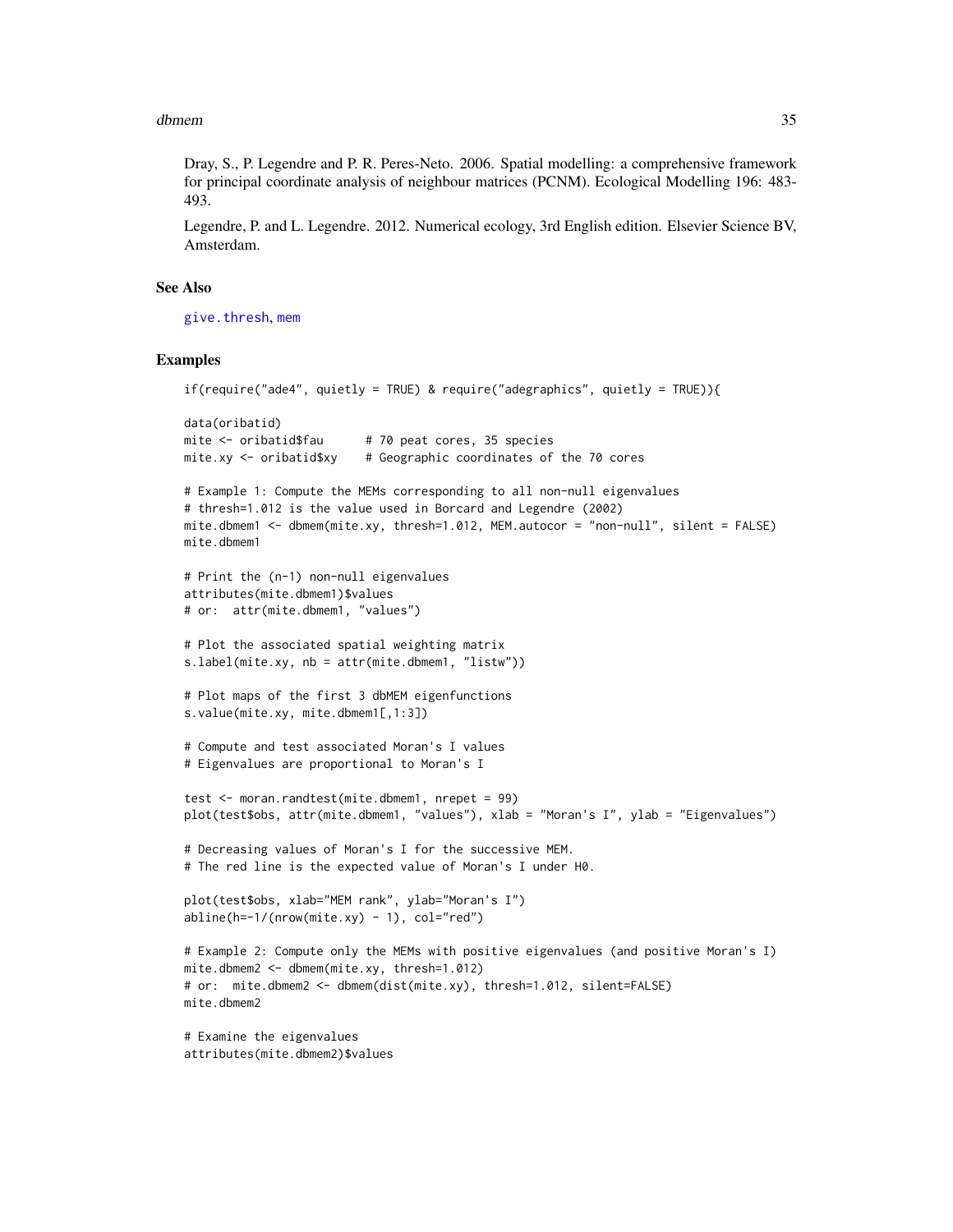36 dist.ldc

```
# or: attr(mite.dbmem2, "values")
# Examine (any portion of) the dbmem spatial eigenvectors
tmp <- as.matrix(mite.dbmem2)
tmp[1:10,1:6]
}
```
dist.ldc *Dissimilarity matrices for community composition data*

# Description

Compute dissimilarity indices for ecological data matrices. The dissimilarity indices computed by this function are those described in Legendre and De Cáceres (2013). In the name of the function, 'ldc' stands for the author's names. Twelve of these 21 indices are not readily available in other R package functions; four of them can, however, be computed in two computation steps in vegan.

#### Usage

```
dist.ldc(Y, method = "hellinger", binary = FALSE, samp = TRUE, silent = FALSE)
```
#### Arguments

| Y      | Community composition data. The object class can be either data. frame or<br>matrix.                                                                                                                                                                                                                                                                                                                                                                                                       |
|--------|--------------------------------------------------------------------------------------------------------------------------------------------------------------------------------------------------------------------------------------------------------------------------------------------------------------------------------------------------------------------------------------------------------------------------------------------------------------------------------------------|
| method | One of the 21 dissimilarity coefficients available in the function: "hellinger",<br>"chord", "log.chord", "chisquare", "profiles", "percentdiff", "ruzicka",<br>"divergence", "canberra", "whittaker", "wishart", "kulczynski", "jaccard",<br>"sorensen", "ochiai", "ab.jaccard", "ab.sorensen", "ab.ochiai", "ab.simpson",<br>"euclidean", "manhattan", "modmeanchardiff". See Details. Names can be<br>abbreviated to a non-ambiguous set of first letters. Default: method="hellinger". |
| binary | If binary=TRUE, the data are transformed to presence-absence form before com-<br>putation of the dissimilarities. Default value: binary=FALSE, except for the<br>Jaccard, Sørensen and Ochiai indices where binary=TRUE.                                                                                                                                                                                                                                                                   |
| samp   | If samp=TRUE, the abundance-based distances (ab.jaccard, ab.sorensen, ab.ochiai,<br>ab.simpson) are computed for sample data. If samp=FALSE, binary indices are<br>computed for true population data.                                                                                                                                                                                                                                                                                      |
| silent | If silent=FALSE, informative messages sent to users will be printed to the R<br>console. Use silent=TRUE is called on a numerical simulation loop, for exam-<br>ple.                                                                                                                                                                                                                                                                                                                       |

<span id="page-35-0"></span>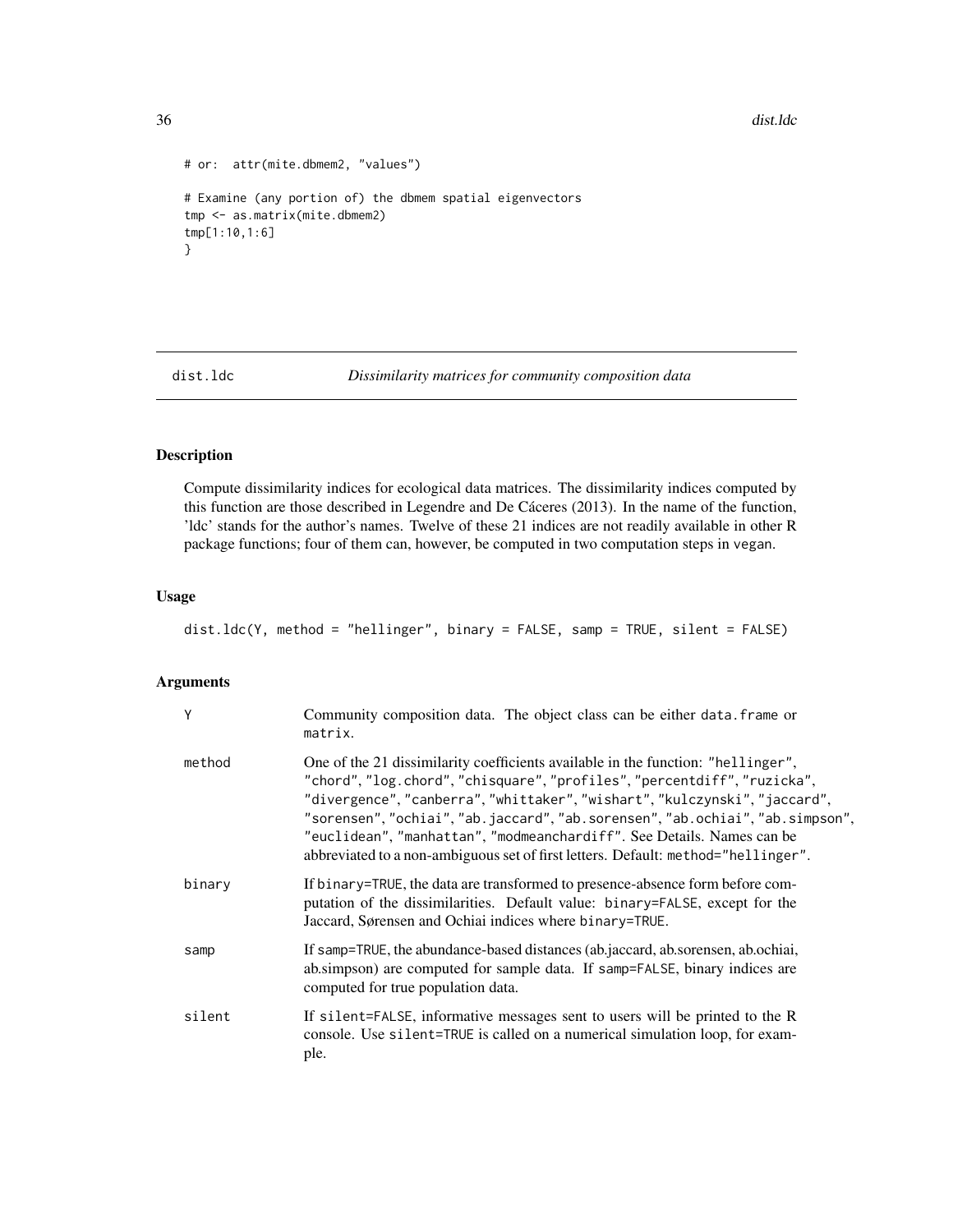#### dist.Idc 37

#### Details

The dissimilarities computed by this function are the following. Indices i and k designate two rows (sites) of matrix Y, j designates a column (species). D[ik] is the dissimilarity between rows i and k. p is the number of columns (species) in Y; pp is the number of species present in one or the other site, or in both.  $y[i+]$  is the sum of values in row i; same for  $y[k+]$ .  $y[i]$  is the sum of values in column i.  $y[++]$  is the total sum of values in Y. The indices are computed by functions written in C for greater computation speed with large data matrices.

- Group 1 D computed by transformation of Y followed by Euclidean distance
	- Hellinger D,  $D[ik]$  = sqrt(sum((sqrt(y[ij]/y[i+])-sqrt(y[kj]/y[k+]))^2))
	- chord D,  $D[ik]$  = sqrt(sum((y[ij]/sqrt(sum(y[ij]^2))-y[kj]/sqrt(sum(y[kj]^2)))^2))
	- log-chord D,  $D[ik]$  = chord  $D[ik]$  computed on  $log(y[i]+1)$ -transformed data (Legendre and Borcard 2018)
	- chi-square D,  $D[ik]$  = sqrt(y[++] sum((1/j[+j])(y[ij]/y[i+]-y[kj]/y[k+])^2))
	- species profiles D, D[ik] = sqrt(sum((y[ij]/y[i+]-y[kj]/y[k+])^2))
- Group 2 Other D functions appropriate for beta diversity studies where  $A = \text{sum}(\text{min}(y[i], y[k]])$ ,  $B = y[i+]-A, C = y[k+]-A$ 
	- percentage difference D (aka Bray-Curtis), D[ik] = (sum(abs(y[ij]-y[k,j])))/(y[i+]+y[k+]) or else,  $D[ik] = (B+C)/(2A+B+C)$
	- Ružička D, D[ik] = 1-(sum(min(y[ij],y[kj])/sum(max(y[ij],y[kj])) or else, D[ik] = (B+C)/(A+B+C)
	- coeff. of divergence D,  $D[ik]$  = sqrt( $(1/pp)$ sum( $((y[ij]-y(kj])/y[ij]+y(kj]))^2)$ )
	- Canberra metric D,  $D[ik] = (1/pp)sum(abs(y[ij]-y(kj])/(y[ij]+y(kj]))$
	- Whittaker D,  $D[ik] = 0.5*sum(abs(y[i]/y[i+] y(kj]/y[k+]))$
	- Wishart D,  $D[ik] = 1$ -sum(y[ij]y[kj])/(sum(y[ij]^2)+sum(y[kj]^2)-sum(y[ij]y[kj]))
	- Kulczynski D, D[ik] = 1-0.5((sum(min(y[ij],y[kj])/y[i+]+sum(min(y[ij],y[kj])/y[k+]))
- Group 3 Classical indices for binary data; they are appropriate for beta diversity studies. Value a is the number of species found in both i and k, b is the number of species in site i not found in k, and c is the number of species found in site k but not in i. The D matrices are square-root transformed, as in dist.binary of ade4; the user-oriented reason for this transformation is explained below.
	- $-$  Jaccard D, D[ik] = sqrt((b+c)/(a+b+c))
	- $-$  Sørensen D, D[ik] = sqrt((b+c)/(2a+b+c))
	- Ochiai D,  $D[ik]$  = sqrt(1 a/sqrt((a+b)(a+c)))
- Group 4 Abundance-based indices of Chao et al. (2006) for quantitative abundance data. These functions correct the index for species that have not been observed due to sampling errors. For the meaning of the U and V notations, see Chao et al. (2006, section 3). When samp=TRUE, the abundance-based distances (ab.jaccard, ab.sorensen, ab.ochiai, ab.simpson) are computed for sample data. If samp=FALSE, indices are computed for true population data. - Do not use indices of group 4 with samp=TRUE on presence-absence data; the indices are not meant to accommodate this type of data. If samp=FALSE is used with presence-absence data, the indices are the regular Jaccard, Sorensen, Ochiai, Simpson indices. On output, however, the D matrices are not square-rooted, contrary to the Jaccard, Sorensen, Ochiai indices in section 3 which are square-rooted.
	- abundance-based Jaccard D,  $D[ik] = 1-(UV/(U+V-UV))$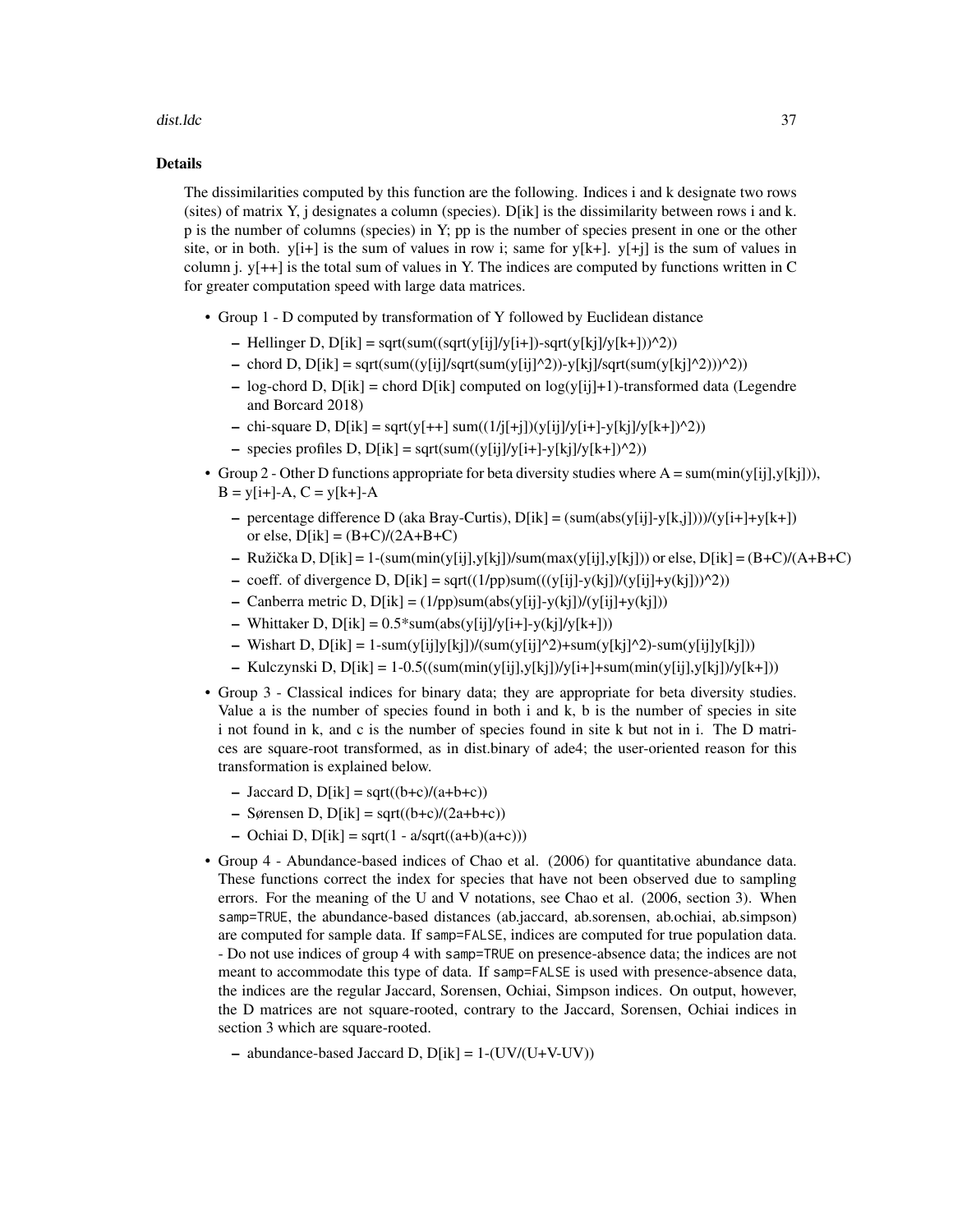- $-$  abundance-based Sørensen D, D[ik] = 1-(2UV/(U+V))
- $-$  abundance-based Ochiai D, D[ik] = 1-sqrt(UV)
- abundance-based Simpson D,  $D[ik] = 1-(UV/(UV+min((U-UV),(V-UV))))$
- Group 5 General-purpose dissimilarities that do not have an upper bound (maximum D value). They are inappropriate for beta diversity studies.
	- Euclidean D, D[ik] = sqrt(sum(y[ij]-y[kj])^2)
	- Manhattan D,  $D[ik]$  = sum( $abs(y[ij] y[ik]))$
	- modified mean character difference,  $D[ik] = (1/pp) \text{ sum}(abs(y[ij] y[ik]))$

The properties of all dissimilarities available in this function (except Ružička D) were described and compared in Legendre & De Cáceres (2013), who showed that most of these dissimilarities are appropriate for beta diversity studies. Inappropriate are the Euclidean, Manhattan, modified mean character difference, species profile and chi-square distances. Most of these dissimilarities have a maximum value of either 1 or sqrt(2). Three dissimilarities (Euclidean, Manhattan, Modified mean character difference) do not have an upper bound and are thus inappropriate for beta diversity studies. The chi-square distance has an upper bound of sqrt $(2^*(sum(Y)))$ .

The Euclidean, Hellinger, chord, chi-square and species profiles dissimilarities have the property of being Euclidean, meaning that they never produce negative eigenvalues in principal coordinate analysis. The Canberra, Whittaker, percentage difference, Wishart and Manhattan coefficients are Euclidean when they are square-root transformed (Legendre & De Cáceres 2013, Table 2). The distance forms (1-S) of the Jaccard, Sørensen and Ochiai similarity (S) coefficients are Euclidean after taking the square root of  $(1-S)$  (Legendre & Legendre 2012, Table 7.2). The D matrices resulting from these three coefficients are outputted in the form sqrt $(1-S)$ , as in function dist.binary of ade4, because that form is Euclidean and will thus produce no negative eigenvalues in principal coordinate analysis.

The Hellinger, chord, chi-square and species profile dissimilarities are computed using the twostep procedure developed by Legendre  $\&$  Gallagher (2001). The data are first transformed using either the row marginals, or the row and column marginals in the case of the chi-square distance. The dissimilarities are then computed from the transformed data using the Euclidean distance formula. As a consequence, these four dissimilarities are necessarily Euclidean. D matrices for other binary coefficients can be computed in two ways: either by using function dist.binary of ade4, or by choosing option binary=TRUE, which transforms the abundance data to binary form, and using one of the quantitative indices of the present function. Table 1 of Legendre & De Cáceres (2013) shows the incidence-based (presence-absence-based) indices computed by the various indices using binary data.

The Euclidean distance computed on untransformed presence-absence or abundance data produces non-informative and incorrect ordinations, as shown in Legendre & Legendre (2012, p. 300) and in Legendre & De Cáceres (2013). However, the Euclidean distance computed on log-transformed abundance data produces meaningful ordinations in principal coordinate analysis (PCoA). Nonetheless, it is easier to compute a PCA of log-transformed abundance data instead of a PCoA; the resulting ordination with scaling 1 will be meaningful. Messages are printed to the R console indicating the Euclidean status of the computed dissimilarity matrices. Note that for the chi-square distance, the columns that sum to zero are eliminated before calculation of the distances, thus preventing divisions by zero in the calculation of the chi-square transformation.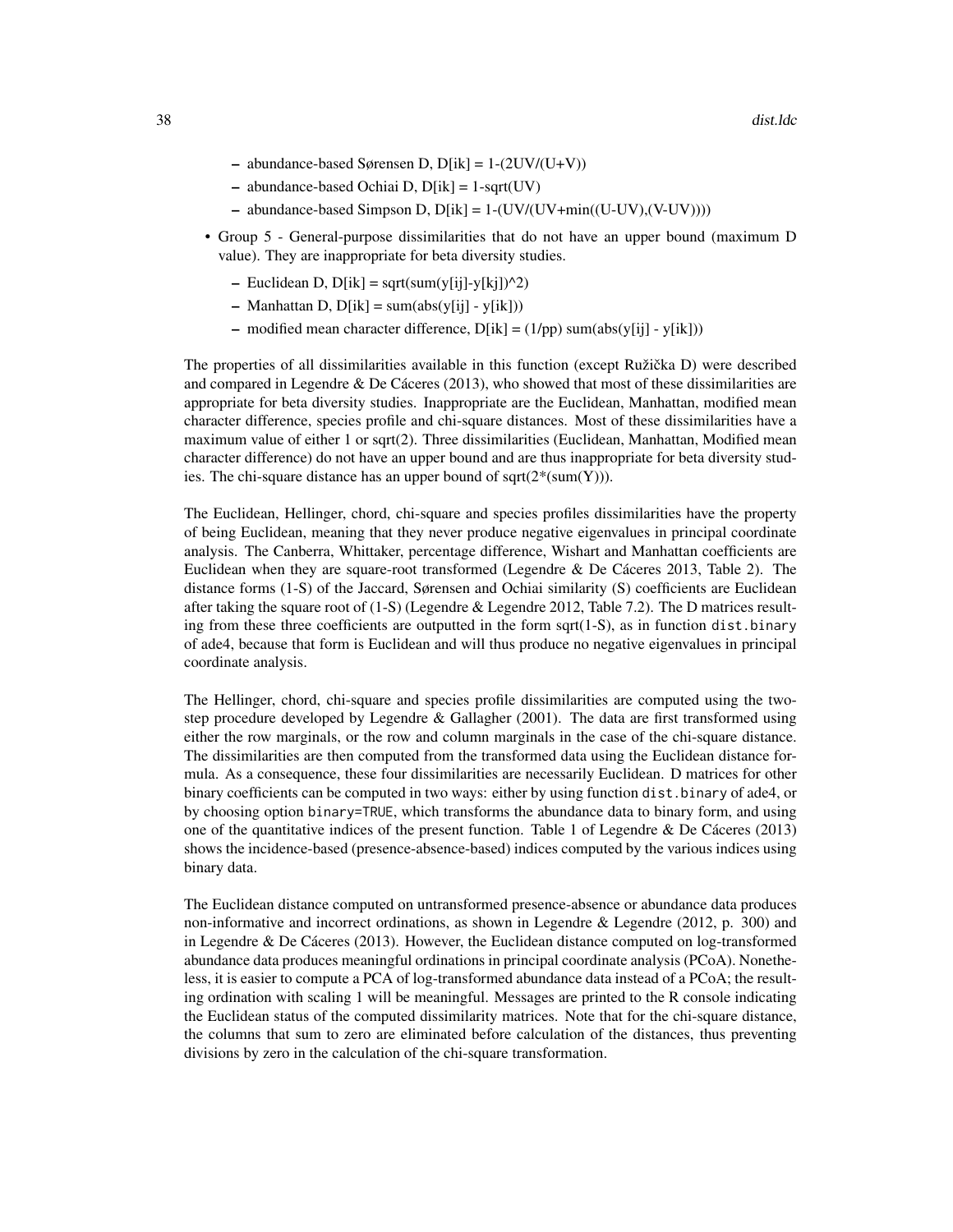## envspace.test 39

## Value

A dissimilarity matrix, with class dist.

## Author(s)

Pierre Legendre <pierre.legendre@umontreal.ca> and Naima Madi

## References

Chao, A., R. L. Chazdon, R. K. Colwell and T. J. Shen. 2006. Abundance-based similarity indices and their estimation when there are unseen species in samples. Biometrics 62: 361-371.

Legendre, P. and D. Borcard. 2018. Box-Cox-chord transformations for community composition data prior to beta diversity analysis. Ecography 41: 1820-1824.

Legendre, P. and M. De Cáceres. 2013. Beta diversity as the variance of community data: dissimilarity coefficients and partitioning. Ecology Letters 16: 951-963.

Legendre, P. and E. D. Gallagher, E.D. 2001. Ecologically meaningful transformations for ordination of species data. Oecologia 129: 271-280.

Legendre, P. and Legendre, L. 2012. Numerical Ecology. 3rd English edition. Elsevier Science BV, Amsterdam.

#### Examples

```
if(require("vegan", quietly = TRUE)) {
data(mite)
mat1 = as.matrix(mite[1:10, 1:15]) # No column has a sum of 0
mat2 = as.matrix(mite[61:70, 1:15]) # 7 of the 15 columns have a sum of 0
#Example 1: compute Hellinger distance for mat1
D.out = dist.ldc(mat1,"hellinger")
#Example 2: compute chi-square distance for mat2
D.out = dist.ldc(mat2,"chisquare")
#Example 3: compute percentage difference dissimilarity for mat2
D.out = dist.ldc(mat2,"percentdiff")
```

```
}
```
envspace.test *Perform a test of the shared space-environment fraction of a variation partitioning using torus-translation (TT) or Moran Spectral Randomisation (MSR)*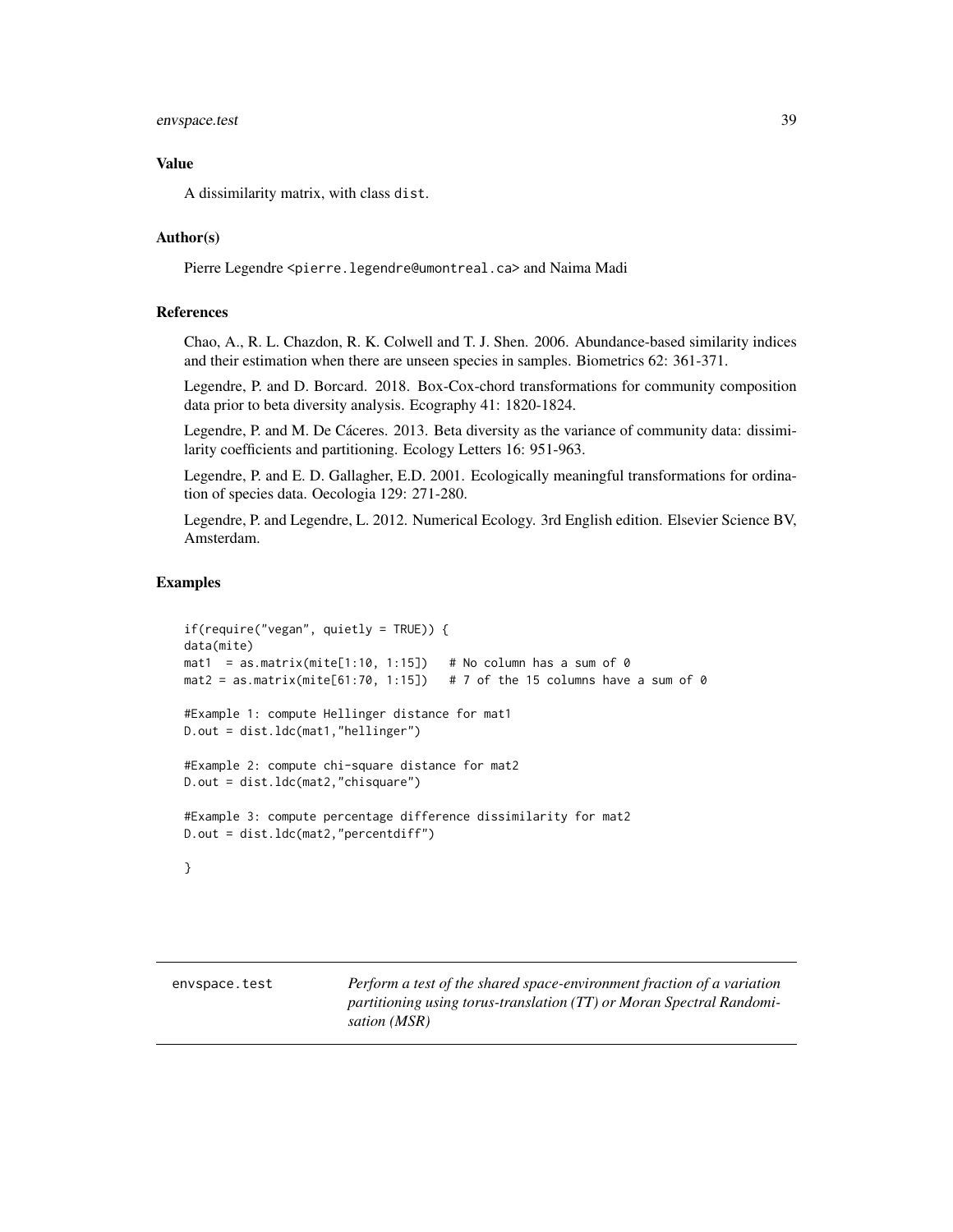# Description

The function uses two different spatially-constrained null models to test the shared space-environment fraction (SSEF, or fraction [b]) of a variation partitioning of two explanatory components.

## Usage

```
envspace.test(
  spe,
  env,
  coord,
 MEM.spe,
 listw.env,
 MEM.autocor = c("positive", "negative", "all"),
  regular = FALSE,
  nperm = 999,
 MSR.method = "singleton",
  alpha = 0.05)
```
#### Arguments

| spe         | Vector, matrix, or data frame of response variable(s) (e.g. species abundances)                                                                                                                                                                                                        |  |
|-------------|----------------------------------------------------------------------------------------------------------------------------------------------------------------------------------------------------------------------------------------------------------------------------------------|--|
| env         | Vector, matrix, or dataframe of environmental variables (rows $=$ sites, columns<br>$=$ variables)                                                                                                                                                                                     |  |
| coord       | Matrix or dataframe of spatial coordinates of the sampled sites                                                                                                                                                                                                                        |  |
| MEM.spe     | Matrix or dataframe of spatial predictors (MEM variables) selected for spe                                                                                                                                                                                                             |  |
| listw.env   | An object of class listw (spatial weights) created by the functions of the spdep<br>package or returned by listw.candidates                                                                                                                                                            |  |
| MEM.autocor | A string indicating the type of spatial structure of interest for env ("positive",<br>"negative", or "all", for positive, negative, or both types of spatial autocorre-<br>lations, respectively); Default is "positive"                                                               |  |
| regular     | Logical argument indicating whether a torus-translation test will be performed,<br>in addition to the MSR. Set to TRUE only if the sampling design is regular (same<br>number of sites on each line, same number of sites on each column). Set to<br>FALSE otherwise; Default is FALSE |  |
| nperm       | Number of permutations performed; Default is 999                                                                                                                                                                                                                                       |  |
| MSR.method  | Algorithm of msr to be used to perform the MSR. The three available procedures<br>are "singleton" (default), "pair", and "triplet" (see msr for details)                                                                                                                               |  |
| alpha       | Threshold value of null hypothesis rejection for the test of a spatial structure in<br>the environment, and for the shared environment-space fraction of the variation<br>partitioning; Default is 0.05                                                                                |  |

## Details

The function tests the SSEF (also known as fraction [b]) of a variation partitioning of a response variable or matrix (y) between an environmental and a spatial component (env, and MEM. spe, respectively). The SSEF is the explained variation of y shared by env and MEM.spe. The adjusted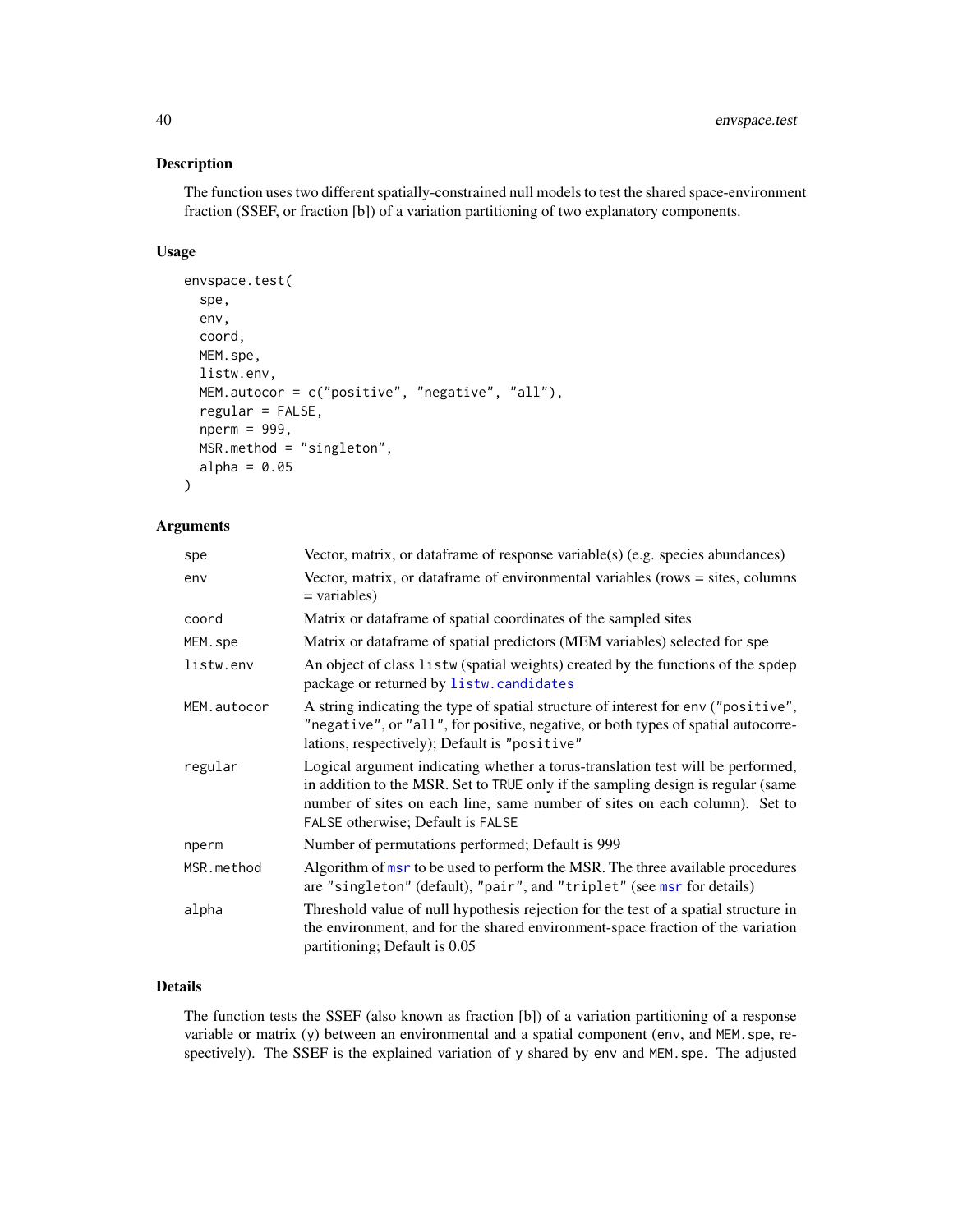R-squared (Peres-Neto et al. 2006; R2adj) of the SSEF is not an actual R2, as it is computed by subtracting the adjusted R2adj of other fractions and therefore has zero degree of freedom (Legendre and Legendre 2012). The SSEF can therefore not be computed in the classical way (residuals permutation; Anderson and Legendre 1999, Legendre and Legendre 2012).

The function envspace, test provides two ways of testing this fraction, that is, spatially-constrained null models based either on a torus-translation test (TT) (for regular sampling designs only), or on Moran spectral randomizations (MSR) (for any type of sampling design). The test of the SSEF should only be performed if both the global models of y against all the environmental variables and against all spatial variables are significant (see Bauman et al. 2018c). The function first checks whether the environment displays significant spatial structures, and then proceeds to the test of the SSEF if this condition is fulfilled (details in Bauman et al. 2018c).

spe can be a vector or a multicolumn matrix or dataframe (multivariate response data). If multivariate, it is greatly advised to transform spe prior to performing the variation partitioning and testing the SSEF (e.g., Hellinger transformation; see Legendre and Gallagher 2001).

MEM.spe is a set of spatial predictors (MEM variables). It is recommended to be a well-defined subset of MEM variables selected among the complete set generated from the spatial weighting matrix (SWM) (see review about spatial eigenvector selection in Bauman et al. 2018a). Optimising the selection of a subset of forward-selected MEM variables among a set of candidate SWMs has been shown to increase statistical power as well as R2-estimation accuracy (Bauman et al. 2018b). To do so, MEM.spe can be generated using [listw.candidates](#page-51-0) followed by [listw.select](#page-55-0). If a SWM has already been selected in another way, then [mem.select](#page-59-0) can be used to generate the MEM variables and to select an optimal subset among them, which can then be used as MEM, spe in envspace.test (see Details of function mem.select). listw.env corresponds to the SWM that will be used to test for a spatial structure in env, and to build the MEM variables for the MSR test. The choice of the SWM for env can also be optimised with [listw.select](#page-55-0). The SWMs selected for spe and env should be optimised separately to best model the spatial structure of both spe and env (see example).

To verify that env displays a significant spatial pattern, prior to performing the test of the SSEF, a residuals permutation test is performed on the global set of MEM variables (generated internally from listw.env) associated to the type of spatial structure of interest (see argument MEM. autocor). This test is performed with mem. select. The choice of MEM. autocor should be made according to the MEM.autocor argument used to build MEM.spe.

env is a dataset of environmental variables chosen by the user. We recommend dealing with collinearity issues prior to performing the variation partitioning and the test of the SSEF (see Dormann et al. 2013 for a review of methods to cope with collinearity).

regular is a logical argument indicating whether a TT test should be performed instead of the MSR to test the SSEF. Since the TT can only be performed on regular sampling designs, regular should only be set to TRUE if the sampling design is either a transect, or a grid displaying the same number of sites for all lines and columns (although the number of sites per column can differ from the number of sites per line).

listw.env is the SWM used by the MSR to generate spatially-constrained null environmental variables. It should ideally be a SWM optimised on the basis of env using the function listw.select, with the argument method = "global" (see Details of function mem. select for an explanation). This will allow detecting the spatial structures of env as accurately as possible, hence allowing MSR to generate null environmental variables as spatially faithful to the original ones. It is also on the basis of listw.env that MEM variables will be generated to test whether env is spatially structured (i.e. global test) prior to perform the test of the SSEF.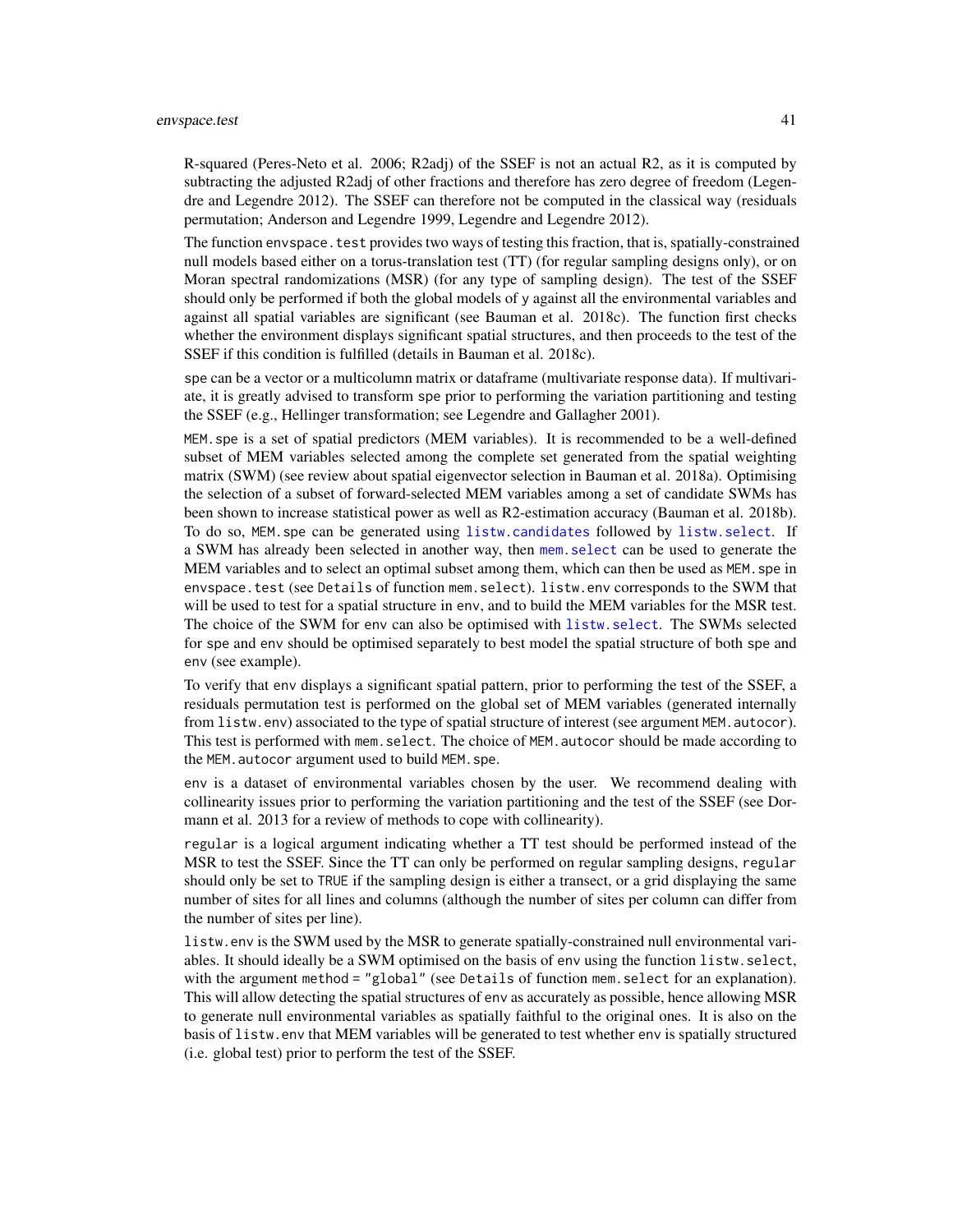It is worth mentioning that, although a significant SSEF may provide evidence of an induced spatial dependence (Bauman et al. 2018c), a non-significant SSEF only indicates that no induced spatial dependence could be detected in relation with the chosen environmental variables. This does not exclude that this effect may exist with respect to some unmeasured variables.

#### Value

If the condition of env being spatially structured is fulfilled, the test is performed and the function returns an object of class randtest containing the results of the test.

# Author(s)

David Bauman and Jason Vleminckx, <davbauman@gmail.com>, <jasvlx86@gmail.com>

#### References

Anderson M. and Legendre P. (1999) An empirical comparison of permutation methods for tests of partial regression coefficients in a linear model. Journal of Statistical Computation and Simulation, 62(3), 271–303

Bauman D., Drouet T., Dray S. and Vleminckx J. (2018a) Disentangling good from bad practices in the selection of spatial or phylogenetic eigenvectors. Ecography, 41, 1–12

Bauman D., Fortin M-J, Drouet T. and Dray S. (2018b) Optimizing the choice of a spatial weighting matrix in eigenvector-based methods. Ecology

Bauman D., Vleminckx J., Hardy O., Drouet T. (2018c) Testing and interpreting the shared spaceenvironment fraction in variation partitioning analyses of ecological data. Oikos

Blanchet G., Legendre P. and Borcard D. (2008) Forward selection of explanatory variables. Ecology, 89(9), 2623–2632

Legendre P., Gallagher E.D. (2001) Ecologically meaningful transformations for ordination of species data. Oecologia, 129(2), 271–280

Legendre P. and Legendre L. (2012) Numerical Ecology, Elsevier, Amsterdam

Peres-Neto P., Legendre P., Dray S., Borcard D. (2006) Variation partitioning of species data matrices: estimation and comparison of fractions. Ecology, 87(10), 2614–2625

Peres-Neto P. and Legendre P. (2010) Estimating and controlling for spatial structure in the study of ecological communities. Global Ecology and Biogeography, 19, 174–184

#### See Also

[varpart](#page-0-0), [listw.select](#page-55-0), [listw.candidates](#page-51-0), [mem.select](#page-59-0)

## Examples

```
## Not run:
if(require(vegan)) {
# Illustration of the test of the SSEF on the oribatid mite data
# (Borcard et al. 1992, 1994 for details on the dataset):
# Community data (response matrix):
data(mite)
# Hellinger-transformation of the community data (Legendre and Gallagher 2001):
```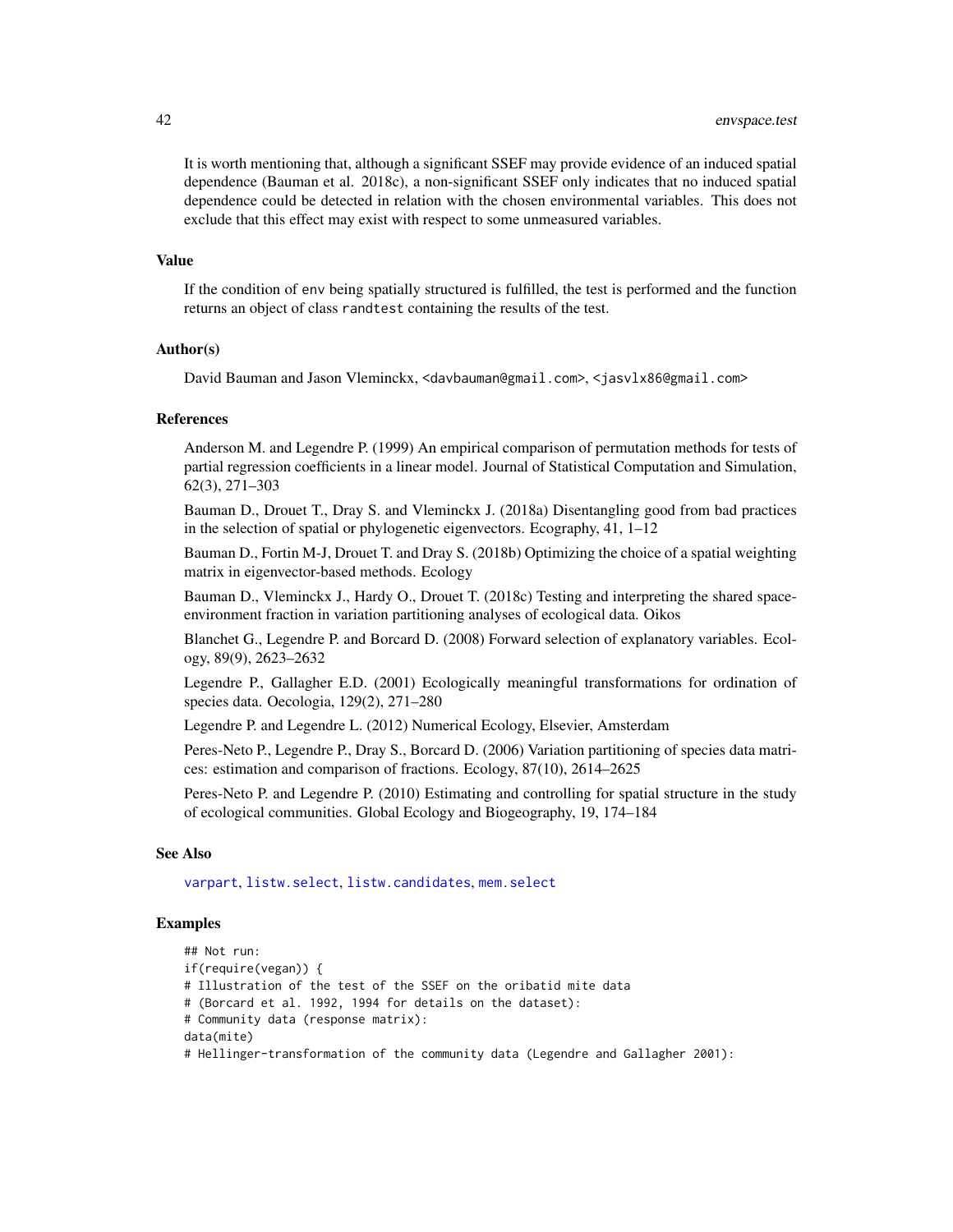## envspace.test 43

```
Y <- decostand(mite, method = "hellinger")
# Environmental explanatory dataset:
data(mite.env)
# We only use two numerical explanatory variables:
env <- mite.env[, 1:2]
dim(Y)
dim(env)
# Coordinates of the 70 sites:
data(mite.xy)
coord <- mite.xy
```

```
### Building a list of candidate spatial weighting matrices (SWMs) for the
### optimisation of the SWM selection, separately for 'Y' and 'env':
# We create five candidate SWMs: a connectivity matrix based on a Gabriel graphs, on
# a minimum spanning tree (i.e., two contrasted graph-based SWMs), either
# not weighted, or weighted by a linear function decreasing with the distance),
# and a distance-based SWM corresponding to the connectivity and weighting
# criteria of the original PCNM method:
candidates <- listw.candidates(coord, nb = c("gab", "mst", "pcnm"), weights = c("binary",
                                                                               "flin"))
### Optimisation of the selection of a SWM:
# SWM for 'Y' (based on the best forward-selected subset of MEM variables):
modsel.Y <- listw.select(Y, candidates, method = "FWD", MEM.autocor = "positive",
                        p.adjust = TRUE)
names(candidates)[modsel.Y$best.id] # Best SWM selected
modsel.Y$candidates$Pvalue[modsel.Y$best.id] # Adjusted p-value of the global model
modsel.Y$candidates$N.var[modsel.Y$best.id] # Nb of forward-selected MEM variables
modsel.Y$candidates$R2Adj.select[modsel.Y$best.id] # Adjusted R2 of the selected MEM var.
# SWM for 'env' (method = "global" for the optimisation, as all MEM variables are required
# to use MSR):
modsel.env <- listw.select(env, candidates, method = "global", MEM.autocor = "positive",
                          p.addjust = TRUE)names(candidates)[modsel.env$best.id] # Best SWM selected
modsel.env$candidates$Pvalue[modsel.env$best.id] # Adjusted p-value of the global model
modsel.env$candidates$N.var[modsel.env$best.id] # Nb of forward-selected MEM variables
modsel.env$candidates$R2Adj.select[modsel.env$best.id] # Adjusted R2 of the selected MEM var.
### We perform the variation partitioning:
# Subset of selected MEM variables within the best SWM:
MEM.spe <- modsel.Y$best$MEM.select
VP <- varpart(Y, env, MEM.spe)
plot(VP)
# Test of the shared space-environment fraction (fraction [b]):
SSEF.test <- envspace.test(Y, env, coord, MEM.spe,
                          listw.env = candidates[[modsel.env$best.id]],
                          regular = FALSE, nperm = 999)
```
SSEF.test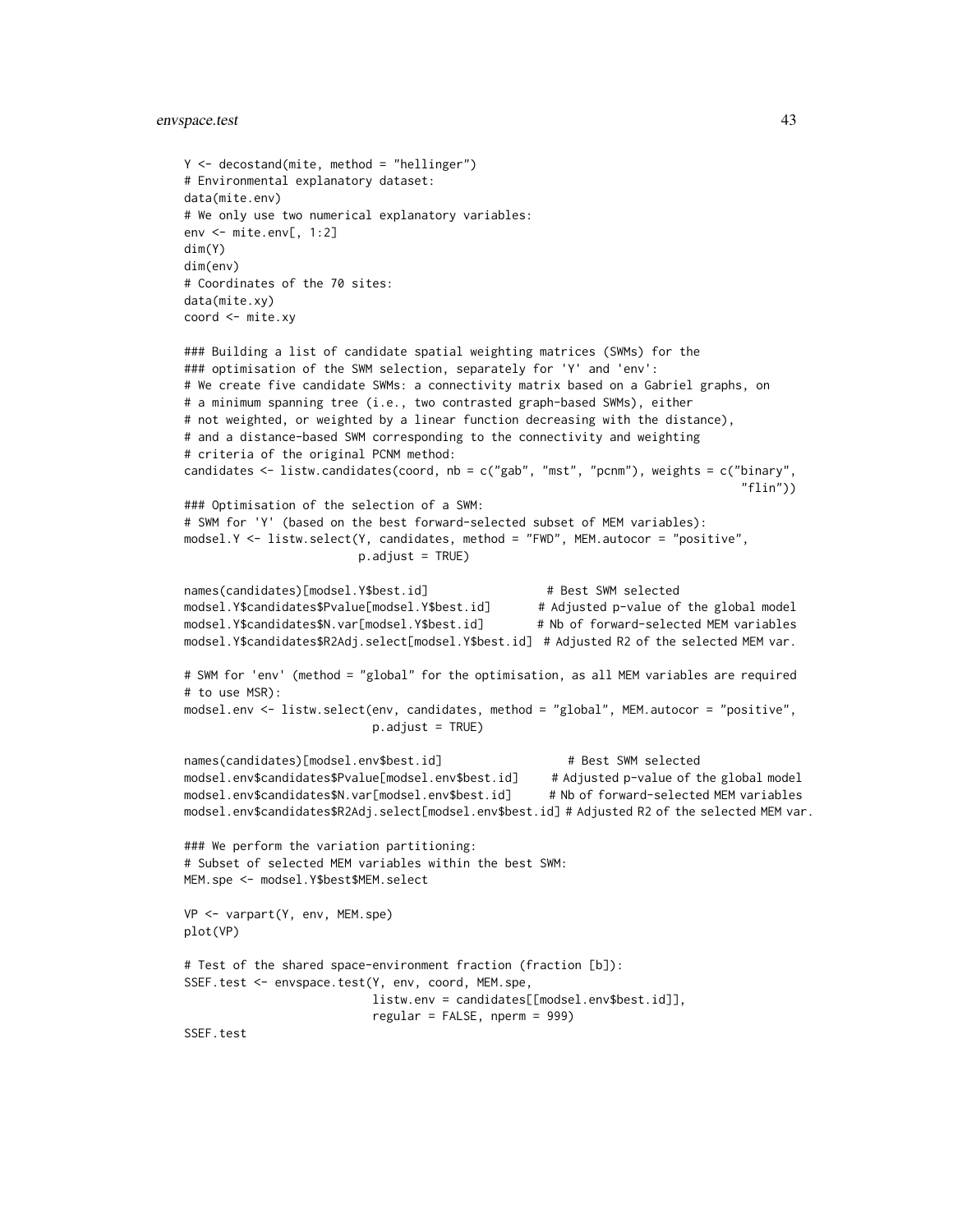```
# The SSEF is highly significant, indicating a potential induced spatial dependence.
}
## End(Not run)
```
forward.sel *Forward selection with multivariate Y using permutation under reducel model*

## Description

Performs a forward selection by permutation of residuals under reduced model. Y can be multivariate.

# Usage

```
forward.sel(
 Y,
 X,
 K = nrow(X) - 1,
 R2thresh = 0.99,
 adjR2thresh = 0.99,
 nperm = 999,
 R2more = 0.001,alpha = 0.05,
 Xscale = TRUE,
 Ycenter = TRUE,
 Yscale = FALSE,
  verbose = TRUE
```
# Arguments

)

|             | Response data matrix with n rows and m columns containing quantitative vari-<br>ables                                                                                                |
|-------------|--------------------------------------------------------------------------------------------------------------------------------------------------------------------------------------|
| X           | Explanatory data matrix with n rows and p columns containing quantitative vari-<br>ables                                                                                             |
| К           | Maximum number of variables to be selected. The default is one minus the<br>number of rows                                                                                           |
| R2thresh    | Stop the forward selection procedure if the R-square of the model exceeds the<br>stated value. This parameter can vary from 0.001 to 1                                               |
| adjR2thresh | Stop the forward selection procedure if the adjusted R-square of the model ex-<br>ceeds the stated value. This parameter can take any value (positive or negative)<br>smaller than 1 |
| nperm       | The number of permutation to be used. The default setting is 999 permutation.                                                                                                        |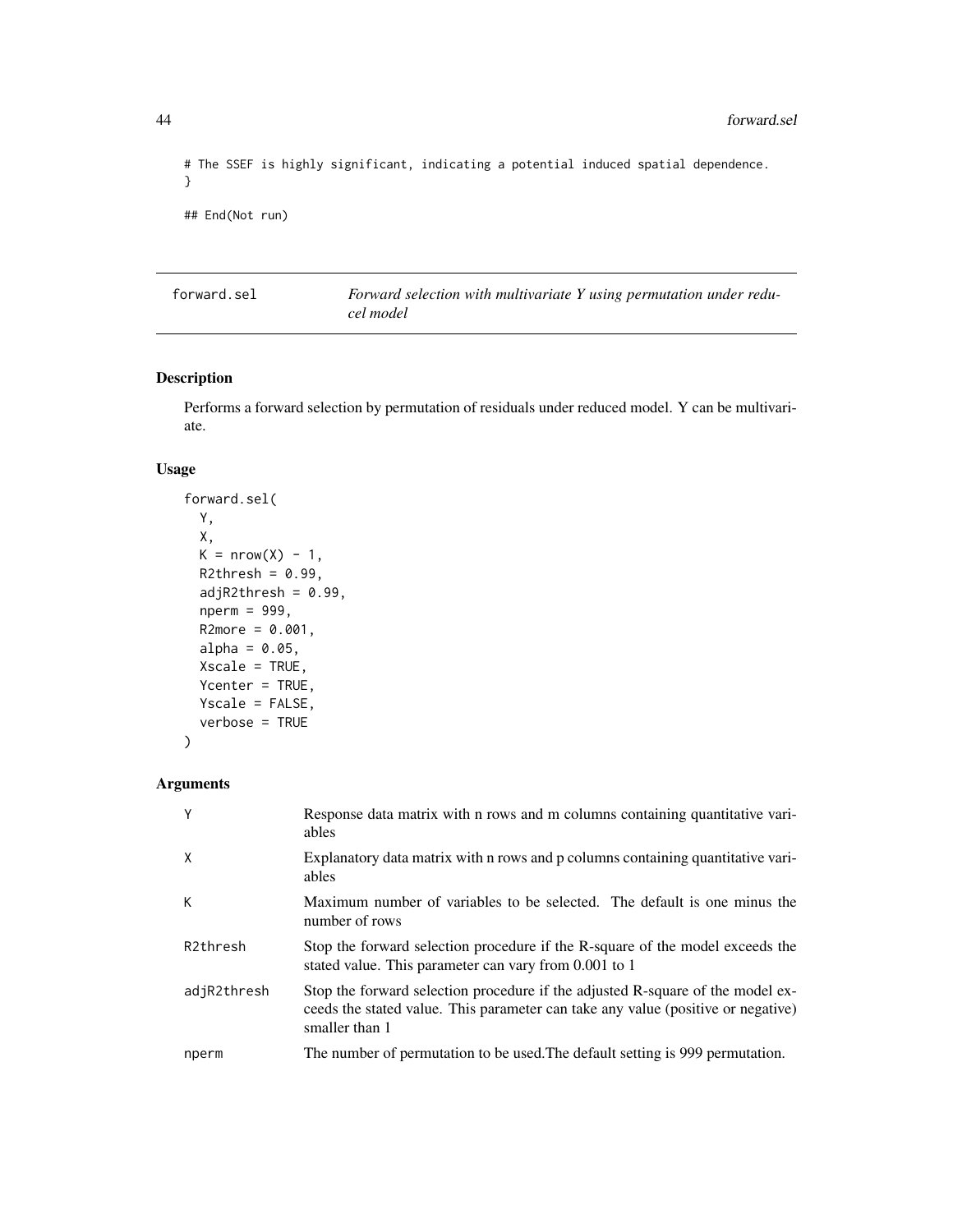#### forward.sel 45

| R <sub>2</sub> more | Stop the forward selection procedure if the difference in model R-square with<br>the previous step is lower than R2more. The default setting is 0.001 |
|---------------------|-------------------------------------------------------------------------------------------------------------------------------------------------------|
| alpha               | Significance level. Stop the forward selection procedure if the p-value of a vari-<br>able is higher than alpha. The default is 0.05 is TRUE          |
| Xscale              | Standardize the variables in table X to variance 1. The default setting is TRUE                                                                       |
| Ycenter             | Center the variables in table Y. The default setting is TRUE                                                                                          |
| Yscale              | Standardize the variables in table Y to variance 1. The default setting is FALSE.                                                                     |
| verbose             | If 'TRUE' more diagnostics are printed. The default setting is TRUE                                                                                   |

# Details

The forward selection will stop when either K, R2tresh, adjR2tresh, alpha and R2more has its parameter reached.

# Value

A dataframe with:

| variables          | The names of the variables                           |
|--------------------|------------------------------------------------------|
| order              | The order of the selection of the variables          |
| R <sub>2</sub>     | The R <sub>2</sub> of the variable selected          |
| R <sub>2</sub> Cum | The cumulative R2 of the variables selected          |
| AdjR2Cum           | The cumulative adjusted R2 of the variables selected |
| F                  | The F statistic                                      |
| pval               | The P-value statistic                                |

## Note

Not yet implemented for CCA (weighted regression) and with covariables.

# Author(s)

Stephane Dray <stephane.dray@univ-lyon1.fr>

# References

Canoco manual p.49

# Examples

```
x <- matrix(rnorm(30),10,3)
y <- matrix(rnorm(50),10,5)
```
forward.sel(y,x,nperm=99, alpha =  $0.5$ )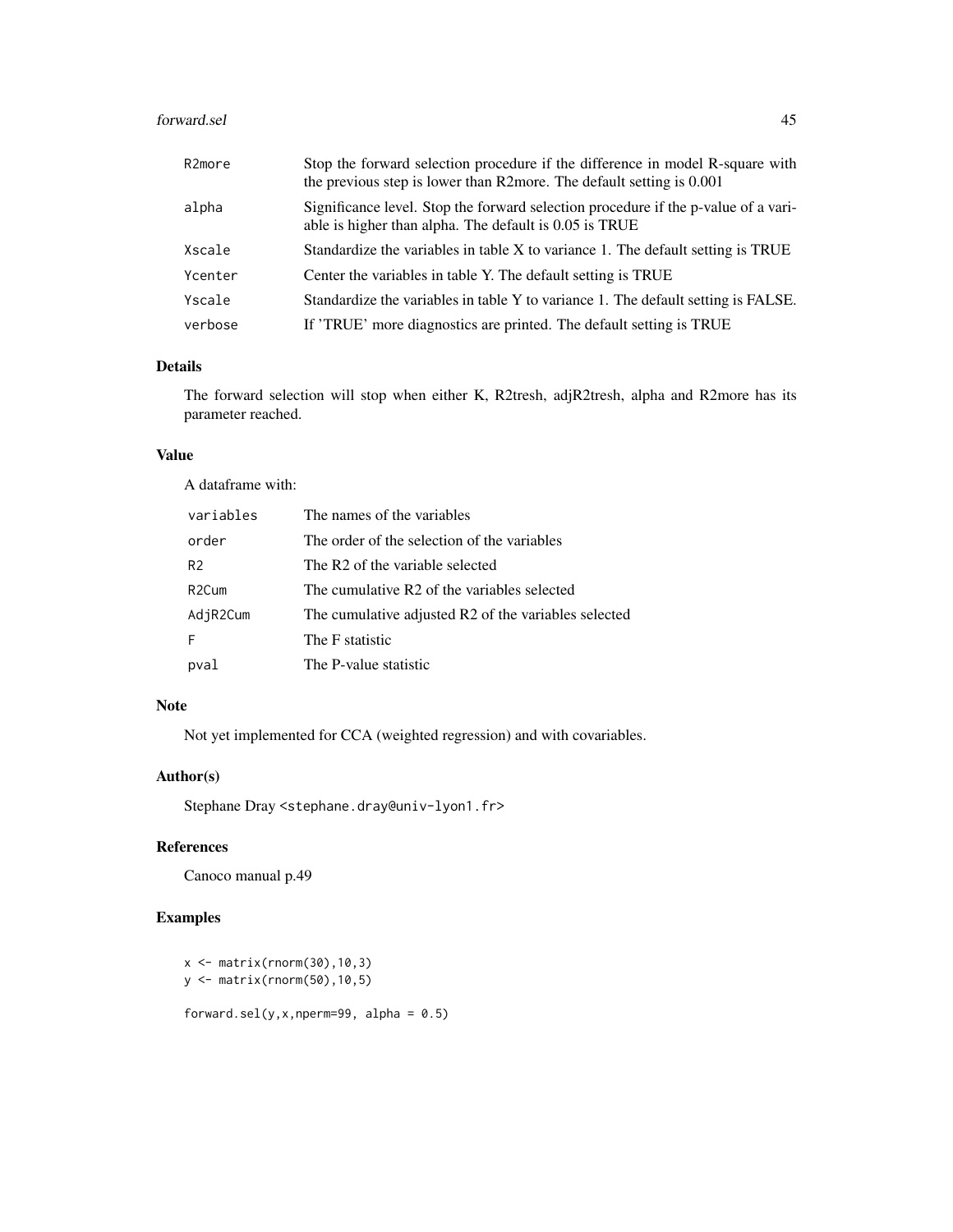## Description

If Y is univariate, this function implements FS in regression. If Y is multivariate, this function implements FS using the F-test described by Miller and Farr (1971). This test requires that (i) the Y variables be standardized, and (ii) the error in the response variables be normally distributed (to be verified by the user).

# Usage

```
forward.sel.par(
 Y,
 X,
 alpha = 0.05,
 K = nrow(X) - 1,
 R2thresh = 0.99,R2more = 0.001,adjR2thresh = 0.99,Yscale = FALSE,
  verbose = TRUE
\mathcal{L}
```
# Arguments

| Y                   | Response data matrix with n rows and m columns containing quantitative vari-<br>ables                                                                                                                                                                                          |
|---------------------|--------------------------------------------------------------------------------------------------------------------------------------------------------------------------------------------------------------------------------------------------------------------------------|
| X                   | Explanatory data matrix with n rows and p columns containing quantitative vari-<br>ables                                                                                                                                                                                       |
| alpha               | Significance level. Stop the forward selection procedure if the p-value of a vari-<br>able is higher than alpha. The default is 0.05                                                                                                                                           |
| K                   | Maximum number of variables to be selected. The default is one minus the<br>number of rows                                                                                                                                                                                     |
| R2thresh            | Stop the forward selection procedure if the R-square of the model exceeds the<br>stated value. This parameter can vary from 0.001 to 1                                                                                                                                         |
| R <sub>2</sub> more | Stop the forward selection procedure if the difference in model R-square with<br>the previous step is lower than R2more. The default setting is 0.001                                                                                                                          |
| adjR2thresh         | Stop the forward selection procedure if the adjusted R-square of the model ex-<br>ceeds the stated value. This parameter can take any value (positive or negative)<br>smaller than 1                                                                                           |
| Yscale              | Standardize the variables in table Y to variance 1. The default setting is FALSE.<br>The setting is automatically changed to TRUE if Y contains more than one vari-<br>able. This is a validity condition for the parametric test of significance (Miller<br>and Farr $1971$ ) |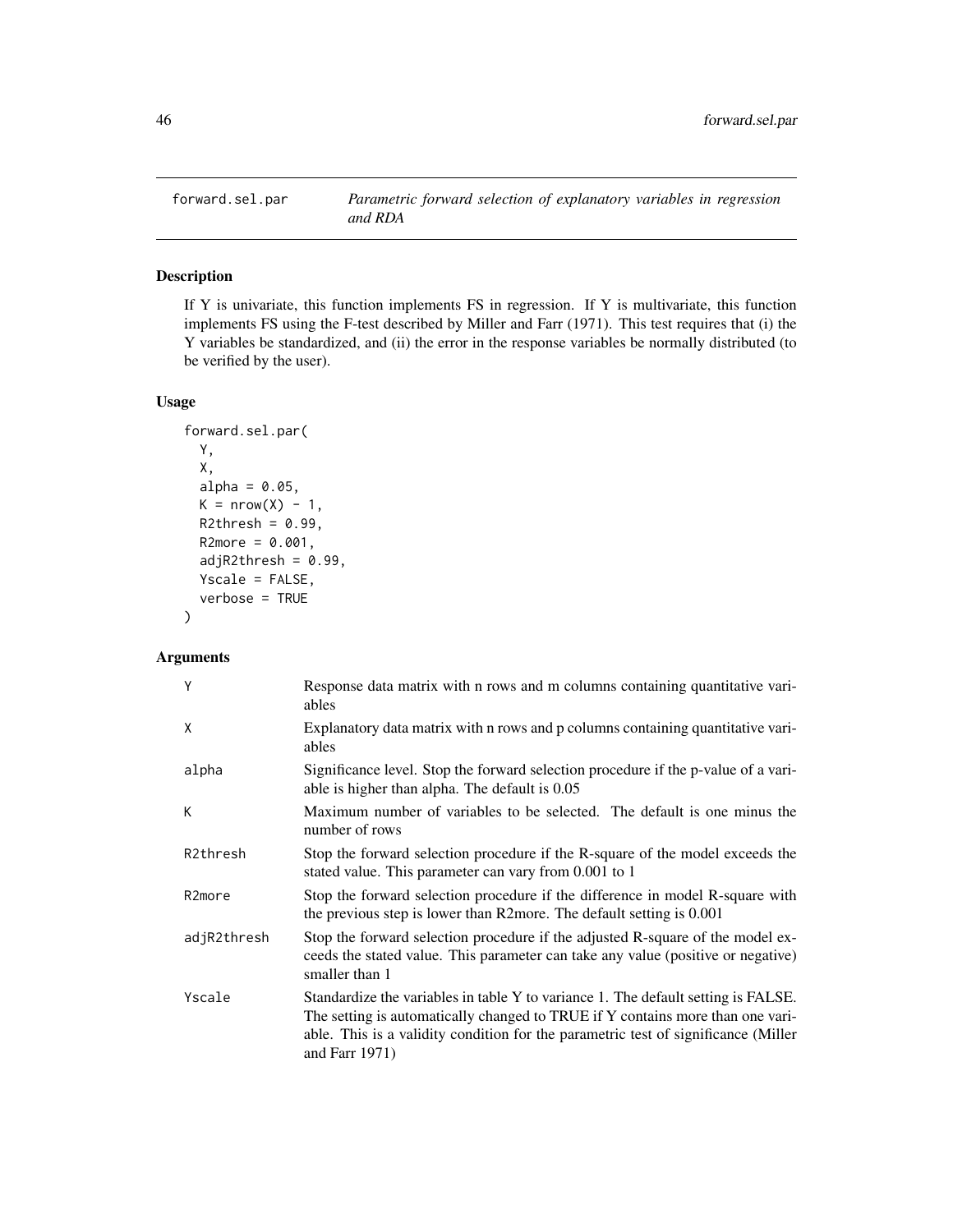# give.thresh 47

verbose If 'TRUE' more diagnostics are printed. The default setting is TRUE

#### Details

The forward selection will stop when either K, R2tresh, adjR2tresh, alpha and R2more has its parameter reached.

#### Value

A dataframe with:

| variables      | The names of the variables                           |
|----------------|------------------------------------------------------|
| order          | The order of the selection of the variables          |
| R <sub>2</sub> | The R <sub>2</sub> of the variable selected          |
| R2Cum          | The cumulative R2 of the variables selected          |
| AdjR2Cum       | The cumulative adjusted R2 of the variables selected |
| F              | The F statistic                                      |
| pval           | The P-value statistic                                |

## Author(s)

Pierre Legendre <pierre.legendre@umontreal.ca> and Guillaume Blanchet

## References

Miller, J. K. & S. D. Farr. 1971. Bimultivariate redundancy: a comprehensive measure of interbattery relationship. *Multivariate Behavioral Research*, 6, 313–324.

## Examples

```
x <- matrix(rnorm(30),10,3)
y <- matrix(rnorm(50),10,5)
forward.sel.par(y, x, alpha = 0.5)
```
give.thresh *Compute the maximum distance of the minimum spanning tree based on a distance matrix*

#### Description

It is used to select a truncation value for the dbMEM approach. It returns the minimum value that keep all samples connected.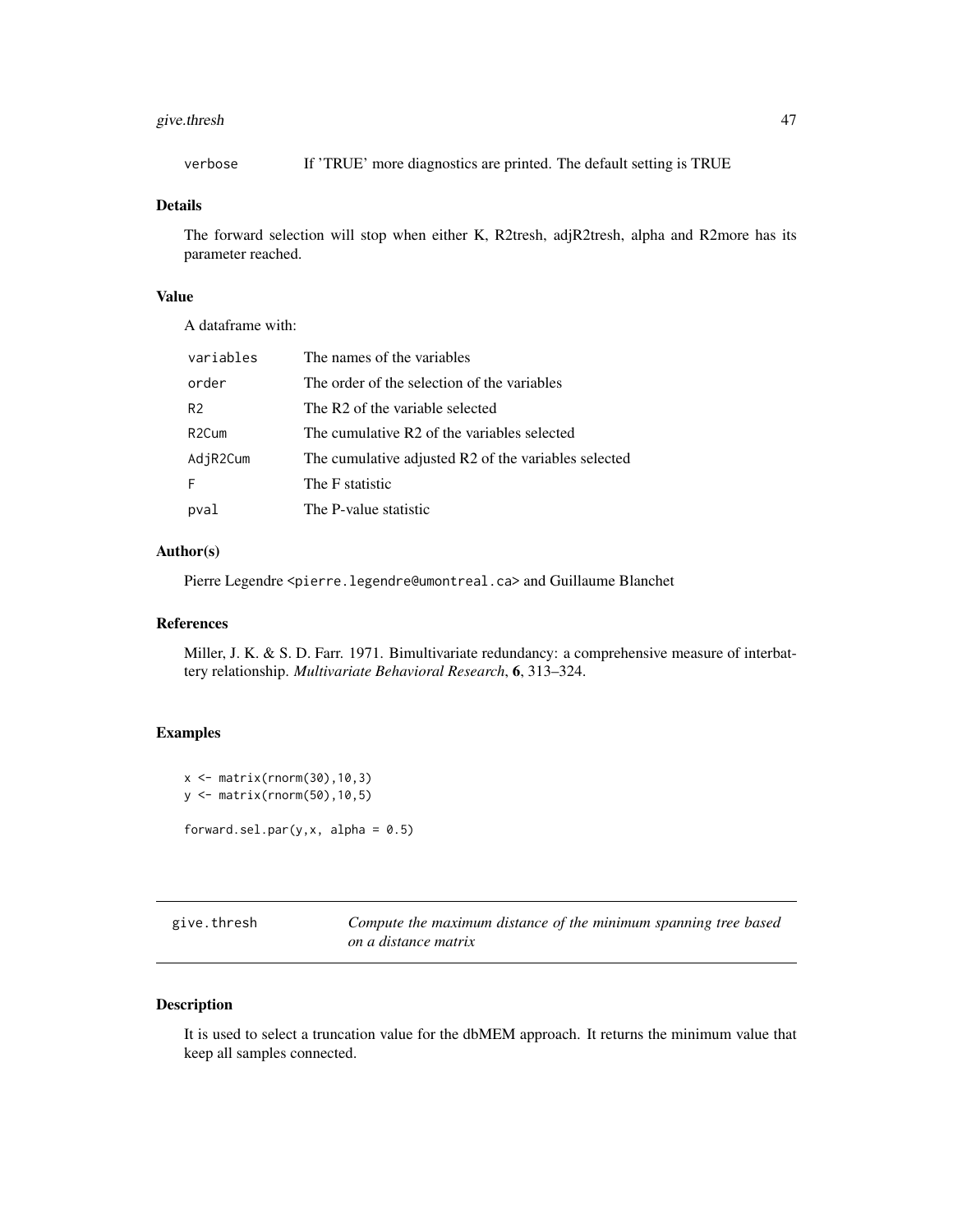## Usage

give.thresh(matdist)

## Arguments

matdist A distance matrix (class dist or matrix)

## Value

The maximum distance in the minimum spanning tree.

# Author(s)

Stéphane Dray <stephane.dray@univ-lyon1.fr>

## Examples

```
xy <- matrix(rnorm(60),30,2)
dxy <- dist(xy)
th <- give.thresh(dxy)
```
global.rtest *Global and local tests*

## Description

These two Monte Carlo tests are used to assess the existence of 'global' and 'local' spatial structures, corresponding respectively to positive and negative Moran's I .

# Usage

```
global.rtest(X, listw, k = 1, nperm = 499)
```
# Arguments

| X.    | a data matrix, with variables in columns                                                 |
|-------|------------------------------------------------------------------------------------------|
| listw | a list of weights of class listw. Can be obtained easily using the function<br>chooseCN. |
| k     | integer: the number of highest $R^2$ summed to form the test statistics                  |
| nperm | integer: the number of randomisations to be performed.                                   |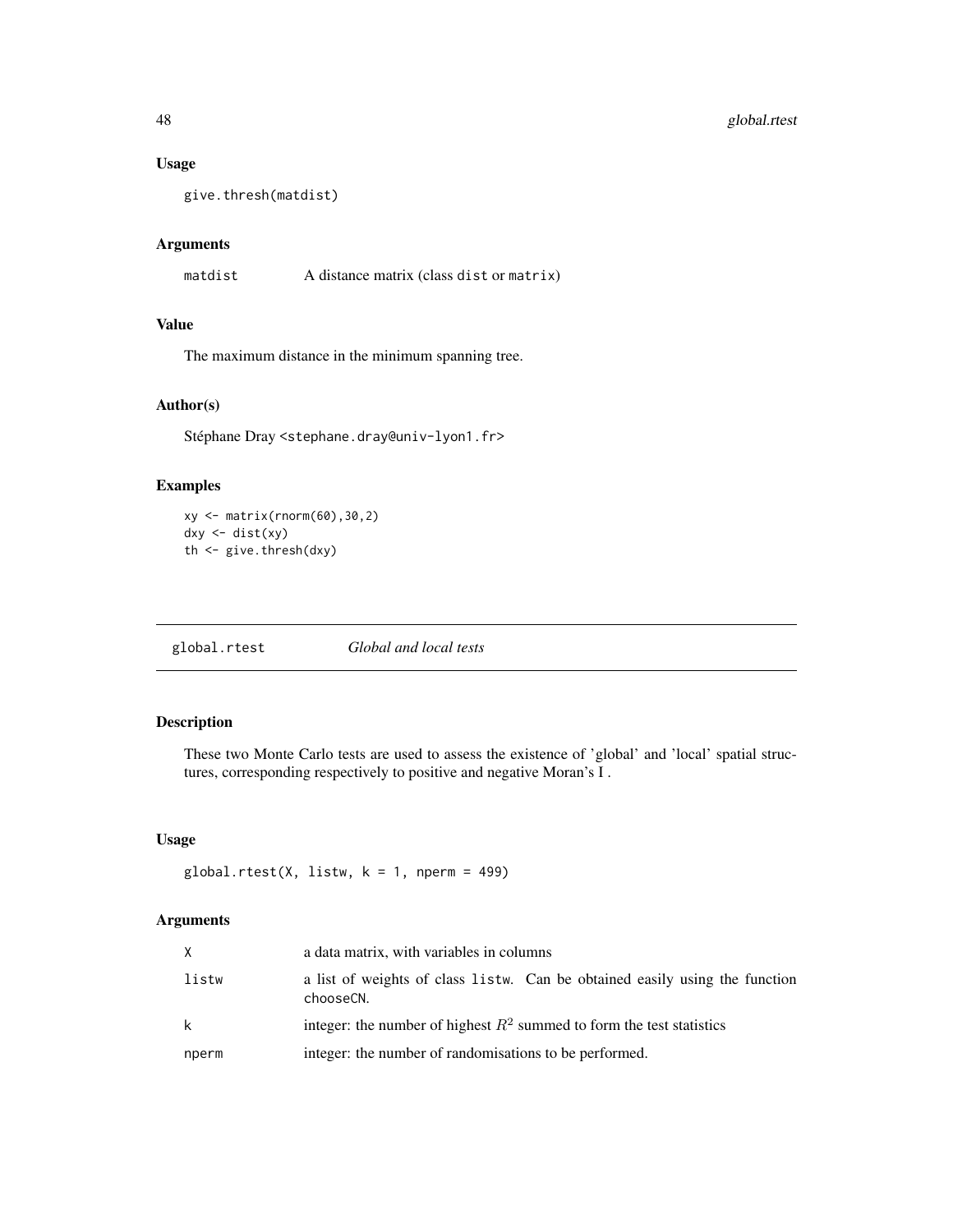## LCBD.comp 49

## Details

They rely on the decomposition of a data matrix X into global and local components using multiple regression on Moran's Eigenvector Maps (MEMs). They require a data matrix (X) and a list of weights derived from a connection network. X is regressed onto global MEMs (U+) in the global test and on local ones (U-) in the local test. One mean  $R^2$  is obtained for each MEM, the k highest being summed to form the test statistic.

The reference distribution of these statistics are obtained by randomly permuting the rows of X.

These tests were originally part of the adegenet package for R.

### Value

An object of class randtest.

## Author(s)

Thibaut Jombart <t.jombart@imperial.ac.uk>

## References

Jombart, T., Devillard, S., Dufour, A.-B. and Pontier, D. 2008. Revealing cryptic spatial patterns in genetic variability by a new multivariate method. *Heredity*, 101, 92–103. doi: 10.1038/hdy.2008.34.

## Examples

# wait for a generic dataset

LCBD.comp *Compute LCBD from any D matrix*

#### Description

Compute LCBD indices (Legendre & De Cáceres 2013) from a symmetric dissimilarity matrix (D) or from a beta component matrix (Repl, RichDiff or AbDiff, or Nes) (Legendre 2014).

#### Usage

 $LCBD.comp(D, sqrt.D = TRUE, save.D = FALSE)$ 

## Arguments

| D.     | A dissimilarity or beta diversity component matrix, class dist or matrix.                     |
|--------|-----------------------------------------------------------------------------------------------|
| sqrt.D | Take the square root of the dissimilarities in matrix D before computing the<br>LCBD indices. |
| save.D | If save D is TRUE, the dissimilarity matrix will appear in the output list.                   |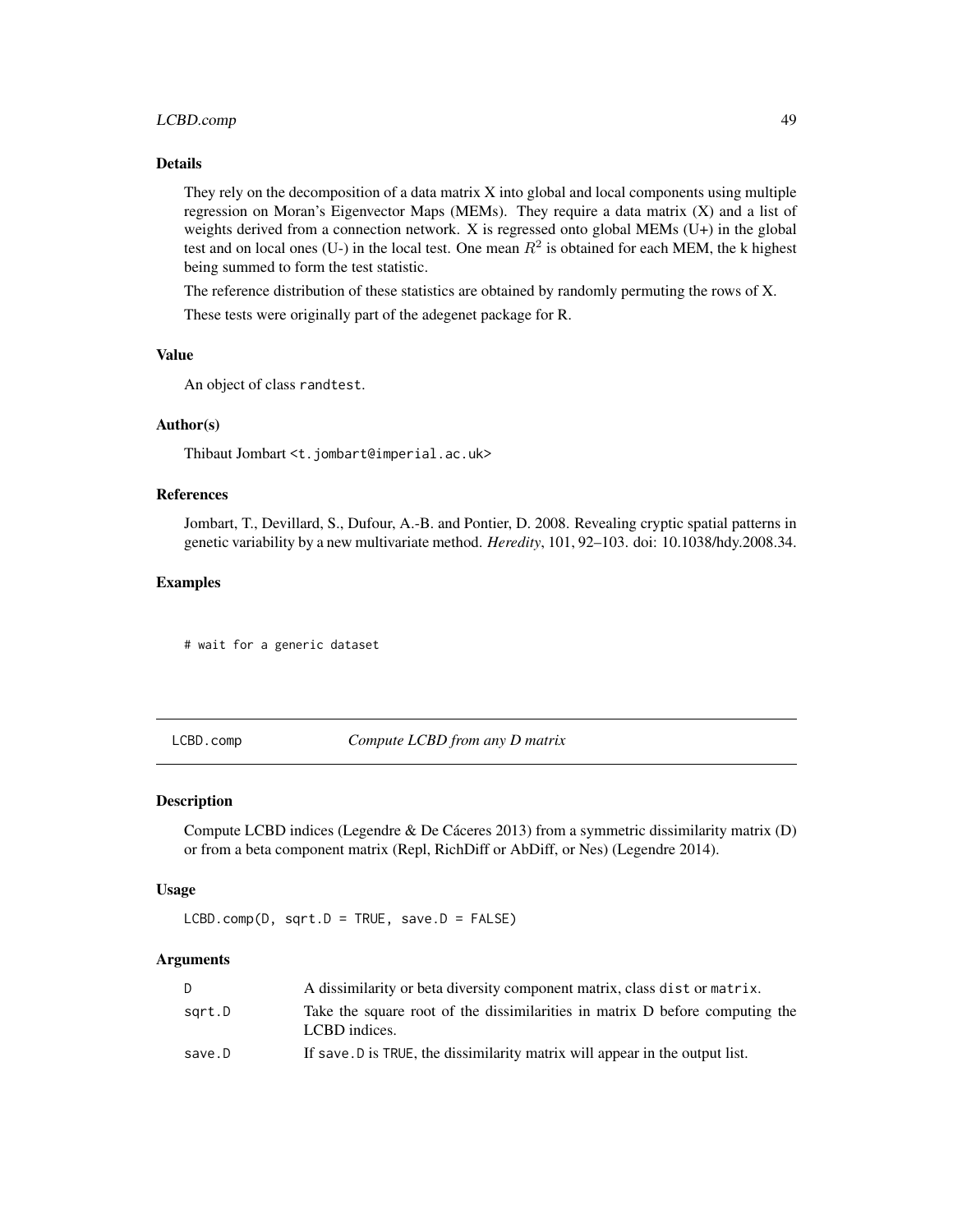#### Details

Use sqrt.D = TRUE when computing LCBD indices for most of the replacement and richness/abundance difference indices computed by function beta.div.comp, as well as for the corresponding D matrices. See Table S1.4 in Appendix S1 of Legendre (2014) to identify the matrices that are Euclidean without taking the square root of the individual values. Only the RichDiffS (for presence-absence data) and AbDiff abundance data) of the Sørensen group in the Podani family have that property. In all other cases, use sqrt.D = TRUE.

When computing LCBD from a D matrix, use sqrt = TRUE if the D matrix is not Euclidean. The Euclidean property can be checked with function is.euclid of ade4.

BDtotal statistics are comparable among data sets having the same or different numbers of sampling units (n), provided that the sampling units are of the same size or represent the same sampling effort and that BDtotal is computed with the same D index.

Function LCBD.comp produces the same (SStotal, BDtotal, LCBD) results as function beta.div. Note, however, that the latter produces other interesting results (p.LCBD, SCBD). Function LCBD.comp should then only be used to compute LCBD indices from dissimilarity matrices that cannot be computed by function beta.div, e.g. genetic D matrices, or from replacement and richness difference matrices produced by function beta.div.comp. Significance of the LCBD indices cannot be tested when their calculation starts from a D matrix because the testing procedure involves permutation of the columns of raw data.

#### Value

A list containing the following results:

- beta: Total sum of squares and total beta diversity  $[= Var(Y)]$  of the data matrix.
- LCBD: Vector of Local contributions to beta diversity (LCBD) for the sites.
- D: The input dissimilarity matrix, class dist; only if save.D=TRUE

## Author(s)

.

Pierre Legendre <pierre.legendre@umontreal.ca>

#### References

Legendre, P. 2014. Interpreting the replacement and richness difference components of beta diversity. Global Ecology and Biogeography 23: 1324-1334.

Legendre, P. & M. De Cáceres. 2013. Beta diversity as the variance of community data: dissimilarity coefficients and partitioning. Ecology Letters 16: 951-963.

#### Examples

```
### Example 1
### Compute the Hellinger distance, then the LCBD indices.
if(require("vegan", quietly = TRUE)){
data(mite)
```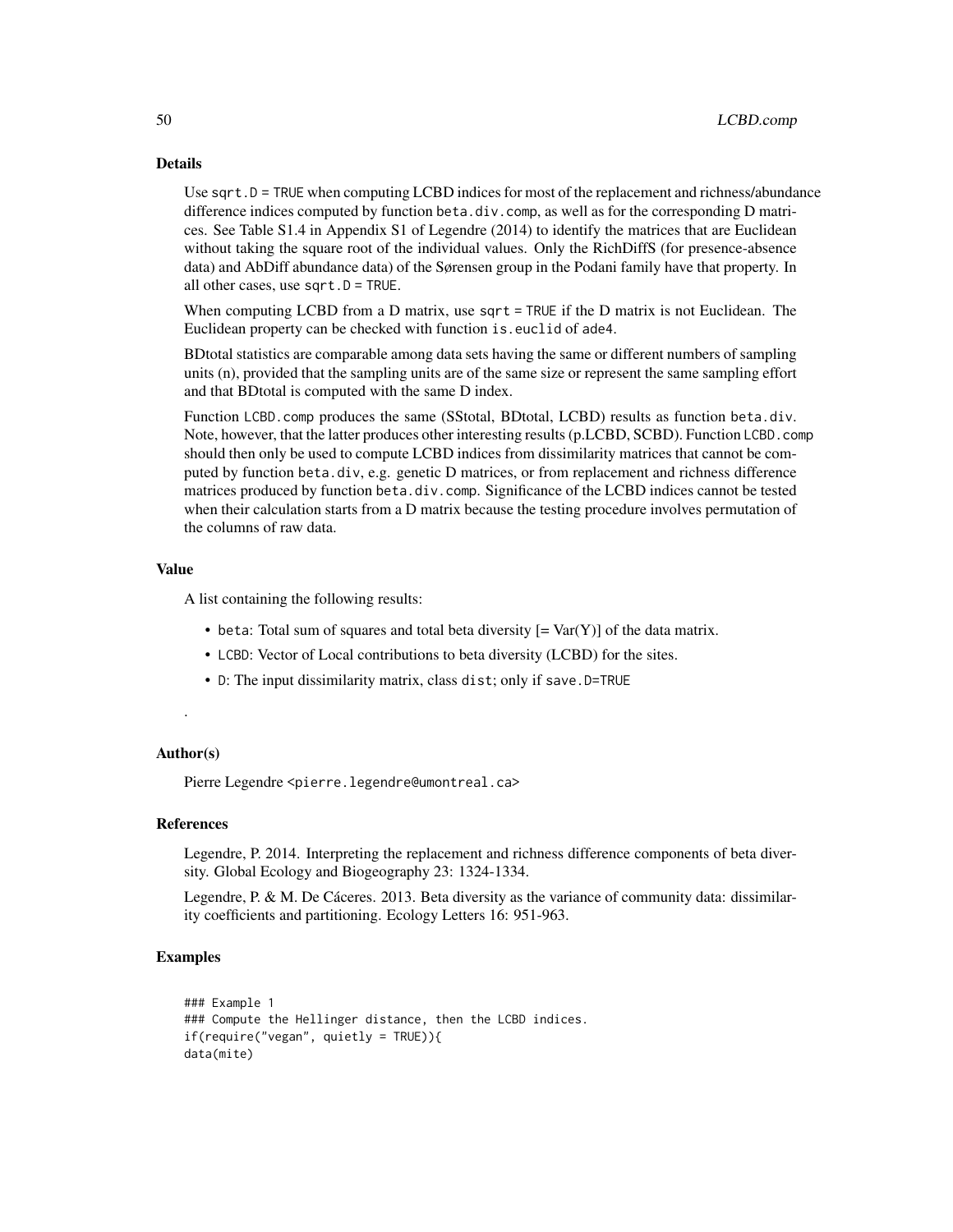#### $LCD, comp$  51

```
mite.hel = decostand(mite, "hellinger")
mite.D = dist(mite.hel)
out.mite.D = LCBD.comp(mite.D, sqrt.D=FALSE)
}
### Example 2
if(require("ade4", quietly = TRUE) & require("adegraphics", quietly = TRUE)){
data(doubs)
fish.sp = doubs$fish[-8,] # Fish data; site 8 is removed because no fish were caught
out.comp = beta.div.comp(fish.sp, coef="S", quant=TRUE)
out.fish.D = LCBD.comp(out.comp$D, sqrt.D=TRUE) # out.comp.D is not Euclidean
out.fish.D$beta
out.fish.Repl = LCBD.comp(out.comp$repl, sqrt.D=TRUE) # out.comp$repl is not Euclidean
out.fish.Repl$beta
out.fish.AbDiff = LCBD.comp(out.comp$rich, sqrt.D=FALSE) # out.comp$rich is Euclidean
out.fish.AbDiff$beta
### Plot maps of the LCBD indices
fish.xy = doubs$xy[-8,] # Geographic coordinates; site 8 removed because no fish were caught
# Map of LCBD indices for %difference dissimilarity
s.value(fish.xy, out.fish.D$LCBD, method="size", symbol = "circle",
col = c("white", "brown"), main = "Doubs fish LCBD, %difference D")
# Map of LCBD indices for replacement component of %difference dissimilarity
s.value(fish.xy, out.fish.Repl$LCBD, method="size", symbol = "circle",
col = c("white", "brown"), main = "Doubs fish replacement LCBD")
# Map of LCBD indices for abundance difference component of %difference dissimilarity
s.value(fish.xy, out.fish.AbDiff$LCBD, method="size", symbol = "circle",
col = c("white", "brown"), main = "Double fish abundance diff. LCBD")}
## Not run:
### Example 3
### This example requires packages \code{"betapart"} and \code{"ade4"} for data.
### For the Baselga-family indices, the same partitioning results are obtained using
### (1) beta.div.comp or (2) beta.pair.abund() of \code{"betapart"} and LCBD.comp()
data(doubs) # Data available in \code{"ade4"}
fish(sp = doubles$fish[-8, ]# Fish data; site 8 is removed because no fish were caught
# We use abundance data in this example, not presence-absence data
# Partition into Baselga-family replacement and nestedness components
# using \code{"beta.div.comp"} with the percentage difference index (aka Bray-Curtis)
out.comp = beta.div.comp(fish.sp, coef="BS", quant=TRUE)
out.comp$part
# Compute the D and component matrices using \code{"beta.pair.abund"}
out3 = beta.pair.abund(fish.sp, index.family = "bray")
```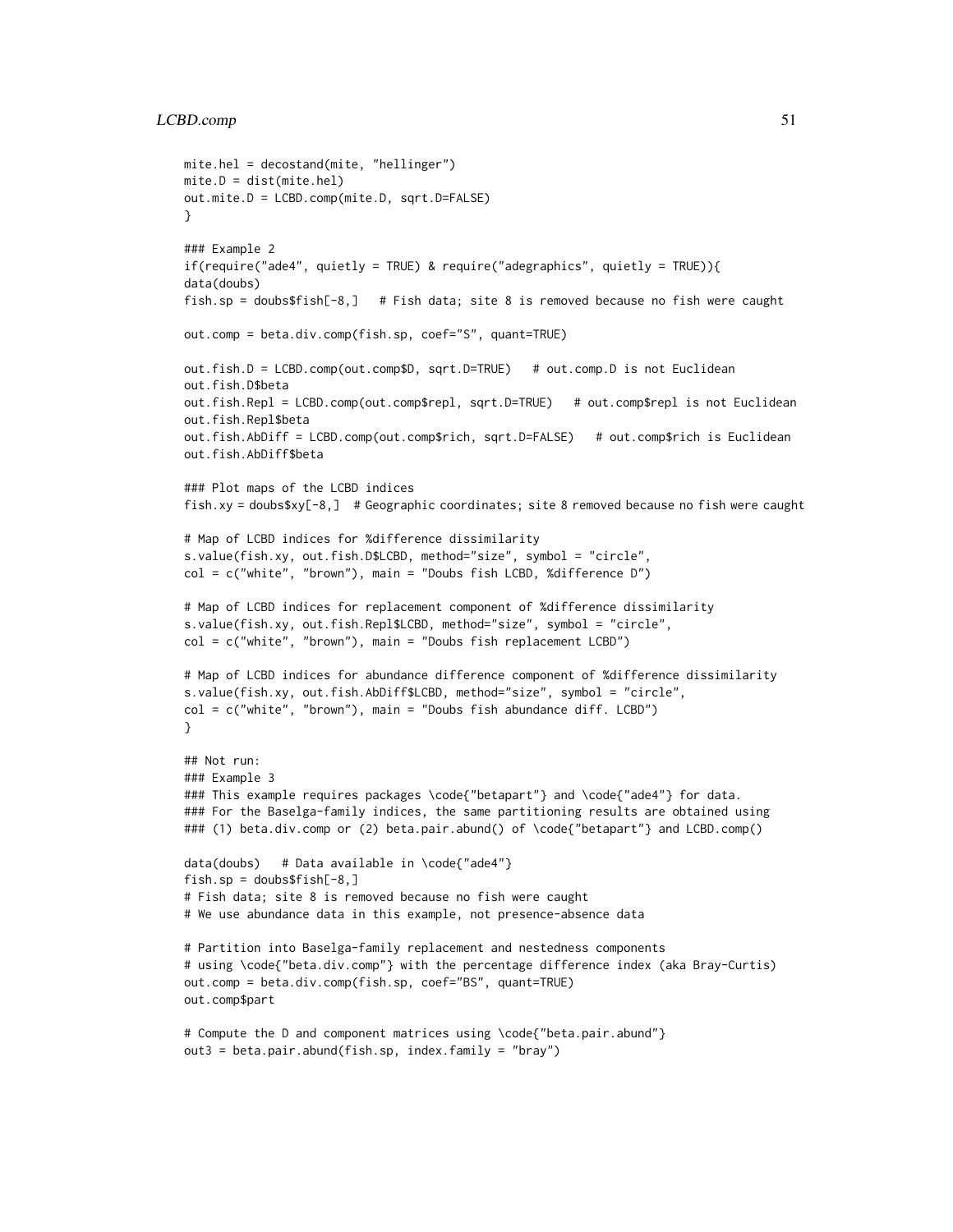```
summary(out3)
```

```
is.euclid(out3$beta.bray) # D matrix out3$beta.bray is not Euclidean
out3.D = LCBD.comp(out3$beta.bray, sqrt.D=TRUE)
out3.D$beta
# Compare BDtotal here to BDtotal in out.comp$part (above)
out3.Repl = LCBD.comp(out3$beta.bray.bal, sqrt.D=TRUE)
out3.Repl$beta
# Compare BDtotal here to RichDiff in out.comp$part (above)
out3.AbDiff = LCBD.comp(out3$beta.bray.gra, sqrt.D=TRUE)
out3.AbDiff$beta
# Compare BDtotal here to RichDiff/Nes in out.comp$part (above)
## End(Not run)
```
<span id="page-51-0"></span>listw.candidates *Function to create a list of spatial weighting matrices*

## Description

This function is a user-friendly way to create a list of one or several spatial weighting matrices (SWM) by selecting a set of predefined connectivity and weighting matrices (B and A matrices, respectively).

## Usage

```
listw.candidates(
  coord,
  style = "B",
  nb = c("del", "gab", "rel", "mst", "pcnm", "dnear"),d1 = 0,
  d2,
  weights = c("binary", "flin", "fup", "fdown"),
 y_f fdown = 5,
 y_fup = 0.5)
```
## Arguments

| coord | Vector, matrix, or dataframe of point coordinates                                                                                    |
|-------|--------------------------------------------------------------------------------------------------------------------------------------|
| stvle | Coding scheme style (see nb21 is two of the spdep package). Can take values<br>'W', 'B', 'C', 'U', 'minmax', and 'S'; default is 'B' |
| nh    | Defines how the B matrix (connectivity) is build:                                                                                    |
|       | • del Delaunay triangulation                                                                                                         |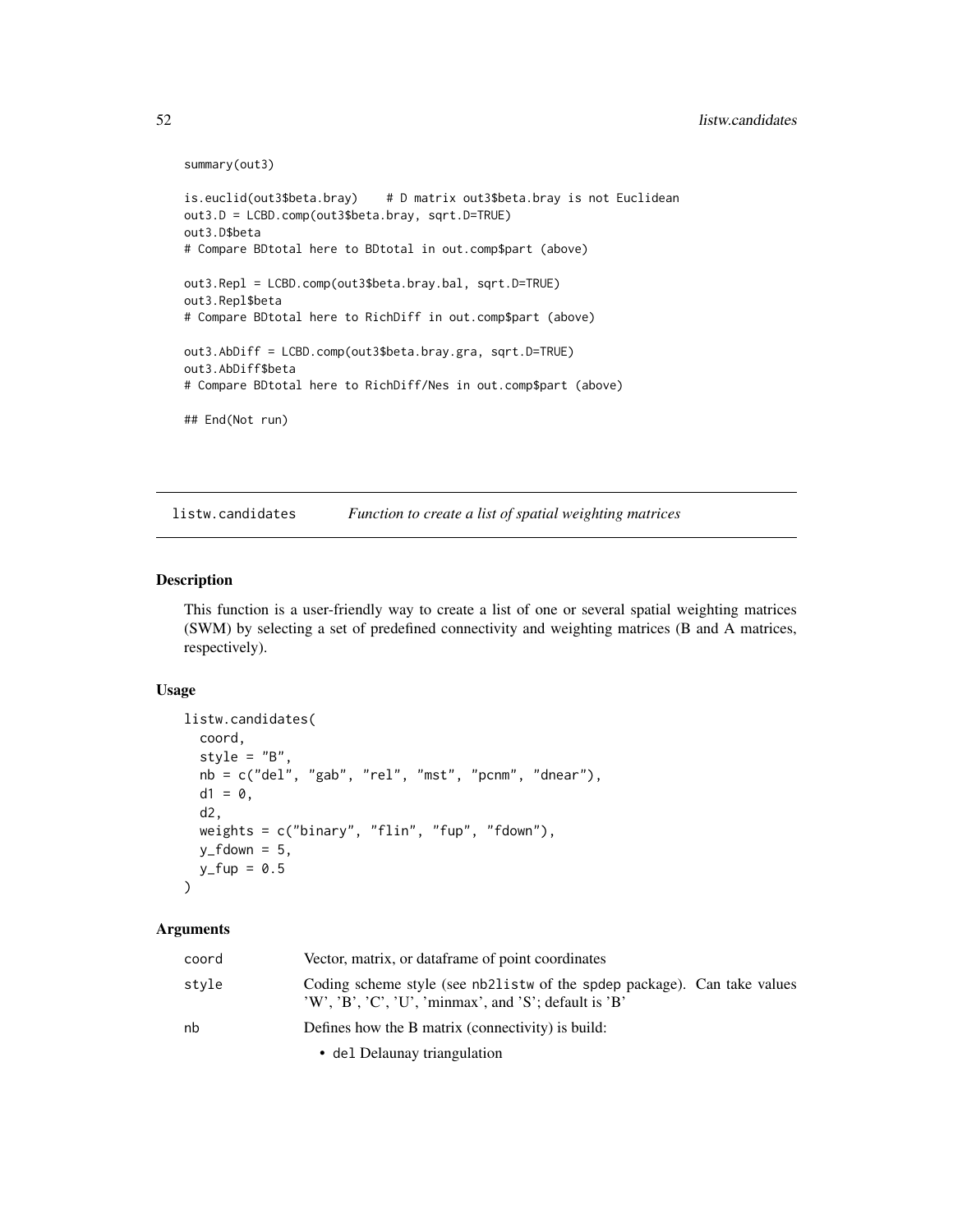|         | • gab Gabriel's graph                                                                                                                                                                                                                                                                                                                                                                                                                             |
|---------|---------------------------------------------------------------------------------------------------------------------------------------------------------------------------------------------------------------------------------------------------------------------------------------------------------------------------------------------------------------------------------------------------------------------------------------------------|
|         | • rel Relative neighbourhood graph                                                                                                                                                                                                                                                                                                                                                                                                                |
|         | • mst Minimum spanning tree                                                                                                                                                                                                                                                                                                                                                                                                                       |
|         | • pcnm Distance-based SWM based on the principal coordinates of neighbour<br>matrices (PCNM) criteria (see 'Details')                                                                                                                                                                                                                                                                                                                             |
|         | • dnear Distance-based                                                                                                                                                                                                                                                                                                                                                                                                                            |
| d1      | Only considered if $nb = "dhear".$ A single value defining the distance beyond<br>which two sites are connected (i.e., minimum distance between two neighbor<br>sites). The default value is $0$ (no constraint on the min distance). d1 must be<br>smaller than d2                                                                                                                                                                               |
| d2      | Only considered if nb = "dnear". It defines the connectivity distance thresh-<br>old below which two sites are connected (i.e., maximum distance between two<br>neighbors. It can either be a single value or a vector of values, in which case a<br>different SWM will be generated for each threshold value. The default value is<br>the minimum distance keeping all points connected (i.e., the largest edge of the<br>minimum spanning tree) |
| weights | Defines how the A matrix (weighths) is build:                                                                                                                                                                                                                                                                                                                                                                                                     |
|         | • binary without weights                                                                                                                                                                                                                                                                                                                                                                                                                          |
|         | • flin Linear weighting function                                                                                                                                                                                                                                                                                                                                                                                                                  |
|         | • fdown Concave-down weighting function(see Details below)                                                                                                                                                                                                                                                                                                                                                                                        |
|         | • fup Concave-up weighting function (see Details below)                                                                                                                                                                                                                                                                                                                                                                                           |
| y_fdown | Single value or vector of values of the y parameter in the concave-down weight-<br>ing function; default is 5                                                                                                                                                                                                                                                                                                                                     |
| y_fup   | Single value or vector of values of the y parameter in the concave-up weighting<br>function; default is 0.5                                                                                                                                                                                                                                                                                                                                       |

#### Details

The function allows constructing SWMs based on any combination of B and A matrices. The B matrices are either graph-based or distance-based. The function proposes the Delaunay triangulation, Gabriel graph, relative neighbourhood graph, and the minimum spanning tree criteria to build a graph-based B matrix. Distance-based SWMs can be built with the principal coordinates of neighbour matrices (PCNM; Borcard and Legendre 2002) criteria (see details below), or using another threshold distance to define the connected site pairs. The A matrix can be based on a binary, linear, concave-down, or concave-up function. The linear, concave-down, and concave-up weighting functions are defined by  $1 - (D/dmax)$ ,  $1 - (D/dmax)^y$ , and  $1/D^y$ , respectively, where D is the euclidean distance between the two sites considered, dmax is the maximum euclidean distance between two sites, and y is a user-defined parametre that can either be a single value or a vector of values. The choice nb = "pcnm" consists in constructing a distance-based SWM based on the largest edge of the minimum spanning tree as a connectivity distance threshold, and then by weighting the links by the function  $1 - (D/(4*t))^2$ , where D is the euclidean distance between the sites, and t is the distance threshold below which two sites are considered connected (Dray et al. 2006). As optimizing the choice of a SWM has to be done with a p-value correction depending on the number of candidate SWMs tested (see function listw.select), Bauman et al. (2018) strongly encouraged plotting the concave-down and concave-up weighting functions with several parametre values in order to only choose the realistic ones to build the candidate W matrices (e.g., ranging between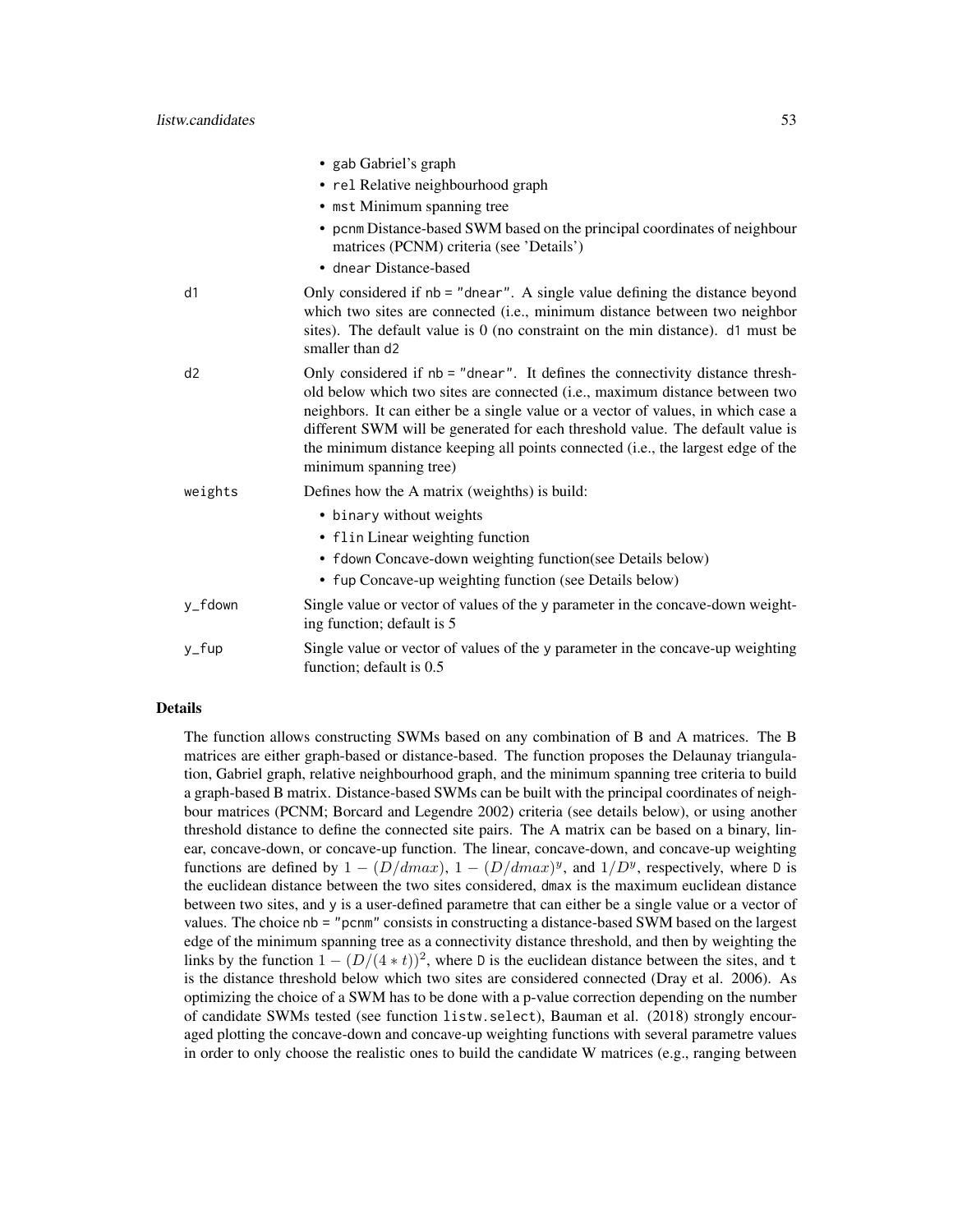0.1 and 1 for the concave-up function, as values over 1 would make no ecological sense). First visualizing the connectivity schemes with the listw.explore function may also help choosing the B matrices to select for the listw.candidates function.

Spatial eigenvectors can be generated from any candidate SWM obtained by listw.candidates using [scores.listw](#page-99-0), or can be generated and tested (recommended option for real data analysis) using [mem.select](#page-59-0). If several SWMs were created, the selection of an optimized SWM can be made using [listw.select](#page-55-0).

#### Value

A list of SWMs. Each element of the list was built by nb2listw (package spdep) and therefore is of class listw and nb. The name of each element of the list (SWM) is composed of the corresponding B and A matrices, followed (if any) by the y parameter value of the weighting function.

#### Author(s)

David Bauman (<dbauman@ulb.ac.be> or <davbauman@gmail.com>) and Stéphane Dray

#### References

Bauman D., Fortin M-J., Drouet T. and Dray S. (2018) Optimizing the choice of a spatial weighting matrix in eigenvector-based methods. Ecology

Borcard D. and Legendre P. (2002) All-scale spatial analysis of ecological data by means of principal coordinates of neighbour matrices. Ecological Modelling, 153, 51–68

Dray S., Legendre P. and Peres-Neto P. R. (2006) Spatial modeling: a comprehensive framework for principal coordinate analysis of neighbor matrices (PCNM). Ecological Modelling, 196, 483–493

#### See Also

[listw.explore](#page-54-0), [scores.listw](#page-99-0), [mem.select](#page-59-0), [listw.select](#page-55-0)

#### Examples

```
### Create 100 random sampling locations in a squared grid of 120 x 120:
xy \le - matrix(nrow = 100, ncol = 2)
xy[, 1] <- sample(c(1:120), 100, replace = FALSE)
xy[, 2] \leq - sample(c(1:120), 100, replace = FALSE)### The function listw.candidates is used to build the spatial weighting matrices that
### we want to test and compare (with the listw.select function). We test a Gabriel's graph,
### a minimum spanning tree, and a distance-based connectivity defined by a threshold
### distance corresponding to the smallest distance keeping all sites connected (i.e.,
### the defaut value of d2). These connectivity matrices are then either not weighted
### (binary weighting), or weighted by the linearly decreasing function:
candidates \leq 1istw.candidates(coord = xy, nb = c("gab", "mst", "dnear"),
                               weights = c("binary", "flin"))
names(candidates)
plot(candidates[[1]], xy)
plot(candidates[[3]], xy)
### Construction of a different list of spatial weighting matrices. This time, the
### connexions are defined by a distance-based criterion based on the same threshold
```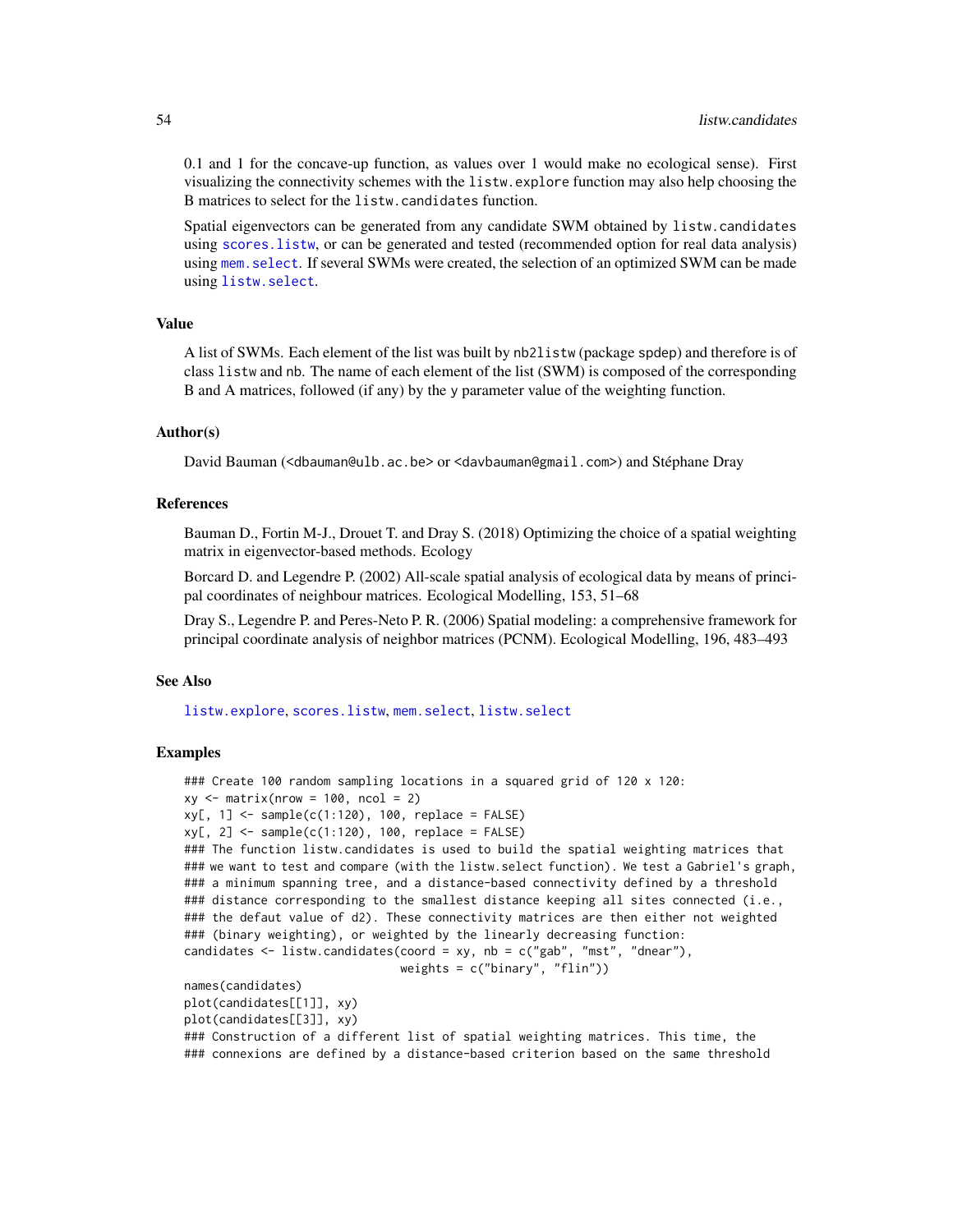# listw.explore 55

```
### value, but the connections are weighted by the concave-down function with a y parameter
### varying between 2 and 5, and a concave-up function with a y parametre of 0.2.
candidates2 \le listw.candidates(coord = xy, nb = "dnear", weights = c("fdown", "fup"),
                                y_f fdown = 1:5, y_f fup = 0.2)
### Number of spatial weighting matrices generated:
length(candidates2)
### A single SWM can also easily be generated with listw.candidates:
lw <- listw.candidates(xy, nb = "gab", weights = "bin")
plot(lw[[1]], xy)
### Generating MEM variables from an object of listw.candidates with scores.listw:
MEM <- scores.listw(lw[[1]])
### See functions mem.select and listw.select for examples of how to use an object
### created by listw.candidates with these functions.
```
<span id="page-54-0"></span>

| listw.explore | Interactive tool to generate R code that creates a spatial weighting |
|---------------|----------------------------------------------------------------------|
|               | matrix                                                               |

#### Description

Interactive tool to generate R code that creates a spatial weighting matrix

## Usage

```
listw.explore()
```
#### Author(s)

Stéphane Dray <stephane.dray@univ-lyon1.fr>

#### See Also

[chooseCN](#page-19-0)

#### Examples

```
## Not run:
## a matrix or an object of class 'Spatial*' should be in the global environment
xy <- matrix(rnorm(50), 25)
listw.explore()
```
## End(Not run)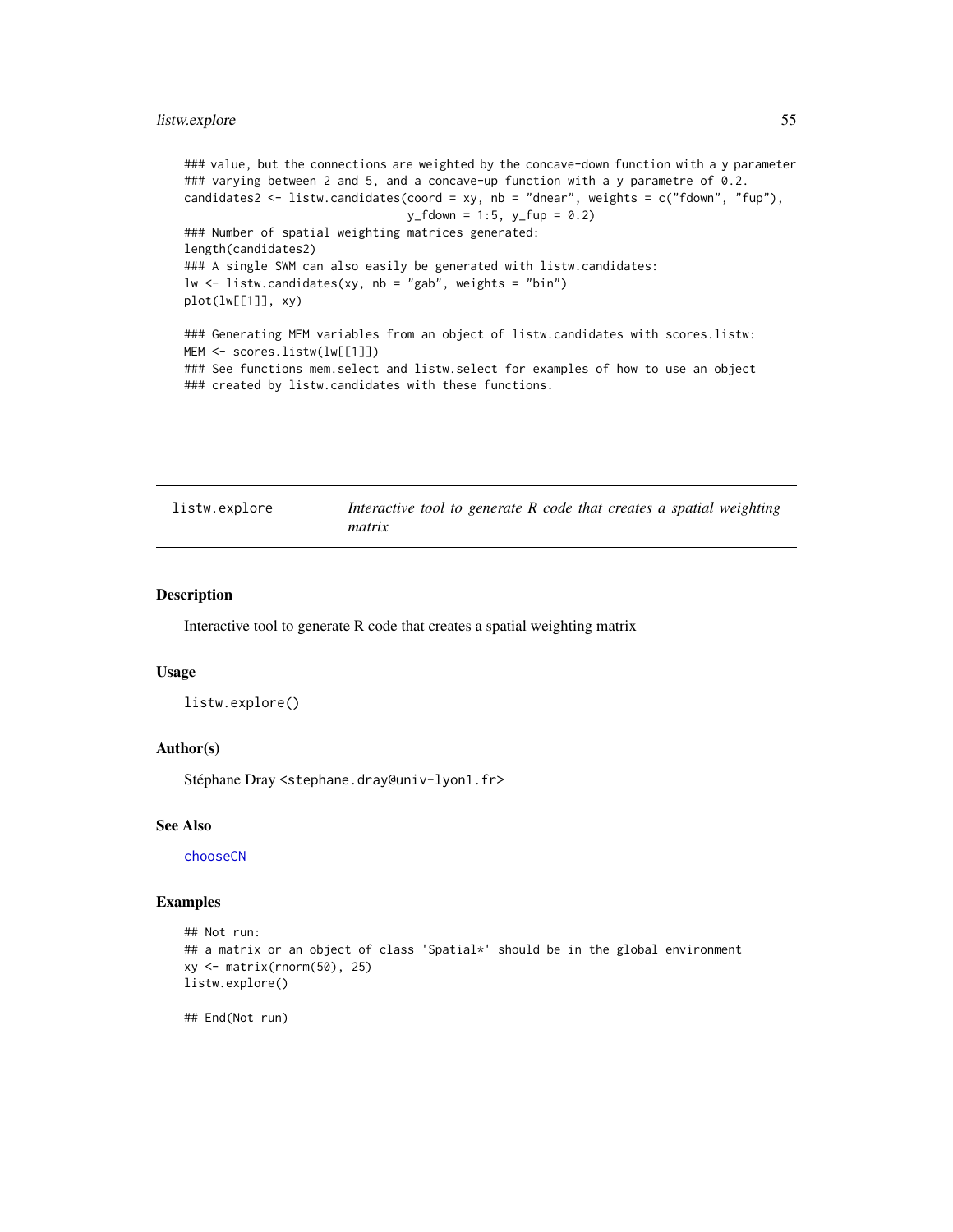<span id="page-55-0"></span>

# Description

listw.select computes MEM variables (i.e., eigenvectors of a doubly centered spatial weighting matrix) for various definitions of spatial weighting matrices (SWM) and optimizes the selection of the SWM and of a subset of MEM variables. The optimization is done by maximizing the adjusted R-squared (R2) or by minimizing the residual spatial autocorrelation. The function controls the type I error rate by accounting for the number of tests performed. This function combine calls to the functions scores.listw and mem.select. The list of candidate SWMs can easily be generated using [listw.candidates](#page-51-0).

## Usage

```
listw.select(
  x,
  candidates,
 MEM.autocor = c("positive", "negative", "all"),
 method = c("FWD", "MIR", "global"),
 MEM.all = FALSE,
  nperm = 999,
  nperm.global = 9999,
  alpha = 0.05,
  p.addjust = TRUE,verbose = FALSE
)
```
## Arguments

| $\times$     | Vector, matrix, or data frame of the response variable $(s)$                                                                                                                                 |
|--------------|----------------------------------------------------------------------------------------------------------------------------------------------------------------------------------------------|
| candidates   | A list of SWMs of the class listw; candidates can be created by listw.candidates                                                                                                             |
| MEM.autocor  | Sign of the spatial eigenvectors to generate; "positive", "negative", or "all",<br>for positively, negatively autocorrelated eigenvectors, or both, respectively; de-<br>fault is "positive" |
| method       | Criterion to select the best subset of MEM variables. Either forward (default<br>option), "MIR" (for univariate x only), or "global" (see Details)                                           |
| MEM.all      | A logical indicating if the complete set of MEM variables for the best model<br>should be returned                                                                                           |
| nperm        | Number of permutations to perform the tests in the selection procedure; Default<br>is $999$                                                                                                  |
| nperm.global | Number of permutations to perform the tests in the global test; Default is 9999                                                                                                              |
| alpha        | Significance threshold value for the tests; Default is 0.05                                                                                                                                  |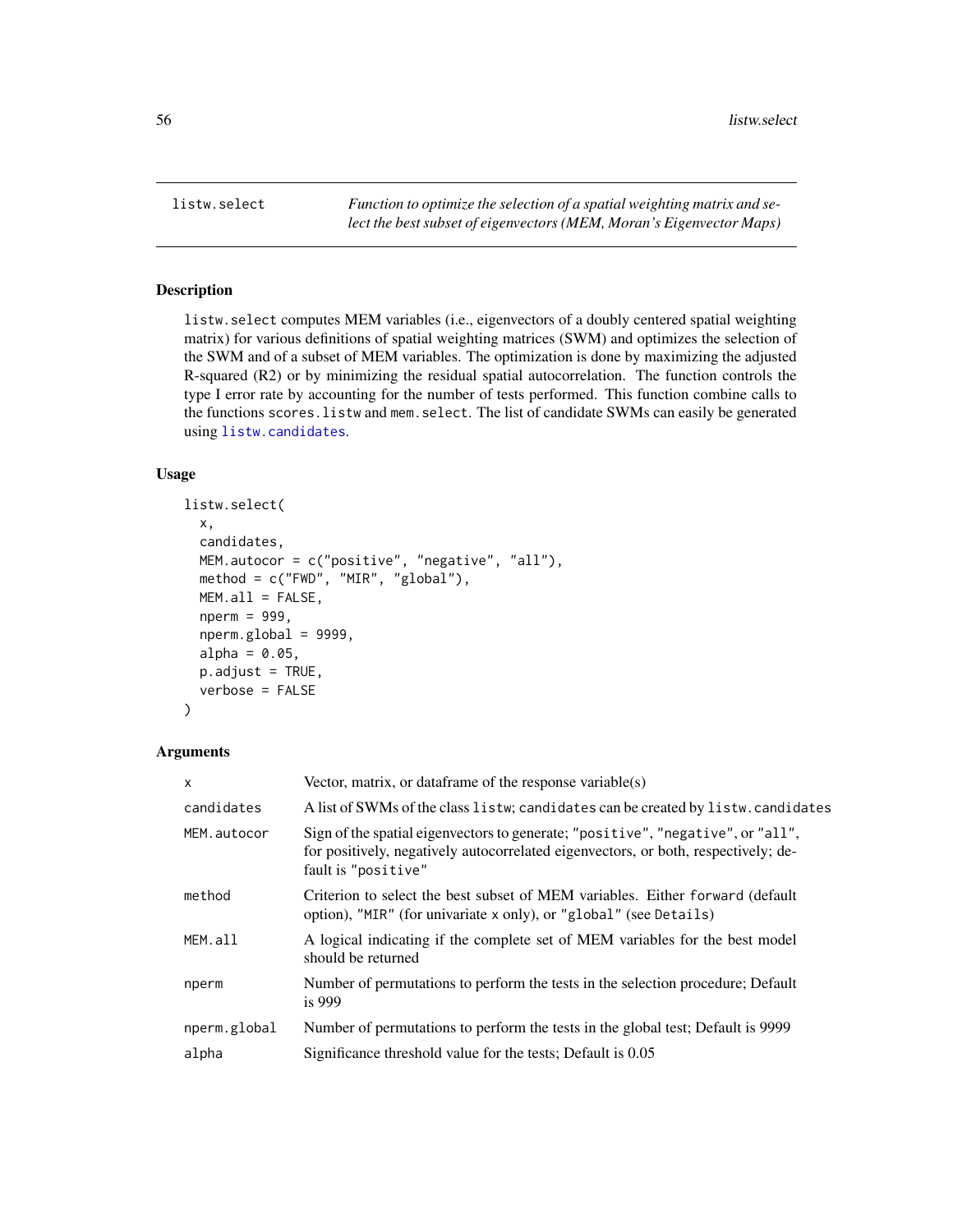#### listw.select 57

| p.adjust | A logical indicating wheter the p-value of the global test performed on each<br>SWM should be corrected for multiple tests (TRUE) or not (FALSE); default is<br>TRUF |
|----------|----------------------------------------------------------------------------------------------------------------------------------------------------------------------|
| verbose  | If 'TRUE' more diagnostics are printed. The default setting is FALSE                                                                                                 |

#### Details

While the selection of the SWM is the most critical step of the spatial eigenvector-based methods (Dray et al. 2006), Bauman et al. (2018) showed that optimizing the choice of the SWM led to inflated type I error rates if an explicit control of the number of SWMs tested was not applied. The function listw.select therefore applies a Sidak correction (Sidak 1967) for multiple tests to the p-value of the global test of each SWM (i.e., the model integrating the whole set of spatial predictors). The Sidak correction is computed as:  $P_{corrected} = 1 - (1 - P)^n$ , where *n* is the number of tests performed,  $P$  is the observed p-value, and  $P_{corrected}$  is the new p-value after the correction. The p-value is first computed using nperm permutations and then corrected according to the total number of SWMs tested (if  $p$ , adjust = TRUE). Although the function can be run without this correction, using the default value is strongly recommended to avoid inflated type I error rates (Bauman et al. 2018).

As a consequence of the p-value correction, the significance threshold decreases as the number of SWMs increases, hence leading to a trade-off between the gain of accuracy and the power loss.

The optimization criterion of the SWM performed by listw.select is either based on the maximization of the significant adjusted R2 of all the generated spatial eigenvectors (also referred to as spatial predictors or MEM variables) (method = "global"), or is based on an optimized subset of eigenvectors (method = "FWD" and "MIR").

If the objective is only to optimize the selection of the SWM, without the intervention of the selection of a subset of predictors within each SWM (method = "global"), then the best SWM is the one maximizing the significant adjusted global R2, that is, the R2 of the model of x against the whole set of generated MEM variables which must be significant for the global test (method = "global").

The optimization of the SWM depends on the choosen method. See mem. select for a description of the situations in which method = "FWD", "MIR", and "global" should be preferred.

If a subset of MEM variables is needed, then the optimization of the subset of spatial predictors guides the optimization of the selection of SWM (method = "FWD" or "MIR"). If method = "FWD", listw.select performs the forward selection on the significant SWMs and selects among these the SWM for which the forward-selected subset of spatial eigenvectors yields the highest adjusted R2. If method = "MIR", listw.select performs the MIR selection on all the significant candidate SWMs, and selects the best SWM as the one with the smallest number of MIR-selected spatial eigenvectors. If two or more SWMs present the same smallest number of predictors, then the selection is made among them on the basis of the residual Moran's I. If MEM.autocor = "all", the optimization criteria described above are applied on the sum of the adjusted R2 or number of selected spatial eigenvectors, for method = "FWD" and "MIR", respectively. If no subset of MEM variable is required, then the optimization of the SWM is based on the maximization of the adjusted R2 of all the generated MEM variables (method = "global").

If MEM.autocor = "all", n-1 MEM variables are generated. In this case, if method = "global" or method = "FWD", the adjusted R2 is computed separately on the MEM associated to positive and negative eigenvalues (hereafter positive and negative MEM variables, respectively), and the SWM yielding the highest sum of the the two significant R2 values is selected. If method = "MIR", the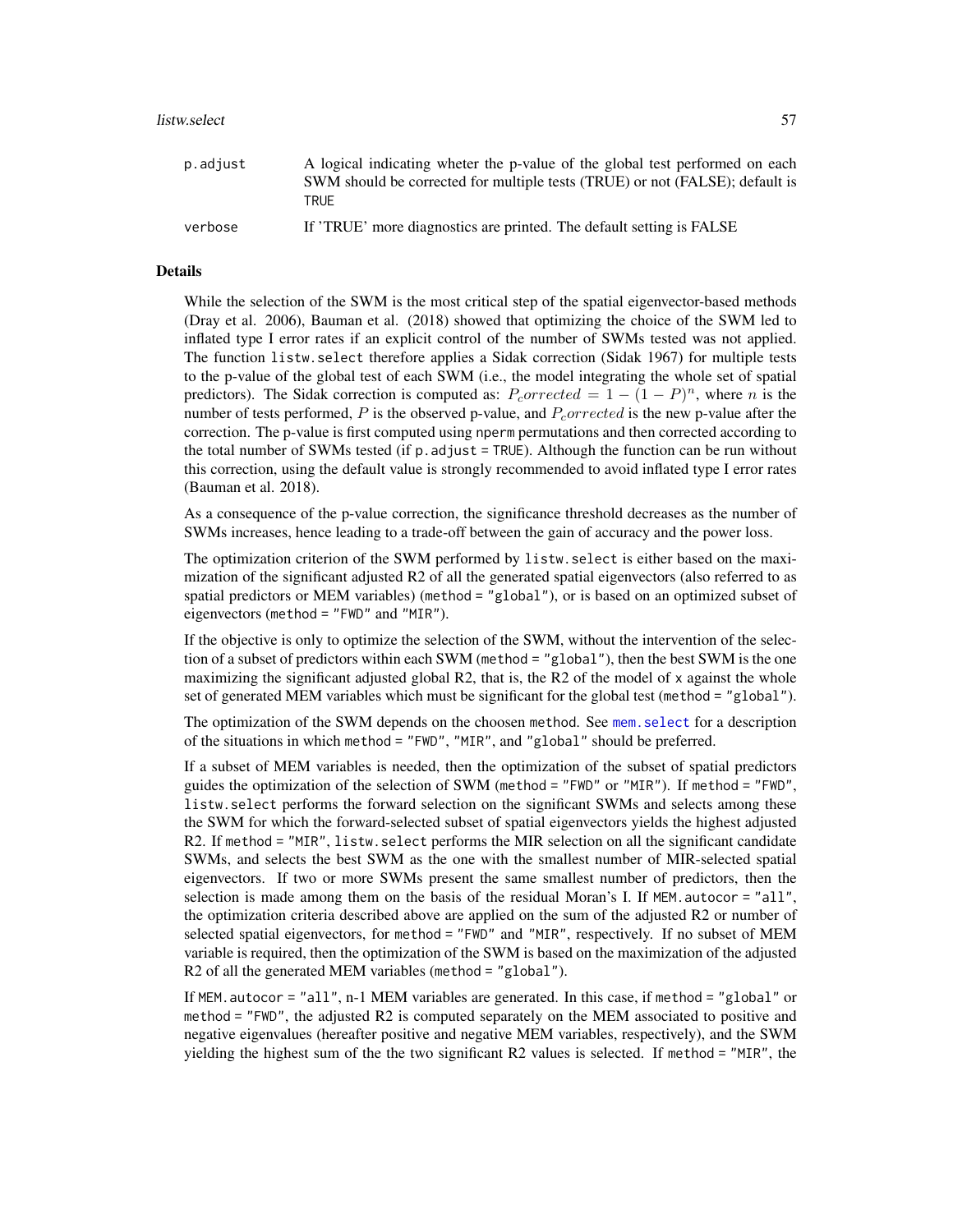MIR selection is performed separately on the positive and negative MEM variables, and the SWM is selected based on the sum of the number of positive and negative spatial predictors.

## Value

listw.select returns a list that contains:

candidates A data.frame that summarizes the results on all SWMs

best.id The index and name of the best SWM

best The results for the best SWM as returned by mem. select

# Author(s)

Bauman David (<dbauman@ulb.ac.be> or <davbauman@gmail.com>) and Stéphane Dray

## References

Bauman D., Fortin M-J, Drouet T. and Dray S. (2018) Optimizing the choice of a spatial weighting matrix in eigenvector-based methods. Ecology

Blanchet G., Legendre P. and Borcard D. (2008) Forward selection of explanatory variables. Ecology, 89(9), 2623–2632

Dray S., Legendre P. and Peres-Neto P. R. (2006) Spatial modeling: a comprehensive framework for principal coordinate analysis of neighbor matrices (PCNM). Ecological Modelling, 196, 483–493

Sidak Z. (1967) Rectangular confidence regions for the means of multivariate normal distributions. Journal of the American Statistical Association, 62(318), 626–633

## See Also

[listw.candidates](#page-51-0), [mem.select](#page-59-0), [scores.listw](#page-99-0)

## Examples

```
## Not run:
if(require(spdep)) {
### Create a grid of 15 x 15:
grid \leq expand.grid(x = seq(1, 15, 1), y = seq(1, 15, 1))
### Generate a response variable Y structured at broad scale by linear combination of
### the first three MEM variables to which a normal noise is added:
nb \le cell2nb(nrow = 15, ncol = 15, "queen")
lw \leftarrow nb2listw(nb, style = "B")MEM <- scores.listw(lw, MEM.autocor = "positive")
# Degree of spatial autocorrelation:
intensity <-0.8Y_space <- scale(MEM[, 1] + MEM[, 2] + MEM[, 3]) * intensity
Y_noise \le scale(rnorm(n = nrow(MEM), mean = 0, sd = 1)) \star (1 - intensity)
Y <- Y_space + Y_noise
### Y is sampled in 100 randomly-chosen sites of the grid:
idx.sample <- sample(c(1:nrow(grid)), 100, replace = FALSE)
xy <- grid[idx.sample, ]
Y_sampled <- Y[idx.sample]
```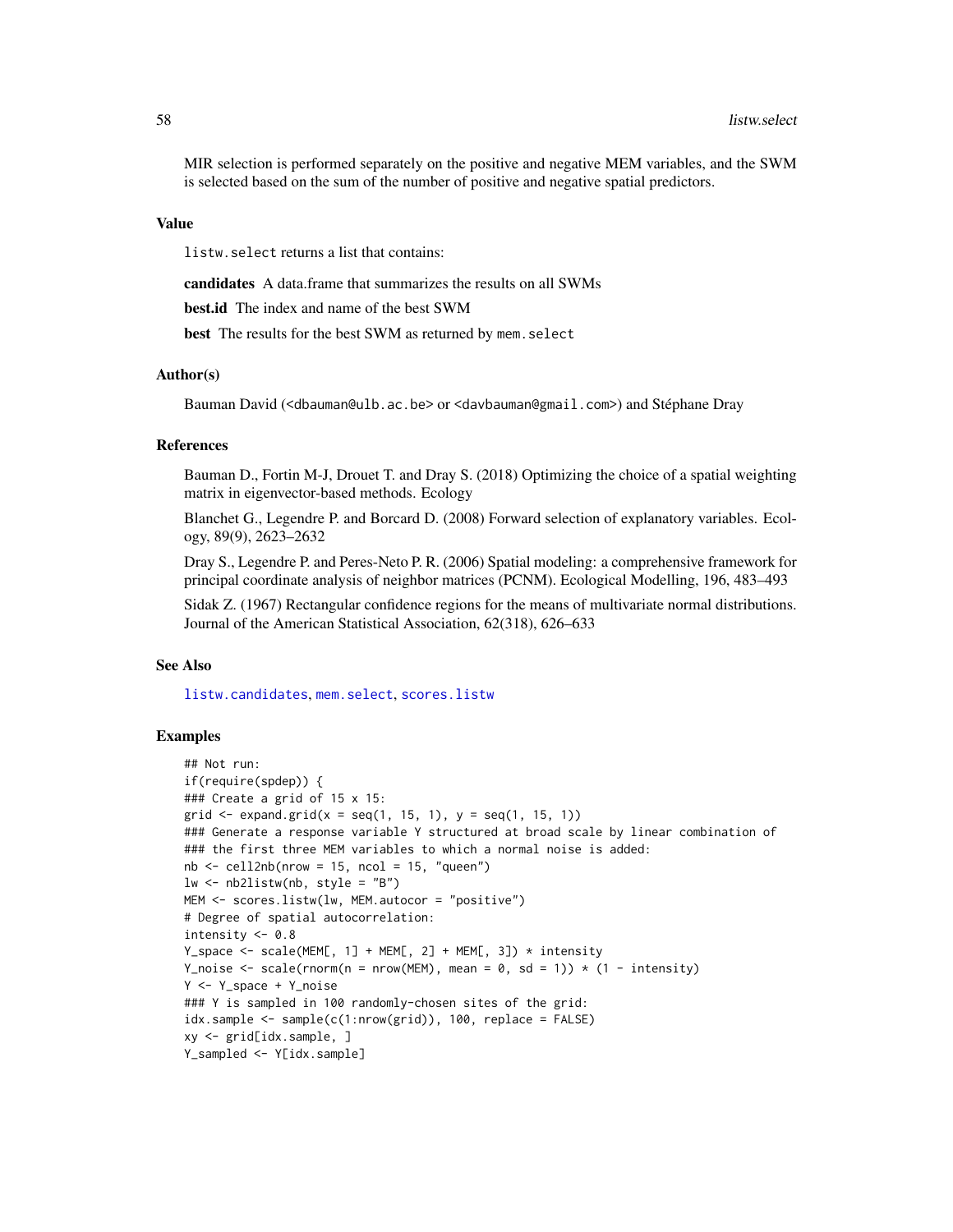#### mastigouche 59

```
### The function listw.candidates is used to build the spatial weighting matrices that
### we want to test and compare (with the listw.select function). We test a Gabriel's graph,
### a minimum spanning tree, and a distance-based connectivity defined by a threshold
### distance corresponding to the smallest distance keeping all sites connected (i.e.,
### the defaut value of d2; see help of function listw.candidates).
### These connectivity matrices are then either not weighted (binary weighting), or
### weighted by the linearly decreasing function (see help of the function listw.candidates):
candidates <- listw.candidates(coord = xy, nb = c("gab", "mst"), weights = c("binary", "flin"))
### Number of candidate W matrices generated:
nbw <- length(candidates)
### Significance threshold value after p-value correction (Sidak correction):
1 - (1 - 0.05)^{\wedge}(1/\text{nbw})### Optimization of the selection of the SWM among the candidates generated above,
### using the corrected significance threshold calculated above for the global tests:
W_sel <- listw.select(Y_sampled, candidates, MEM.autocor = "positive", method = "FWD",
                    p.adjust = TRUE, nperm = 299)
### Some characteristics of the best spatial model:
# Best SWM:
W_sel$best.id
# Selected subset of spatial predictor within the best SWM:
W_sel$best$MEM.select
nrow(W_sel$best$summary)
# Corrected p-value of the global test of the best SWM:
W_sel$best$global.test$Pvalue
# Adjusted R2 of the subset of spatial predictors selected within the chosen SWM:
max(W_sel$best$summary$R2Adj)
# p-values of all the tested W matrices:
W_sel$candidates$Pvalue
# Adjusted R2 of the subset of spatial predictors selected for all the significant
# W matrices:
W_sel$candidates$R2Adj.select
# See Appendix S3 of Bauman et al. 2018 for more extensive examples and illustrations.
}
## End(Not run)
```
mastigouche *Mastigouche Lake network data set*

#### Description

A list containing the XY coordinates of the lakes and a site-by-edge matrix describing how 42 lakes influence each other. The influence is defined by 66 edges.

#### Usage

data(mastigouche)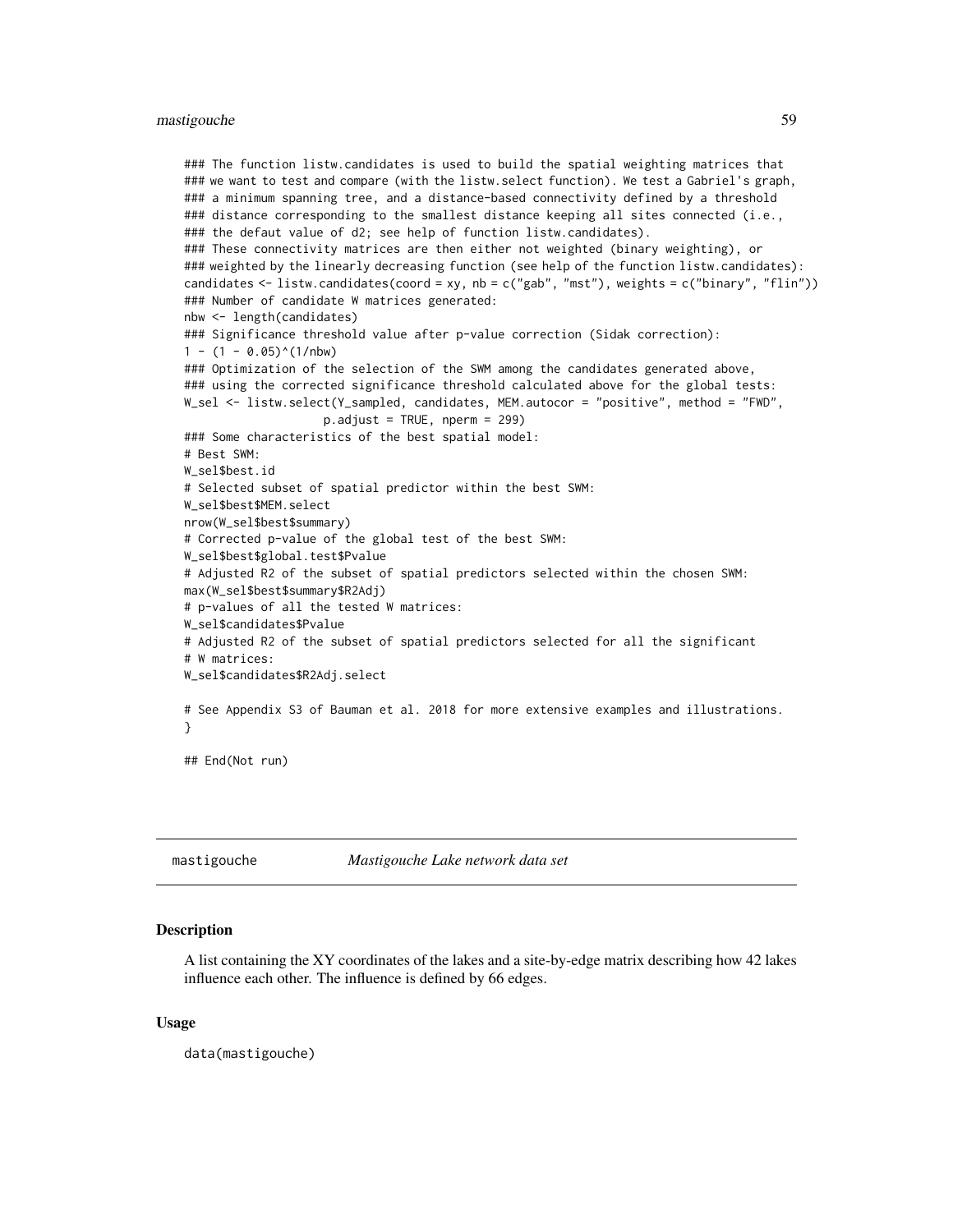#### Format

A list that includes the centred coordinates of 42 lakes in the Mastigouche reserve and a site-byedge matrix describing how the 42 lakes are influenced among each other. The influence is defined by 66 edges.

## References

Magnan, P., Rodriguez, M.A., Legendre, P., Lacasse, S. (1994) Dietary variation in a freshwater fish species: relative contribution of biotic interactions, abiotic factors, and spatial structure. *Canadian Journal of Fisheries and Aquatic Sciences* 51, 2856-2865. Blanchet F.G., P. Legendre, and Borcard D. (2008) Modelling directional spatial processes in ecological data. *Ecological Modelling*, 215, 325-336.

<span id="page-59-0"></span>mem.select *Selection of the best subset of spatial eigenvectors (MEM, Moran's Eigenvector Maps)*

## **Description**

mem.select computes the spatial eigenvectors (MEM) of the spatial weighting matrix (SWM) provided (listw) and optimizes the selection of a subset of MEM variables relative to response variable(s) stored in x. The optimization is done either by maximizing the adjusted R-squared (R2) of all (method = "global") or a subset (method = "FWD") of MEM variables or by minimizing the residual spatial autocorrelation (method = "MIR") (see details in Bauman et al. 2018a).

#### Usage

```
mem.select(
  x,
  listw,
 MEM.autocor = c("positive", "negative", "all"),
 method = c("FWD", "MIR", "global"),
 MEM.all = FALSE,nperm = 999,
  nperm.global = 9999,
  alpha = 0.05,
  verbose = FALSE,
  ...
)
```
#### Arguments

 $x \neq 0$  A vector, matrix, or dataframe of response variable(s). The method = "MIR" is only implemented for a vector response. Note that x can also contain the residuals of a model when other (e.g., environmental) variables should be considered in the model.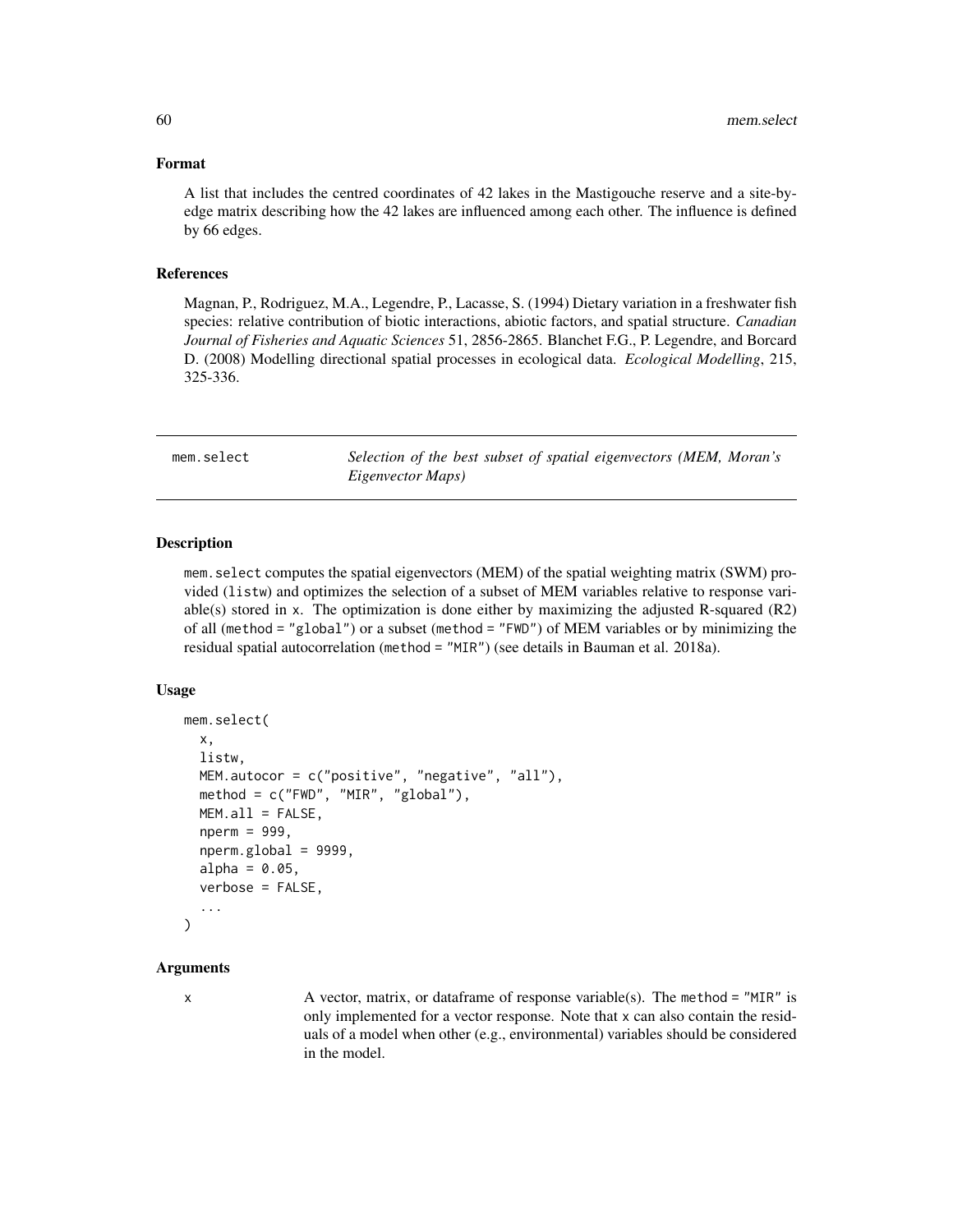| listw        | A spatial weighting matrix of class listw; can be created with functions of the<br>package spdep, or with the user-friendly function listw.candidates. Note<br>that, the function listw. candidates returns a list of listw and subselection<br>by [[]] should be performed in this case (see Example) |
|--------------|--------------------------------------------------------------------------------------------------------------------------------------------------------------------------------------------------------------------------------------------------------------------------------------------------------|
| MEM.autocor  | Sign of the spatial eigenvectors to generate; "positive", "negative", or "all", for<br>positively, negatively autocorrelated eigenvectors, or both, respectively; default<br>is "positive"                                                                                                             |
| method       | Criterion to select the best subset of MEM variables. Either "FWD" (default<br>option), "MIR" (for univariate x only), or "global" (see Details)                                                                                                                                                       |
| MEM.all      | A logical indicating if the complete set of MEM variables should be returned                                                                                                                                                                                                                           |
| nperm        | Number of permutations to perform the tests in the selection procedure; Default<br>is $999$                                                                                                                                                                                                            |
| nperm.global | Number of permutations to perform the tests in the global test; Default is 9999                                                                                                                                                                                                                        |
| alpha        | Significance threshold value for the tests; Default is 0.05                                                                                                                                                                                                                                            |
| verbose      | If 'TRUE' more diagnostics are printed. The default setting is FALSE                                                                                                                                                                                                                                   |
| $\cdots$     | Other parameters (for internal use with listw. select)                                                                                                                                                                                                                                                 |

#### Details

The function provides three different methods to select a subset of MEM variables. For all methods, a global test is firstly performed. If MEM.autocor = "all", two global tests are performed and pvalues are corrected for multiple comparison (Sidak correction).

If the MEM variables are to be further used in a model including actual predictors (e.g. environmental), then a subset of spatial eigenvectors needs to be selected before proceeding to further analyses to avoid model overfitting and/or a loss of statistical power to detect the contribution of the environment to the variability of the response data (Griffith 2003, Dray et al. 2006, Blanchet et al. 2008, Peres-Neto and Legendre 2010, Diniz-Filho et al. 2012). Although several eigenvector selection approaches have been proposed to select a best subset of eigenvectors, Bauman et al. (2018b) showed that two main procedures should be preferred, depending on the underlying objective: the forward selection with double stopping criterion (Blanchet et al. 2008; method = "FWD") or the minimization of the residual spatial autocorrelation (Griffith and Peres-Neto 2006; MIR selection in Bauman et al. 2018a,b, method = "MIR"). The most powerful and accurate selection method, in terms of R2 estimation, is the forward selection. This method should be preferred when the objective is to capture as accurately as possible the spatial patterns of x. If the objective is to optimize the detection of the spatial patterns in the residuals of a model of the response variable(s) against a set of environmental predictors, for instance, then x should be the model residuals, and method = "FWD". This allows optimizing the detection of residual spatial patterns once the effect of the environmental predictors has been removed. If however the objective is only to remove the spatial autocorrelation from the residuals of a model of x against a set of actual predictors (e.g. environmental) with a small number of spatial predictors, then accuracy is not as important and one should focus mainly on the number of spatial predictors (Bauman et al. 2018b). In this case, method = "MIR" is more adapted, as it has the advantage to maintain the standard errors of the actual predictor coefficients as low as possible. Note that method = "MIR" can only be used for a univariate x, as the Moran's I is a univariate index. If x is multivariate, then the best criterion is the forward selection (see Bauman et al. 2018b). A third option is to not perform any selection of MEM variables (method = "global"). This option may be interesting when the complete set of MEM variables will be used, like in Moran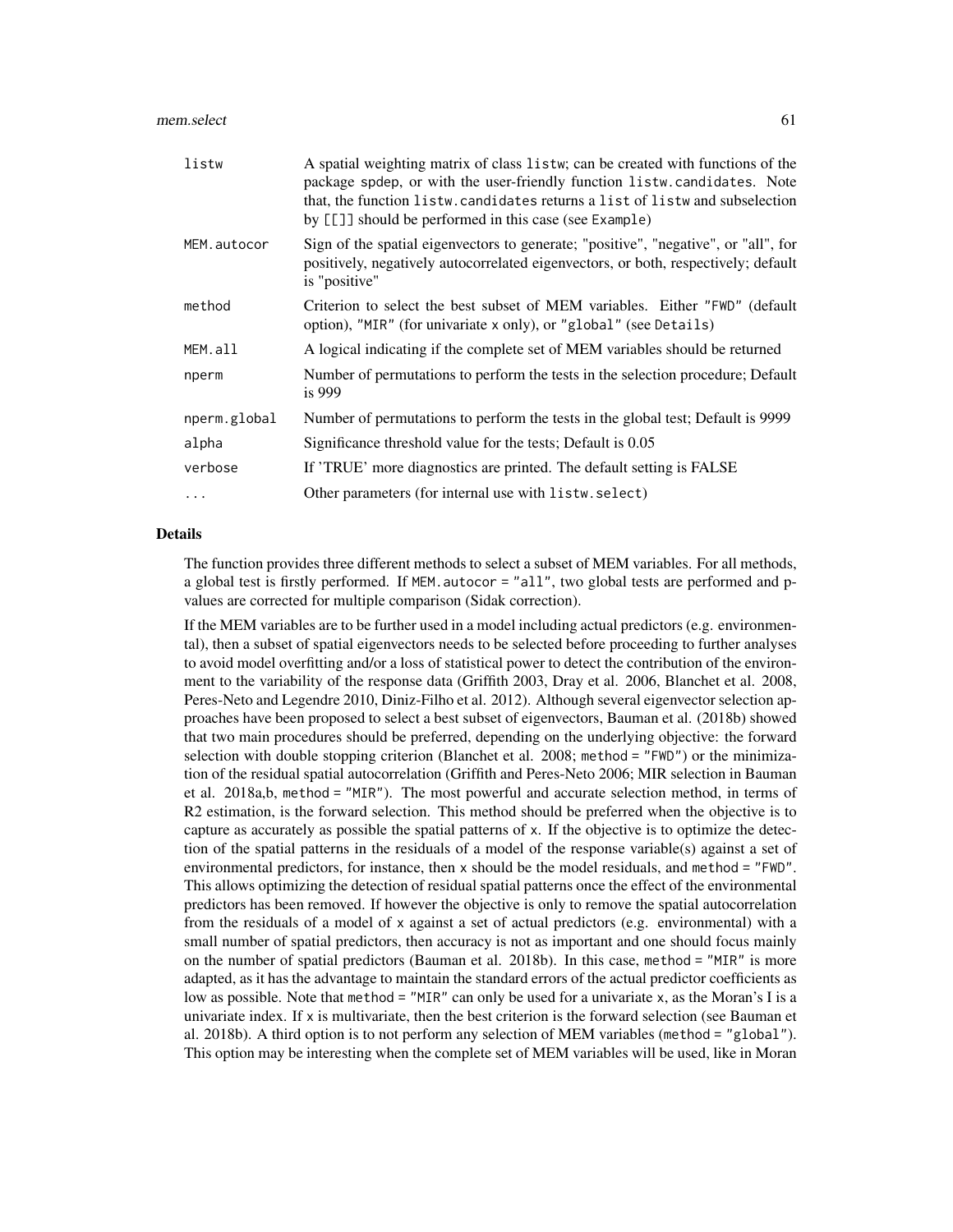spectral randomizations (Wagner and Dray 2015, Bauman et al. 2018c) or when using smoothed MEM (Munoz 2009).

For method = "MIR", the global test consists in computing the Moran's I of  $x$  (e.g. residuals of the model of the response variable against environmental variables) and tests it by permutation (results stored in global.test). If the Moran's I is significant, the function performs a selection procedure that searches among the set of generated spatial predictors the one that best minimizes the value of the Moran's I. A model of x against the selected eigenvector is built, and the significance of the Moran's I of the model residuals is tested again. The procedure goes on until the Moran's I of the model residuals is not significant anymore, hence the name of Minimization of moran's I in the Residuals (MIR).

For method = "global" and method = "FWD", the global test consists in computing the adjusted global R2, that is, the R2 of the model of x against the whole set of generated MEM variables and tests it by permutation (results stored in global.test).

For method = "global", if the adjusted global R2 is significant, the functions returns the whole set of generated MEM variables in MEM.select.

For method = "FWD", if the adjusted global R2 is significant, the function performs a forward selection with double stopping criterion that searches among the set of generated spatial predictors the one that best maximizes the R2 of the model. The procedure is repeated untill one of the two stopping criterion is reached (see Blanchet et al. 2008). Note that in a few cases, the forward selection does not select any variable even though the global model is significant. This can happen for example when a single variable has a strong relation with the response variable(s), because the integration of the variable alone yields an adjusted R2 slightly higher than the global adjusted R2. In this case, we recommend checking that this is indeed the reason why the first selected variable was rejected, and rerun the analysis with a second stopping criterion equal to the global adjusted R2 plus a small amount allowing avoiding this issue (e.g. 5 done through the argument adjR2thresh of function forward.sel, until the solution is implemented in mem.select.

For the method = "FWD" and method = "MIR", the MEM selected by the procedure are returned in MEM.select and a summary of the results is provided in summary. If no MEM are selected, then MEM.select and summary are not returned.

#### Value

The function returns a list with:

- global.test An object of class randtest containing the result of the global test associated to all MEM (adjusted R2 and p-value). If MEM. autocor  $=$  "all", a list with two elements (positive and negative) corresponding to the results of the global tests performed on positive and negative MEM respectively.
- MEM.all An object of class orthobasisSp containing the complete set of generated MEM variables (generated by [scores.listw](#page-99-0)). Only returned if MEM.all = TRUE.

summary A dataframe summarizing the results of the selection procedure

MEM.select An object of class orthobasisSp containing the subset of significant MEM variables.

## Author(s)

David Bauman (<dbauman@ulb.ac.be> or <davbauman@gmail.com>) and Stéphane Dray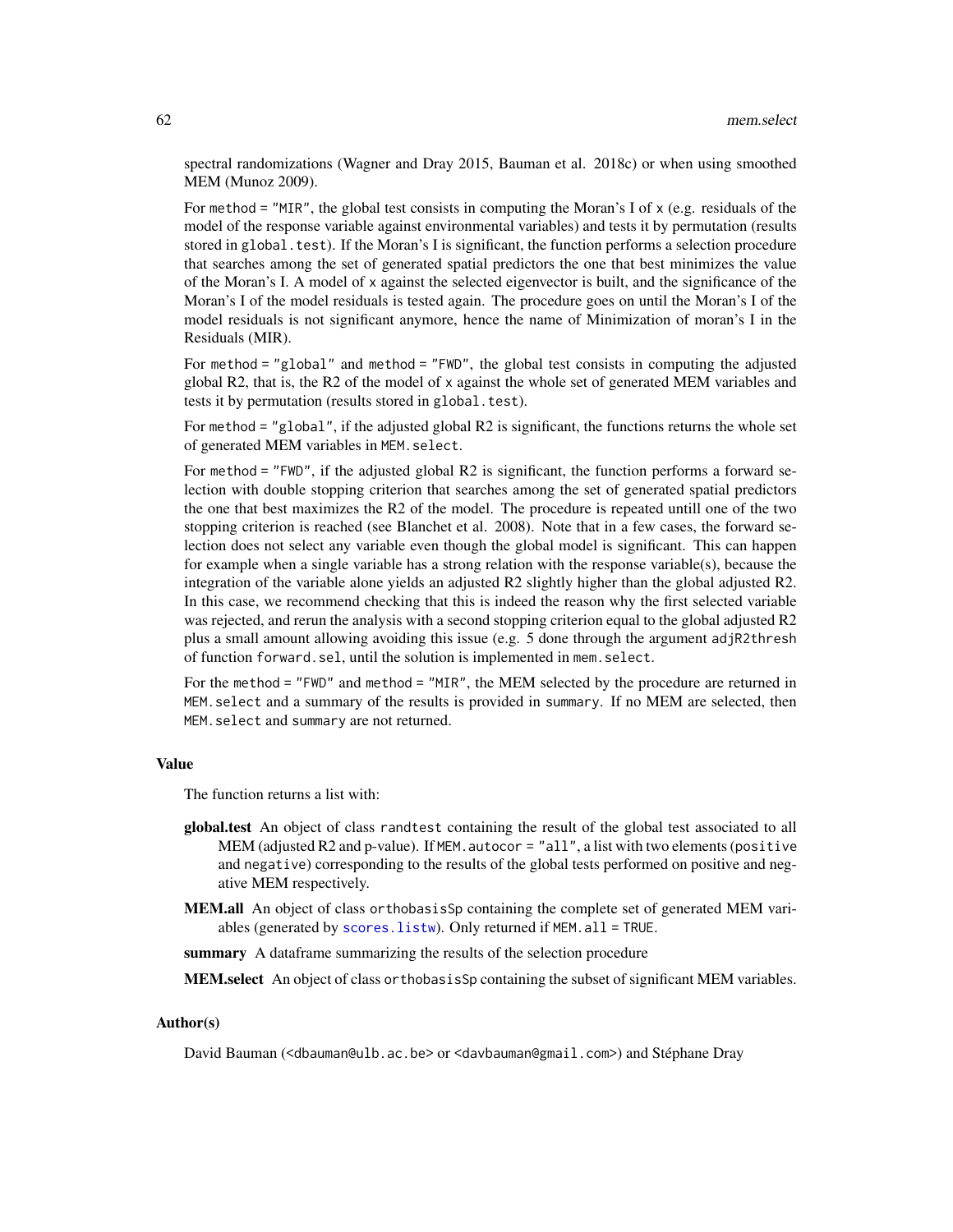#### mem.select 63

#### References

Bauman D., Fortin M-J, Drouet T. and Dray S. (2018a) Optimizing the choice of a spatial weighting matrix in eigenvector-based methods. Ecology, 99, 2159-2166

Bauman D., Drouet T., Dray S. and Vleminckx J. (2018b) Disentangling good from bad practices in the selection of spatial or phylogenetic eigenvectors. Ecography, 41, 1–12

Bauman D., Vleminckx J., Hardy O., Drouet T. (2018c) Testing and interpreting the shared spaceenvironment fraction in variation partitioning analyses of ecological data. Oikos

Blanchet G., Legendre P. and Borcard D. (2008) Forward selection of explanatory variables. Ecology, 89(9), 2623–2632

Diniz-Filho J.A.F., Bini L.M., Rangel T.F., Morales-Castilla I. et al. (2012) On the selection of phylogenetic eigenvectors for ecological analyses. Ecography, 35, 239–249

Dray S., Legendre P. and Peres-Neto P. R. (2006) Spatial modeling: a comprehensive framework for principal coordinate analysis of neighbor matrices (PCNM). Ecological Modelling, 196, 483–493

Griffith D. (2003) Spatial autocorrelation and spatial filtering: gaining understanding through theory and scientific visualization. Springer, Berlin

Griffith D. and Peres-Neto P. (2006) Spatial modeling in Ecology: the flexibility of eigenfunction spatial analyses. Ecology, 87, 2603–2613

Munoz, F. 2009. Distance-based eigenvector maps (DBEM) to analyse metapopulation structure with irregular sampling. Ecological Modelling, 220, 2683–2689

Peres-Neto P. and Legendre P. (2010) Estimating and controlling for spatial structure in the study of ecological communities. Global Ecology and Biogeography, 19, 174–184

Wagner H., Dray S. (2015). Generating spatially constrained null models for irregularly spaced data using Moran spectral randomization methods. Methods in Ecology and Evolution, 6, 1169–1178

### See Also

[listw.candidates](#page-51-0), [listw.select](#page-55-0), [scores.listw](#page-99-0)

#### Examples

```
if(require(vegan)){
# Illustration of the MIR selection on the oribatid mite data
# (Borcard et al. 1992, 1994 for details on the dataset):
# *******************************************************
# Community data (response matrix):
data(mite)
# We will compute the example on a single species:
spe \leq mite[, 2]
# Environmental explanatory dataset:
data(mite.env)
# We only use two numerical explanatory variables:
env <- mite.env[, 1:2]
dim(env)
# Coordinates of the 70 sites:
data(mite.xy)
coord <- mite.xy
# We build the model we are interested in:
```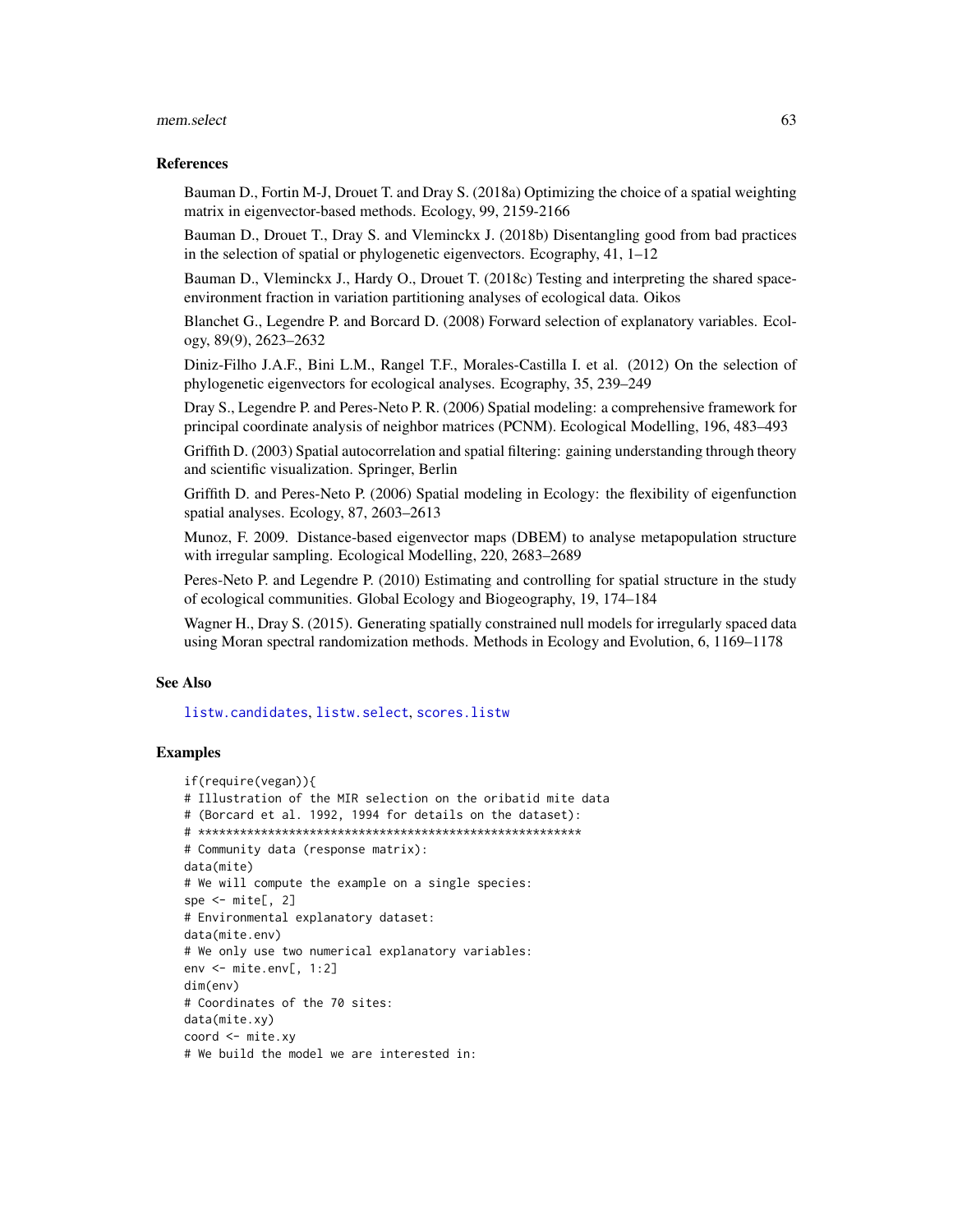```
mod \leq -\ln(\text{spe} \sim ., \text{ data} = \text{env})# In order to avoid possible type I error rate inflation issues, we check
# whether the model residuals are independent, and if they are spatially
# autocorrelated, we select a small subset of MEM variables to add to the
# model as covariables with the MIR selection:
# 1) We build a spatial weighting matrix based on Gabriel graph with a
# weighting function decreasing linearly with the distance:
w <- listw.candidates(coord, nb = "gab", weights = "flin")
# 2) We test the spatial autocorrelation of the model residuals and, if
# necessary, select a subset of spatial predictors:
y <- residuals(mod)
MEM \le mem.select(x = y, listw = w[[1]], method = "MIR", MEM.autocor = "positive",
         nperm = 999, alpha = 0.05)dim(MEM$MEM.select)
# The residuals of the model presented spatial autocorrelation. The selection
# of MEM variables is thus performed to remove residual autocorrelation.
# 3) We can reconstruct our model adding the selected MEM variable as covariables:
env2 <- cbind(env, MEM$MEM.select)
mod\_complete \le -lm(spe \sim ., data = env2)summary(mod_complete)$coefficient[, 1] # Coefficient estimates
summary(mod_complete)$coefficient[, 2] # Standard errors
}
```
mfpa *Multi-frequential periodogram analysis*

## Description

This function performs multi-frequential periodogram analysis for univariate temporal or spatial data series collected with equal intervals. Compared with the traditional periodogram used in spectral analysis, this method can detect overlapping signals with fractional frequencies. Fitting a joint polynomial-trigonometric model is achieved by Ordinary Least Squares (OLS) regression. The function also performs autocorrelation analysis of OLS residuals up to a number of lags determined by the user.

```
Usage
```

```
mfpa(
  y,
 MaxNFreq = 2,
 MinFreq = 3,
```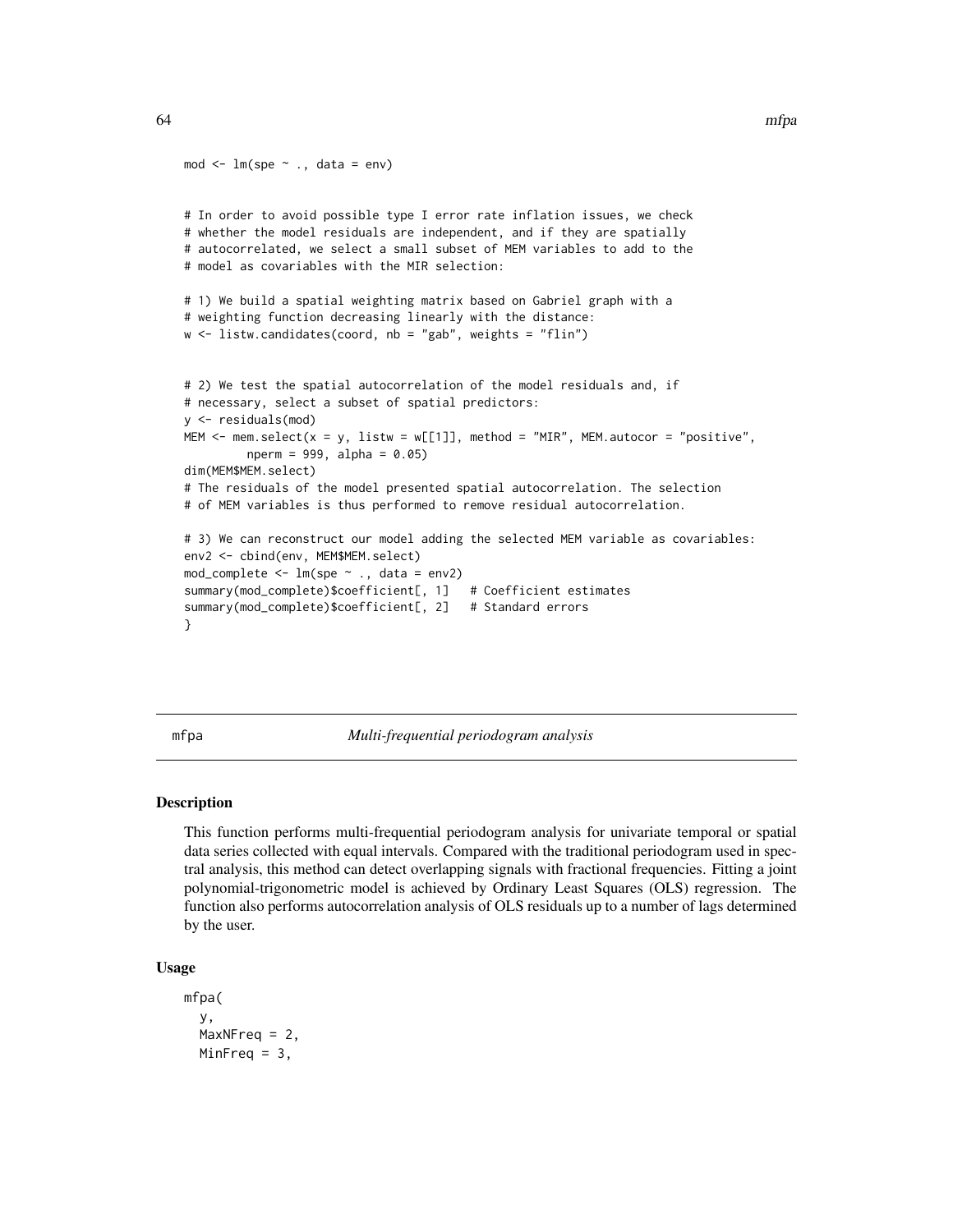```
MaxFreq = NA,
 ntrend = \theta,
 nlags = 0,alpha = 0.05)
## S3 method for class 'mfpa'
plot(x, xlab = "", ylab = "Values", ...)## S3 method for class 'mfpa'
print(x, \ldots)
```
## Arguments

| У          | Vector of $n$ observations (vector of integer or real numbers, or one-column ma-<br>$trix)$ .                                                                                                                                           |
|------------|-----------------------------------------------------------------------------------------------------------------------------------------------------------------------------------------------------------------------------------------|
| MaxNFreg   | Maximum number of frequencies to be estimated in the stepwise procedure (e.g.<br>(2).                                                                                                                                                   |
| MinFreq    | Minimum value for frequency estimates (e.g. 3.0).                                                                                                                                                                                       |
| MaxFreq    | Maximum value for frequency estimates (e.g. 10). Must be larger than MinFreq<br>and smaller than half of the number of observations in the series. If unspecified<br>by the user (MaxFreq=NA), MaxFreq is set to $n/4$ by the function. |
| ntrend     | Number (0 to 3) of orthogonal polynomial components estimating the broad-<br>scale trend, to be included in the joint polynomial-trigonometric model. Use 0<br>to estimate no trend component, only an intercept.                       |
| nlags      | Number of lags to be used for autocorrelation analysis of OLS residuals. Use 0<br>to bypass this analysis.                                                                                                                              |
| alpha      | Significance threshold for including frequencies.                                                                                                                                                                                       |
| $\times$   | An object of class mfpa                                                                                                                                                                                                                 |
| xlab, ylab | Labels for x and y axes                                                                                                                                                                                                                 |
| $\cdots$   | Further arguments passed to or from other methods                                                                                                                                                                                       |

## Details

The fitting of a joint polynomial-trigonometric model is limited to ordinary least squares (OLS), with autocorrelation analysis of OLS residuals up to a certain lag. Orthogonal polynomials are used to model broad-scale trends, whereas cosines and sines model the periodic structures at intermediate scales. See Dutilleul (2011, section 6.5) and Legendre & Legendre (2012, section 12.4.4) for details. OLS regression could be replaced by an *estimated generalized least squares* (EGLS) procedure, as described in Dutilleul (2011).

In spectral analysis in general and in mfpa in particular, the cosines and sines are considered jointly in the search for the dominant frequency components since they are both required to fully account for a frequency component in a linear model. So, when either the cosine or the sine is significant, this is sufficient indication that a significant frequency component has been found. But see the first paragraph of the 'Recommendations to users' below.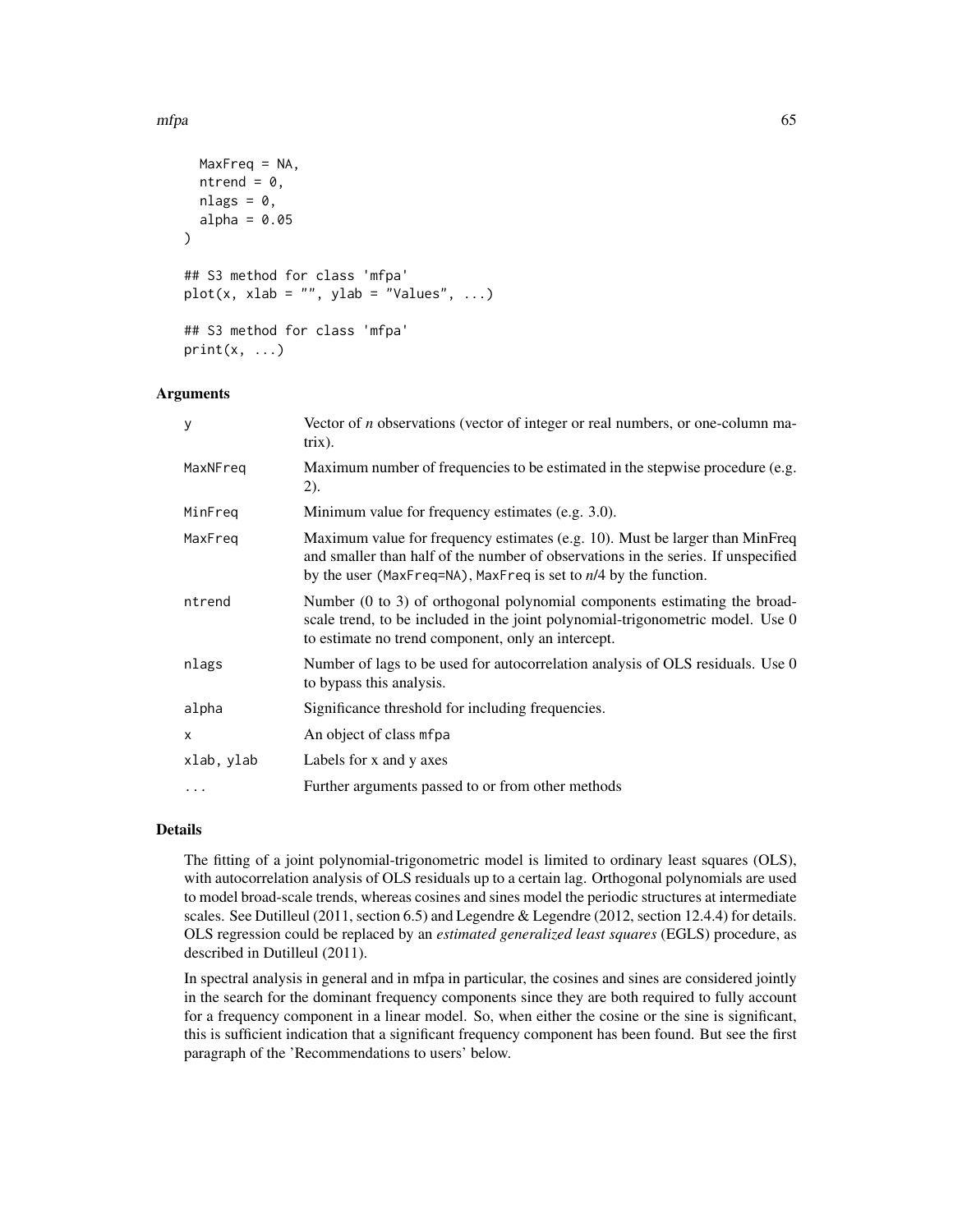The periodic phenomenon corresponding to each identified frequency is modelled by a cosine and a sine. The first pair ('cos 1', 'sin 1') corresponds to the first frequency, the second pair to the second frequency, and so on. An intercept is also computed, as well as a polynomial broad-scale trend if argument ntrend  $> 0$ . The coefficients shown for each periodic component ( $\cos$  and  $\sin$ ) are the OLS regression coefficients. The tests of significance producing the p-values (called 'prob' in the output file) are 2-tailed parametric t-tests, as in standard OLS regression.

A global R-square statistic for the periodogram is computed as the variance of the fitted values divided by the variance of the data series. An R-squared corresponding to each frequency is also returned.

In the Dutilleul periodogram, the time unit is the length of the data series (in time units: seconds, hours, days, etc.). Hence, the *frequency* identified by a Dutilleul periodogram is the number of cycles of the periodic signal (how many full or partial cycles) along the time series. That number is an integer when the series contains an integer number of cycles; it may also be a real number when the number of cycles is fractional. The periodogram can identify several periodic phenomena with different frequencies. The estimated frequencies could be divided by an appropriate constant to produce numbers of cycles per second or day, or per meter or km, depending on the study.

To find the *period* (number of days, hours, etc.) of the process generating a periodic signal in the data, divide the length of the series (in days, hours, etc.) by the frequency identified by Dutilleul's periodogram.

Recommendations to users The mfpa code estimates the periodic frequencies to be included in the model through a combination of a stepwise procedure and non-linear optimisation. Following that, the contributions of the 'cos' and 'sin' components of all frequencies in the model are estimated by multiple linear regression in the presence of the intercept and trends (if any). Because the mfpa method estimates fractional frequencies, the cos-sin combinations are not orthogonal among the identified frequencies, and unnecessary frequencies may be selected as 'significant'.

1. It is important that users of this periodogram have hypotheses in mind about the frequencies of the processes that may be operating on the system under study and the number of periodic components they are expecting to find. If one asks for more components than the number of periodic phenomena at work on the system, the 'real' frequency usually has a strong or fairly strong R-squared and it is followed by other components with very small R-squared. Selection of frequencies of interest should thus be based more upon examination of the R-squares of the components rather than on the p-values. For short series in particular, the adjusted R-squared is an unbiased estimate of the variance of the data explained by the model. Even series of random numbers can produce 'significant' frequencies for periodic components; the associated (adjusted) R-squares will, however, be very small.

2. Function mfpa cannot detect frequencies < 1 (smaller than one cycle in the series) or larger than  $(n-1)$  where *n* is the number of observations in the series, the latter case corresponding to periods smaller than the interval between successive observations. When a periodic component with such a period is present in the data, Dutilleul's periodogram can detect harmonics of that frequency. Recommendation: when a frequency is detected that does not seem to correspond to a hypothesized process, one could check, using simulated data, if it could be produced by a process operating at a temporal scale (period) smaller than the interval between successive observations. An example is shown in Example 2.

3. When analysing a time series with unknown periodic structure, it is recommended to try first with more than one frequency, say 2 or 3, and also with a trend. Eliminate the non-significant components, step by step, in successive runs, starting with the trend(s), then eliminate the weakly significant periodic components, until there are only highly significant components left in the model.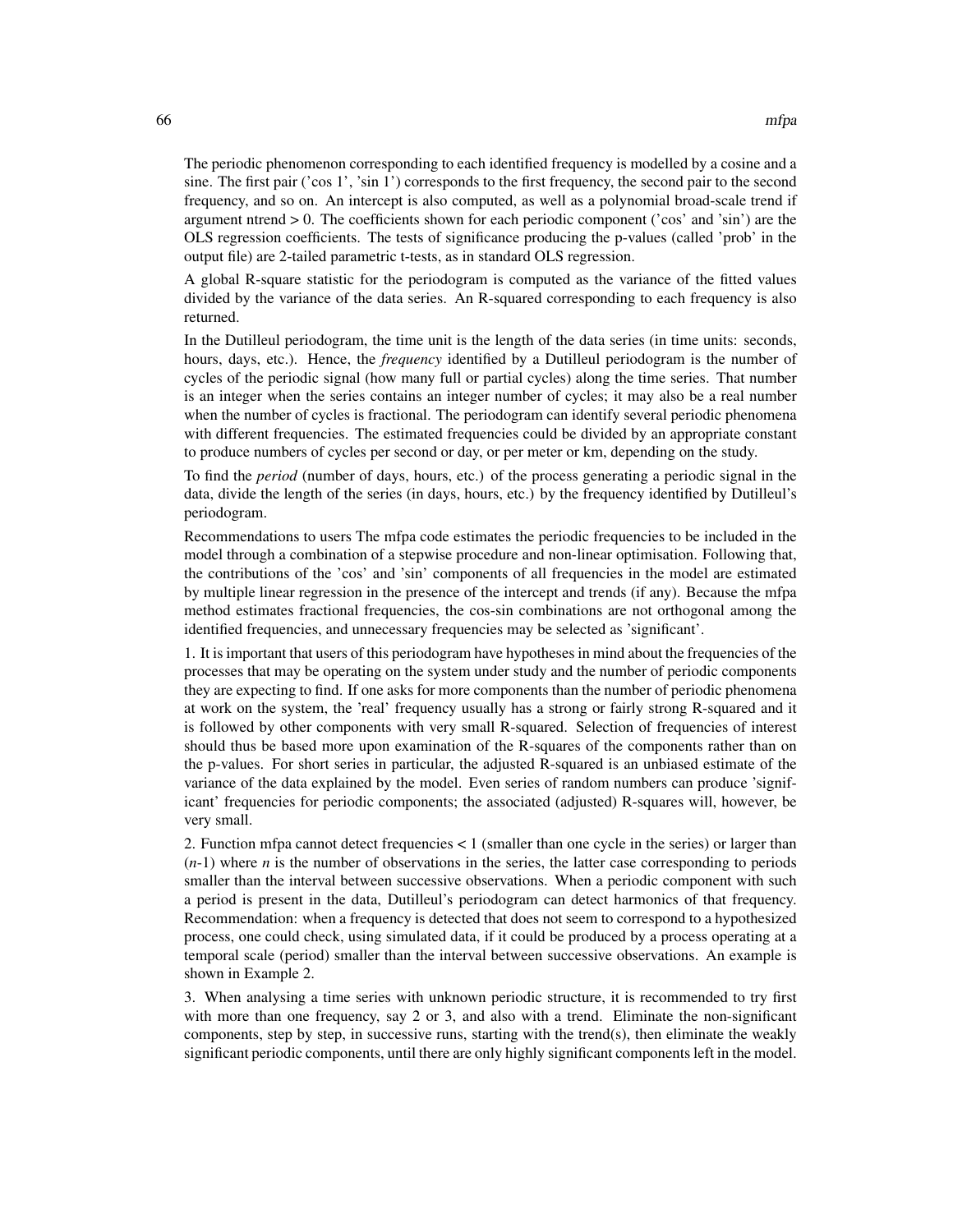mfpa 67

## Value

A list containing the following elements:

- frequencies: Vector of estimated frequencies of the model periodic components and associated R-squared. The frequencies are numbers of cycles in the whole (temporal or spatial) series under study.
- coefficients: Data frame containing OLS slope estimates, starting with the intercept, then the orthogonal polynomials modelling trend in increasing order, followed by the cosine and sine coefficients (alternating) in the order of the estimated frequencies. Columns: (1) coefficient: the OLS intercept or slope estimates; (2) prob: the associated probabilities.
- predicted: A vector (length *n*) of predicted response values (fitted values), including the trend if any. The data and predicted values can be plotted together using function plot.mfpa; type plot(name.of.output.object). The data values are represented by red circles and the fitted values by a black line.
- auto\_coeff: If nlags > 0: data frame containing the following columns. (1) lag: lags at which autocorrelation analysis of the OLS residuals is performed; (2) auto\_r: vector of sample autocorrelation coefficients calculated from OLS residuals for each lag; (3) prob: vector of probabilities associated with the tests of significance of the sample autocorrelation coefficients.
- y: the original data series (one-column matrix).
- X: the matrix of explanatory variables; it contains a column of "1" to estimate the intercept, a column for each of the trend components (if any), and two columns for each frequency component, each frequency being represented by a cosine and a sine.
- r.squared.global: The global R-squared of the model and the adjusted R-squared.

## Author(s)

Guillaume Larocque <glaroc@gmail.com> and Pierre Legendre.

## References

Dutilleul, P. 1990. Apport en analyse spectrale d'un périodogramme modifié et modélisation des séries chronologiques avec répétitions en vue de leur comparaison en fréquence. Doctoral Dissertation, Université Catholique de Louvain, Louvain-la-Neuve, Belgium.

Dutilleul, P. 1998. Incorporating scale in ecological experiments: data analysis. Pp. 387-425 in: D. L. Peterson & V. T. Parker [eds.] Ecological scale - Theory and applications. Columbia University Press, New York.

Dutilleul, P. 2001. Multi-frequential periodogram analysis and the detection of periodic components in time series. Commun. Stat. - Theory Methods 30, 1063-1098.

Dutilleul, P. R. L. 2011. Spatio-temporal heterogeneity - Concepts and analyses. Cambridge University Press, Cambridge.

Dutilleul, P. and C. Till. 1992. Evidence of periodicities related to climate and planetary behaviors in ring-width chronologies of Atlas cedar (Cedrus atlantica) in Morocco. Can. J. For. Res. 22: 1469-1482.

Legendre, P. and P. Dutilleul. 1992. Introduction to the analysis of periodic phenomena. 11-25 in: M. A. Ali [ed.] Rhythms in fishes. NATO ASI Series, Vol. A-236. Plenum, New York.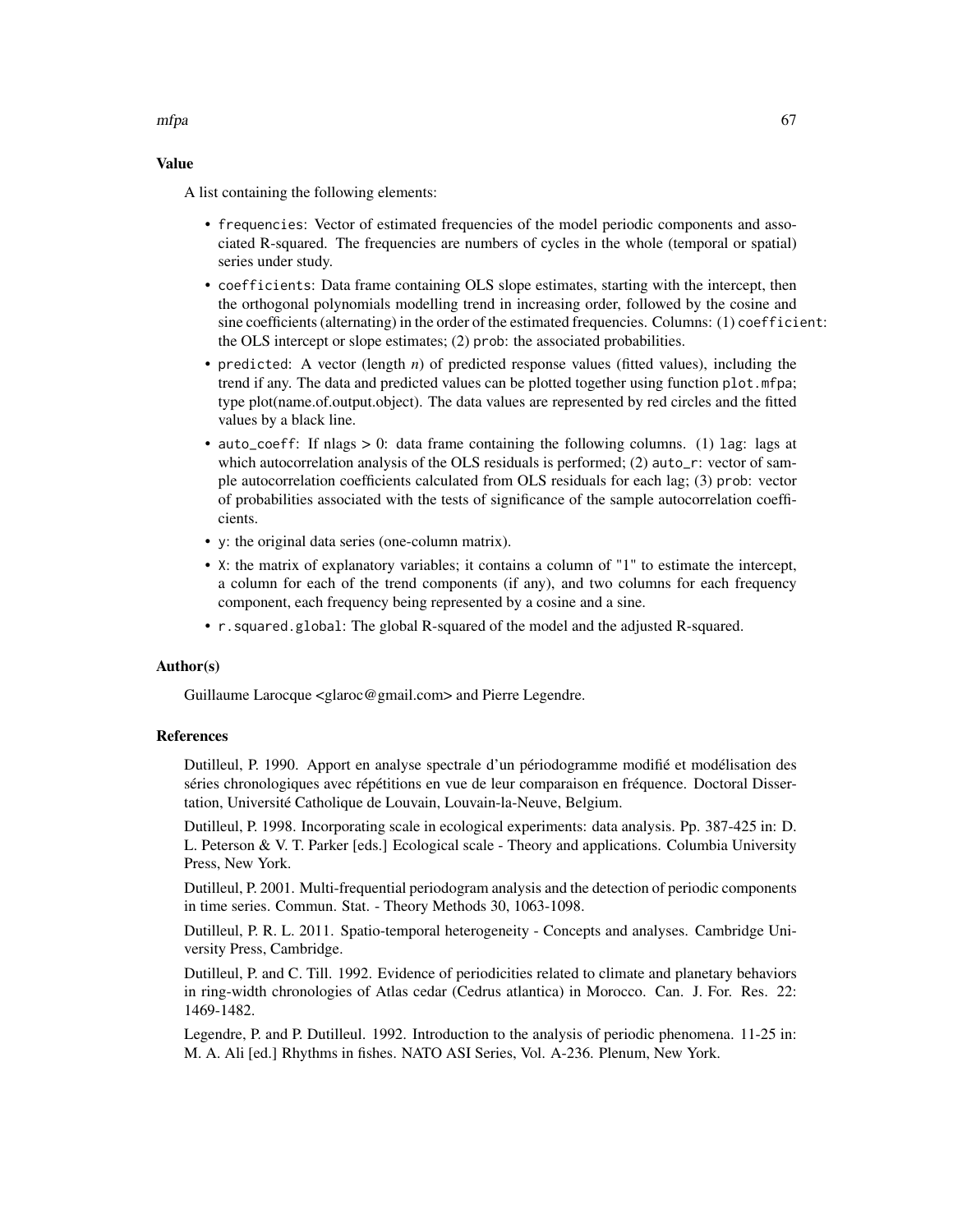Legendre, P. and L. Legendre. 2012. Numerical Ecology. 3rd English edition. Elsevier, Amsterdam.

#### Examples

```
### Example 1
# Simulate data with frequencies 2.3 and 6.1 and a random component, n = 100.
# No trend, no autocorrelated residuals.
y <- as.matrix(0.4*(sin(2.3*2*pi*(1:100)/100)) +
0.4*(sin(6.1*2*pi*(1:100)/100)) + 0.2*rnorm(100))
res \leq mfpa(y, MaxNFreq = 2, MinFreq = 2, ntrend = 0, nlags = 0)
# Compute the periods associated with the two periodic components. Each
# frequency in element $frequencies is a number of cycles in the whole series.
# The periods are expressed in numbers of time intervals of the data series. In
# this example, if the data are measured every min, the periods are in min.
periods <- 100/res$frequencies$frequency
# Draw the data series and the fitted (or predicted) values
plot(res)
### Example 2
# Generate hourly periodic data with tide signal (tide period T = 12.42 h)
# during 1 year, hence 24*365 = 8760 hourly data. See
# https://en.wikipedia.org/wiki/Tide.
# In this simulation, constant (c = 0) puts the maximum value of the cosine at
# midnight on the first day of the series.
periodic.component <- function(x, T, c) cos((2*pi/T)*(x+c))
tide.h <- periodic.component(1:8760, 12.42, 0)
# The number of tides in the series is: 8760/12.42 = 705.314 tidal cycles
# during one year.
# Sample the hourly data series once a day at 12:00 noon every day. The
# periodic signal to be detected has a period smaller then the interval between
# consecutive observations and its frequency is larger than (n-1). The sequence
# of sampling hours for the tide.h data is:
h.noon <- seq(12, 8760, 24)
tide.data <- tide.h[h.noon]
length(tide.data)
# The series contains 365 sampling units
```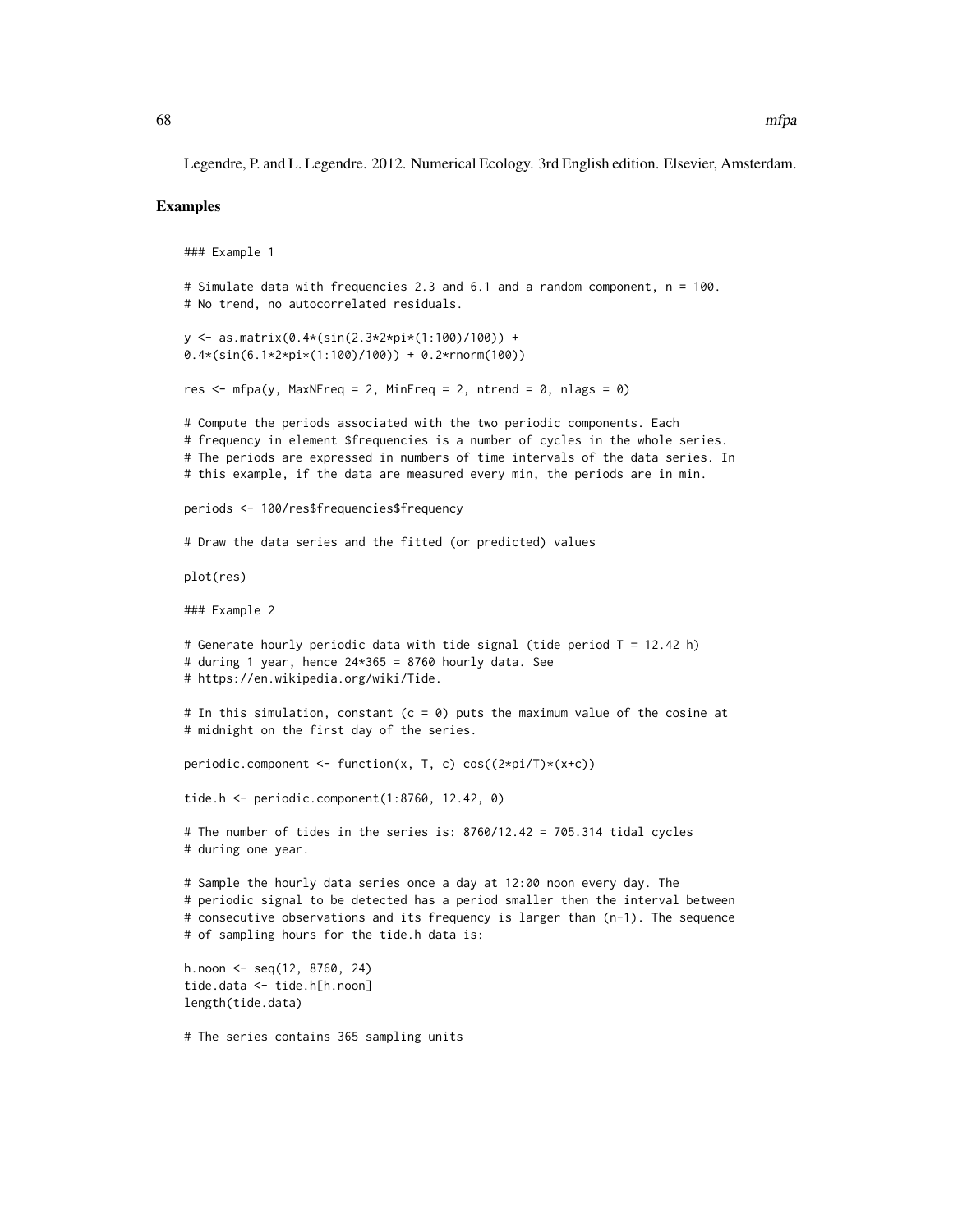## moran.bounds 69

```
# Compute Dutilleul's multi-frequential periodogram
res.noon <- mfpa(tide.data, MaxNFreq = 1, MinFreq = 2, ntrend = 1, nlags = 2)
# Examine the frequency detected by the periodogram, element
# res.noon$frequencies. This is a harmonic of the tide signal in the original
# data series tide.h.
# Compute the period of the signal in the data series sampled hourly:
period <- 365/res.noon$frequencies$frequency
# Draw the data series and the adjusted values
plot(res.noon)
# Repeat this analysis after addition of random noise to the tide data
tide.noise <- tide.data + rnorm(365, 0, 0.25)
res.noise <- mfpa(tide.noise, MaxNFreq = 1, MinFreq = 2, ntrend = 1, nlags = 2)
plot(res.noise)
```
moran.bounds *Function to compute extreme values of Moran's I*

## Description

This function computes the upper and lower bounds of Moran's I for a given spatial weighting matrix (stored in a listw object). These values are obtained by the eigendecomposition of the spatial weighting matrix.

#### Usage

```
moran.bounds(listw)
```
## Arguments

listw an object of class listw

#### Value

A vector containing the maximum and minimum of Moran's I for a given spatial weighting matrix value returned

## Author(s)

Stéphane Dray <stephane.dray@univ-lyon1.fr>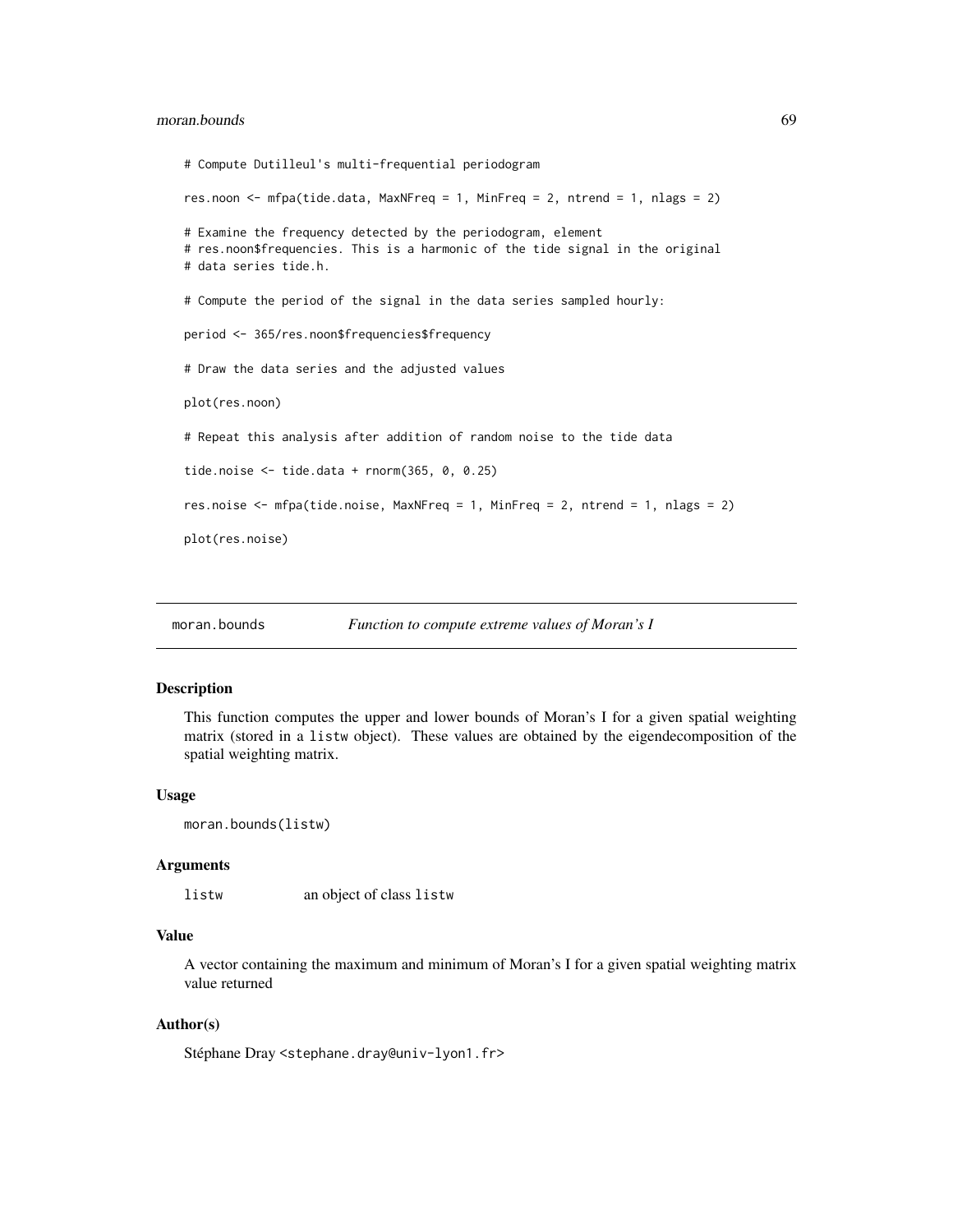### References

de Jong, P., Sprenger, C., & van Veen, F. (1984). On extreme values of Moran's I and Geary's C. Geographical Analysis, 16(1), 17-24.

#### See Also

[mem](#page-99-1) [nb2listw](#page-0-0)

## Examples

```
if(require("ade4", quick) = TRUE)if(require("spdep", quietly = TRUE)){
     data(oribatid)
    nbtri <- tri2nb(as.matrix(oribatid$xy))
    lwB <- nb2listw(nbtri, style = "B")
    lwW <- nb2listw(nbtri, style = "W")
     scB < - mem(lwB)scW < - mem(lwW)moran.bounds(lwB)
    moran.mc(scB[,1], lwB, 9)
    moran.mc(scB[,69], lwB, 9)
    moran.bounds(lwW)
    moran.mc(scW[,1], lwW, 9)
    moran.mc(scW[,69], lwW, 9)
}
}
```
<span id="page-69-0"></span>moran.randtest *Function to compute Moran's index of spatial autocorrelation*

#### **Description**

This function computes Moran's I statistic and provide a testing procedure using random permutations. It is based on the moran.mc function of the spdep package. The moran.randtest is slightly different as it allows to consider several variables (x can have more than one columns) and its ouputs are objects of class randtest (one variable) or krandtest (several variables).

## Usage

```
moran.randtest(x, listw, nrepet = 999, ...)
```
## Arguments

| <b>X</b> | a vector, matrix or data. frame with numeric data                                         |
|----------|-------------------------------------------------------------------------------------------|
| listw    | an object of class listw created for example by nb2listw                                  |
| nrepet   | an integer indicating the number of permutations used in the randomization pro-<br>cedure |
| $\cdot$  | other arguments to be passed to the as . rand test or codeas. krand test functions.       |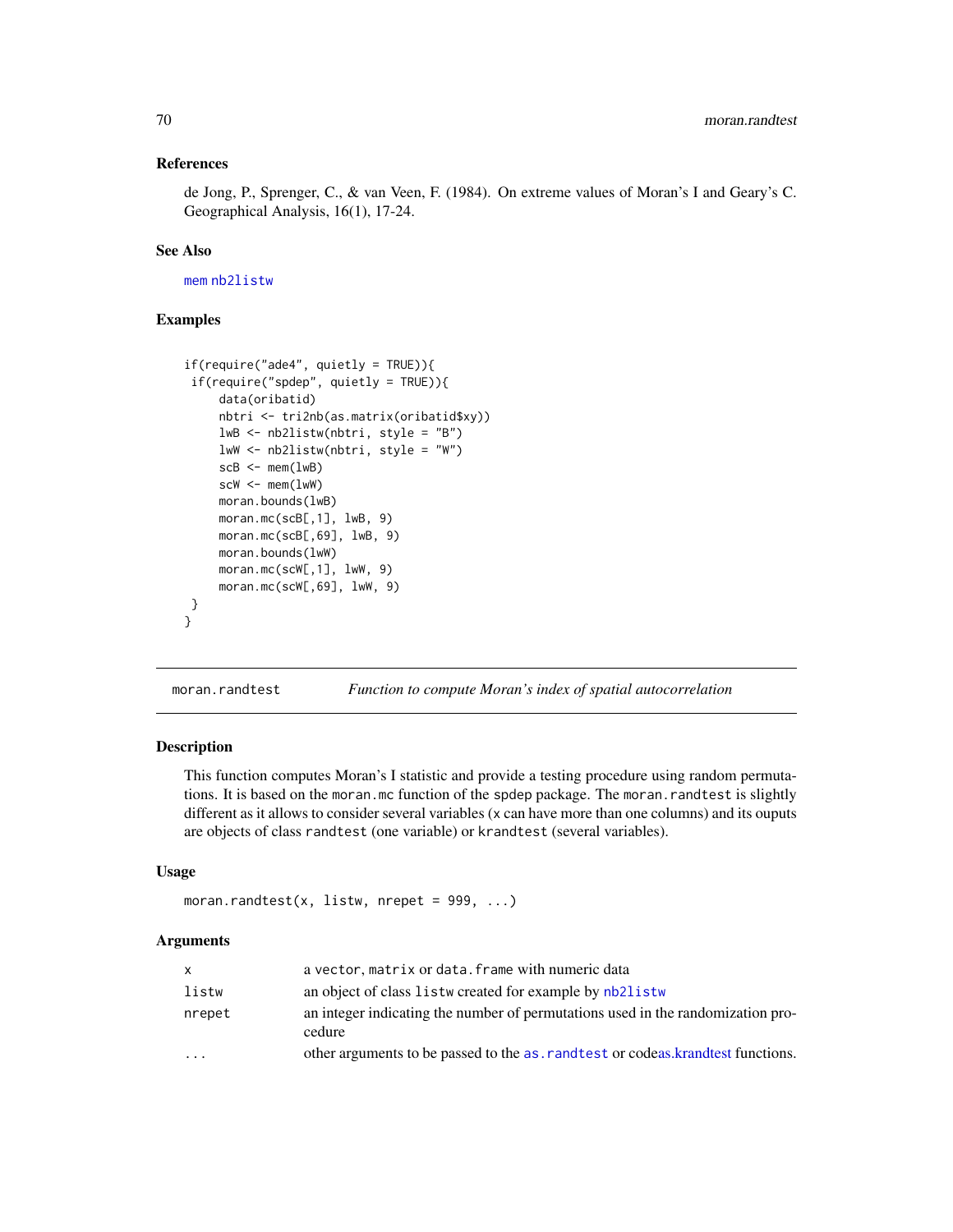## moranNP.randtest 71

## Value

An object of class randtest (one variable) or krandtest (several variables)

#### Author(s)

Stéphane Dray <stephane.dray@univ-lyon1.fr>

#### References

Moran, P. A. P. (1950). Notes on continuous stochastic phenomena. Biometrika, 37, 17-23.

## See Also

[moran.mc](#page-0-0)

#### Examples

```
if(require("ade4", quietly = TRUE) & require("spdep", quiet = TRUE)){
data(mafragh)
tests <- moran.randtest(mafragh$env, nb2listw(mafragh$nb))
tests
plot(tests)
}
```
moranNP.randtest *Function to compute positive and negative parts of Moran's index of spatial autocorrelation*

## Description

This function computes positive and negative parts of Moran's I statistic and provide a testing procedure using random permutations. The functions compute the Moran's eigenvector maps (MEM) and eigenvalues for the listw object. If alter = "greater", the statistic 'I+' is computed as the sum of the products between positive eigenvalues and squared correlations between x and associated MEMs. If alter = "less", the statistic 'I-' is computed as the sum of the products between negative eigenvalues and squared correlations between x and associated MEMs. If alter = "two-sided", both statistics are computed.

#### Usage

```
moranNP.randtest(
  x,
 listw,
 nrepet = 999,
 alter = c("greater", "less", "two-sided"),
  ...
)
```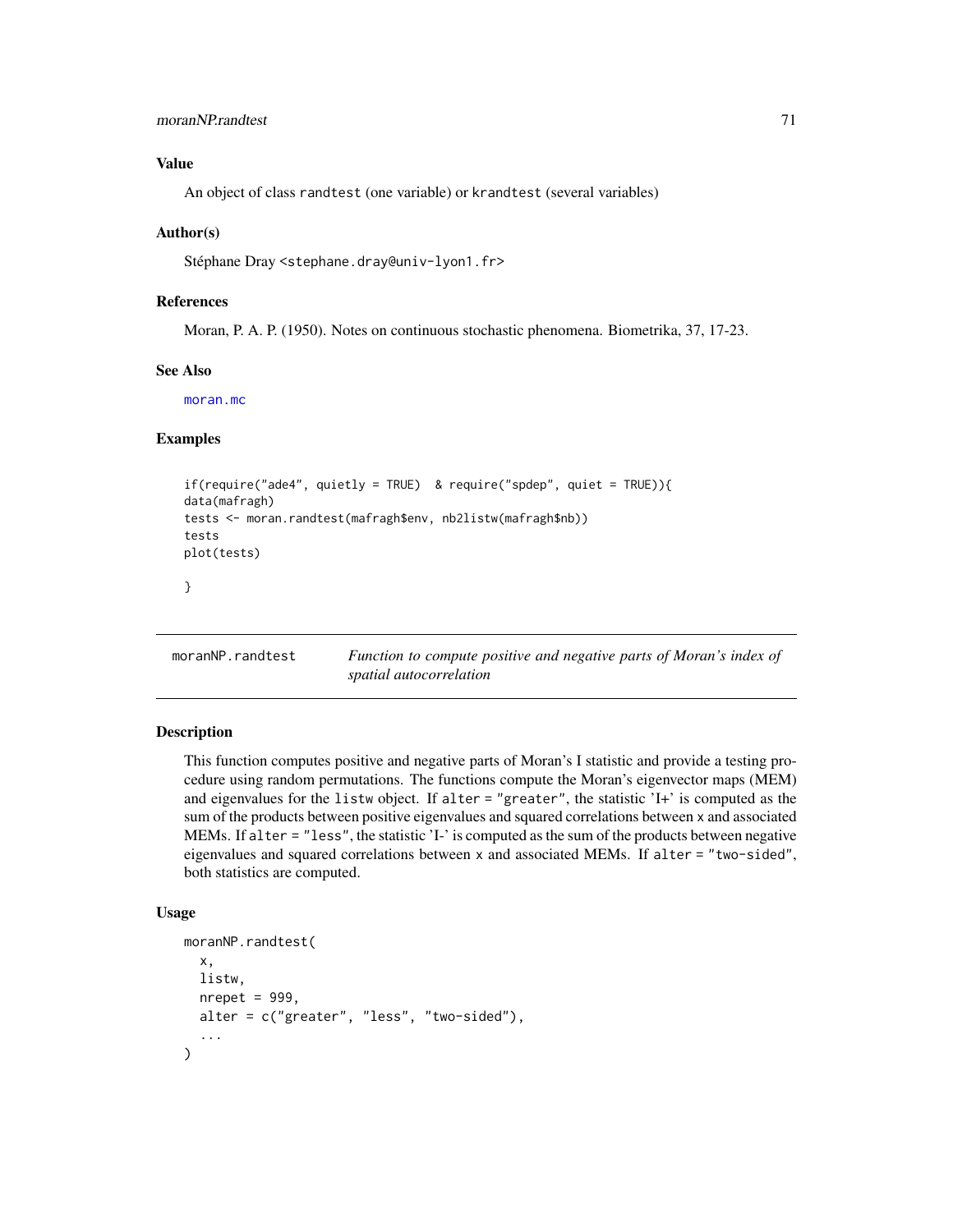# Arguments

| $\mathsf{x}$            | a vector with numeric data                                                                                             |
|-------------------------|------------------------------------------------------------------------------------------------------------------------|
| listw                   | an object of class listw created for example by nb2listw                                                               |
| nrepet                  | an integer indicating the number of permutations used in the randomization pro-<br>cedure                              |
| alter                   | a character string specifying the alternative hypothesis, must be one of "greater"<br>(default), "less" or "two-sided" |
| $\cdot$ $\cdot$ $\cdot$ | other arguments (e.g., p. adjust. method) to be passed to the codeas. krandtest<br>function.                           |

## Value

An object of class randtest (for unilateral test) or krandtest (for bilateral test)

## Author(s)

Stéphane Dray <stephane.dray@univ-lyon1.fr>

#### References

Dray, S. (2011). A new perspective about Moran's coefficient: spatial autocorrelation as a linear regression problem. Geographical Analysis, 43, 127-141.

# See Also

[moran.randtest](#page-69-0)

## Examples

```
if(require("ade4", quietly = TRUE) & require("spdep", quiet = TRUE)){
data(mafragh)
tests <- moranNP.randtest(mafragh$env[,1], nb2listw(mafragh$nb),
alter = "two-sided", p.adjust.method = "holm")
tests
moran.randtest(mafragh$env[,1], nb2listw(mafragh$nb))$obs
sum(tests$obs)
}
```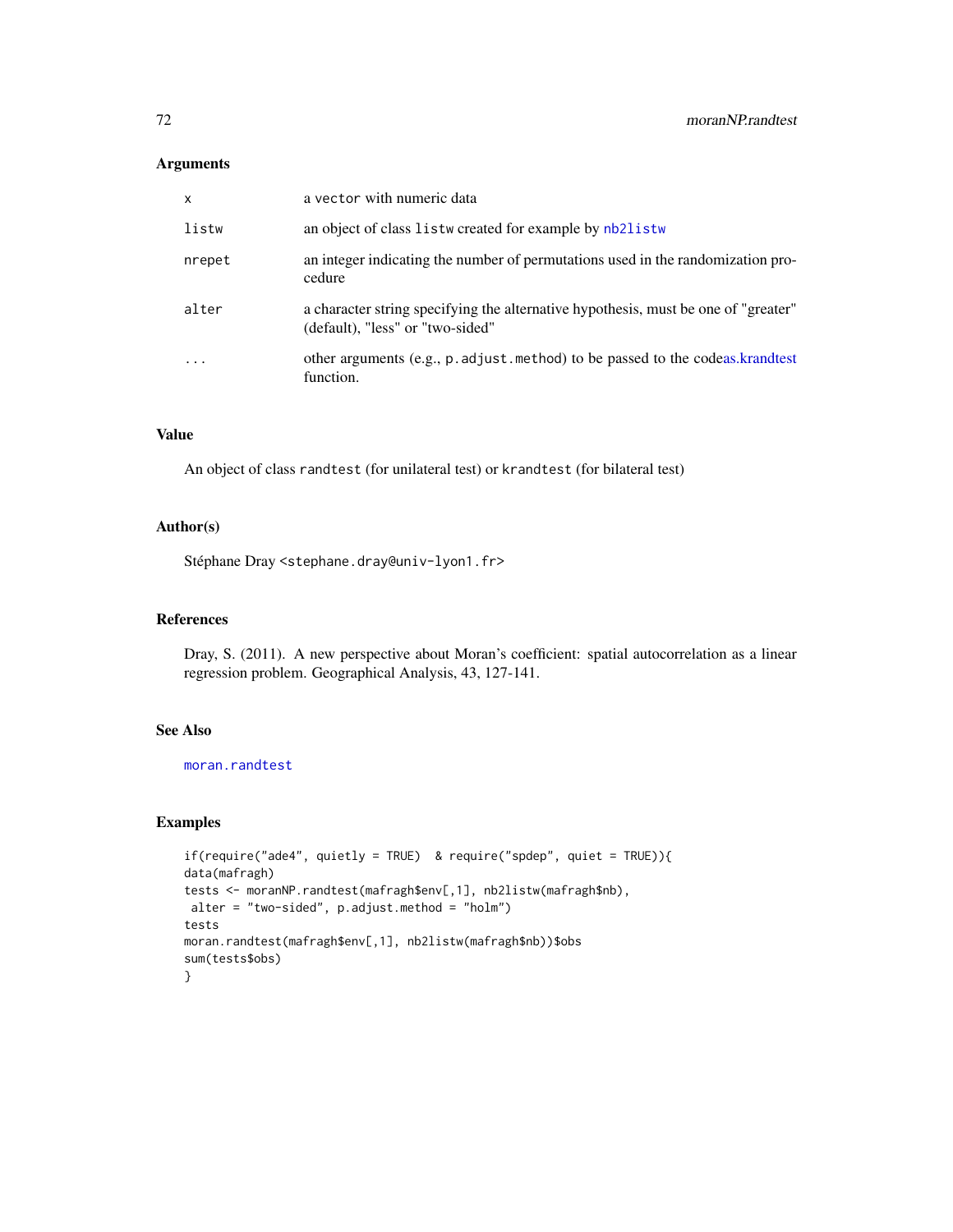## Description

The multi-scale pattern analysis (MSPA, Jombart et al 2009) investigates the main scales of spatial variation in a multivariate dataset. This implementation allows one to perform a MSPA using any multivariate analysis (stored as a [dudi](#page-0-0) object), and a list of spatial weights (class listw) or an object of class orthobasisSp.

#### Usage

```
mspa(
  dudi,
  lwORorthobasisSp,
 nblocks,
  scannf = TRUE,nf = 2,
  centring = c("param", "sim"),
  nperm = 999
)
## S3 method for class 'mspa'
scatter(
  x,
  \text{max} = 1,
 yax = 2,
  posieig = "topleft",
 bary = TRUE,plot = TRUE,
  storeData = TRUE,
 pos = -1,
  ...
\mathcal{L}## S3 method for class 'mspa'
```
 $print(x, \ldots)$ 

## Arguments

| dudi             | a duality diagram (i.e. a reduced space ordination) obtained by a dudi function<br>(for instance dudi . pca).                              |
|------------------|--------------------------------------------------------------------------------------------------------------------------------------------|
| lwORorthobasisSp |                                                                                                                                            |
|                  | either a list of weights (class 1 is tw) that san be obtained easily using the func-<br>tion chooseCN or an object of class or thobasis Sp |
| nblocks          | an integer indicating the number of blocks to divide MEMs.                                                                                 |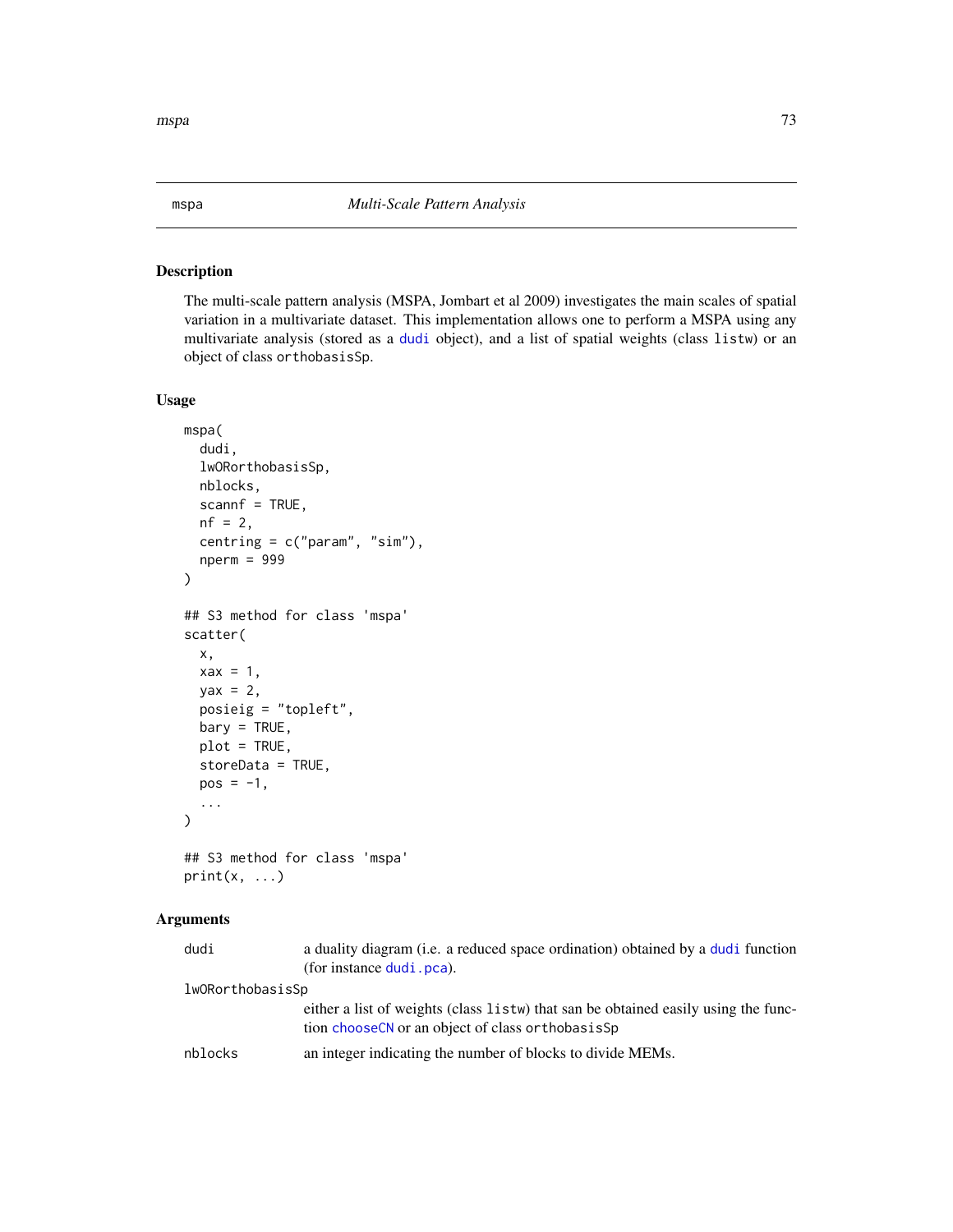| scannf    | logical, indicating whether the screeplot should be displayed to choose the num-<br>ber or retained factors.                                                                       |
|-----------|------------------------------------------------------------------------------------------------------------------------------------------------------------------------------------|
| nf        | the number of retained factors                                                                                                                                                     |
| centring  | a character string indicating if parametric ("param") or non-parametric ("sim")<br>centring should be used                                                                         |
| nperm     | an integer giving the number of permutations used to compute the theoretical<br>coefficients of determination (999 by default); used if centring="sim".                            |
| X         | a mspa object.                                                                                                                                                                     |
| xax       | an integer indicating the x axis to be displayed.                                                                                                                                  |
| yax       | an integer indicating the y axis to be displayed.                                                                                                                                  |
| posieig   | a character indicating the position of the screeplot (any of the four combination<br>between "top", "bottom", "left" and "right").                                                 |
| bary      | a logical indicating whether the barycenter of the variables should be displayed.                                                                                                  |
| plot      | a logical indicating if the graphics is displayed                                                                                                                                  |
| storeData | a logical indicating if the data should be stored in the returned object. If FALSE,<br>only the names of the data arguments are stored                                             |
| pos       | an integer indicating the position of the environment where the data are stored,<br>relative to the environment where the function is called. Useful only if storeData<br>is FALSE |
| .         | additional graphical parameters (see adegpar and trellis.par.get)                                                                                                                  |

## Details

The scatter method is used for plotting the results. Compared to the original version of the method, this new implementation allows to specify a number of blocks (nblocks). In this case, the multiscale decomposition is performed by dividing MEMs into several blocks and summing R2 values. This could facilitate the interpretation of results.

## Value

An object having the classes mspa and [dudi](#page-0-0): mspa objects are [dudi](#page-0-0) objects with the following extra slots:

- ls: principal components of the MSPA. These are the coordinates of variables onto principal axes, to be used for plotting. Correspond to matrix B in Appendix A of Jombart et al (2009).

- R2: matrix of R2 between variables and MEMs. Corresponds to S in Jombart et al (2009).

- meanPoint: coordinates of the 'mean variable' onto principal axes. The 'mean variable' is an hypothetic variable whose scale profile is the average of those of all variables of the analysed dataset. - varweights: the weights of variables. Corresponds to  $d$  in Jombart et al. (2009).

## Author(s)

Thibaut Jombart <t.jombart@imperial.ac.uk>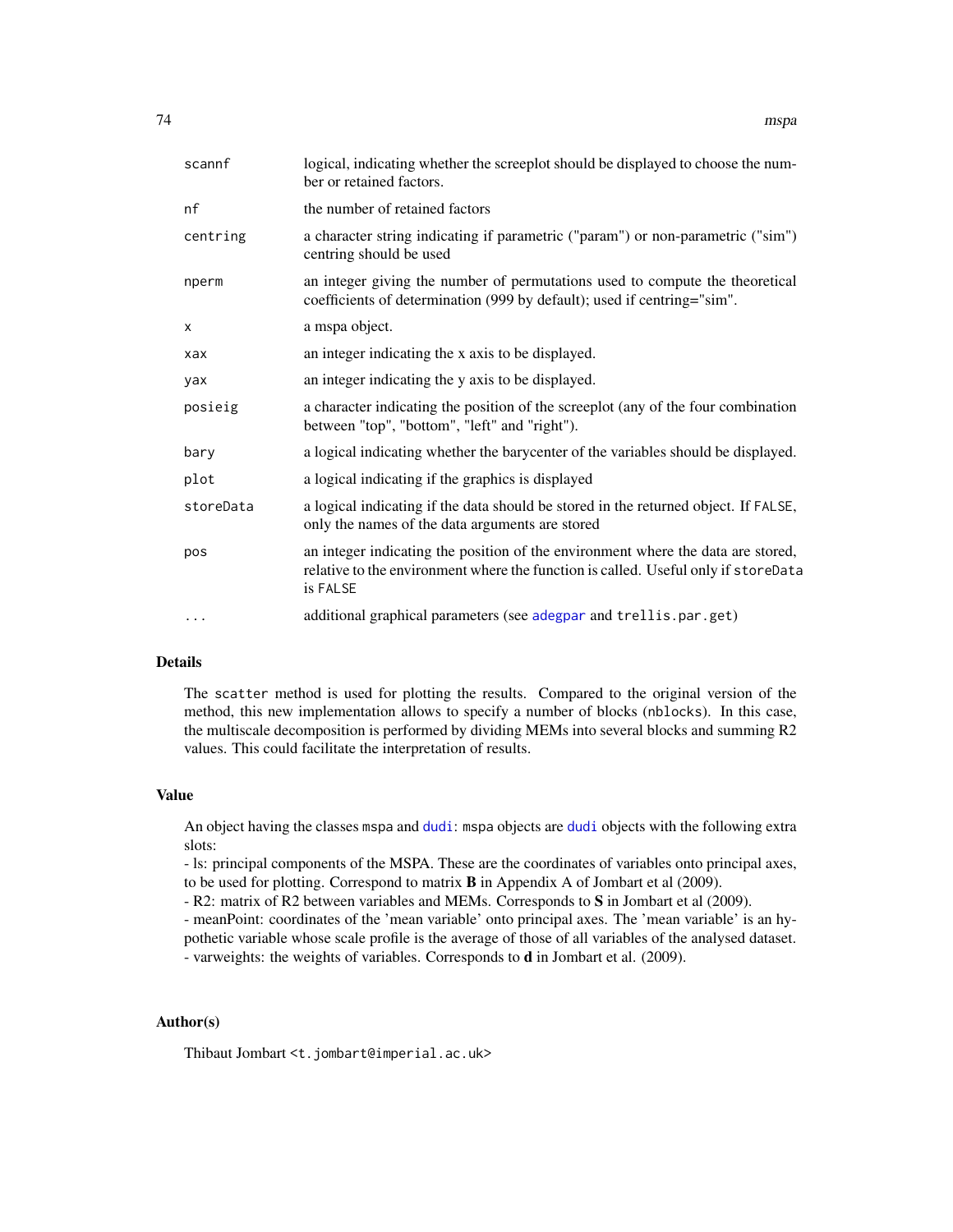#### mspa and the contract of the contract of the contract of the contract of the contract of the contract of the contract of the contract of the contract of the contract of the contract of the contract of the contract of the c

#### References

Jombart T, Dray S, and Dufour, A-B. (2009) Finding essential scales of spatial variation in ecological data: a multivariate approach. *Ecography* 32: 161-168.

#### See Also

[chooseCN](#page-19-0) to obtain a list of spatial weights.

## Examples

```
####################################
### using oribatib mites dataset ###
####################################
if(require("ade4", quietly = TRUE)){
## load data
data(oribatid)
## get the list of spatial weights
cn \le - chooseCN(oribatid$xy, res = "listw", ask = FALSE, type = 1)
## Hellinger transformation
hellTrans <- function(X){
  if (!( is.matrix(X) | is.data.frame(X) )) stop("Object is not a matrix.")
  if (any(is.na(X))) stop("na entries in table.")
  sumRow \leq apply(X, 1, sum)
  Y <- X/sumRow
  Y \leftarrow sqrt(Y)return(Y)
}
## ENVIRONMENTAL VARIABLES ##
## Hill and Smith analysis for environmental variables
## (for a mixture of quantitative / qualitative variables)
hsEnv <- dudi.hillsmith(oribatid$envir,scannf=FALSE)
## detrending of the analysis (residuals of regression onto xy coordinates)
hsEnv.detr <- pcaivortho(hsEnv,oribatid$xy,scannf=FALSE)
## MSPA of the detrended analysis
mspaEnv <- mspa(hsEnv.detr,cn,scannf=FALSE,nf=2)
scatter(mspaEnv)
## SPECIES DATA ##
```
## PCA of species abundances, after Hellinger transformation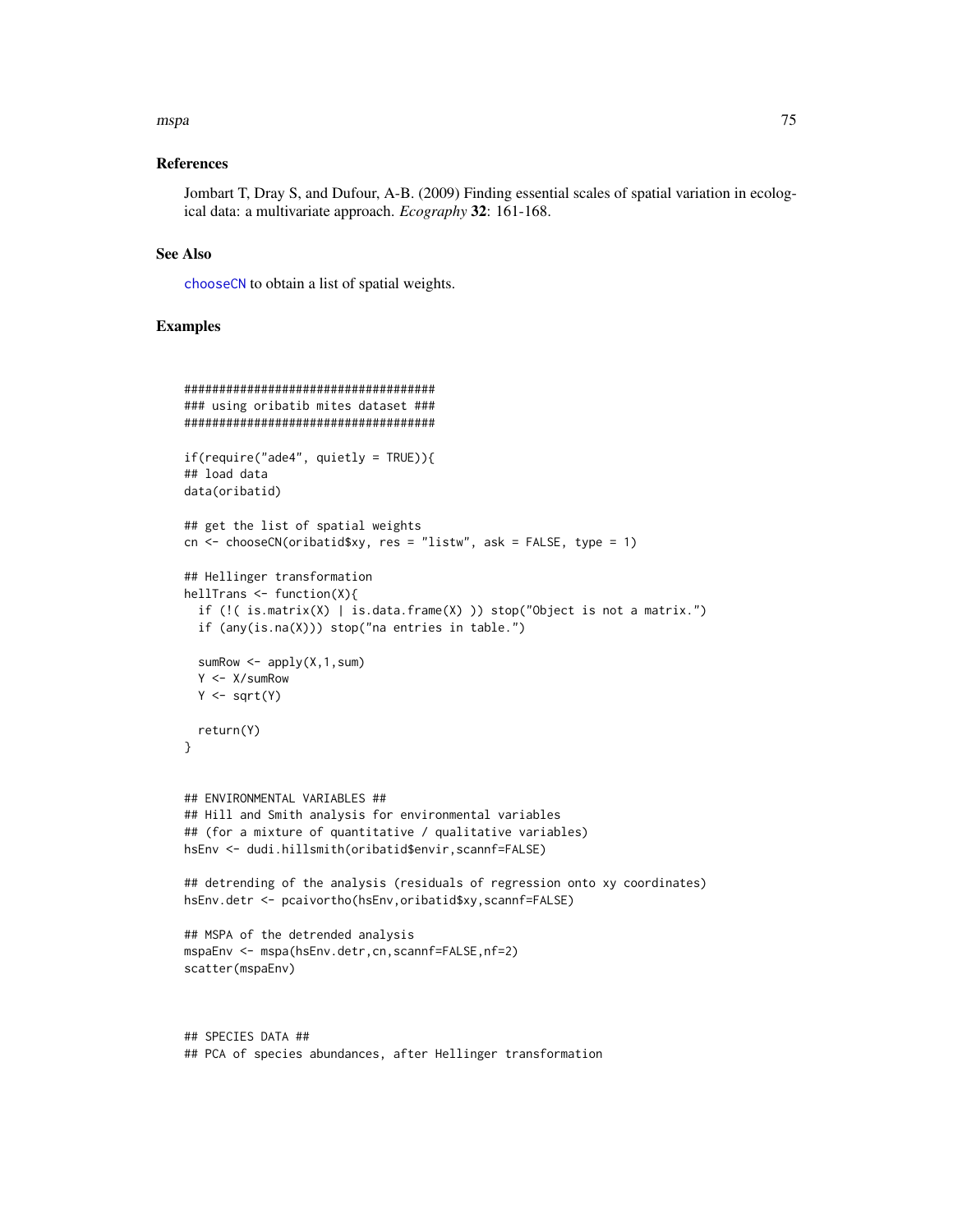```
pcaFau <- dudi.pca(hellTrans(oribatid$fau),scale=FALSE,scannf=FALSE)
## detrending of this PCA
pcaFau.detr <- pcaivortho(pcaFau,oribatid$xy,scannf=FALSE)
# MSPA of the detrended analysis
mspaFau <- mspa(pcaFau.detr,cn,scannf=FALSE,nf=2)
scatter(mspaFau)
## CANONICAL MSPA ##
## RDA species ~ envir
## (species abundances predicted by environment)
## note: RDA = 'PCAIV' (PCA with Instrumental Variables)
rda1 <- pcaiv(dudi=pcaFau.detr, df=oribatid$envir,scannf=FALSE,nf=2)
## canonical MSPA (species predicted by environment)
mspaCan1 <- mspa(dudi=rda1, lw=cn, scannf=FALSE, nf=2)
scatter(mspaCan1)
## same analysis, using a non-parametric centring
mspaCan1NP <- mspa(dudi=rda1, lw=cn, scannf=FALSE, nf=2,cent="sim",nper=999)
scatter(mspaCan1NP) # basically no change
## PARTIAL CANONICAL MSPA ##
## partial RDA species ~ envir
## (species abundances not predicted by environment)
rda2 <- pcaivortho(dudi=pcaFau.detr,df=oribatid$envir,scannf=FALSE,nf=2)
## partial canonical MSPA
mspaCan2 <- mspa(dudi=rda2, lw=cn, scannf=FALSE, nf=2)
scatter(mspaCan2) # nothing left
```

```
}
```
msr *Moran spectral randomization*

#### <span id="page-75-0"></span>Description

This function allows to generate spatially-constrained random variables preserving the global autocorrelation (Moran's I) and the spatial structures at multiple scales. Multiscale property is defined by the power spectrum (i.e. decomposition of the variance of the original variables) on a basis of orthonormal eigenvectors (Moran's Eigenvector Maps, MEM). The function provides methods for univariate randomization, joint randomization of a group of variables while keeping within-group correlations fixed and univariate randomization with a fixed correlation between original data and randomized replicates.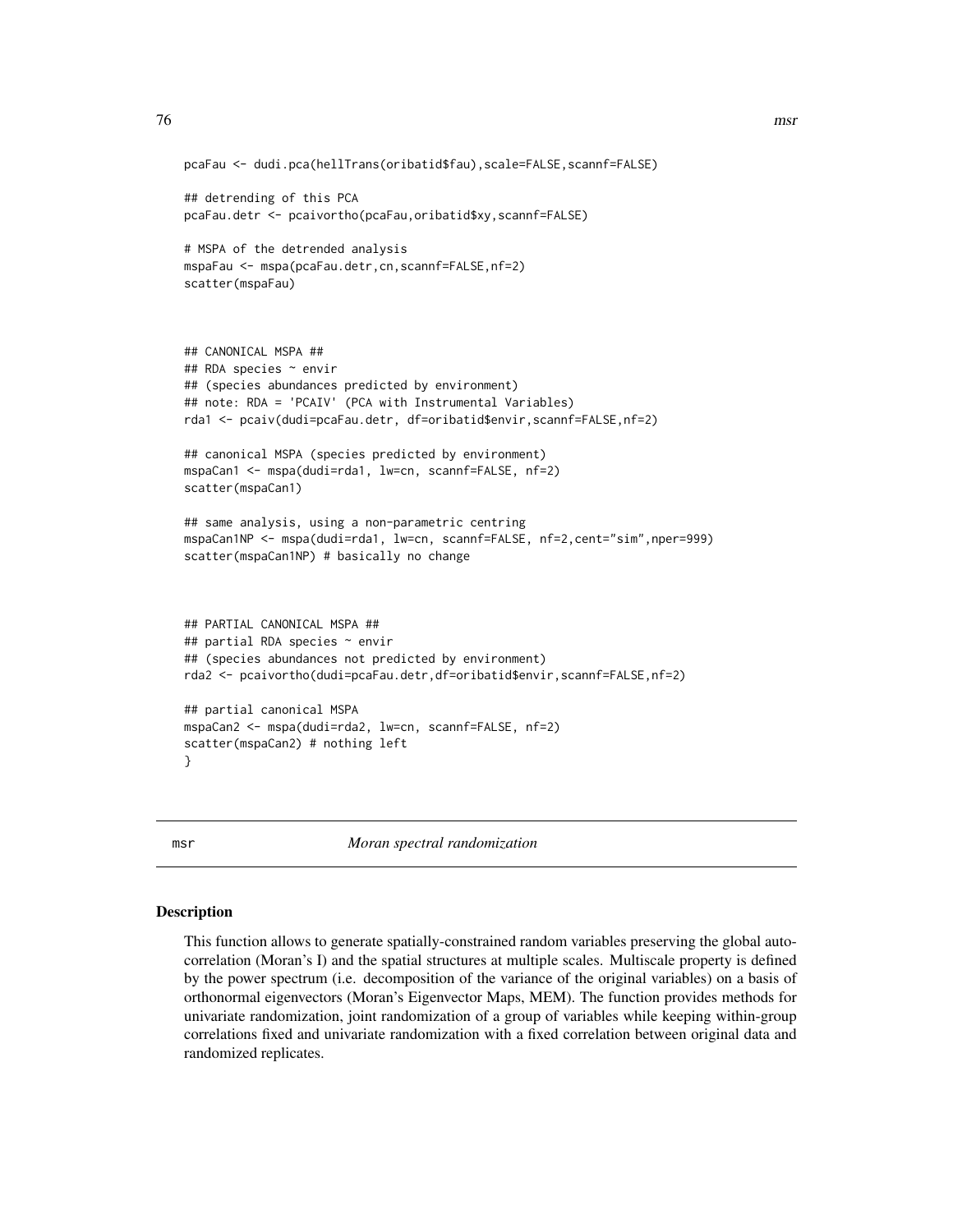## Usage

```
msr(x, \ldots)## Default S3 method:
msr(
  x,
  listwORorthobasis,
  nrepet = 99,
  method = c("pair", "triplet", "singleton"),
  cor.fixed,
  nmax = 100,
  simplify = TRUE,
  ...
\mathcal{L}
```
## Arguments

| x                 | For msr. default, a vector, a matrix or a data. frame with the original vari-<br>ables. If $NCOL(x) > 1$ , then the joint randomization procedure that preserves the<br>correlations among variables is used. |
|-------------------|---------------------------------------------------------------------------------------------------------------------------------------------------------------------------------------------------------------|
| $\ddots$          | further arguments passed to or from other methods                                                                                                                                                             |
| listwORorthobasis |                                                                                                                                                                                                               |
|                   | an object of the class listw (spatial weights) created by the functions of the<br>spdep package or an object of class orthobasis                                                                              |
| nrepet            | an integer indicating the number of replicates                                                                                                                                                                |
| method            | an character specifying which algorithm should be used to produce spatial repli-<br>cates (see Details).                                                                                                      |
| cor.fixed         | if not missing, the level of correlation between the original variable and its ran-<br>domized replicates                                                                                                     |
| nmax              | the number of trials used in the "triplet" procedure.                                                                                                                                                         |
| simplify          | A logical value. If TRUE, the outputs for univariate procedures are returned in<br>a matrix where each column corresponds to a replicate. If FALSE a list is<br>returned.                                     |
|                   |                                                                                                                                                                                                               |

# Details

Three procedures are implemented in the function. The "pair" procedure is the more general as it can be applied in the three cases (univariate, univariate with fixed correlation and multivariate). This procedure preserves the power spectrum by pair of MEMs but not strictly the global autocorrelation level (Moran's I). The "singleton" procedure can be used for univariate and multivariate cases. It preserves strictly the global level of autocorrelation and the power spectrum. The "triplet" procedure can only be applied in the univariate case. It preserves the power spectrum by triplet of MEMs and strictly the global autocorrelation level.

# Value

Either a matrix (if simplify is TRUE) or a list with randomized replicates.

msr 377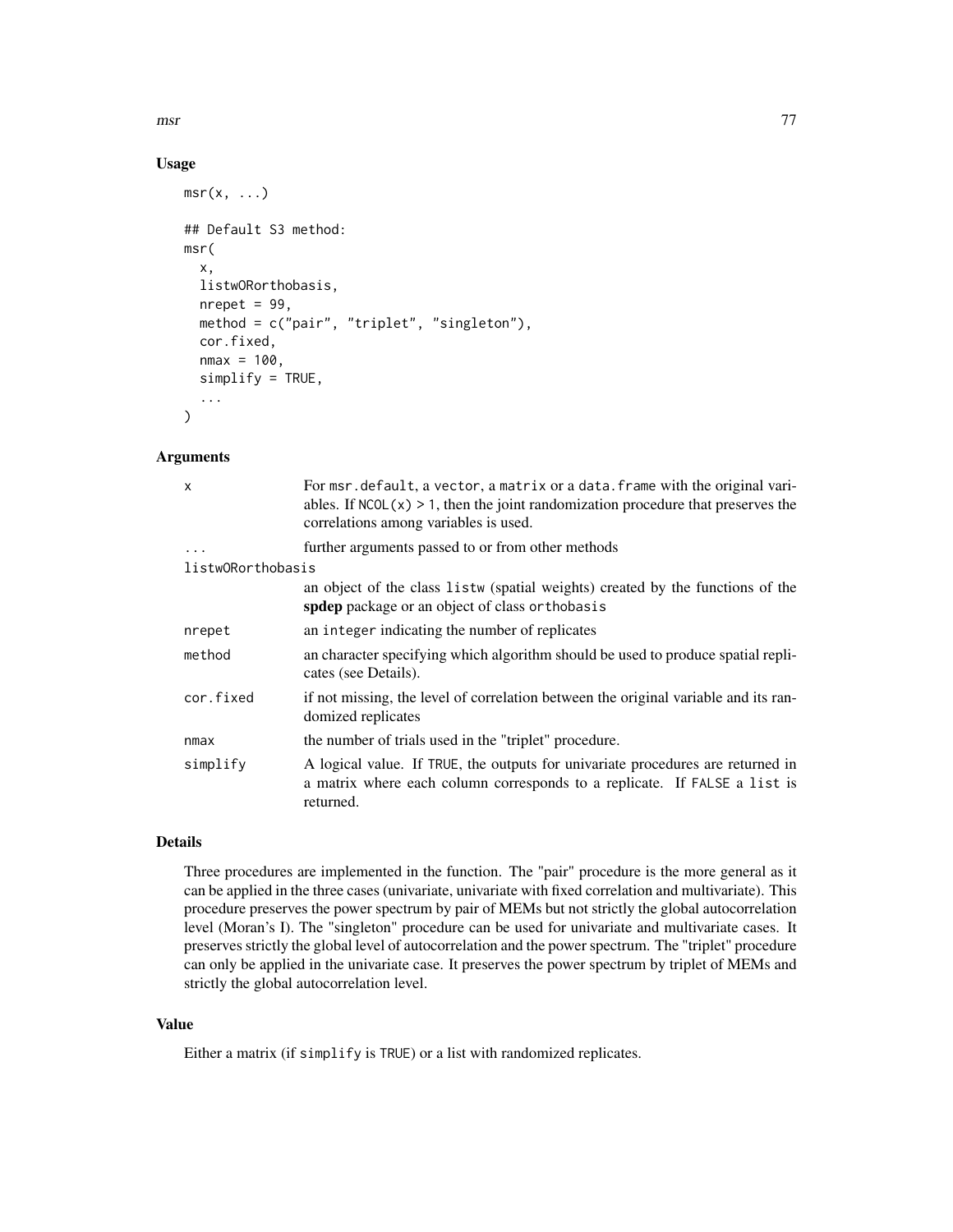## Author(s)

Stephane Dray <stephane.dray@univ-lyon1.fr> and Helene H Wagner <helene.wagner@utoronto.ca>

#### References

Wagner, H.H. and Dray S. (2015) Generating spatially-constrained null models for irregularly spaced data using Moran spectral randomization methods. Methods in Ecology and Evolution, 6: 1169-1178. doi:10.1111/2041-210X.12407

## See Also

[scores.listw](#page-99-0), [nb2listw](#page-0-0)

#### Examples

```
library(spdep)
x1 \leq - matrix(rnorm(81*5), nrow = 81)
lw1 <- nb2listw(cell2nb(9, 9))
moran.mc(x1[,1], lw1, 2)$statistic
## singleton
x1.1 \leftarrow msr(x1[,1], lw1, nrepeat = 9, method = "singleton")apply(x1.1, 2, function(x) moran.mc(x, listw = lw1, nsim = 2)$statistic)
## triplet
x1.2 \leq mx \leq x1[,1], lw1, nrepet = 9, method = "triplet")
apply(x1.2, 2, function(x) moran.mc(x, listw = lwl, nsim = 2)$statistic)
## pair
x1.3 \leq msr(x1[,1], lw1, nrepeat = 9, method = "pair")apply(x1.3, 2, function(x) moran.mc(x, listw = lw1, nsim = 2)$statistic)
## pair with cor.fixed
x1.4 \leq msr(x1[,1], \text{lw1, nrepeat} = 9, cor.fixed = 0.5)apply(x1.4, 2, function(x) moran.mc(x, listw = lwt, nsim = 2)$statistic)
cor(x1[,1], x1.4)## pair preserving correlations for multivariate data
x1.5 \leq mx(x1, lw1, nrepeat = 9, cor.fixed = 0.5)cor(x1)lapply(x1.5, cor)
apply(x1, 2, function(x) moran.mc(x, listw = lw1, nsim = 2)$statistic)
apply(x1.5[[1]], 2, function(x) moran.mc(x, listw = lwt, nsim = 2)$statistic)
## singleton preserving correlations for multivariate data
x1.6 \leq msr(x1, lw1, nrepeat = 9, method = "singleton")cor(x1)
lapply(x1.6, cor)
```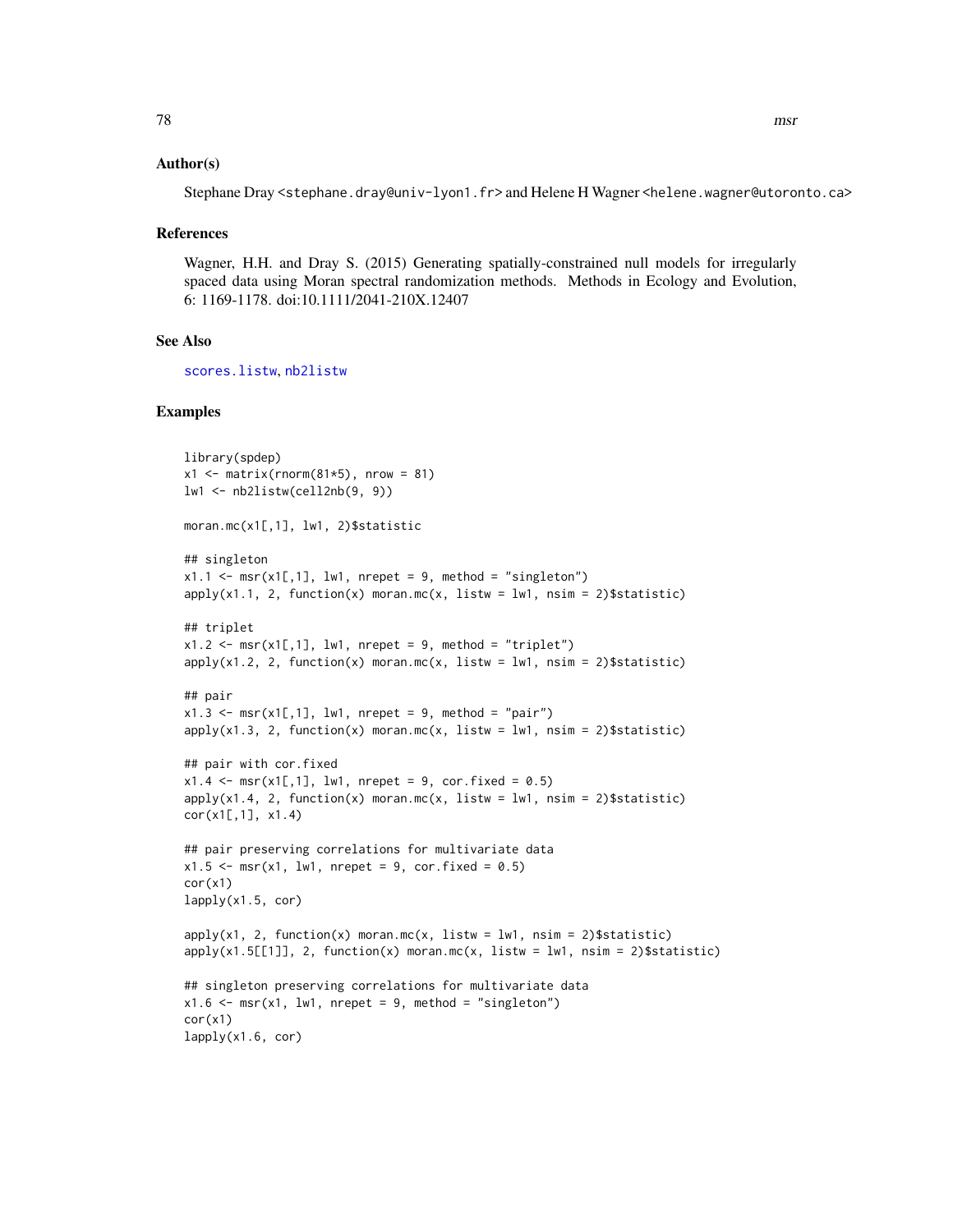```
apply(x1, 2, function(x) moran.mc(x, listw = lw1, nsim = 2)$statistic)
apply(x1.6[[1]], 2, function(x) moran.mc(x, listw = lw1, nsim = 2)$statistic)
```
msr.4thcorner *Moran spectral randomization for fourth-corner analysis*

## **Description**

This function allows to test fourth-corner statistics using constrained null models (for traits and/or environmental variables). If the argument phyloORorthobasis is specified, random traits are phylogenetically-constrained to preserve the global autocorrelation (Moran's I) and the phylogenetic structures at multiple scales. If not, standard permutations are used. If the argument listwORorthobasis is specified, random environmental variables are spatially-constrained to preserve the global autocorrelation (Moran's I) and the spatial structures at multiple scales. If not, standard permutations are used. Multiscale property is defined by the power spectrum (i.e. decomposition of the variance of the original variables) on a basis of orthonormal eigenvectors (Moran's Eigenvector Maps, MEM).

## Usage

```
## S3 method for class '`4thcorner`'
msr(
  x,
  listwORorthobasis,
  phyloORorthobasis,
  nrepet = x$npermut,
  method = c("pair", "triplet", "singleton"),
  ...
\mathcal{L}
```
# Arguments

x An object generated by the fourthcorner function.

listwORorthobasis

an object of the class listw (spatial weights) created by the functions of the spdep package or an object of class orthobasis

phyloORorthobasis

an object of the class phylo (phylogeny) created by the functions of the ape package or an object of class orthobasis generated by functions of adephylo (me.phylo)

- nrepet an integer indicating the number of replicates
- method an character specifying which algorithm should be used to produce spatial replicates (see cod[emsr.default\)](#page-75-0).
- ... **further arguments of the cod[emsr.default](#page-75-0) function.**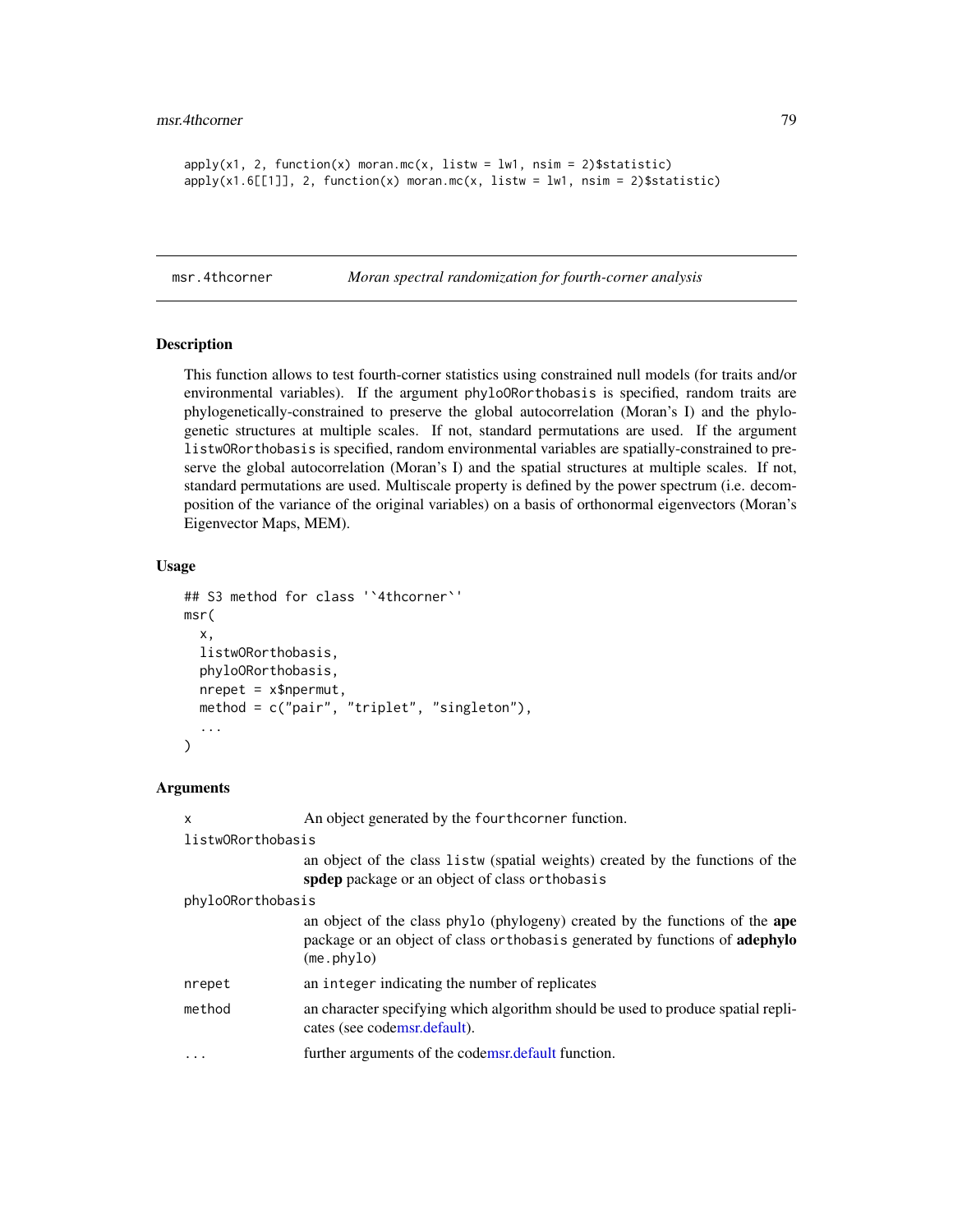# Value

An object of class 4thcorner randomized replicates.

## Author(s)

Stephane Dray <stephane.dray@univ-lyon1.fr>

## References

Braga, J., Thuiller, W., ter Braak, C.J.F. and Dray, S. (2018) Integrating spatial and phylogenetic information in the fourth-corner analysis to test trait-environment relationships. Ecology, 99:2667- 2674.

## See Also

[msr.default](#page-75-0), [me.phylo](#page-0-0)

## Examples

```
if(require("ade4", quietly = TRUE) & require("adephylo", quietly = TRUE)
& require("spdep", quietly = TRUE) & require("ape", quietly = TRUE)){
data(mafragh, package = "ade4")
fr1 <- fourthcorner(mafragh$env, mafragh$flo, mafragh$traits$tabQuantitative, nrepet = 49)
phy < - read-tree(text = mafragh$tre)lw <- nb2listw(mafragh$nb)
fr1.msr \leq msr(fr1, listwORorthobasis = lw, phyloORorthobasis = phy)
fr1
fr1.msr
}
```
msr.mantelrtest *Moran spectral randomization for Mantel test*

#### **Description**

This function allows to test the Mantel statistic using constrained null models in the presence of spatial autocorrelation. Random replicates of the second distance matrix are produced. They are spatially-constrained to preserve the global autocorrelation (Moran's I) and the spatial structures at multiple scales. Multiscale property is defined by the power spectrum (i.e. decomposition of the variance of the original variables) on a basis of orthonormal eigenvectors (Moran's Eigenvector Maps, MEM).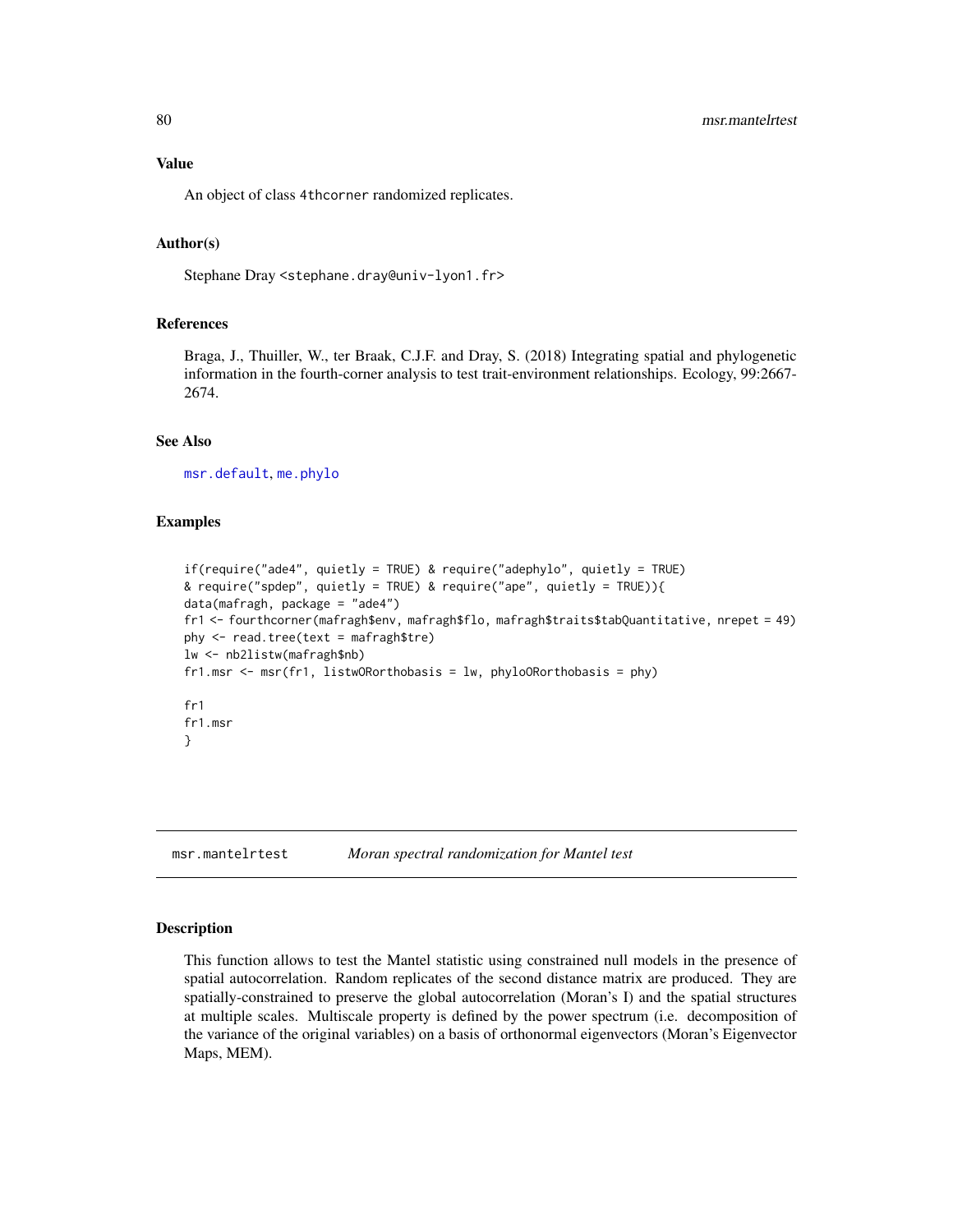# msr.mantelrtest 81

# Usage

```
## S3 method for class 'mantelrtest'
msr(
  x,
  listwORorthobasis,
  nrepet = x$rep,
  method = c("pair", "triplet", "singleton"),
  ...
\mathcal{L}
```
## Arguments

| $\times$                | An object generated by the mantel. rand test function.                                                                               |
|-------------------------|--------------------------------------------------------------------------------------------------------------------------------------|
| listwORorthobasis       |                                                                                                                                      |
|                         | an object of the class listw (spatial weights) created by the functions of the<br>spident package or an object of class or thobas is |
| nrepet                  | an integer indicating the number of replicates                                                                                       |
| method                  | an character specifying which algorithm should be used to produce spatial repli-<br>cates (see msr.default).                         |
| $\cdot$ $\cdot$ $\cdot$ | further arguments of the msr. default function.                                                                                      |

# Value

An object of class randtest.

# Author(s)

Sylvie Clappe, Stephane Dray <stephane.dray@univ-lyon1.fr>

# References

Crabot, J., Clappe, S., Dray, S. and Datry, T. (2019) Testing the Mantel statistic with a spatiallyconstrained permutation procedure. Methods in Ecology and Evolution. in press.

# See Also

[msr.default](#page-75-0), [mantel.randtest](#page-0-0)

# Examples

```
if(require("ade4", quietly = TRUE)
& require("spdep", quietly = TRUE)){
data(mafragh, package = "ade4")
d1 <- dist(mafragh$env[,1:3])
d2 <- dist(mafragh$env[,7])
t1 <- mantel.randtest(d1,d2)
t1
```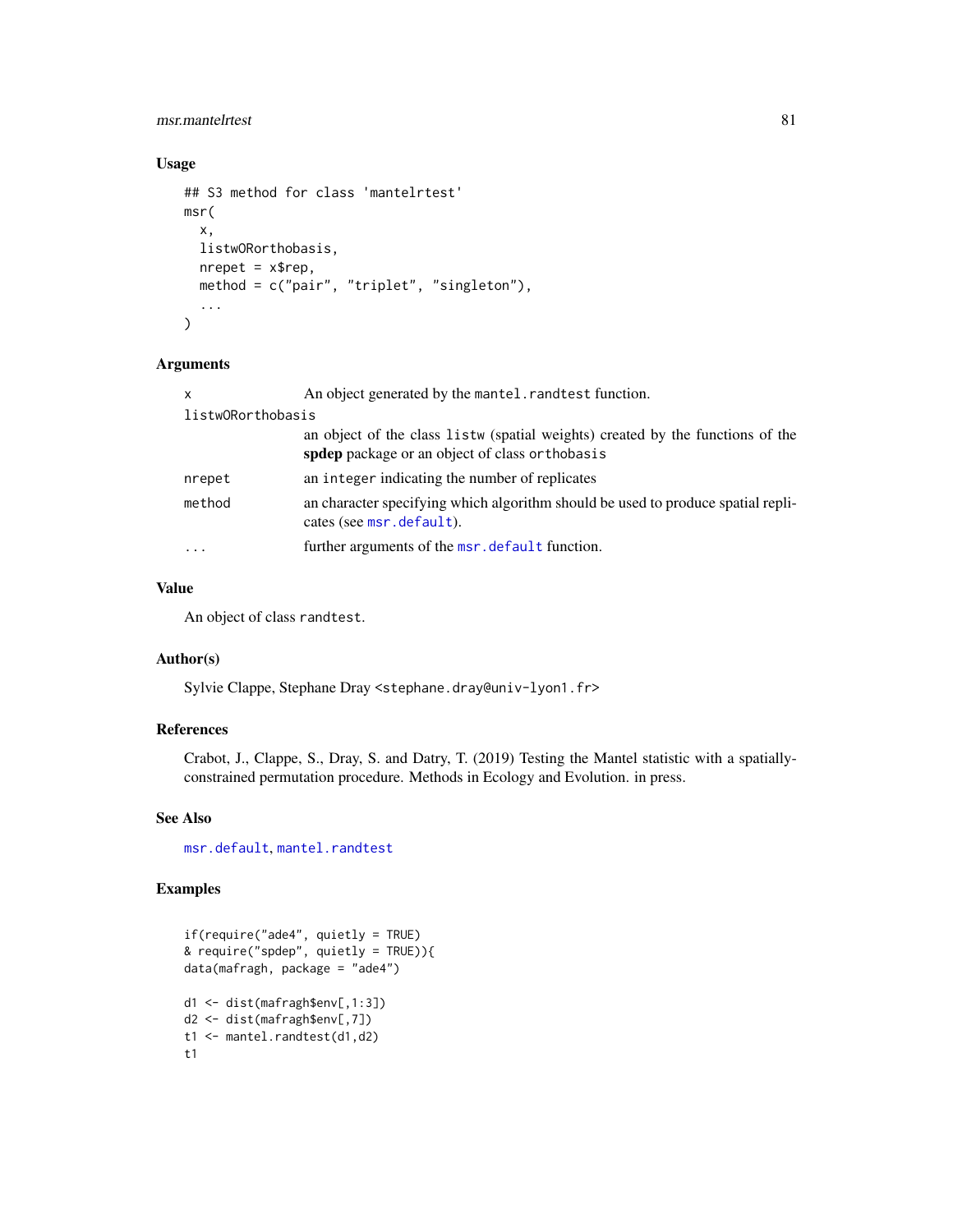```
lw <- nb2listw(mafragh$nb)
t2 <- msr(t1, listwORorthobasis = lw)
t2
}
```
msr.varipart *Moran spectral randomization for variation partitioning*

# **Description**

The functions allows to evaluate the significance and estimate parts in variation partitioning using Moran Spectral Randomization (MSR) as a spatially-constrained null model to account for spatial autocorrelation in table X. Hence, this function provides a variation partioning adujsted for spurious correlation due to spatial autocorrelation in both the response and one explanatory matrix.

#### Usage

```
## S3 method for class 'varipart'
msr(
  x,
 listwORorthobasis,
  nrepet = x$test$rep[1],
 method = c("pair", "triplet", "singleton"),
  ...
\mathcal{L}
```
# Arguments

| $\mathsf{x}$      | An object generated by the varipart function.                                                                                        |
|-------------------|--------------------------------------------------------------------------------------------------------------------------------------|
| listwORorthobasis |                                                                                                                                      |
|                   | an object of the class listw (spatial weights) created by the functions of the<br>spident package or an object of class or thobas is |
| nrepet            | an integer indicating the number of replicates                                                                                       |
| method            | an character specifying which algorithm should be used to produce spatial repli-<br>cates (see codemsr.default).                     |
|                   | further arguments of the codemsr. default function.                                                                                  |

# Details

The function corrects the biases due to spatial autocorrelation by using MSR procedure to produce environmental predictors that preserve the spatial autocorrelation and the correlation structures of the original environmental variables while being generated independently of species distribution.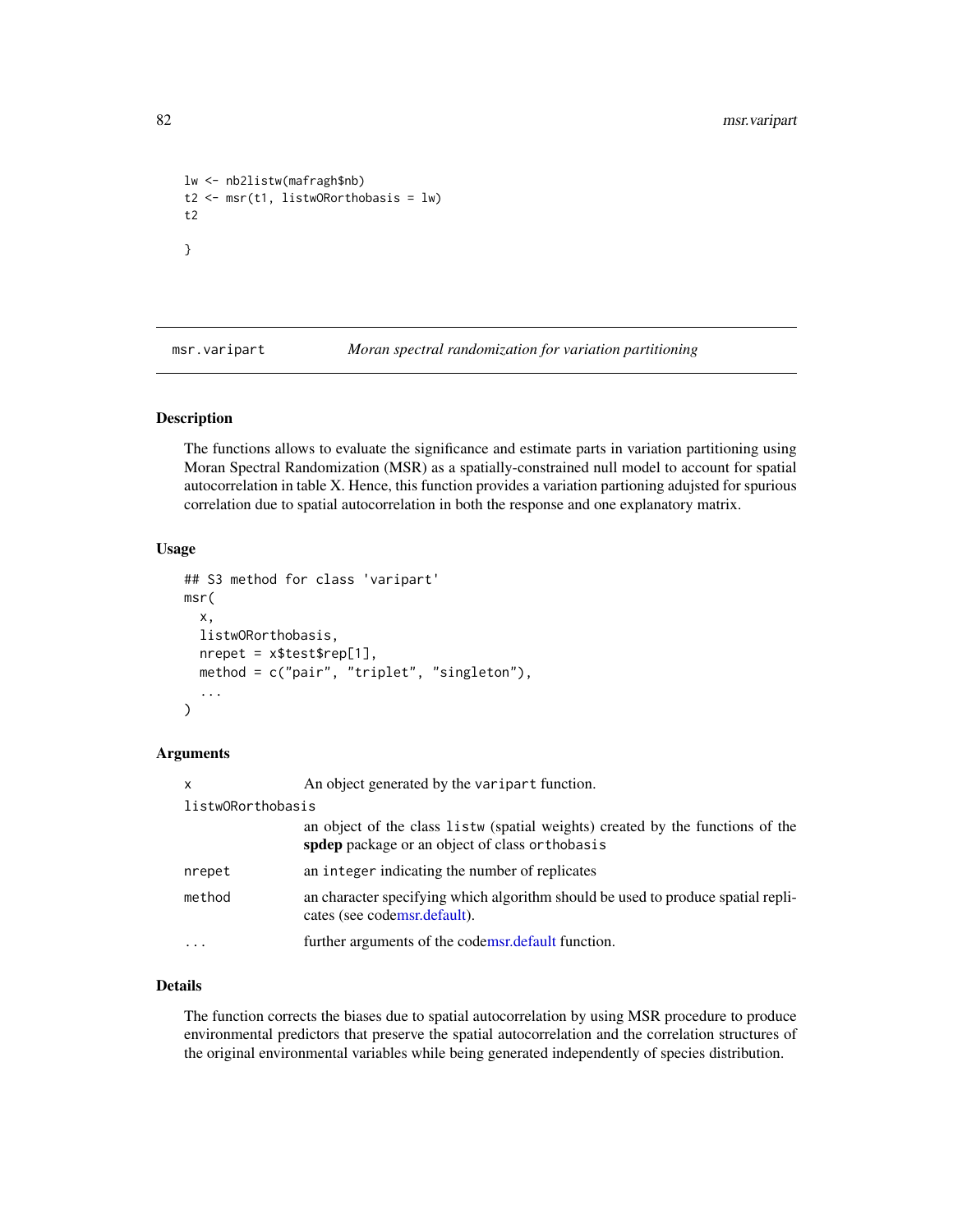#### mst.nb 83

# Value

An object of class varipart randomized replicates.

#### Author(s)

(s) Stephane Dray <stephane.dray@univ-lyon1.fr> and Sylvie Clappe <sylvie.clappe@univ-lyon1.fr>

## References

Clappe, S., Dray S. and P.R. Peres-Neto (2018) Beyond neutrality: disentangling the effects of species sorting and spurious correlations in community analysis. Ecology 99:1737-1747.

Wagner, H. H., and S. Dray (2015). Generating spatially constrained null models for irregularly spaced data using Moran spectral randomization methods. Methods in Ecology and Evolution 6:1169-1178.

# See Also

[msr.default](#page-75-0), [varipart](#page-0-0)

#### Examples

```
library(ade4)
library(spdep)
data(mafragh)
## Performing standard variation partitioning
dudiY <- dudi.pca(mafragh$flo, scannf = FALSE, scale = FALSE)
mafragh.lw <- nb2listw(mafragh$nb)
me <- mem(mafragh.lw, MEM.autocor = "positive")
vprda <- varipart(dudiY, mafragh$env, me, type = "parametric")
## Adjust estimation and compute p-value by msr methods
vprda.msr <- msr(vprda, mafragh.lw, nrepet=99)
vprda.msr
```
mst.nb *Function to compute neighborhood based on the minimum spanning tree*

#### Description

Compute mst and returns as a nb object

## Usage

mst.nb(dxy)

#### Arguments

dxy A distance matrix based on spatial coordinates of samples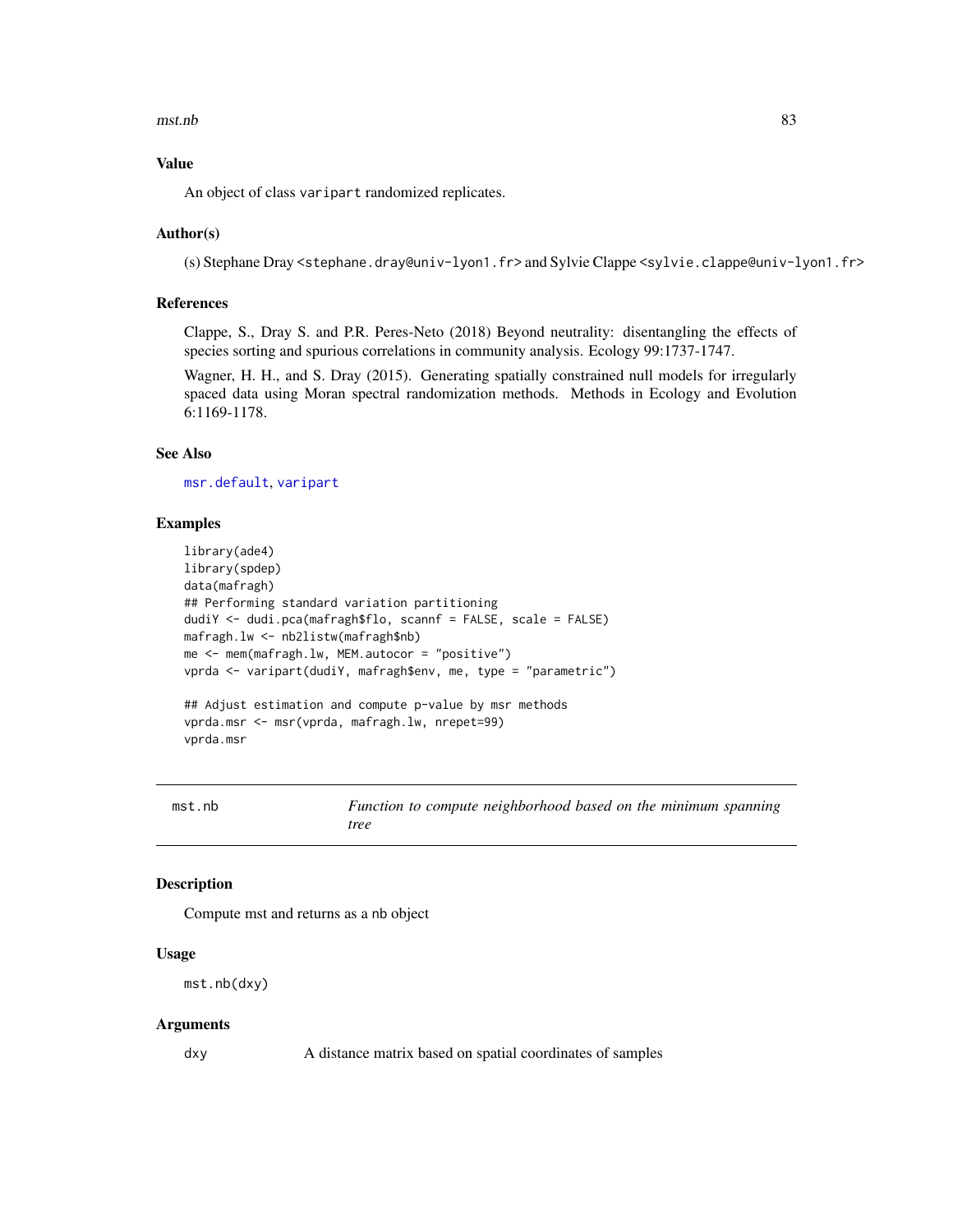## Value

An object of class nb

# Author(s)

Stéphane Dray <stephane.dray@univ-lyon1.fr>

#### See Also

[graph2nb](#page-0-0), [give.thresh](#page-46-0)

## Examples

```
xy <- matrix(rnorm(60),30,2)
dxy <- dist(xy)
th <- give.thresh(dxy)
nb1 <- mst.nb(dxy)
nb1
wh1 <- which(as.matrix(dxy)==th,arr.ind=TRUE)
plot(nb1,xy,pch=20,cex=2,lty=3)
lines(xy[wh1[1,],1],xy[wh1[1,],2],lwd=2)
title(main="Maximum distance of the minimum spanning tree in bold")
```

| multispati | <i>Multivariate spatial analysis</i> |  |
|------------|--------------------------------------|--|
|            |                                      |  |

# Description

This function provides a multivariate extension of the univariate method of spatial autocorrelation analysis. It provides a spatial ordination by maximizing the product of variance by spatial autocorrelation.

# Usage

```
multispati(dudi, listw, scannf = TRUE, nfposi = 2, nfnega = 0)
## S3 method for class 'multispati'
summary(object, ...)
## S3 method for class 'multispati'
print(x, \ldots)## S3 method for class 'multispati'
plot(x, xax = 1, yax = 2, pos = -1, storeData = TRUE, plot = TRUE, \dots)
```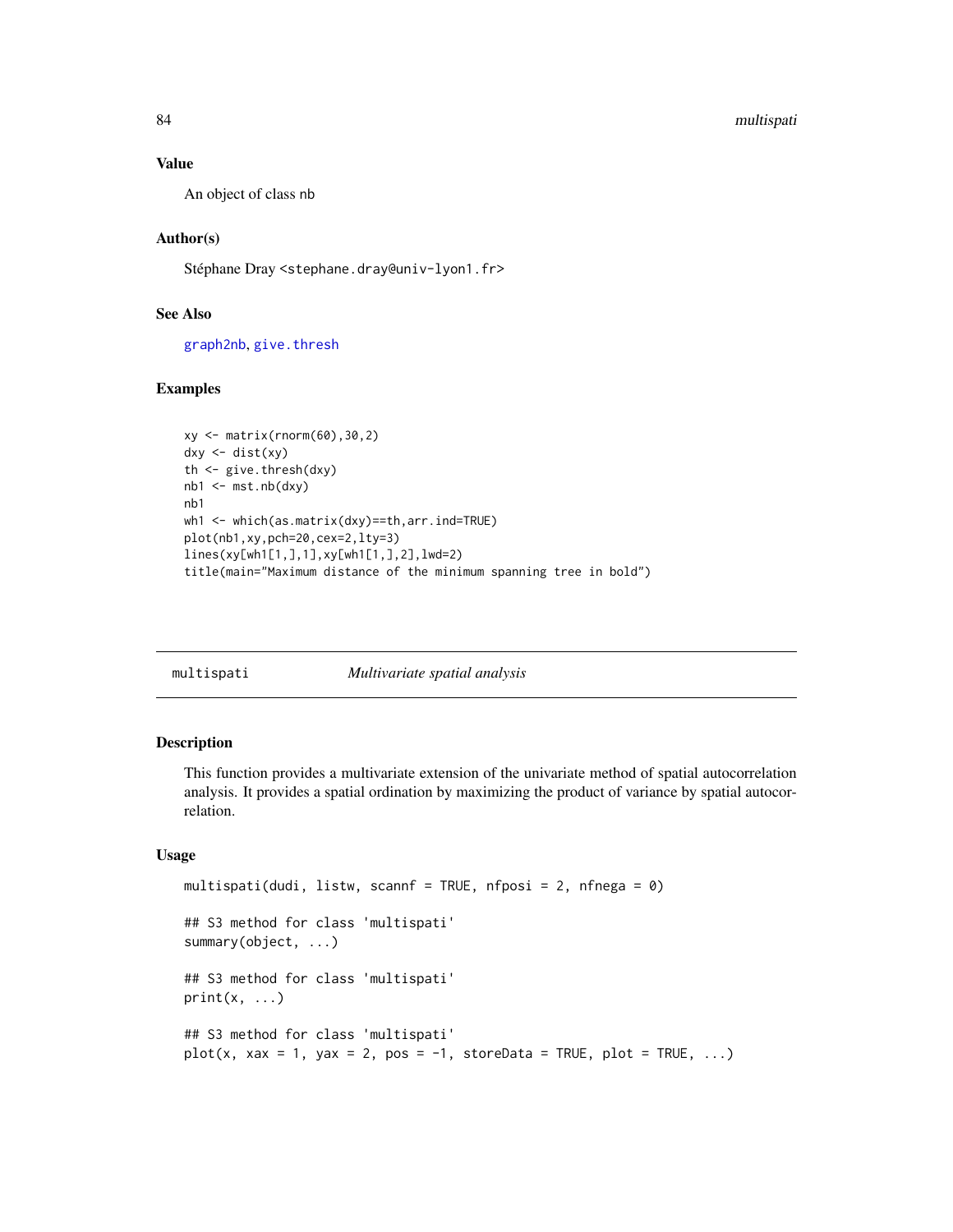#### multispati 85

#### Arguments

| dudi      | an object of class dudi obtained by the simple analysis of a data table                                                                                                            |
|-----------|------------------------------------------------------------------------------------------------------------------------------------------------------------------------------------|
| listw     | an object of class listw created for example by nb2listw                                                                                                                           |
| scannf    | a logical value indicating whether the eigenvalues barplot should be displayed                                                                                                     |
| nfposi    | an integer indicating the number of axes with positive autocorrelation                                                                                                             |
| nfnega    | an integer indicating the number of axes with negative autocorrelation                                                                                                             |
| $\ddots$  | further arguments passed to or from other methods                                                                                                                                  |
| x, object | an object of class multispati                                                                                                                                                      |
| xax, yax  | the numbers of the x-axis and the y-axis                                                                                                                                           |
| pos       | an integer indicating the position of the environment where the data are stored,<br>relative to the environment where the function is called. Useful only if storeData<br>is FALSE |
| storeData | a logical indicating if the data should be stored in the returned object. If FALSE,<br>only the names of the data arguments are stored                                             |
| plot      | a logical indicating if the graphics is displayed                                                                                                                                  |

# Details

This analysis generalizes the Wartenberg's multivariate spatial correlation analysis to various duality diagrams created by the functions (dudi.pca, dudi.coa, dudi.acm, dudi.mix...) If *dudi* is a duality diagram created by the function dudi.pca and *listw* gives spatial weights created by a row normalized coding scheme, the analysis is equivalent to Wartenberg's analysis.

We note X the data frame with the variables, Q the column weights matrix and D the row weights matrix associated to the duality diagram *dudi*. We note L the neighbouring weights matrix associated to *listw*. Then, the 'multispati' analysis gives principal axes v that maximize the product of spatial autocorrelation and inertia of row scores :

$$
I(XQv) * ||XQv||^2 = v^t Q^t X^t D L X Qv
$$

#### Value

Returns an object of class multispati, which contains the following elements :

| eig            | a numeric vector containing the eigenvalues                                                                                                             |
|----------------|---------------------------------------------------------------------------------------------------------------------------------------------------------|
| nfposi         | integer, number of kept axes associated to positive eigenvalues                                                                                         |
| nfnega         | integer, number of kept axes associated to negative eigenvalues                                                                                         |
| c <sub>1</sub> | principle axes $(v)$ , data frame with p rows and $(nfposi + nfnega)$ columns                                                                           |
| 1i             | principal components $(XQv)$ , data frame with n rows and $(nfposi + nfnega)$<br>columns                                                                |
| 1s             | lag vector onto the principal axes (LXQv), data frame with n rows and (nfposi $+$<br>nfnega) columns                                                    |
| as             | principal axes of the dudi analysis (u) onto principal axes of multispati $(t(u)Qv)$ ,<br>$data frame with dudi\$ frows and $(nfposi + nfnega) columns$ |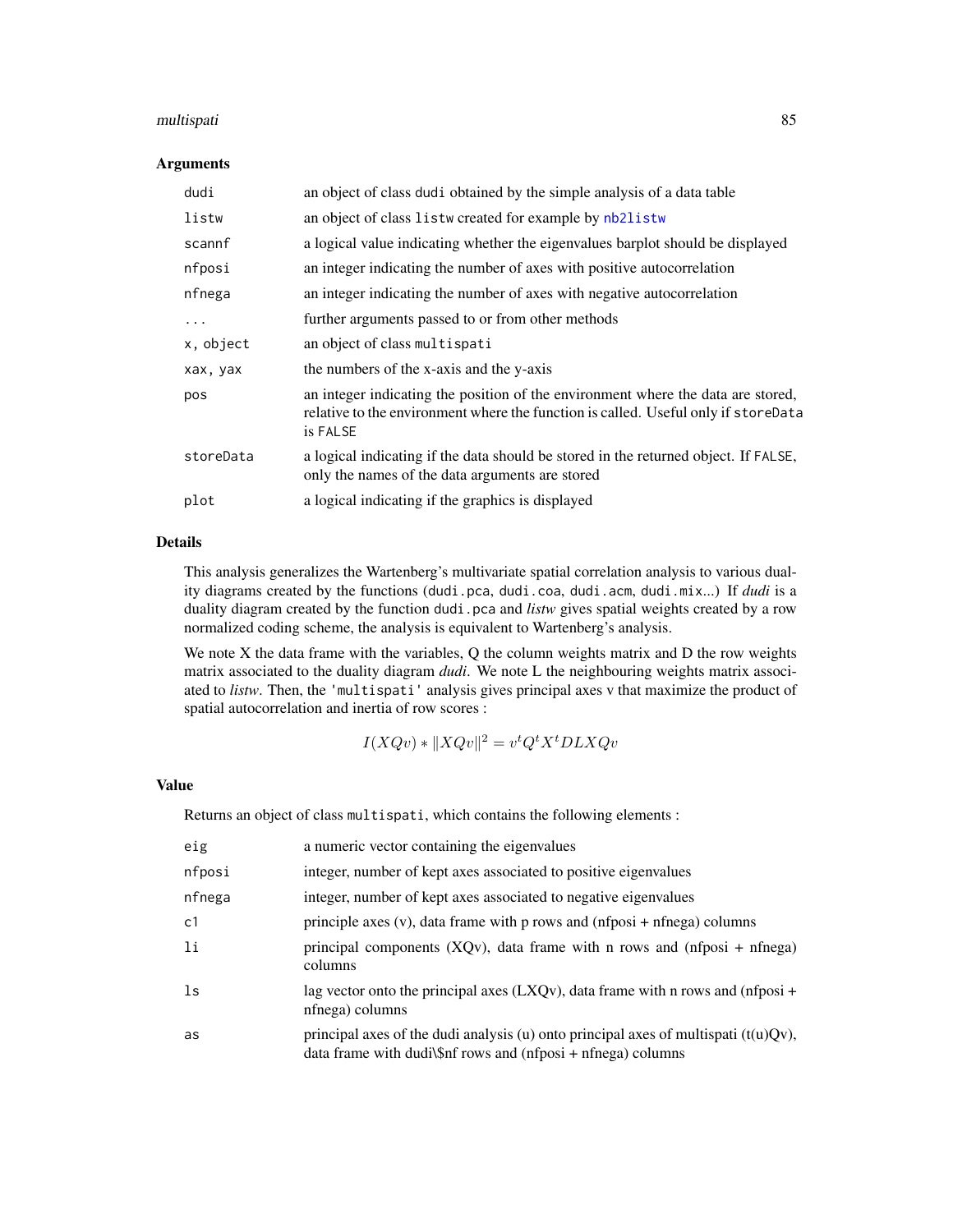#### Author(s)

Stéphane Dray <stephane.dray@univ-lyon1.fr> with contributions by Daniel Chessel, Sebastien Ollier and Thibaut Jombart

#### References

Dray, S., Said, S. and Debias, F. (2008) Spatial ordination of vegetation data using a generalization of Wartenberg's multivariate spatial correlation. *Journal of vegetation science*, 19, 45–56.

Grunsky, E. C. and Agterberg, F. P. (1988) Spatial and multivariate analysis of geochemical data from metavolcanic rocks in the Ben Nevis area, Ontario. *Mathematical Geology*, 20, 825–861.

Switzer, P. and Green, A.A. (1984) Min/max autocorrelation factors for multivariate spatial imagery. Tech. rep. 6, Stanford University.

Thioulouse, J., Chessel, D. and Champely, S. (1995) Multivariate analysis of spatial patterns: a unified approach to local and global structures. *Environmental and Ecological Statistics*, 2, 1–14.

Wartenberg, D. E. (1985) Multivariate spatial correlation: a method for exploratory geographical analysis. *Geographical Analysis*, 17, 263–283.

## See Also

[dudi](#page-0-0),[mat2listw](#page-0-0)

## Examples

```
if (require(spdep, quiet = TRUE) & require(ade4, quiet = TRUE)) {
   data(mafragh)
   maf.xy <- mafragh$xy
   maf.flo <- mafragh$flo
   maf.listw <- nb2listw(mafragh$nb)
   if(adegraphicsLoaded()) {
     g1 \leq -s.label(maf.xy, nb = mafragh$nb, plab.cex = 0.75)} else {
     s.label(maf.xy, neig = mafragh$neig, clab = 0.75)
   }
   maf.coa <- dudi.coa(maf.flo,scannf = FALSE)
   maf.coa.ms <- multispati(maf.coa, maf.listw, scannf = FALSE, nfposi = 2, nfnega = 2)
   maf.coa.ms
   ### detail eigenvalues components
   fgraph <- function(obj){
     # use multispati summary
     sum.obj <- summary(obj)
     # compute Imin and Imax
     Ibounds <- moran.bounds(eval(as.list(obj$call)$listw))
     Imin <- Ibounds[1]
     Imax <- Ibounds[2]
     I0 <- -1/(nrow(obj$li)-1)
     # create labels
     labels <- lapply(1:length(obj$eig),function(i) bquote(lambda[.(i)]))
```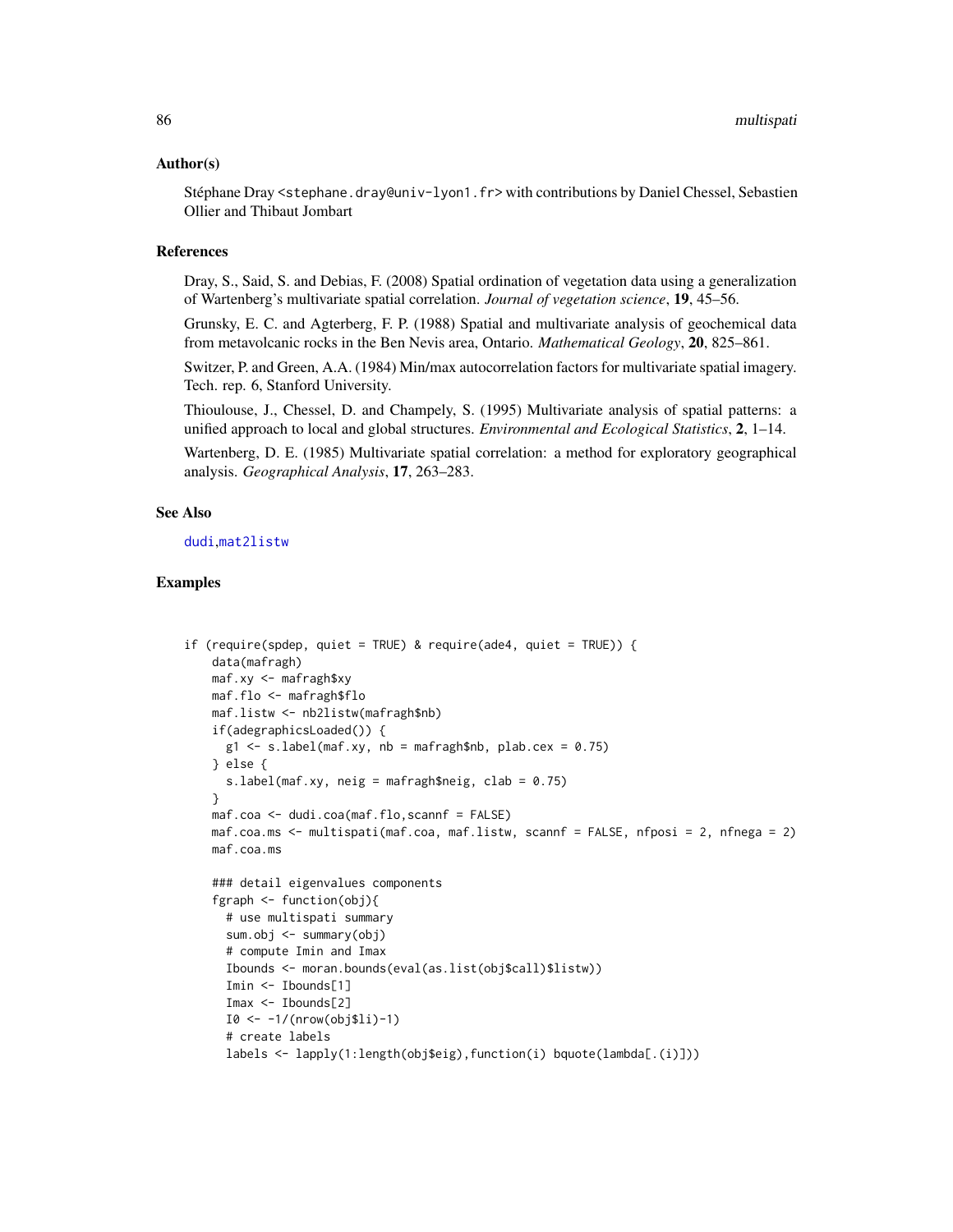#### multispati 87

```
# draw the plot
  xmax <- eval(as.list(obj$call)$dudi)$eig[1]*1.1
  par(las=1)
  var <- sum.obj[,2]
  moran <- sum.obj[,3]
  plot(x=var,y=moran,type='n',xlab='Inertia',ylab="Spatial autocorrelation (I)",
       xlim=c(0,xmax),ylim=c(Imin*1.1,Imax*1.1),yaxt='n')
  text(x=var,y=moran,do.call(expression,labels))
  ytick <- c(I0,round(seq(Imin,Imax,le=5),1))
  ytlab <- as.character(round(seq(Imin,Imax,le=5),1))
  ytlab <- c(as.character(round(I0,1)),as.character(round(Imin,1)),
       ytlab[2:4],as.character(round(Imax,1)))
  axis(side=2,at=ytick,labels=ytlab)
  rect(0,Imin,xmax,Imax,lty=2)
  segments(0,I0,xmax,I0,lty=2)
  abline(v=0)
  title("Spatial and inertia components of the eigenvalues")
}
fgraph(maf.coa.ms)
## end eigenvalues details
if(adegraphicsLoaded()) {
  g2 <- s1d.barchart(maf.coa$eig, p1d.hori = FALSE, plot = FALSE)
  g3 <- s1d.barchart(maf.coa.ms$eig, p1d.hori = FALSE, plot = FALSE)
  g4 <- s.corcircle(maf.coa.ms$as, plot = FALSE)
  G1 <- ADEgS(list(g2, g3, g4), layout = c(1, 3))
} else {
  par(mfrow = c(1, 3))barplot(maf.coa$eig)
  barplot(maf.coa.ms$eig)
  s.corcircle(maf.coa.ms$as)
  par(mfrow = c(1, 1))}
if(adegraphicsLoaded()) {
  g5 \leq s.\text{value}(\text{maf}.xy, -\text{maf}.\text{coa$li[, 1], plot = FALSE})g6 <- s.value(maf.xy, -maf.coa$li[, 2], plot = FALSE)
  g7 <- s.value(maf.xy, maf.coa.ms$li[, 1], plot = FALSE)
  g8 <- s.value(maf.xy, maf.coa.ms$li[, 2], plot = FALSE)
  G2 <- ADEgS(list(g5, g6, g7, g8), layout = c(2, 2))
} else {
  par(mfrow = c(2, 2))s.value(maf.xy, -maf.coa$li[, 1])
  s.value(maf.xy, -maf.coa$li[, 2])
  s.value(maf.xy, maf.coa.ms$li[, 1])
  s.value(maf.xy, maf.coa.ms$li[, 2])
  par(mfrow = c(1, 1))}
w1 <- -maf.coa$li[, 1:2]
```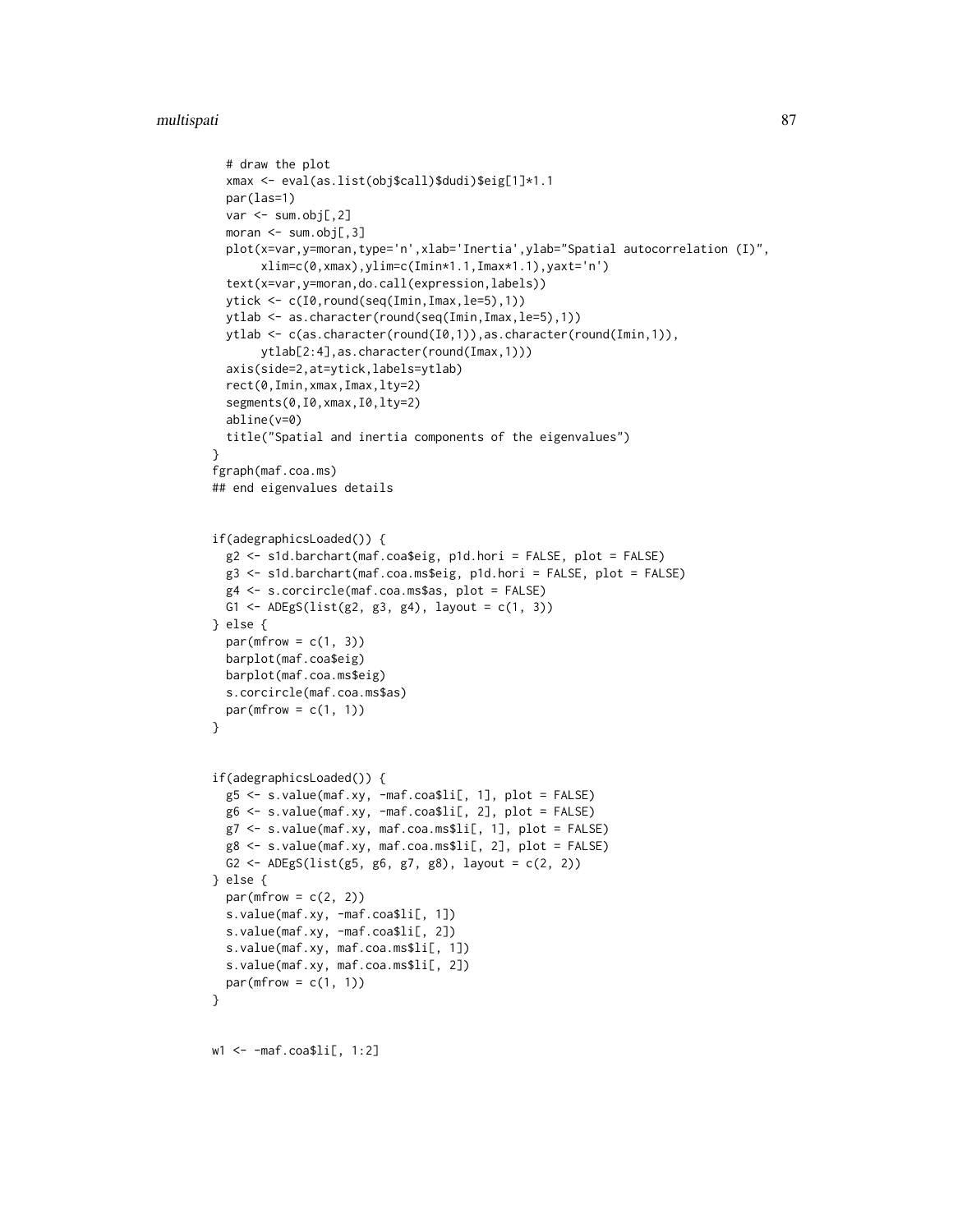```
w1m \leftarrow apply(w1, 2, lag. listw, x = maf. listw)w1.ms \leftarrow maf.coa.ms$li[, 1:2]w1.msm \leftarrow apply(w1.ms, 2, lag.listw, x = maf.listw)if(adegraphicsLoaded()) {
  g9 \leq -s.\text{match}(w1, w1m, plab.cex = 0.75, plot = FALSE)g10 \leq s.match(w1.ms, w1.msm, plab.cex = 0.75, plot = FALSE)
  G3 \leftarrow cbindADEg(g9, g10, plot = TRUE)
} else {
  par(mfrow = c(1,2))s.match(w1, w1m, clab = 0.75)
  s.match(w1.ms, w1.msm, clab = 0.75)
  par(mfrow = c(1, 1))}
maf.pca <- dudi.pca(mafragh$env, scannf = FALSE)
multispati.randtest(maf.pca, maf.listw)
maf.pca.ms <- multispati(maf.pca, maf.listw, scannf=FALSE)
plot(maf.pca.ms)
```
}

ortho.AIC *Compute AIC for models with orthonormal explanatory variables*

#### Description

This function is now deprecated. Please try the new [mem.select](#page-59-0) function.

# Usage

ortho.AIC(Y, X, ord.var = FALSE)

#### Arguments

|         | A matrix with response variables (univariate or multivariate response)                     |
|---------|--------------------------------------------------------------------------------------------|
|         | A set of orthonormal and centered vectors                                                  |
| ord.var | A logical value indicating if the order of variables and cumulative R2 must be<br>returned |

# Details

This function compute corrected AIC for models with orthonormal and centered explanatory variables such as MEM spatial eigenfunctions. Variables are sorted by their contribution to R2.

It ensures that a model with k variables is the best one that can be obtained. By default, response variables are centered (model with intercept).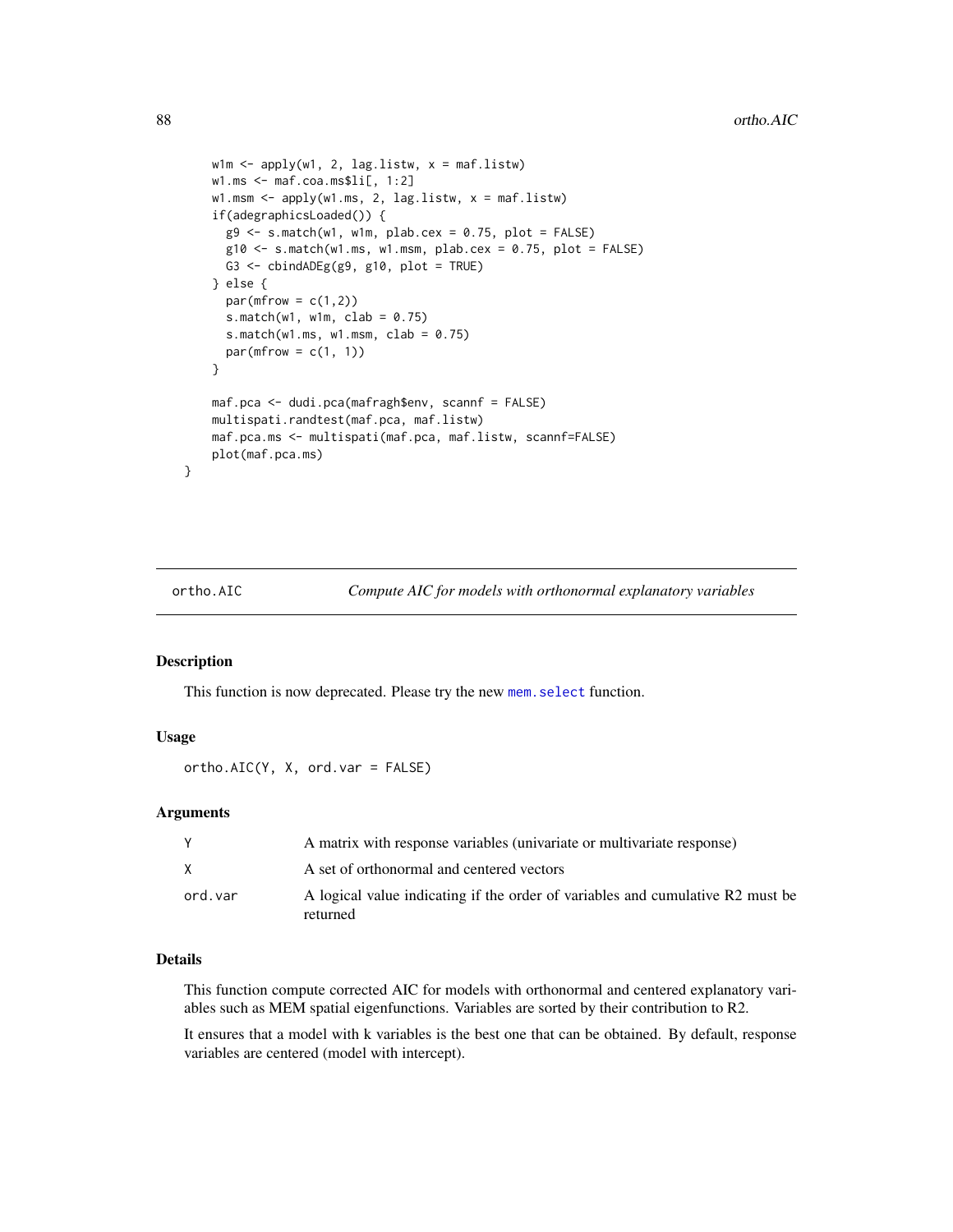## orthobasis.poly 89

# Value

A vector with corrected AIC if ord.var=FALSE. A list if ord.var=TRUE with:

| AICc  | Values of corrected AIC.                                     |
|-------|--------------------------------------------------------------|
| AICc0 | Values of corrected AIC for the null model (only intercept). |
| ord   | Order of variables to be enter in the model                  |
| R2    | Cumulative R2                                                |

# Author(s)

Stéphane Dray <stephane.dray@univ-lyon1.fr>

#### References

Godinez-Dominguez E. and Freire J. (2003) Information-theoretic approach for selection of spatial and temporal models of community organization. Marine Ecology - Progress Series. 253, 17–24

## Examples

```
y <- matrix(rnorm(50),50,1)
x \le - svd(scale(y %*% c(0.1,0.5,2,0,0.7)+matrix(rnorm(250),50,5)))$u
res <- ortho.AIC(y,x,ord.var=TRUE)
minAIC <- which.min(res$AICc)
nvar <- length(1:minAIC)+1 # number of orthogonal vectors + 1 for intercept
lm1 <- lm(y~x[,res$ord[1:minAIC]])
summary(lm1)$r.squared # R2
res$R2[minAIC] # the same
min(res$AICc) # corrected AIC
extractAIC(lm1) # classical AIC
min(res$AICc)-2*(nvar*(nvar+1))/(nrow(x)-nvar-1) # the same
lm2 < - lm(y<sup>1</sup>)res$AICc0 # corrected AIC for the null model
extractAIC(lm2) # classical AIC
res$AICc0-2*(1*(1+1))/(nrow(x)-1-1) # the same
```
orthobasis.poly *Function to compute polynomial of geographical coordinates*

#### Description

This function computes orthgonal polynomials of geographical coordinates. Polynomials functions are orthogonal and centred for the weights defined in wt (i.e., orthogonal to wt). It is the classical approach to perform trend surface analysis.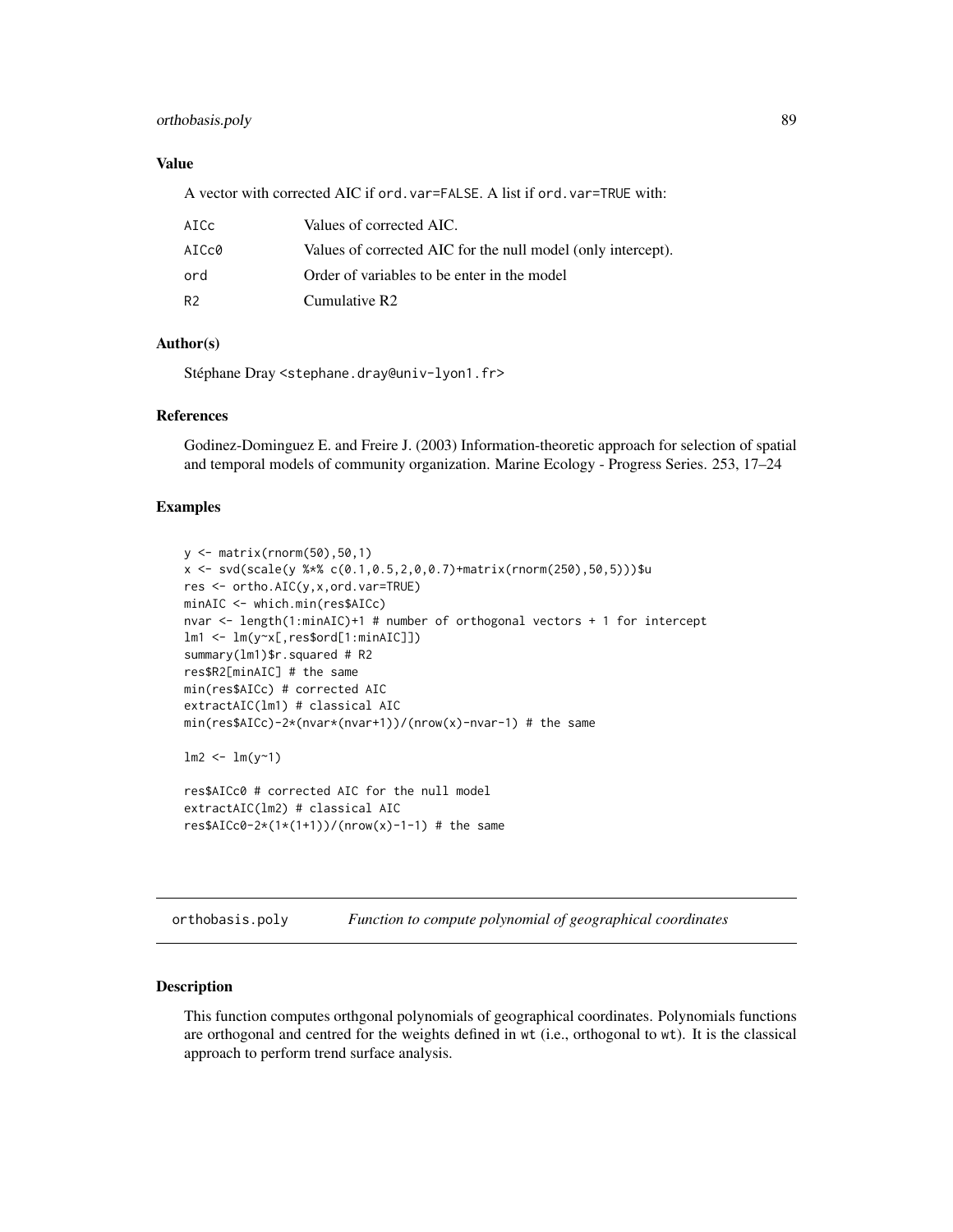#### Usage

```
orthobasis.poly(coords, degree = 2, wt = rep(1/nrow(coords), nrow(coords)))
```
## Arguments

| coords | either a Spatial* object or a matrix with geographic coordinates          |
|--------|---------------------------------------------------------------------------|
| degree | the degree of the polynomial                                              |
| wt     | a vector of weights. It is used to orthogonalize the polynomial functions |

# Value

an object of class orthobasisSp , subclass orthobasis

# Author(s)

Stéphane Dray <stephane.dray@univ-lyon1.fr>

#### References

Dray S., Pélissier R., Couteron P., Fortin M.J., Legendre P., Peres-Neto P.R., Bellier E., Bivand R., Blanchet F.G., De Caceres M., Dufour A.B., Heegaard E., Jombart T., Munoz F., Oksanen J., Thioulouse J., Wagner H.H. (2012). Community ecology in the age of multivariate multiscale spatial analysis. *Ecological Monographs* 82, 257–275.

# See Also

[mem](#page-99-1) [orthobasis](#page-0-0)

# Examples

```
if(require("ade4", quietly = TRUE)){
data(mafragh, package = "ade4")
pol2 <- orthobasis.poly(mafragh$Spatial)
if(require("adegraphics", quietly = TRUE)){
plot(pol2, mafragh$Spatial)
}
}
```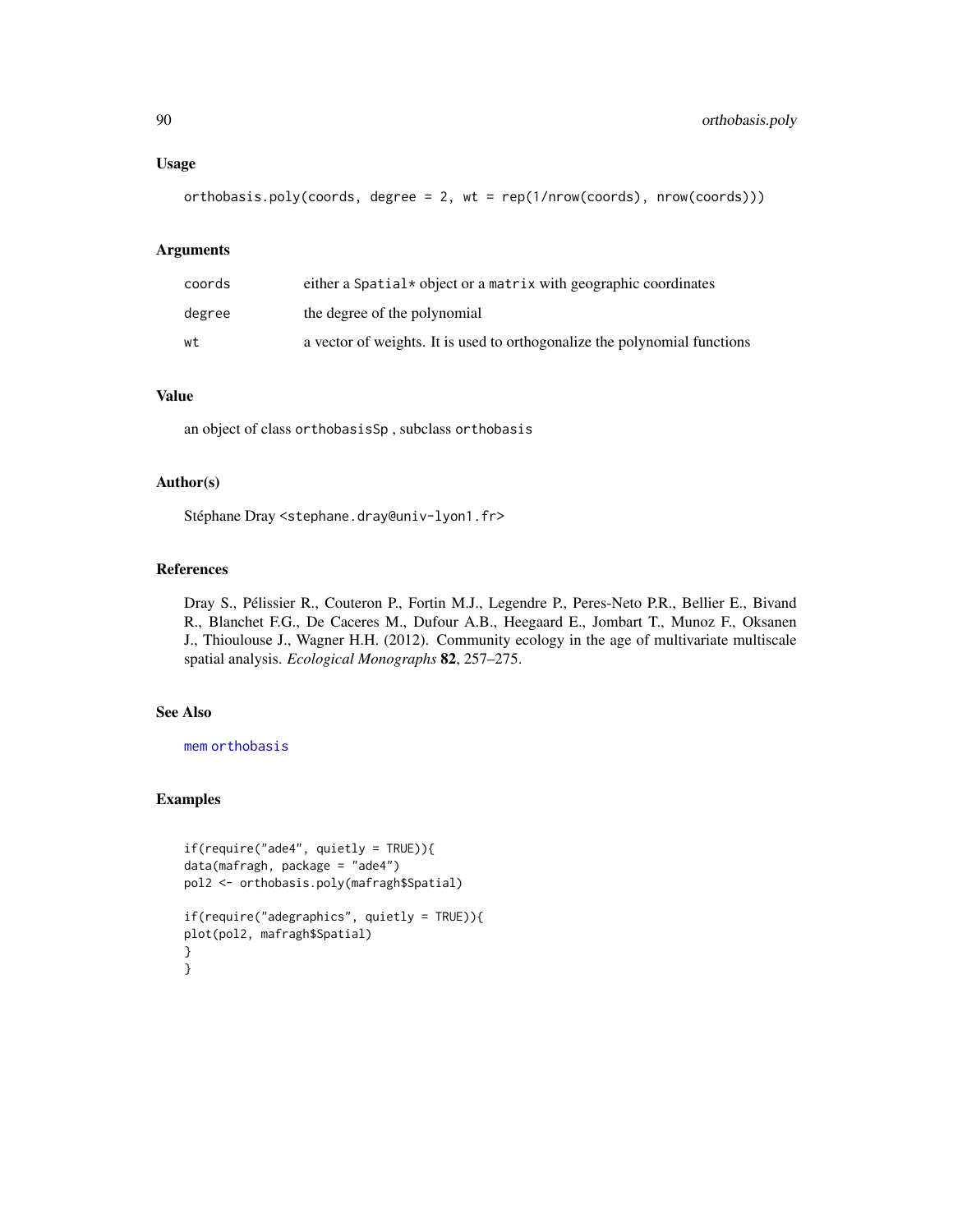plot.constr.hclust *Plotting Method For Space- And Time-Constrained Clustering*

# Description

Method plot.constr.hclust displays the results of space-constrained or time-constrained agglomerative cluster analyses obtained from multivariate dissimilarity matrices.

#### Usage

```
## S3 method for class 'constr.hclust'
plot(x, k, xlim, ylim, xlab, ylab, links,
points=TRUE, pch=21L, hybrids=c("change","single","none"), lty.hyb=1L,
lwd.hyb=1, col.hyb="black", plot=TRUE, col, axes, cex=1, lty, lwd, lwd.pt=1,
invert.axes=FALSE, ...)
```
# Arguments

| X           | A constr.hclust-class object                                                               |
|-------------|--------------------------------------------------------------------------------------------|
| k           | The number of clusters to delineate                                                        |
| xlim        | Limits, in abscissa, of the zone to be plotted                                             |
| ylim        | Limits, in ordinate, of the zone to be plotted                                             |
| xlab        | Labels for x axis annotation                                                               |
| ylab        | Labels for y axis annotation                                                               |
| links       | Should segments be drawn to represent the edges (links) (default: FALSE)                   |
| points      | Should observation points be drawn (default: TRUE)                                         |
| pch         | Point character to display observations (default: 21, a circle with a background<br>color) |
| hybrids     | How should hybrid segments be drawn (default: "change")                                    |
| lty.hyb     | Line type to use for hybrid segments (default: lty)                                        |
| lwd.hyb     | Width of hybrid segments with respect to lwd (default: 1)                                  |
| col.hyb     | Colour of hybrid segments, when applicable (default: "black")                              |
| plot        | Should a new plotting window be opened first (default: TRUE)                               |
| col         | Colours to use for the k different clusters (see details). Default: col=rainbow)           |
| axes        | Should the axes be displayed (default: TRUE)                                               |
| cex         | Text and symbol magnification (see graphical parameters) (default: 1)                      |
| lty         | Reference line type (see graphical parameters for details)                                 |
| lwd         | Reference line width (see graphical parameters for details)                                |
| lwd.pt      | Line width around points with respect to lwd (default: 1)                                  |
| invert.axes | Should axes be inverted on the plot (default: FALSE)                                       |
| $\cdots$    | Other graphical parameters                                                                 |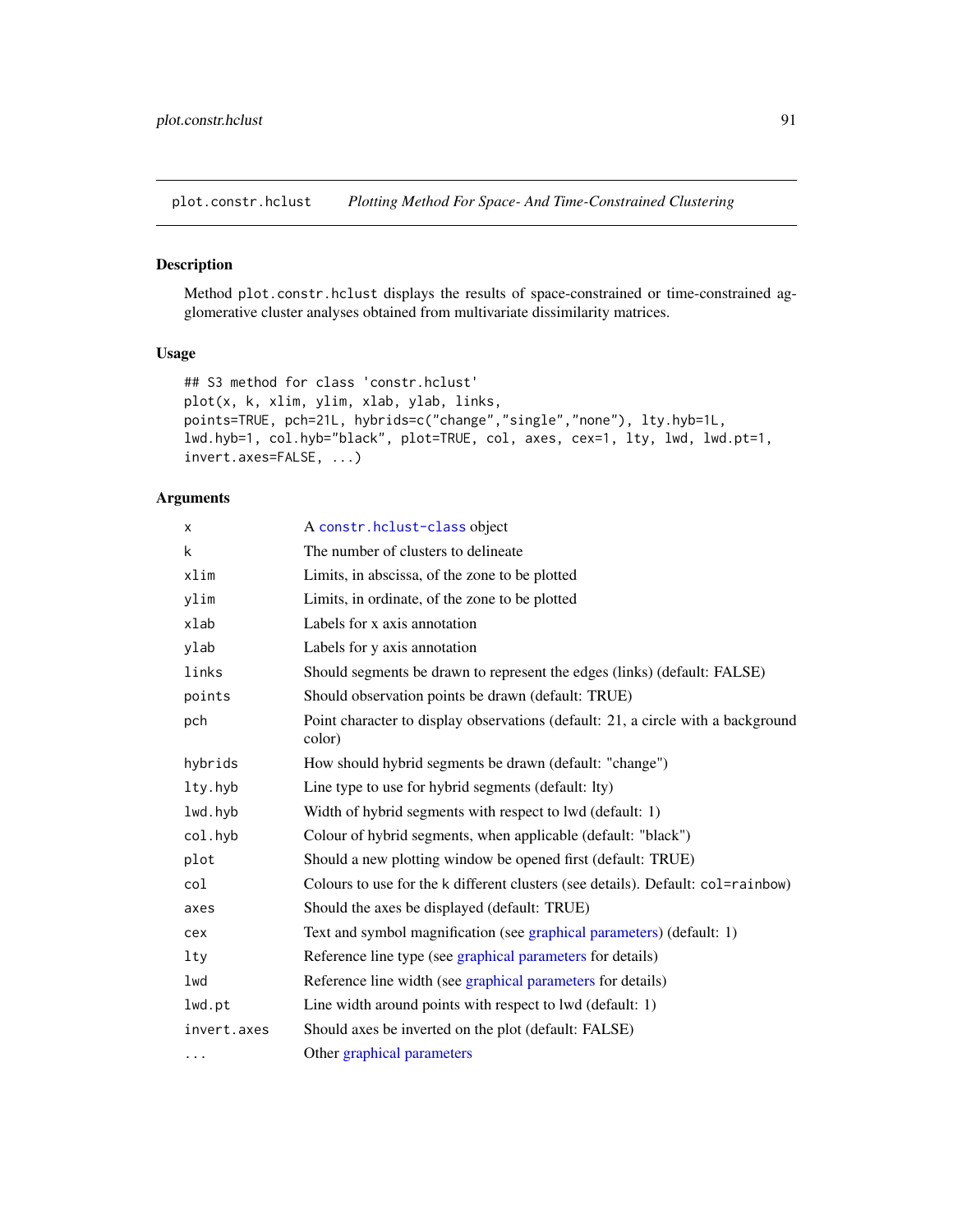#### Details

The plotting method uses the coordinates provided by the user of [constr.hclust](#page-21-0) to display the observations. It cuts the tree (see [cutree\)](#page-0-0) into k clusters and uses the colours provided by the user as argument col to display each cluster using the indices returned by [cutree](#page-0-0). When links = TRUE, each edge is displayed as a segments with colours corresponding to the clusters at its two ends. A special treatment is done for hybrids edges: those whose ends lie in different clusters; it is controlled by argument hybrids. When argument hybrids="change" (the default), hybrid links are represented as segments whose colours change halfway. When hybrids="single", hybrid edges are shown as single-color lines, whose color is given as argument col.hyb, whereas hybrids="none" suppresses the drawing of hybrid edges. Whenever hybrid edges are displayed, their width with respect to the lwd value is controlled by argument lwd.hyb.

When argument plot=FALSE, no plot command is issued and the points (and segments when links = TRUE) are drawn over an existing plotting window. This functionality is to allow one to plot the result of a constrained clustering over an existing map. In that case, arguments xlim, ylim, axes, and all other [graphical parameters](#page-0-0) to which the method [plot](#page-0-0) would responds are ignored.

The default colours are generated by function [rainbow;](#page-0-0) see [palette](#page-0-0) for further details on using colour palettes in R. The colour palette can be changed by the user.

#### Author(s)

Guillaume Guénard <guillaume.guenard@umontreal.ca> and Pierre Legendre <pierre.legendre@umontreal.ca>

## Examples

```
##
### Artificial map data from Legendre & Legendre (2012, Fig. 13.26)
### n = 16
##
dat <- c(41,42,25,38,50,30,41,43,43,41,30,50,38,25,42,41)
coord.dat <- matrix(c(1,3,5,7,2,4,6,8,1,3,5,7,2,4,6,8,
                      4.4,4.4,4.4,4.4,3.3,3.3,3.3,3.3,
                      2.2,2.2,2.2,2.2,1.1,1.1,1.1,1.1),16,2)
##
### Obtaining a list of neighbours:
library(spdep)
listW <- nb2listw(tri2nb(coord.dat), style="B")
links.mat.dat <- listw2mat(listW)
neighbors <- listw2sn(listW)[,1:2]
##
### Calculating the (Euclidean) distance between points:
D.dat <- dist(dat)
##
### Display the points:
plot(coord.dat, type='n',asp=1)
title("Delaunay triangulation")
text(coord.dat, labels=as.character(as.matrix(dat)), pos=3)
for(i in 1:nrow(neighbors))
    lines(rbind(coord.dat[neighbors[i,1],],
          coord.dat[neighbors[i,2],]))
```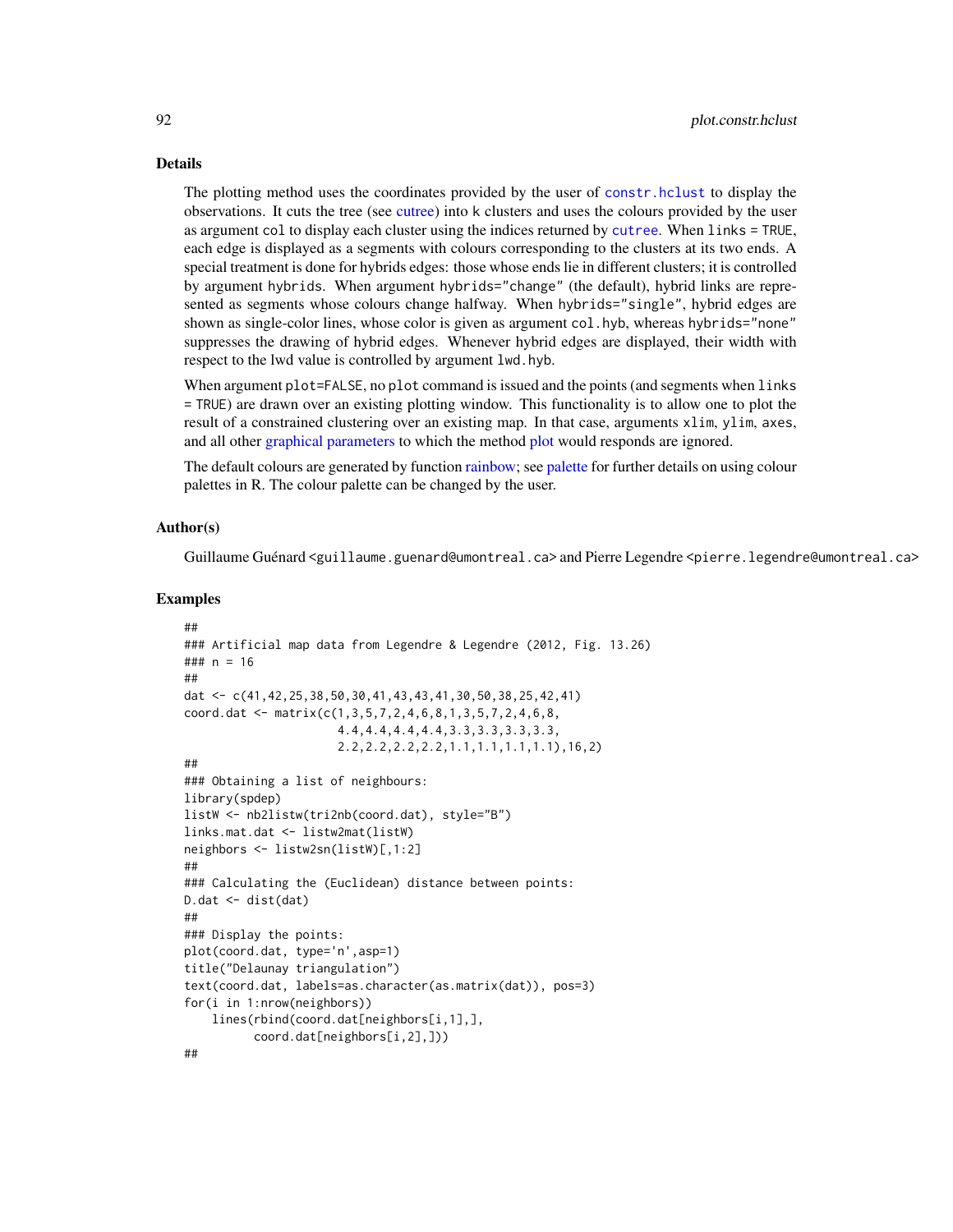# plot.orthobasisSp 93

```
### Clustering with a contiguity constraint described by a list of
### links:
grpWD2cst_constr_hclust <-
   constr.hclust(
       D.dat, method="ward.D2",
       neighbors, coord.dat)
##
### Plot the results with k=5 clusters on a map:
plot(grpWD2cst_constr_hclust, k=5, links=TRUE, las=1,
     xlab="Eastings", ylab="Northings", cex=3, lwd=3)
##
### Repeat the plot with other values of k (number of groups)
```
plot.orthobasisSp *Function to display Moran's Eigenvector Maps (MEM) and other spatial orthogonal bases*

# Description

This function allow to plot or map orthogonal bases

#### Usage

```
## S3 method for class 'orthobasisSp'
plot(x, Sp0Rcoords, pos = -1, plot = TRUE, match.ID = FALSE, ...)
```
#### Arguments

| $\mathsf{x}$ | an object of class or thobasis Sp                                                                                                                                                  |
|--------------|------------------------------------------------------------------------------------------------------------------------------------------------------------------------------------|
| SpORcoords   | either a Spatial* object or a matrix with geographic coordinates                                                                                                                   |
| pos          | an integer indicating the position of the environment where the data are stored,<br>relative to the environment where the function is called. Useful only if storeData<br>is FALSE |
| plot         | a logical indicating if the graphics is displayed                                                                                                                                  |
| match.ID     | a logical indicating if names of geographic entities match rownames of the<br>orthobasisSp object                                                                                  |
| $\ddotsc$    | additional graphical parameters (see adegpar and trellis.par.get)                                                                                                                  |

# Value

an object of class ADEgS, generated by the s.Spatial function of the adegraphics package

#### Author(s)

Stéphane Dray <stephane.dray@univ-lyon1.fr>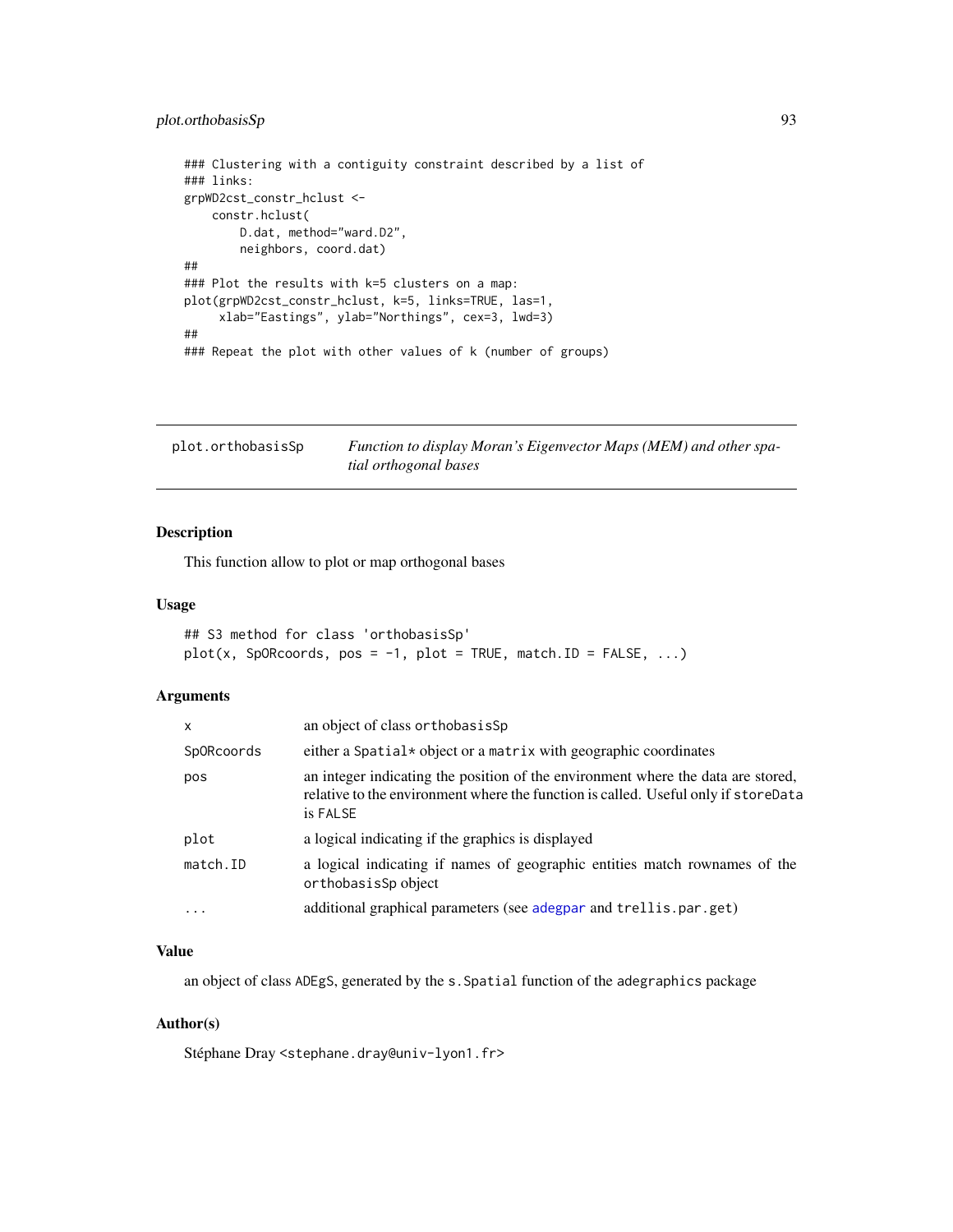# See Also

[s.Spatial](#page-0-0)

# Examples

```
if(require("ade4", quietly = TRUE) & require("spdep", quietly = TRUE)){
data(mafragh)
me <- mem(nb2listw(mafragh$nb))
if(require("adegraphics", quietly = TRUE)){
plot(me[,1:6], mafragh$xy)
plot(me[,1:6], mafragh$Spatial)
}
}
```
plot.TBI *Plots of the outputs of a temporal beta diversity analysis*

# Description

B-C plots are an important step in temporal beta diversity analysis. This function draws B-C plots from the output of function TBI. Different graphic options are available.

# Usage

```
## S3 method for class 'TBI'
plot(
  x,
  type = "BC",
  s.names = NULL,
 pch.loss = 21,
 pch.gain = 22,
  cex.name = 1,
  col.rim = "black",
  col.bg = "gold1",
  cex.symb = 3,
  diam = TRUE,
  main = "B-C plot",cex.main = 1,
  cex.1ab = 1,
  xlim = NULL,ylim = NULL,
  silent = TRUE,
  ...
)
```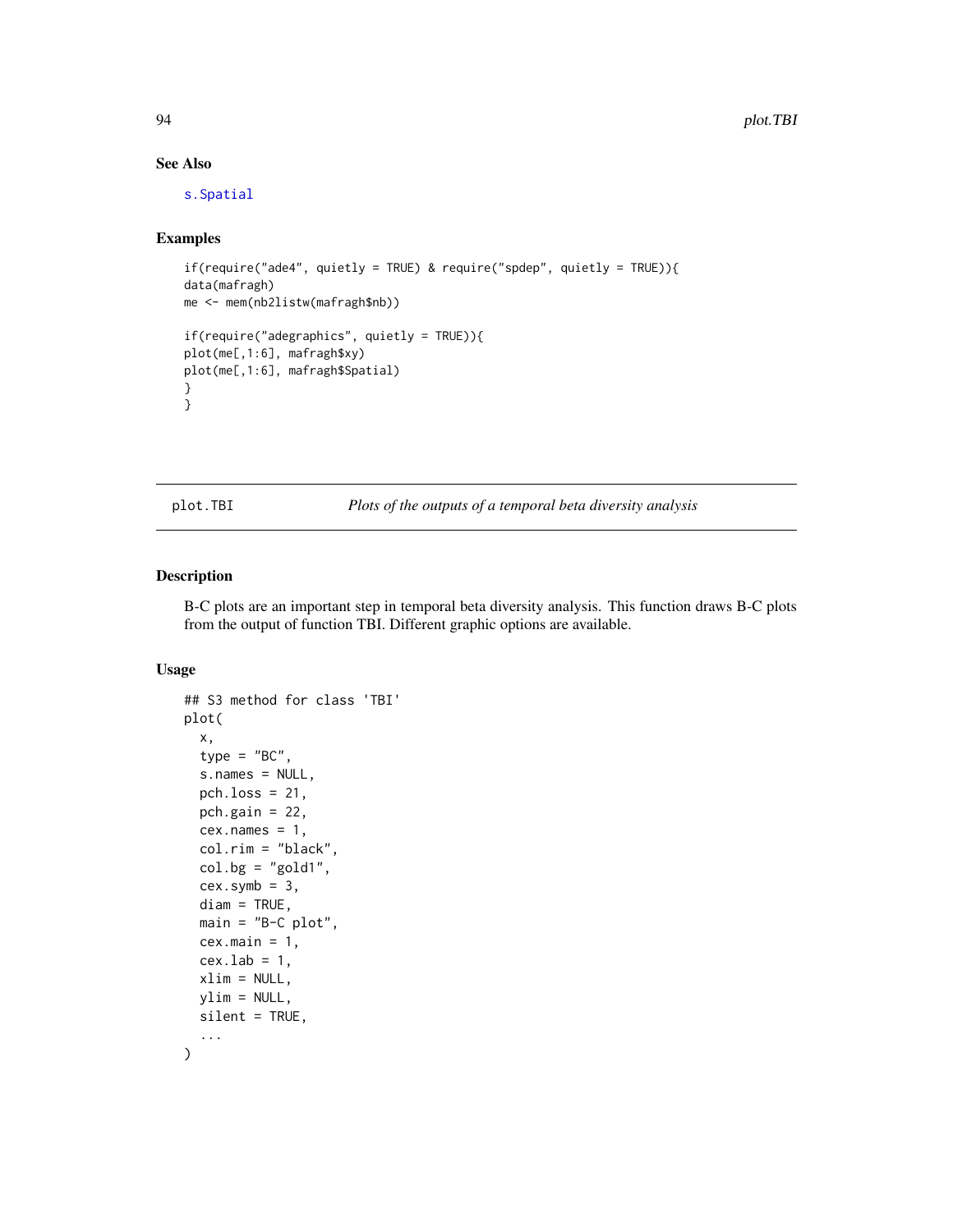#### plot.TBI 95

# Arguments

| X         | Output of a temporal beta diversity analysis with function TBI. The matrix<br>BCD mat will be extracted from that object. This matrix contains the B/den<br>statistics in column 1 and the C/den statistics in column 2, where "den" is the<br>denominator used in the TBI analysis. |
|-----------|--------------------------------------------------------------------------------------------------------------------------------------------------------------------------------------------------------------------------------------------------------------------------------------|
| type      | Specify which outputs are plotted. At this time, only BC plots are implemented                                                                                                                                                                                                       |
| s.names   | a vector of names: Site names will be printed on the BC plot. Examples:<br>s.names=1:25; s.names=paste("Site",1:25,sep="."); s.names=rownames(res1\$BCD.mat).<br>Else, s.names=NULL (default): no site names will be printed.                                                        |
| pch.loss  | Symbol used for sites where losses $>$ gains. Default: pch=21, circles. Symbols<br>21 to 25 have a black rim and can be filled with different colours (argument<br>col.bg); see documentation of funciton points. Symbols 0 to 20 only have a rim.                                   |
| pch.gain  | Symbol used for sites where losses $\ge$ gains. Default: pch=21, squares.                                                                                                                                                                                                            |
| cex.names | Multiplier for the font size of the site names.                                                                                                                                                                                                                                      |
| col.rim   | Colour of symbol rims in the plot. The following colours have been used in BC<br>plots: "gold","grey70","cadetblue2","red","orange3","coral2","grey100","green".                                                                                                                     |
| col.bg    | Colour filling symbols 21 to 25 in the plot.                                                                                                                                                                                                                                         |
| cex.symb  | Multiplier for size of the symbols representing the TBI values of the sites in the<br>plot. With cex.symb=NULL, symbols have small and uniform sizes.                                                                                                                                |
| diam      | If TRUE, symbol diameter represents the TBI value. If FALSE, symbol surface<br>area represents the TBI value.                                                                                                                                                                        |
| main      | Main title above the plot. Change the title and adapt it to your study.                                                                                                                                                                                                              |
| cex.main  | Multiplier for the font size of the main title.                                                                                                                                                                                                                                      |
| cex.lab   | Multiplier for the font size of the labels.                                                                                                                                                                                                                                          |
| xlim      | The x limits of the plot, e.g. $c(0,1)$ .                                                                                                                                                                                                                                            |
| ylim      | The y limits of the plot, e.g. $c(0,1)$ .                                                                                                                                                                                                                                            |
| silent    | If FALSE print intercept of red line with ordinate.                                                                                                                                                                                                                                  |
| $\cdots$  | Other arguments to be passed to the function                                                                                                                                                                                                                                         |

# Details

B-C plots are an informative output of temporal beta diversity analysis. The species losses (B statistics) form the abscissa and the gains (C statistics) are on the ordinate of the plot. The objective is to illustrate whether the temporal changes at the various sites are dominated by gains or by losses. Distinctive symbols are used for the sites dominated by gains (default: squares) and by losses (default: circles). The symbols are drawn to sizes representing the values of the  $D = (B+C)$ statistics.

# Value

A graph in the R graphic window, with the same scale along the 2 axes (asp=1).

# Author(s)

Pierre Legendre <pierre.legendre@umontreal.ca>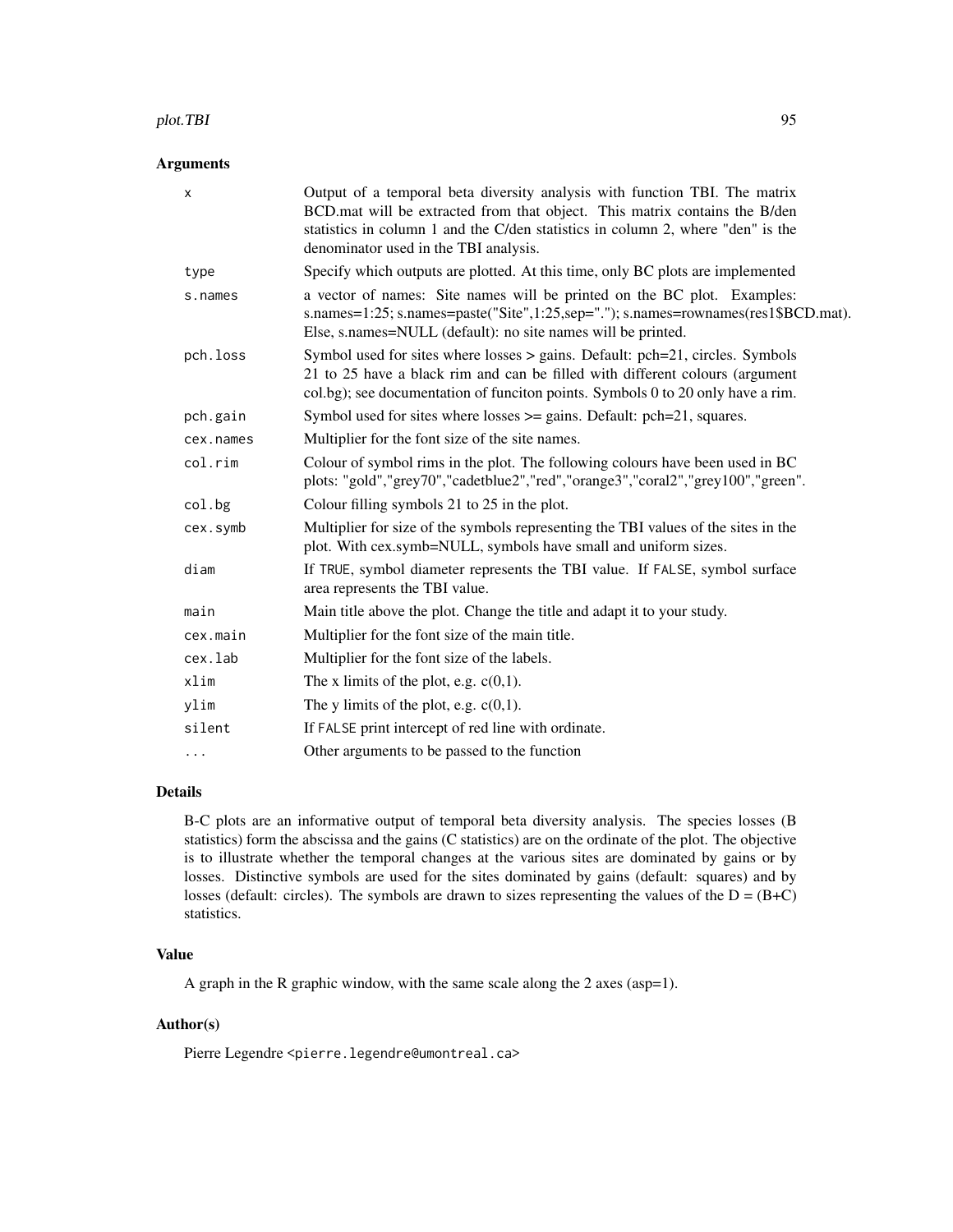#### References

Legendre, P. 2019. A temporal beta-diversity index to identify sites that have changed in exceptional ways in space-time surveys. *Ecology and Evolution* (in press).

van den Brink, P. J. & C. J. F. ter Braak. 1999. Principal response curves: analysis of time-dependent multivariate responses of biological community to stress. *Environmental Toxicology and Chemistry* 18: 138-148.

#### See Also

[TBI](#page-107-0)

## Examples

```
if(require("vegan", quietly = TRUE)) {
```

```
## Example 1 -
```
## Invertebrate communities subjected to insecticide treatment.

## As an example in their paper on Principal Response Curves (PRC method), van den ## Brink & ter Braak (1999) used observations on the abundances of 178 invertebrate ## species (macroinvertebrates and zooplankton) subjected to treatments in 12 mesocosms ## by the insecticide chlorpyrifos. The mesocosms were sampled at 11 occasions. The ## data, available in the {vegan} package, are log-transformed species abundances, ## ytranformed =  $\log(e(10*y+1))$ .

## The data of survey #4 will be compared to those of survey #11 in this example. ## Survey #4 was carried out one week after the insecticide treatment, whereas the ## fauna of the mesocosms was considered by the authors to have fully recovered from ## the insecticide treatment at survey #11.

#### data(pyrifos)

```
## The mesocosms had originally been attributed at random to the treatments. However,
## to facilitate presentation of the results, they will be listed here in order of
## increased insecticide doses: {0, 0, 0, 0, 0.1, 0.1, 0.9, 0.9, 6, 6, 44, 44}
## micro g/L.
```
## Select the 12 data rows of surveys 4 and 11 from the data file and reorder them

ord4 <- c(38,39,41,47,37,44,40,46,43,48,42,45) ord11 <- c(122,123,125,131,121,128,124,130,127,132,126,129)

## Run the TBI function

res1 <- TBI(pyrifos[ord4,], pyrifos[ord11,], method = "%diff", nperm = 0, test.t.perm = FALSE)

res1\$BCD.mat

## Draw BC plots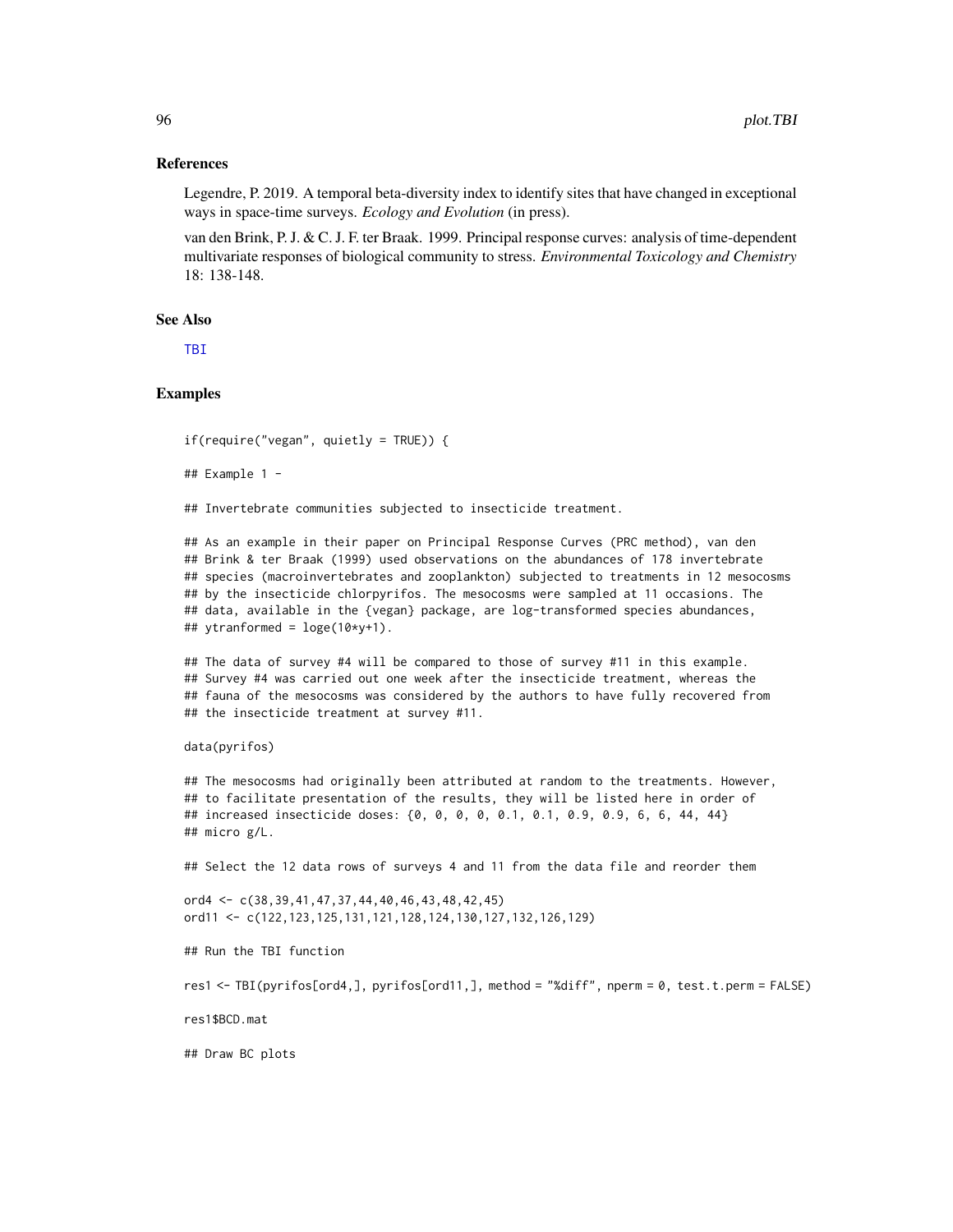#### plot.TBI 97

par(mfrow=c(1,2)) s.names <- paste("Surv",1:12,sep=".") ## In the 1st plot, the symbols have diameters proportional to the site TBI statistics plot(res1, s.names=s.names, col.bg="red", pch.loss=21, pch.gain=22, main="B-C plot, Pyrifos, surveys 4 & 11") ## In the 2nd plot, control the axes limit values by specifying xlim and ylim plot(res1, s.names=1:12, col.bg="green", pch.loss=23, pch.gain=24, main="B-C plot, Pyrifos, surveys 4 & 11", xlim=c(0,0.5), ylim=c(0.1,0.6)) ## In the 3rd plot, draw all symbols small and of the same size, using cex.symb=NULL dev.off() plot(res1, s.names=1:12, col.bg="gold", pch.loss=23, pch.gain=24, main="B-C plot, Pyrifos, surveys 4 & 11", cex.symb=NULL) ## Example 2 - ## This example uses the mite data available in vegan. Let us pretend that sites 1-20 ## represent a survey at time 1 (T1) and sites 21-40 a survey at time 2 (T2). data(mite) ## Run the TBI function res2 <- TBI(mite[1:20,],mite[21:40,],method="%diff",nperm=0,test.t.perm=FALSE) res2\$BCD.mat ## Draw BC plots par(mfrow=c(1,2)) s.names=rownames(res2\$BCD.mat) ## In the 1st plot, the symbols have diameters proportional to the site TBI statistics plot(res2, s.names=s.names, col.bg="cadetblue2", pch.loss=21, pch.gain=22, main="B-C plot, Mite data") # In the 2nd plot, control the axes limit values by specifying xlim and ylim plot(res2, s.names=1:20, col.rim="coral2", pch.loss=19, pch.gain=15, main="B-C plot, Mite data", xlim=c(0,0.6), ylim=c(0,0.6)) }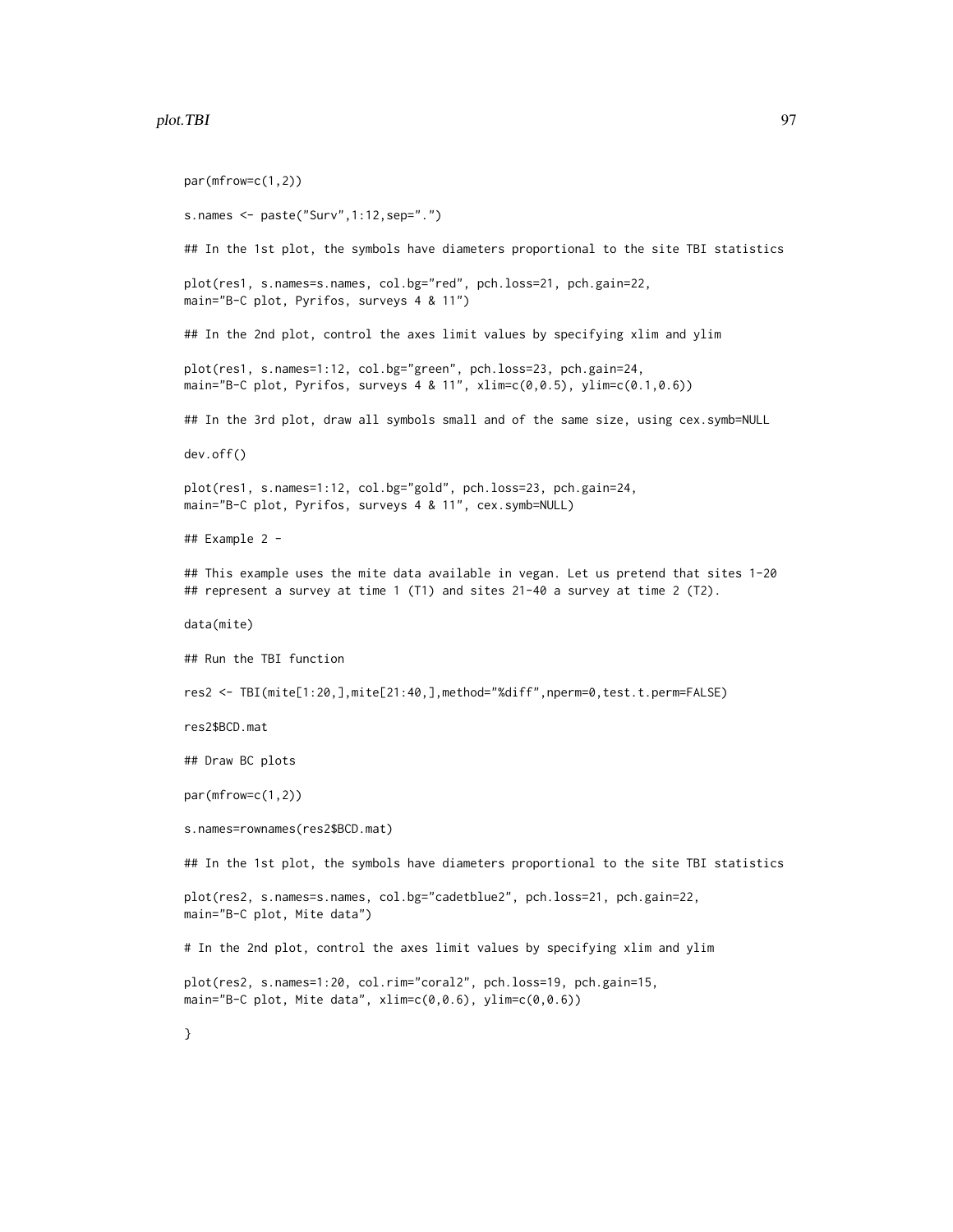# Description

Rotate a set of XY coordinates by an angle (in radians)

# Usage

rotation(xy, angle)

# Arguments

| xy    | A 2-columns matrix or data frame containing a set of X and Y coordinates.                             |
|-------|-------------------------------------------------------------------------------------------------------|
| angle | Numeric. A scalar giving the angle at which the points should be rotated. The<br>angle is in radians. |

# Value

A 2-columns matrix of the same size as xy giving the rotated coordinates.

# Author(s)

F. Guillaume Blanchet

## Examples

```
### Create a set of coordinates
coords<-cbind(runif(20),runif(20))
```
### Create a series of angles rad<-seq(0,pi,l=20)

```
for(i in rad){
coords.rot<-rotation(coords,i)
plot(coords.rot)
}
```

```
### Rotate the coordinates by an angle of 90 degrees
coords.90<-rotation(coords,90*pi/180)
coords.90
```

```
plot(coords,xlim=range(rbind(coords.90,coords)[,1]),ylim=range(rbind(coords.90,coords)[,2]),asp=1)
points(coords.90,pch=19)
```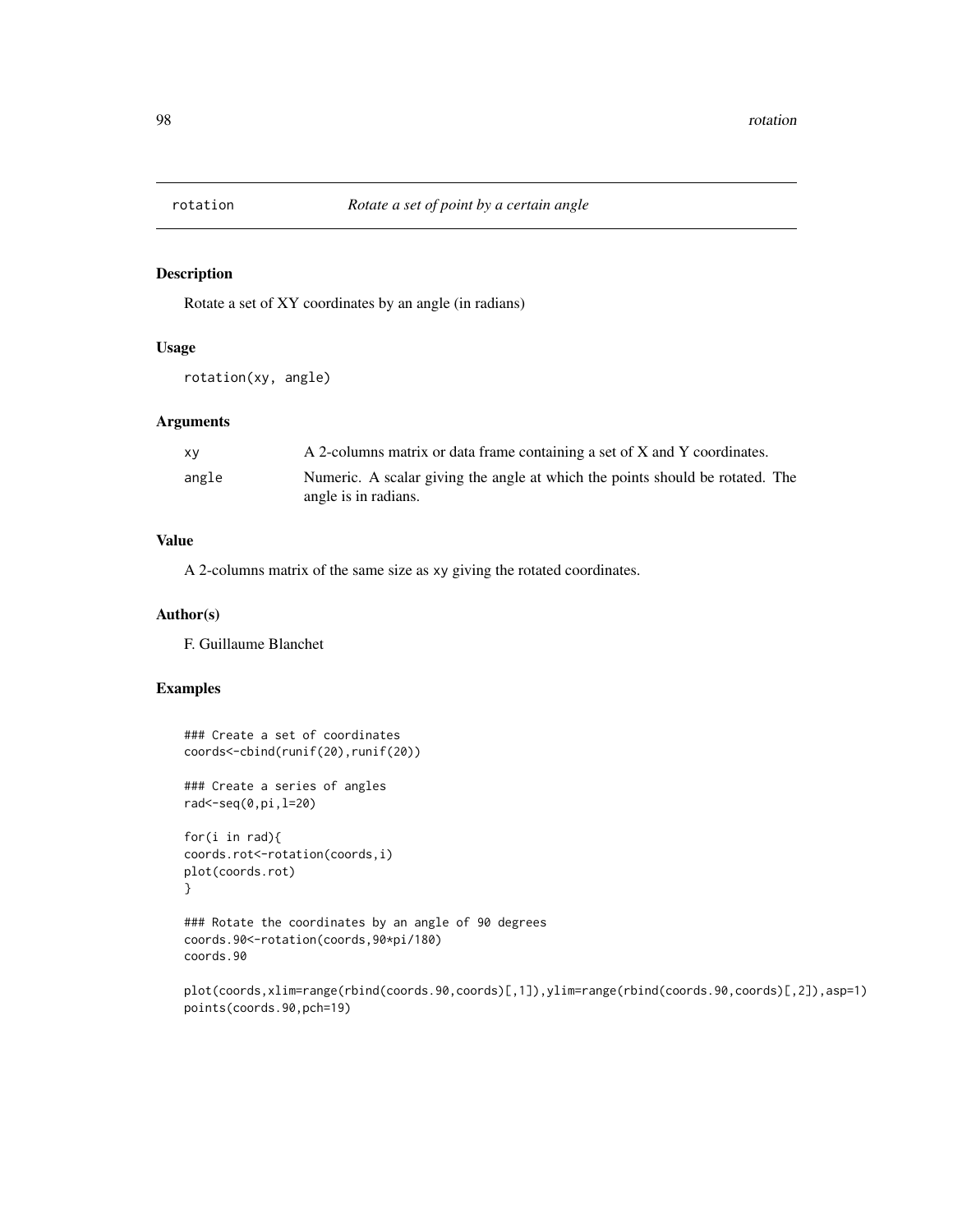# Description

The function decomposes the variance of a variable x on a basis of orthogonal vectors. The significance of the associated R-squared values is tested by a randomization procedure. A smoothed scalogram is obtained by summing the R-squared values into nblocks.

## Usage

```
scalogram(
  x,
  orthobasisSp,
  nblocks = ncol(orthobasisSp),
  nrepet = 999,
  p.adjust.method = "none"
)
## S3 method for class 'scalogram'
plot(x, pos = -1, plot = TRUE, ...)
```
# Arguments

| $\boldsymbol{\mathsf{x}}$ | a numeric vector for univariate data or an object of class dudi for multivariate<br>data (for scalogram) or an object of class scalogram (for plot. scalogram)                     |
|---------------------------|------------------------------------------------------------------------------------------------------------------------------------------------------------------------------------|
| orthobasisSp              | an object of class or thobasis Sp                                                                                                                                                  |
| nblocks                   | an integer indicating the number of blocks in the smoothed scalogram                                                                                                               |
| nrepet                    | an integer indicating the number of permutations used in the randomization pro-<br>cedure                                                                                          |
| p.adjust.method           |                                                                                                                                                                                    |
|                           | a string indicating a method for multiple adjustment, see p. adjust. methods<br>for possible choices.                                                                              |
| pos                       | an integer indicating the position of the environment where the data are stored,<br>relative to the environment where the function is called. Useful only if storeData<br>is FALSE |
| plot                      | a logical indicating if the graphics is displayed                                                                                                                                  |
| .                         | additional graphical parameters (see adegpar and trellis.par.get)                                                                                                                  |
|                           |                                                                                                                                                                                    |

# Details

On the plot, oberved R-squared values are represent by bars. A black line indicate the 0.95 quantile of the values obtained by permutations. Significant values are indicated by a '\*'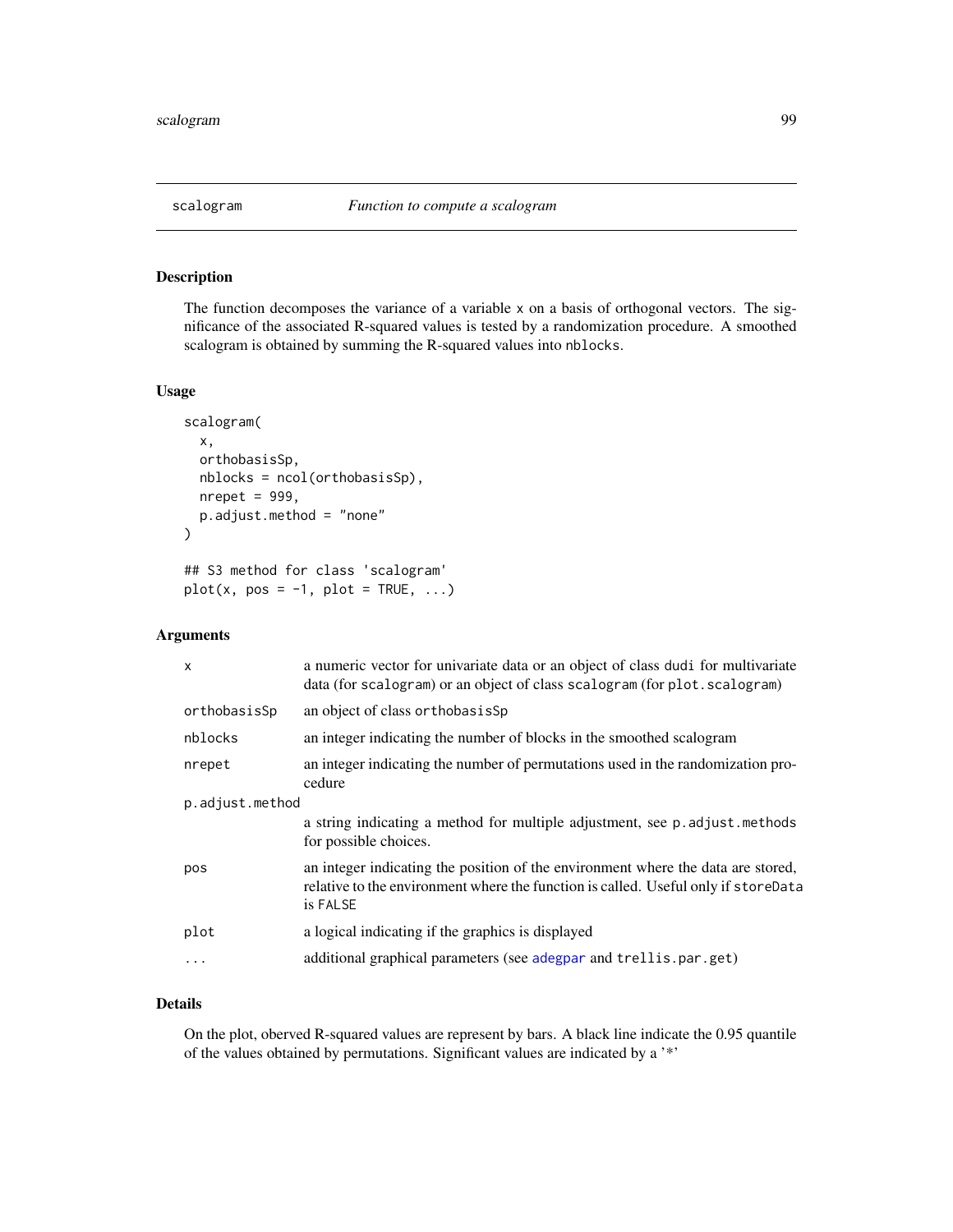#### Value

The function scalogram returns an object of class scalogram, subclass krandtest. The plot function returns an object of class ADEgS, generated by the functions of the adegraphics package

## Author(s)

Stéphane Dray <stephane.dray@univ-lyon1.fr>

#### References

Dray S., Pélissier R., Couteron P., Fortin M.J., Legendre P., Peres-Neto P.R., Bellier E., Bivand R., Blanchet F.G., De Caceres M., Dufour A.B., Heegaard E., Jombart T., Munoz F., Oksanen J., Thioulouse J., Wagner H.H. (2012). Community ecology in the age of multivariate multiscale spatial analysis. *Ecological Monographs* 82, 257–275.

#### See Also

[mem](#page-99-1) [orthobasis](#page-0-0)

## Examples

```
if(require("ade4", quietly = TRUE) & require("spdep", quietly = TRUE)){
data(mafragh)
me <- mem(nb2listw(mafragh$nb))
if(require("adegraphics", quietly = TRUE)){
sc1 <- scalogram(mafragh$env$Conduc, me, nblocks = 10)
plot(sc1)
}
}
```
<span id="page-99-0"></span>

| scores.listw | Function to compute and manage Moran's Eigenvector Maps (MEM) |
|--------------|---------------------------------------------------------------|
|              | of a listw object                                             |

## <span id="page-99-1"></span>Description

These functions compute MEM (i.e., eigenvectors of a doubly centered spatial weighting matrix). Corresponding eigenvalues are linearly related to Moran's index of spatial autocorrelation.

#### Usage

```
scores.listw(
 listw,
 wt = rep(1, length(listw$neighbours)),
 MEM.autocor = c("non-null", "all", "positive", "negative"),
  store.listw = FALSE
```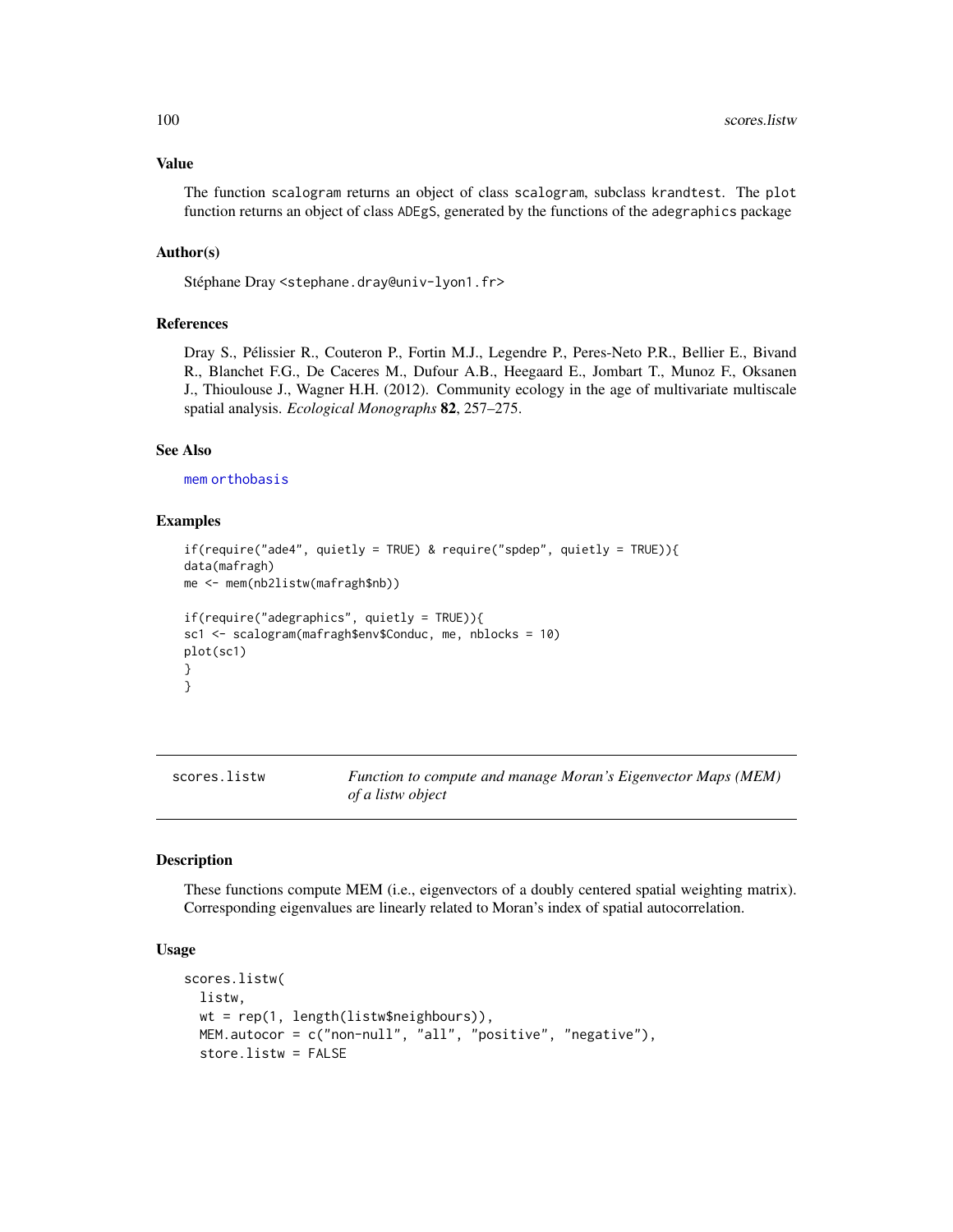scores.listw 101

```
\mathcal{L}mem(
  listw,
 wt = rep(1, length(listw$neighbours)),
 MEM.autocor = c("non-null", "all", "positive", "negative"),
  store.listw = FALSE
)
orthobasis.listw(
  listw,
  wt = rep(1, length(listw$neighbours)),
 MEM.autocor = c("non-null", "all", "positive", "negative"),
  store.listw = FALSE
)
## S3 method for class 'orthobasisSp'
```

```
x[i, j, drop = TRUE]
```
# Arguments

| listw       | An object of the class listw created by functions of the spdep package                                                                                                                                                                                                                                                                                                                                                                            |
|-------------|---------------------------------------------------------------------------------------------------------------------------------------------------------------------------------------------------------------------------------------------------------------------------------------------------------------------------------------------------------------------------------------------------------------------------------------------------|
| wt          | A vector of weights. It is used to orthogonalize the eigenvectors. It could be<br>useful if MEM are used in weighted regression or canonical correspondence<br>analysis                                                                                                                                                                                                                                                                           |
| MEM.autocor | A string indicating if all MEMs must be returned or only those corresponding to<br>non-null, positive or negative autocorrelation. The difference between options<br>all and non-null is the following: when there are several null eigenvalues, op-<br>tion all removes only one of the eigenvectors with null eigenvalues and returns<br>(n-1) eigenvectors, whereas non-null does not return any of the eigenvectors<br>with null eigenvalues. |
| store.listw | A logical indicating if the spatial weighting matrix should be stored in the at-<br>tribute listw of the returned object                                                                                                                                                                                                                                                                                                                          |
| X           | An object of class or thobasis Sp.                                                                                                                                                                                                                                                                                                                                                                                                                |
| i, j        | Elements to extract (integer or empty): index of rows (i) and columns (j).                                                                                                                                                                                                                                                                                                                                                                        |
| drop        | A logical. If TRUE, object containing only one colum is converted in vector                                                                                                                                                                                                                                                                                                                                                                       |
|             |                                                                                                                                                                                                                                                                                                                                                                                                                                                   |

# Details

Testing the nullity of eigenvalues is based on  $E(i)/E(1)$  where  $E(i)$  is i-th eigenvalue and  $E(1)$  is the maximum absolute value of eigenvalues

## Value

An object of class orthobasisSp, subclass orthobasis. The MEMs are stored as a data.frame. It contains several attributes (see ?attributes) including:

- values: The associated eigenvalues.
- listw: The associated spatial weighting matrix (if store.listw = TRUE).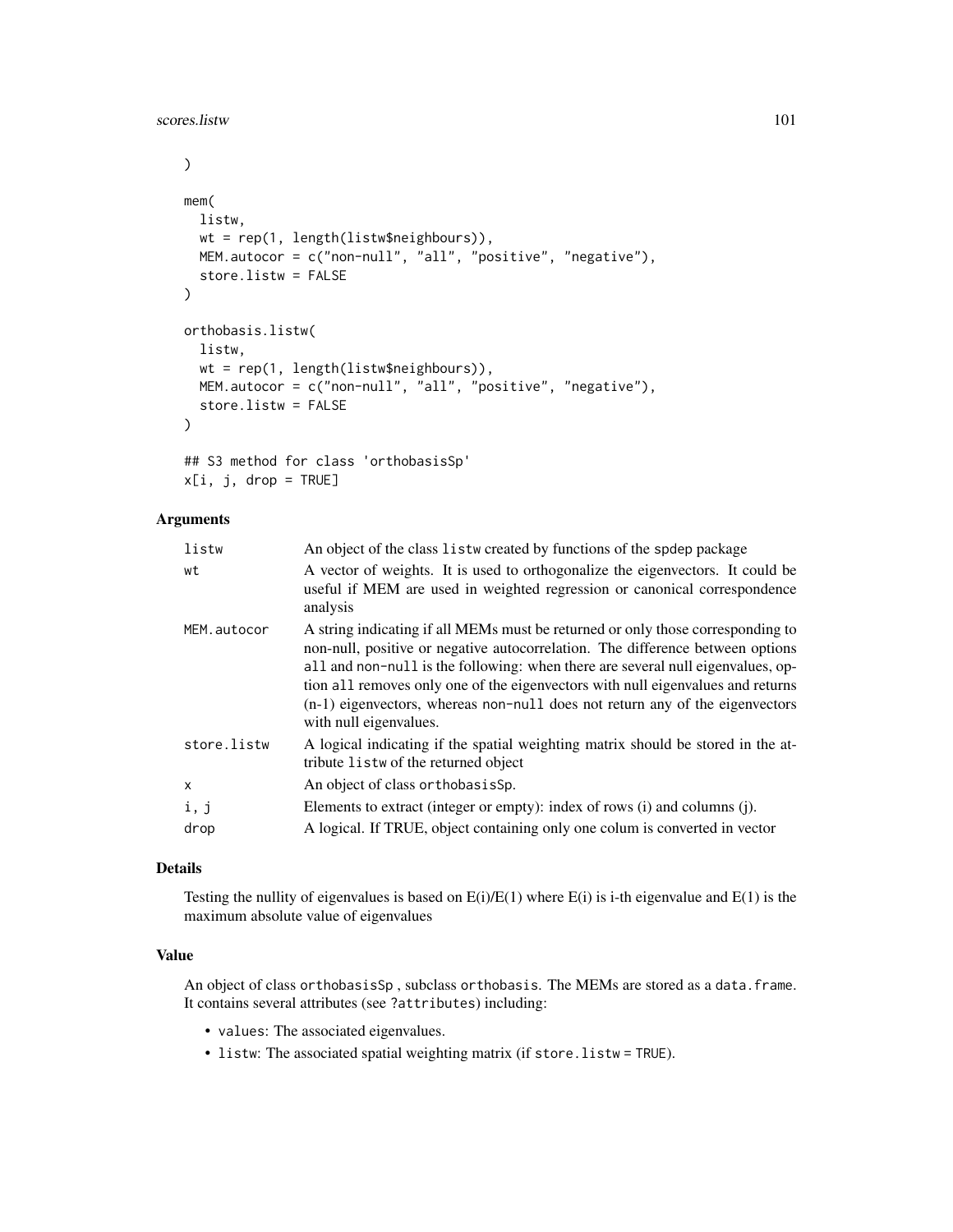## Author(s)

Stéphane Dray <stephane.dray@univ-lyon1.fr>

#### References

Dray, S., Legendre, P., and Peres-Neto, P. R. (2006). Spatial modeling: a comprehensive framework for principal coordinate analysis of neighbor matrices (PCNM). *Ecological Modelling* 196, 483– 493.

Griffith D. A. (1996) Spatial autocorrelation and eigenfunctions of the geographic weights matrix accompanying geo-referenced data. *Canadian Geographer* 40, 351–367.

# See Also

[nb2listw](#page-0-0) [orthobasis](#page-0-0)

## Examples

```
if(require("ade4", quietly = TRUE) & require("spdep", quietly = TRUE)){
data(oribatid)
nbtri <- tri2nb(as.matrix(oribatid$xy))
sc.tri <- scores.listw(nb2listw(nbtri, style = "B"))
summary(sc.tri)
}
if(require("adegraphics", quietly = TRUE)){
s.value(oribatid$xy,sc.tri[,1:9])
plot(sc.tri[,1:6], oribatid$xy, pSp.cex = 5, pSp.alpha = 0.5, pbackground.col = 'lightblue')
}
```
ScotchWhiskey *Scotch Whiskey Data Set*

#### Description

Single Malt Scotch whiskeys from 109 distilleries

## Usage

```
data(ScotchWhiskey)
```
## Format

A list with 12 members:

geo A [SpatialPointsDataFrame-class](#page-0-0) object containing the geographic coordinates and other information about the distilleries.

colour The whiskey colour coded as a 14-level factor.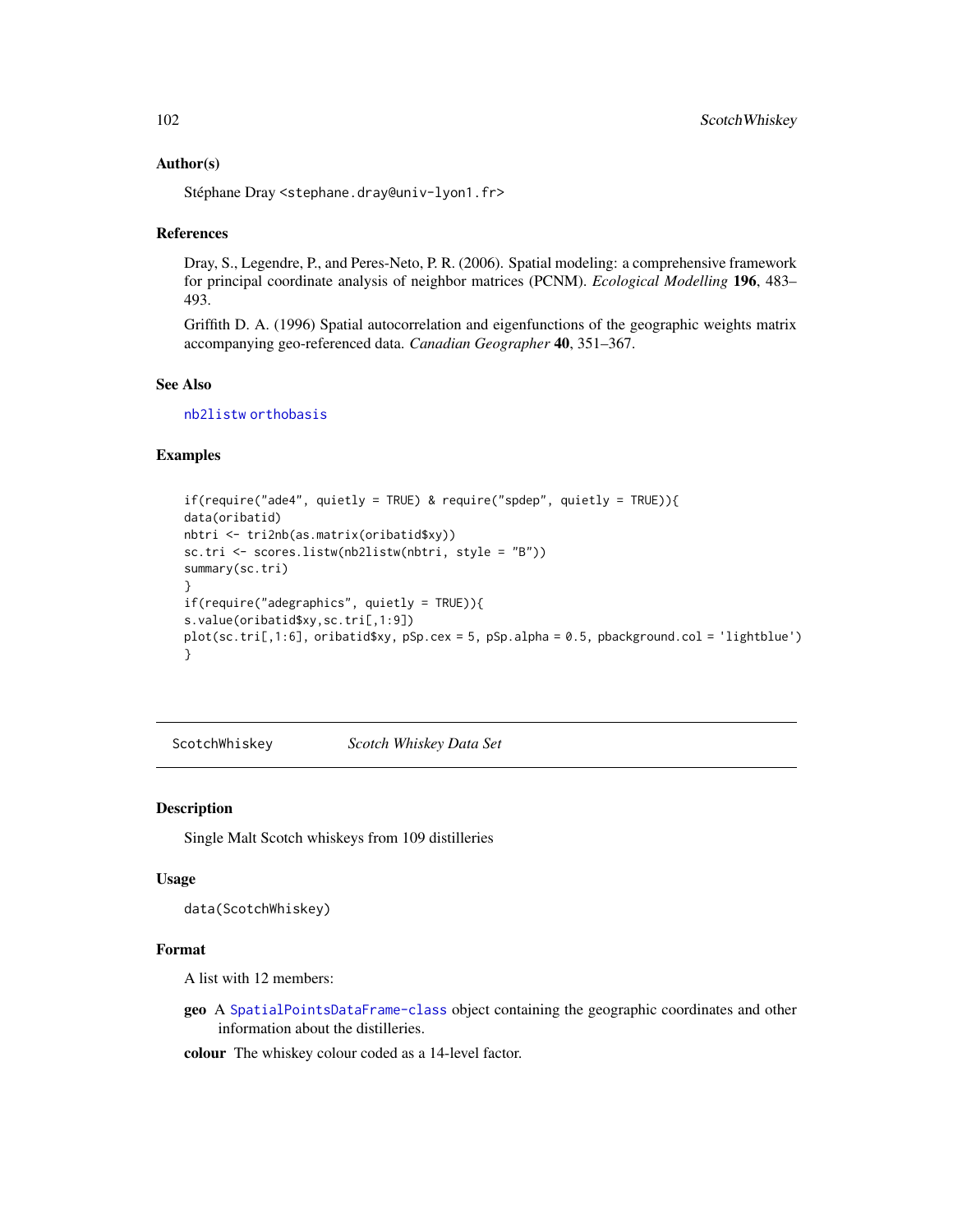- nose A set of 12 nasal notes (boolean).
- body A set of 8 body notes (boolean).
- palate A set of 15 palatine notes (boolean).
- finish A set of 19 finish (or after-taste) notes (boolean).
- **nbChar** Number of characteristics attributed to each distillery for each of the four sets of boolean features: nose, body, palate, finish.
- listW A listw object (see [nb2listw](#page-0-0)) containing information about the spatial edges (neighbour links) between the distilleries.
- links.mat A binary square matrix of the spatial connexions between the distilleries (contiguity matrix).
- neighbors A [SpatialLinesDataFrame-class](#page-0-0) object containing geographic information about the spatial links between the distilleries.
- dist A list of distance matrices obtained for each of the four sets of boolean features.

#### Details

There are 5 data sets: color, nose, body, palate, and finish. The binary  $(0,1)$  descriptors are in the same order as on p. 239 of the whisky paper.

There are two whiskies in the classification from the Springbank distillery. One pertains to the Islay group, the other to the Western group.

Please let us know of the analyses you have performed with the whiskey data, especially if you intend to publish them.

The distance matrices were calculated separately as follows for each tasting data set:

 $D = (1 - S4)^{0.5}$ ,

where S4 is the Simple matching coefficient of Sokal & Michener (1958). This coefficient was called S4 in the Gower & Legendre (1986) paper and S1 in the Legendre & Legendre (2012) book. In package ade4, coefficient  $D = sqrt(1 - S4)$  is computed by function dist. binary using argument "method=2".

#### Source

Pierre Legendre <pierre.legendre@umontreal.ca> and François-Joseph Lapoints <francois-joseph.lapointe@umontreal.ca>, Département de sciences biologiques, Université de Montréal, Montréal, Québec, Canada.

#### References

Lapointe, F.-J. and P. Legendre. 1994. A classification of pure malt Scotch whiskies. Applied Statistics 43: 237-257 <http://www.dcs.ed.ac.uk/home/jhb/whisky/lapointe/text.html>.

Gower, J.C. and Legendre, P. 1986. Metric and Euclidean properties of dissimilarity coefficients. Journal of Classification, 3, 5-48.

Legendre, P. and Legendre, L. 2012. Numerical Ecology. 3rd English edition. Elsevier Science BV, Amsterdam.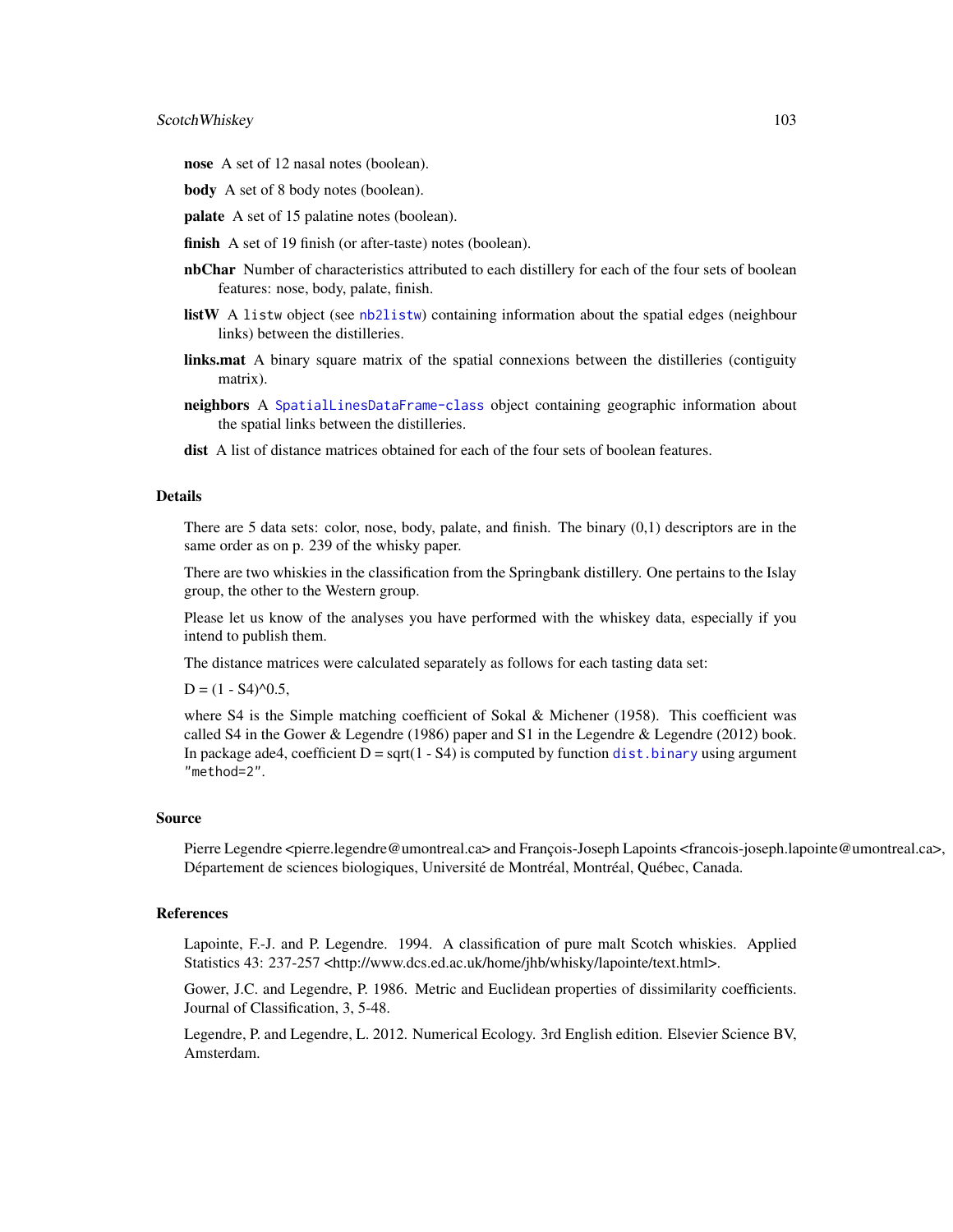## Examples

```
data(ScotchWhiskey)
lapply(ScotchWhiskey,ncol)
ScotchWhiskey$nbChar
ScotchWhiskey$listW ## attr(ScotchWhiskey$listW,"class")
names(ScotchWhiskey)
names(ScotchWhiskey$dist)
##
plotWhiskey <- function(main) {
    plot(x=ScotchWhiskey$geo@coords[,1L]/1000,
         xlab="Eastings (km)",
         y=ScotchWhiskey$geo@coords[,2L]/1000,
        ylab="Northings (km)",
         main=main,
         type="n",asp=1)
   apply(
        ScotchWhiskey$neighbor@data,1L,
        function(X,coords) {
            segments(
                coords[X[1L],1L]/1000,
                coords[X[1L],2L]/1000,
                coords[X[2L],1L]/1000,
                coords[X[2L],2L]/1000
            )
        },
        coords=ScotchWhiskey$geo@coords
    )
    invisible(NULL)
}
##
plotWhiskey("Scotch whiskey: peat nose")
cols <- c("blue","orange")
points(ScotchWhiskey$geo@coords/1000,pch=21L,
       bg=cols[ScotchWhiskey$nose[,"peat"]+1L])
legend(x=50,y=1000,legend=c("Has a peat nose","Has no peat nose"),
       pch=21L,pt.bg=rev(cols))
##
plotWhiskey("Scotch whiskey: soft body")
cols <- c("red","green")
points(ScotchWhiskey$geo@coords/1000,pch=21L,
       bg=cols[ScotchWhiskey$body[,"soft"]+1L])
legend(x=50,y=1000,legend=c("Has a soft body","Has no soft body"),
       pch=21L,pt.bg=rev(cols))
##
plotWhiskey("Scotch whiskey: spicy palate")
cols <- c("red","green")
points(ScotchWhiskey$geo@coords/1000,pch=21L,
       bg=cols[ScotchWhiskey$palate[,"spice"]+1L])
legend(x=50,y=1000,legend=c("Has a spicy palate","Has no spicy palate"),
       pch=21L,pt.bg=rev(cols))
##
plotWhiskey("Scotch whiskey: sweet finish")
```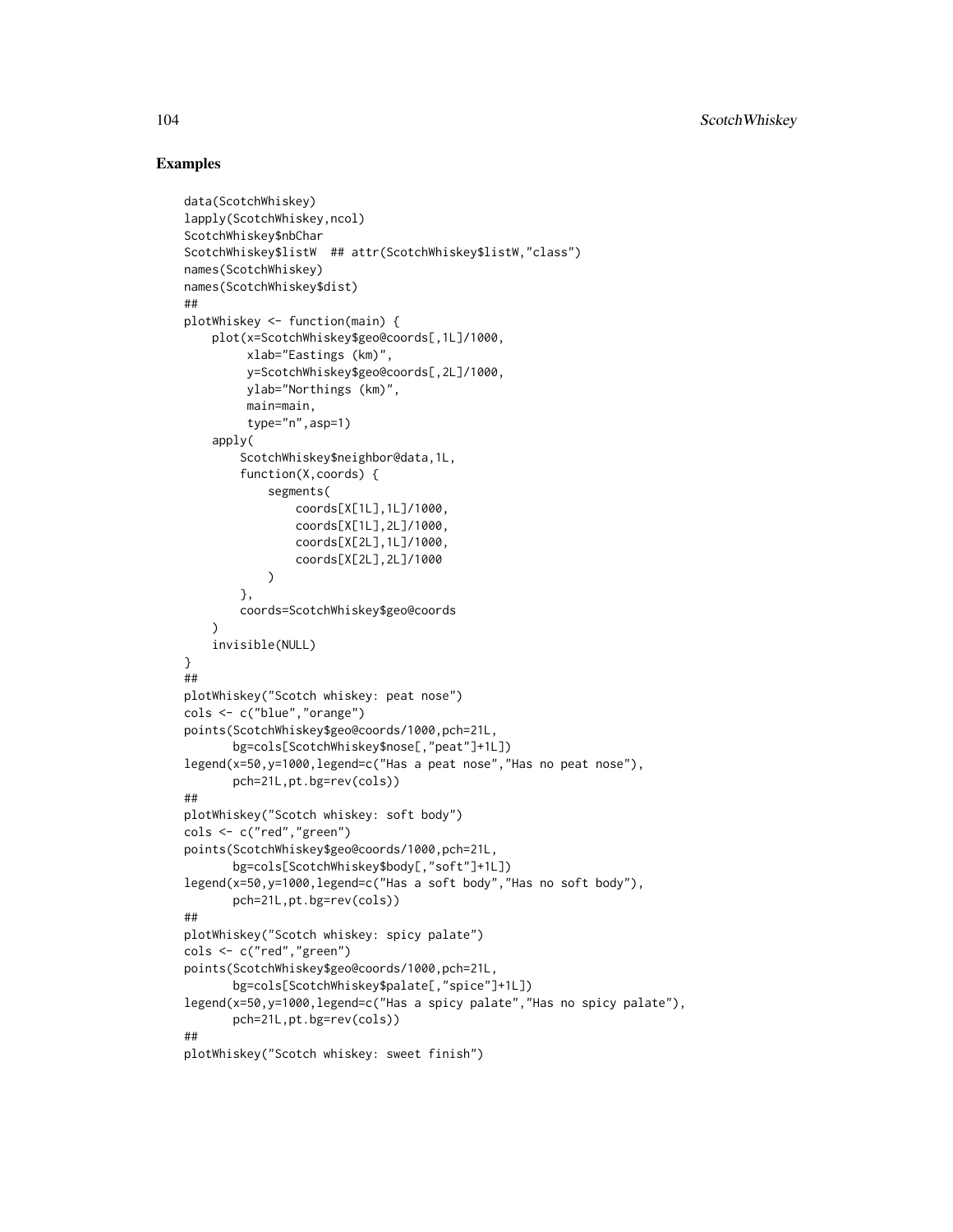#### stimodels and the state of the state of the state of the state of the state of the state of the state of the state of the state of the state of the state of the state of the state of the state of the state of the state of

```
cols <- c("red","green")
points(ScotchWhiskey$geo@coords/1000,pch=21L,
      bg=cols[ScotchWhiskey$finish[,"sweet"]+1L])
legend(x=50,y=1000,legend=c("Has a sweet finish","Has no sweet finish"),
      pch=21L,pt.bg=rev(cols))
##
### To visualize (part of) the distance matrices:
as.matrix(ScotchWhiskey$dist$nose)[1:5,1:5]
as.matrix(ScotchWhiskey$dist$body)[1:5,1:5]
as.matrix(ScotchWhiskey$dist$palate)[1:5,1:5]
as.matrix(ScotchWhiskey$dist$finish)[1:5,1:5]
##
### The data tables:
ScotchWhiskey$colour
head(ScotchWhiskey$nose)
head(ScotchWhiskey$body)
head(ScotchWhiskey$palate)
head(ScotchWhiskey$finish)
```
stimodels *Space-time interaction in ANOVA without replication*

# **Description**

Function stimodels performs two-way ANOVA to test space-time interaction without replicates using one among a set of possible models. Function quicksti allows performing space-time ANOVA in a simplified way. In many models, degrees of freedom are saved by coding space and/or time parsimoniously using distance-based Moran Eigenvector Maps (dbMEM).

## Usage

```
stimodels(
  Y,
  S,
  Ti,
 model = "5",nperm = 999,
 nS = -1,
 nT = -1,
 Sfixed = TRUE,
 Tfixed = TRUE,
 COD.S = NULL,COD.T = NULL,print.res = TRUE
)
quicksti(
 Y,
```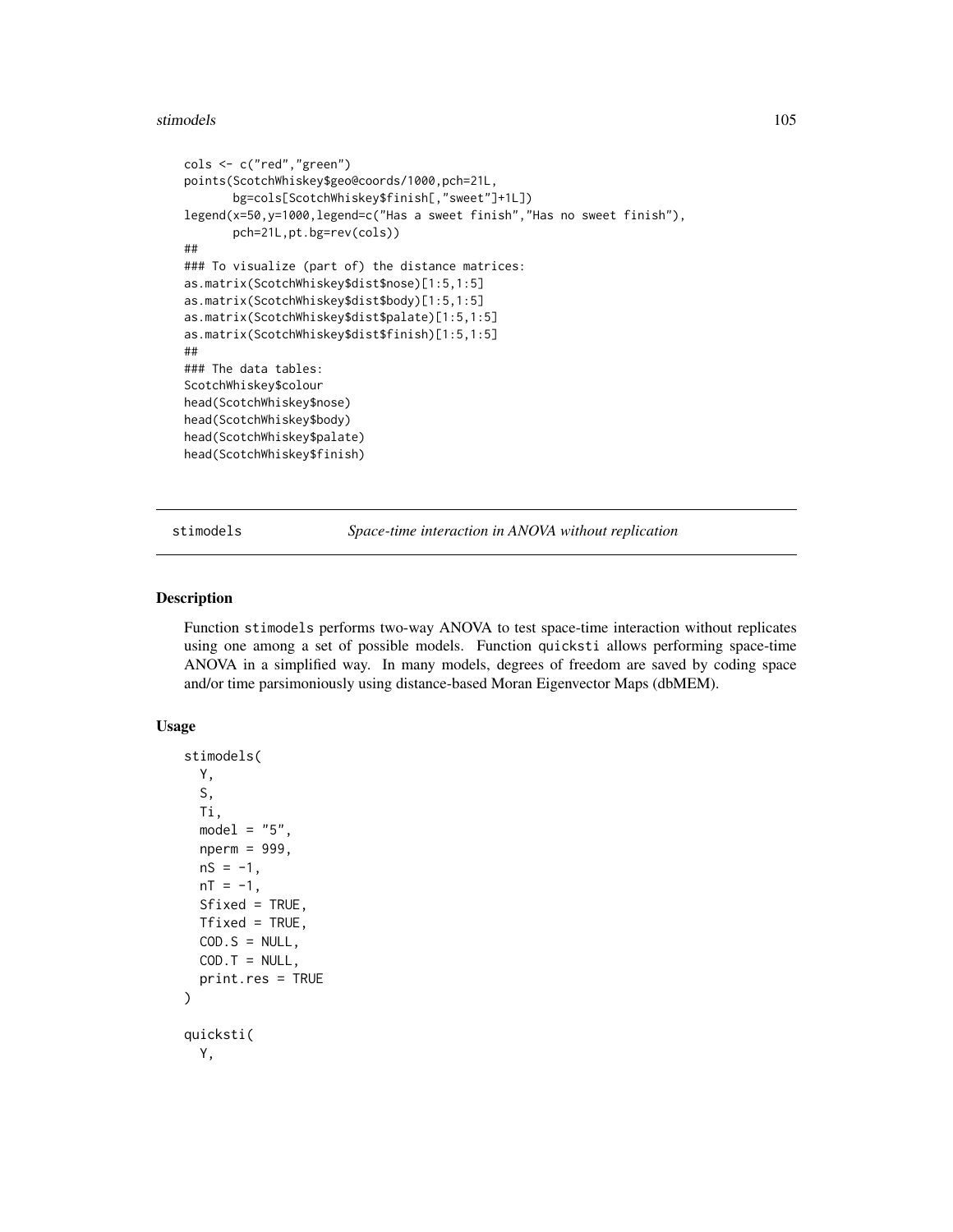#### 106 stimodels and the state of the state of the state of the state of the state of the state of the state of the state of the state of the state of the state of the state of the state of the state of the state of the state

```
S,
  Ti,
  nperm = 999,
  alpha = 0.05,
 COD.S = NULL,COD.T = NULL,print.res = TRUE
)
```
# Arguments

| Y         | Site-by-species response data table. Assumes row blocks corresponding to times,<br>i.e. within each block all sites are provided (in the same order).                                                                                |
|-----------|--------------------------------------------------------------------------------------------------------------------------------------------------------------------------------------------------------------------------------------|
| S         | Number of spatial points (when they are aligned on a transect or a time series<br>and equispaced) or a matrix of spatial coordinates (when the sites are on a two-<br>dimensional surface or on a line but very irregularly spaced). |
| Ti        | Number of time campaigns (when equispaced) or a matrix (a vector) of temporal<br>coordinates (when the time campaigns are very irregularly spaced).                                                                                  |
| model     | Linear space-time model to be used (can be either "2", "3a", "3b", "4", "5", "6a",<br>"6b", or "7").                                                                                                                                 |
| nperm     | Number of permutations in the significance tests.                                                                                                                                                                                    |
| nS        | Number of space dbMEMs to use (by default, -1, all dbMEMs with positive<br>autocorrelation are used).                                                                                                                                |
| nT        | Number of time dbMEMs to use (by default, -1, all dbMEMs with positive au-<br>tocorrelation are used).                                                                                                                               |
| Sfixed    | Logical: is factor Space fixed, or not (if FALSE, it is considered a random fac-<br>tor).                                                                                                                                            |
| Tfixed    | Logical: is factor Time fixed, or not (if FALSE, it is considered a random factor).                                                                                                                                                  |
| COD.S     | Spatial coding functions to be used instead of dbMEM. The number of columns<br>must be lower than S and the number of rows equal to the number of rows in Y.                                                                         |
| COD.T     | Temporal coding functions to be used instead of dbMEM. The number of columns<br>must be lower than Ti and the number of rows equal to the number of rows in Y.                                                                       |
| print.res | If TRUE displays the results and additional information onscreen (recommended).                                                                                                                                                      |
| alpha     | In quicksti, confidence level for the interaction test. Depending on the decision<br>for the interaction test, the main factors are tested differently.                                                                              |

# Details

In stimodels tests for space-time interaction and space or time main effects are conducted using one of the different models. With Models 2, 6a and 6b the interaction test is not available.

Model 2 - Space and Time are coded using Helmert contrasts for the main effects. No interaction is tested. Model 3a - Space is coded using dbMEM variables whereas Time is coded using Helmert contrasts. Model 3b - Space is coded using Helmert contrasts whereas Time is coded using dbMEM variables. Model 4 - Both Space and Time are coded using dbMEM variables for all tests. Model 5 - Space and Time are coded using Helmert contrasts for the main factor effects, but they are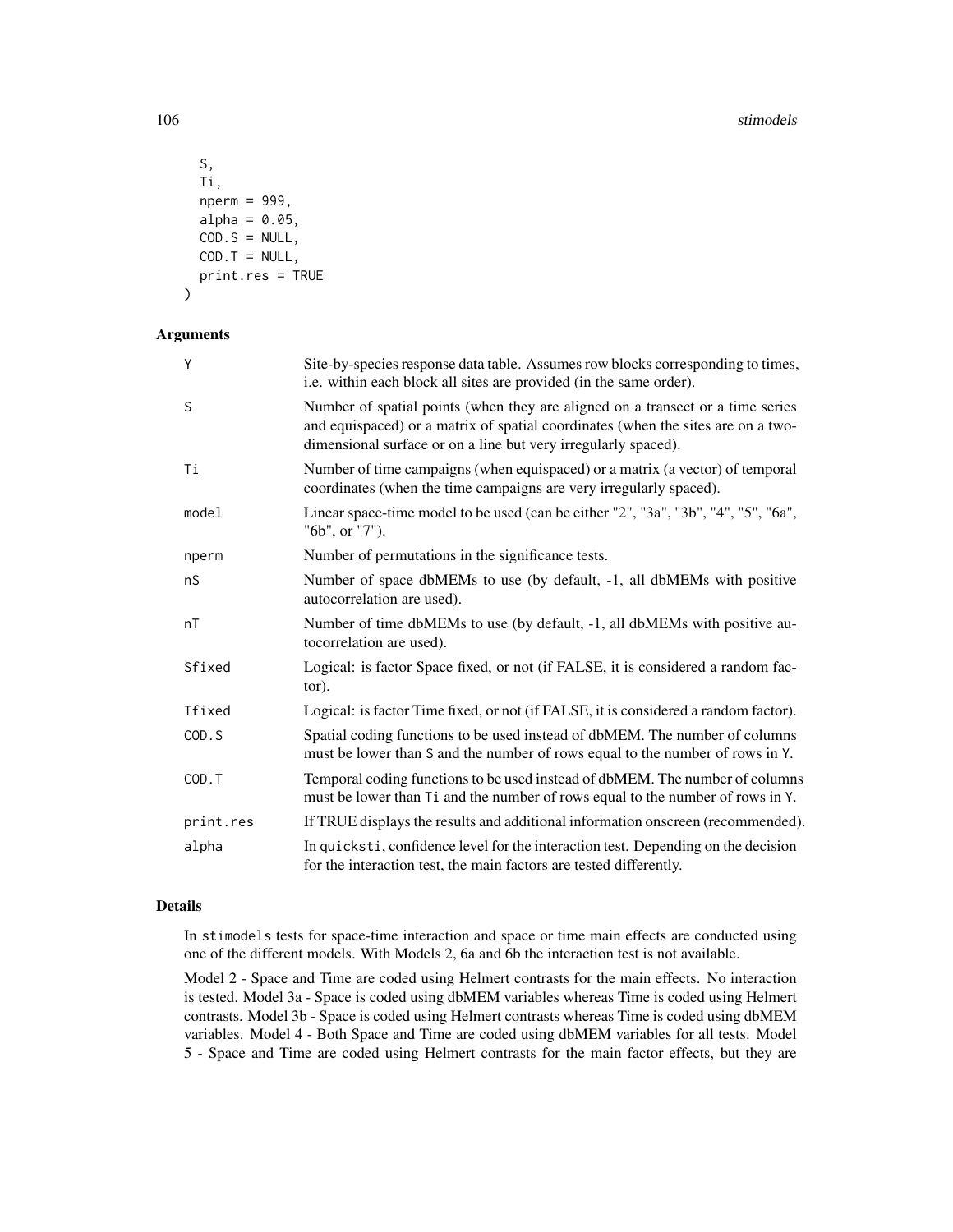#### stimodels and the state of the state of the state of the state of the state of the state of the state of the state of the state of the state of the state of the state of the state of the state of the state of the state of

coded using dbMEM variables for the interaction term. Model 6a - Nested model. Testing for the existence of spatial structure (common or separate) using dbMEM variables to code for Space. Model 6b - Nested model. Testing for the existence of temporal structure (common or separate) using dbMEM variables to code for Time. Model 7 - Space and Time are coded using dbMEM variables for the main factor effects, but they are coded using Helmert contrasts for the interaction term (not recommended).

When using quicksti, space-time interaction is first tested using Model 5. Depending on the outcome of this test, the main factors are tested using different strategies. If the interaction is not significant then the test of main factors is also done following Model 5. If the interaction is significant, then a nested model (6a) is used to know whether separate spatial structures exist and another (6b) to know whether separate temporal structures exist. In quicksti function space and time are always considered fixed factors (F ratios are constructed using residual MS in the denominator).

For the interaction the permutations are unrestricted, whereas for the main factors the permutations are restricted within time blocks (for the test of factor Space) or space blocks (for the test of factor Time). By default, the function computes dbMEM for space and time coding, but other space and/or time descriptors can be provided by the user, through COD.S and COD.T.

# Value

| testS   | An object with the result of the space effect test, including the mean squares for<br>the F numerator (MS. num), the mean squares for the F denominator (MS. den), the<br>proportion of explained variance (R2), the adjusted proportion of explained vari-<br>ance $(R2.add)$ , the F statistics $(F)$ and its p-value computed from a permutation<br>test (Prob). |
|---------|---------------------------------------------------------------------------------------------------------------------------------------------------------------------------------------------------------------------------------------------------------------------------------------------------------------------------------------------------------------------|
| testT   | An object with the result of the time effect test, like tests.                                                                                                                                                                                                                                                                                                      |
| teststi | An object with the result of the space-time interaction test, like tests.                                                                                                                                                                                                                                                                                           |

## Author(s)

Pierre Legendre <pierre.legendre@umontreal.ca>, Miquel De Caceres and Daniel Borcard

#### References

Borcard, D. and P. Legendre. 2002. All-scale spatial analysis of ecological data by means of principal coordinates of neighbour matrices. Ecological Modelling 153: 51-68.

Dray, S., P. Legendre and P. R. Peres-Neto. 2006. Spatial modelling: a comprehensive framework for principal coordinate analysis of neighbour matrices (PCNM). Ecological Modelling 196: 483- 493.

Legendre, P., M. De Caceres and D. Borcard. 2010. Community surveys through space and time to assess environmental changes: testing space-time interaction in the absence of replication. Ecology 91: 262-272.

#### See Also

[trichoptera](#page-121-0)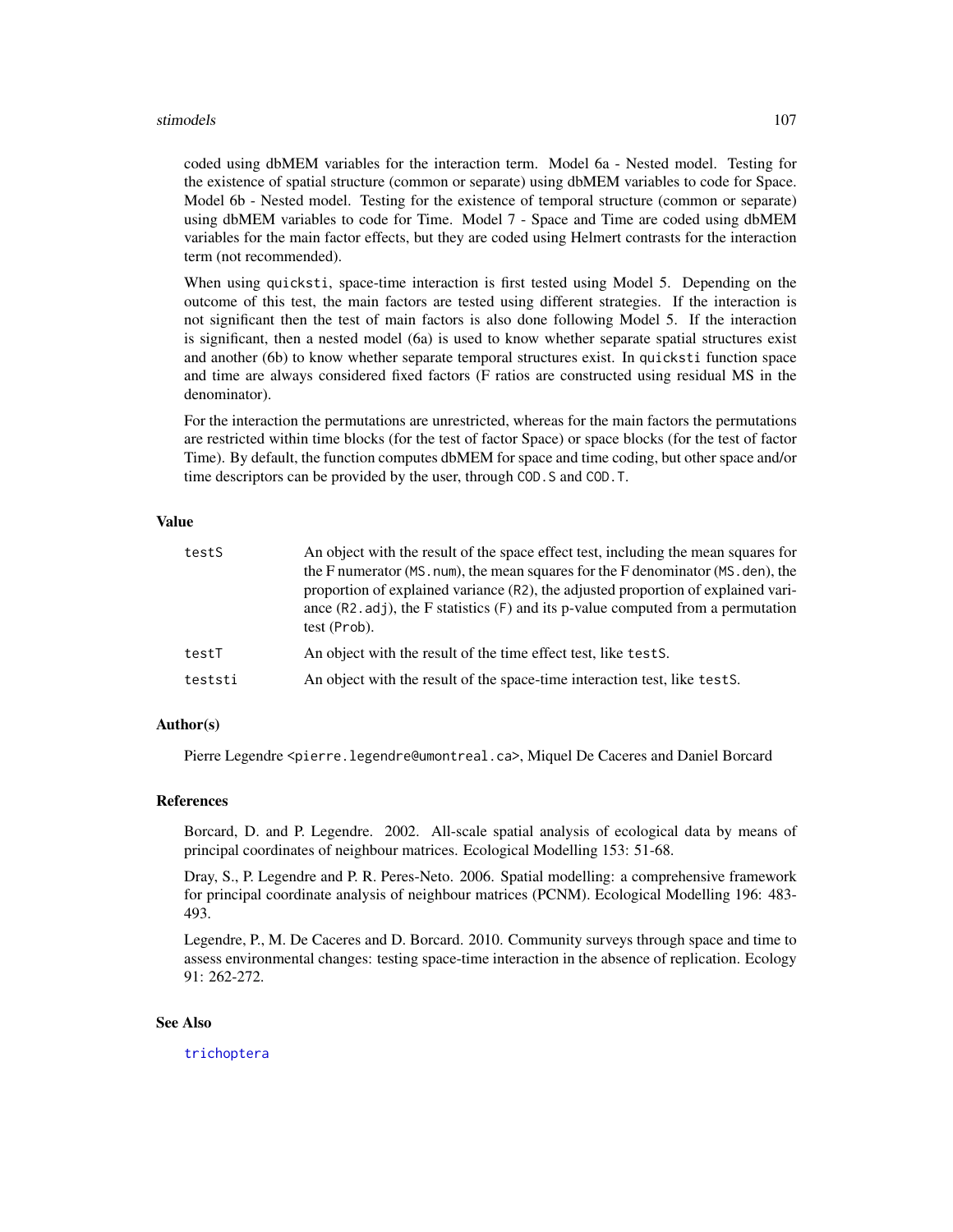## Examples

```
data(trichoptera)
# log-transform species data (excluding site and time colums)
trich.log <- log1p(trichoptera[,-c(1,2)])
# Run space-time interaction test using model "5"
stimodels(trich.log, S=22, Ti=10, nperm=99, model="5")
## Not run:
# Run space-time analysis with tests for main effects after testing
# interaction (which is significant)
quicksti(trich.log, S=22, Ti=10, nperm=99)
# Run space-time analysis for time blocks number 6 and 7.
# Interaction is then not significant and tests of main effects are done
# following model 5
quicksti(trich.log[111:154,], S=22, Ti=2, nperm=99)
## End(Not run)
```
<span id="page-107-0"></span>TBI *TBI: Difference between multivariate observations at T1 and T2*

# Description

The function computes and tests Temporal Beta-diversity Indices (TBI) between multivariate observations (frequency or presence-absence data) forming pairs observed at time 1 (T1) and time 2 (T2). The data matrices may contain abundance or presence-absence data, or other types of frequency-like data (e.g. biomasses). TBI are dissimilarity indices that measure beta differentiation through time. The indices are computed between T1 and T2 for each site. The difference between species (or abundances-per-species) gains (C/den) and losses (B/den) can be printed out and tested for significance.

## Usage

```
TBI(
  mat1,
  mat2,
  method = "%difference",
  pa.tr = FALSE,
  nperm = 99,
  BCD = TRUE,replace = FALSE,
  test.BC = TRUE,
```
108 TBI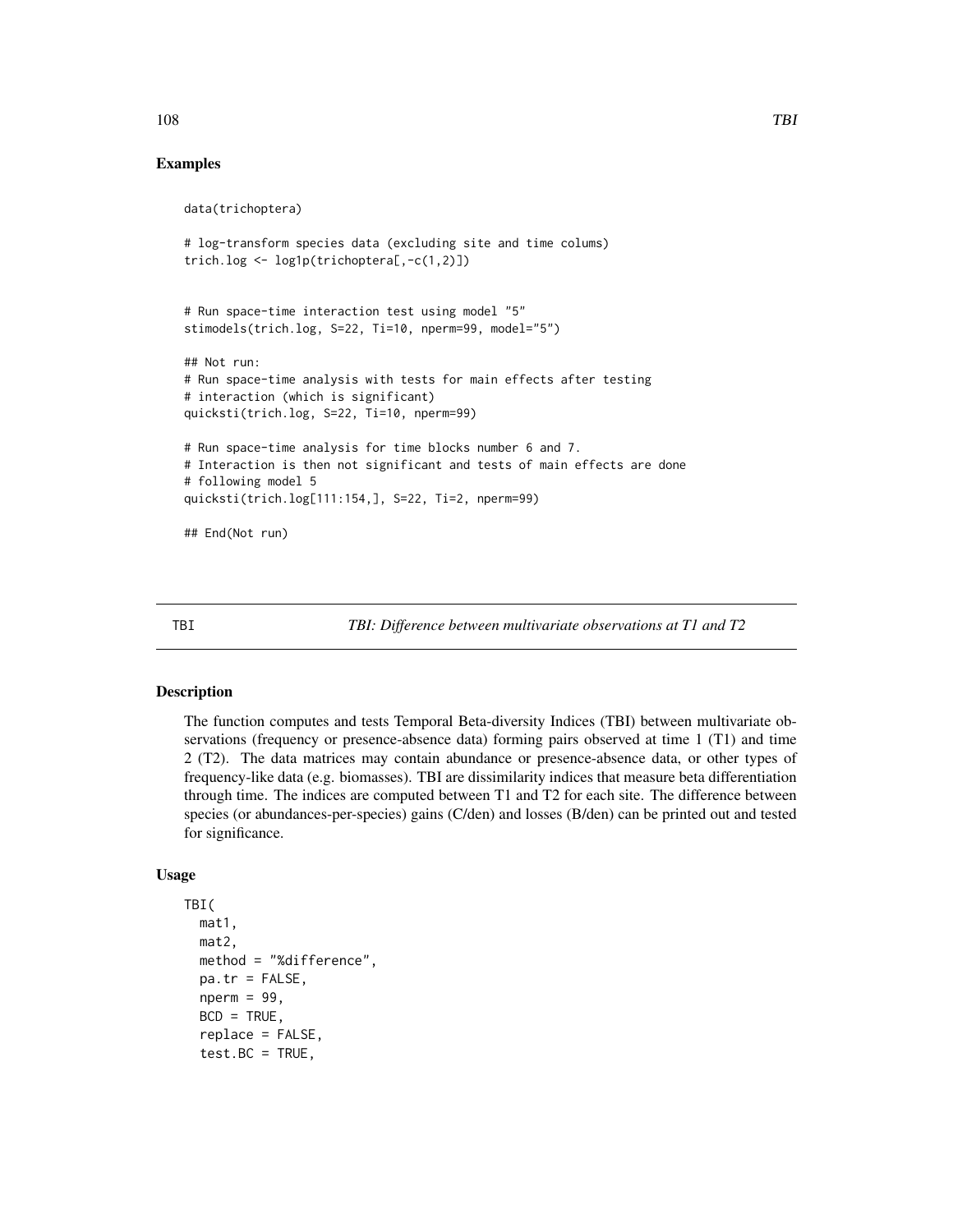```
test.t.perm = FALSE,
 save.BC = FALSE,seed. = NULL,
  clock = FALSE
\mathcal{L}
```
# Arguments

| mat1, mat2  | Two multivariate community composition or gene frequency data matrices (class<br>data.frame or matrix) with the same number of rows and columns. The rows<br>must correspond to the same objects (e.g. sites) and the columns to the same<br>variables, e.g. species or alleles.                                                                                                                                                                                                                                                                                                                                                                                                                                                                                                                                                                                     |
|-------------|----------------------------------------------------------------------------------------------------------------------------------------------------------------------------------------------------------------------------------------------------------------------------------------------------------------------------------------------------------------------------------------------------------------------------------------------------------------------------------------------------------------------------------------------------------------------------------------------------------------------------------------------------------------------------------------------------------------------------------------------------------------------------------------------------------------------------------------------------------------------|
| method      | One of the following dissimilarity coefficients: "%difference" (aka Bray-Curtis),<br>"ruzicka", "chord", "hellinger", "log.chord", "sorensen", "jaccard",<br>"ochiai", "euclidean". See Details. Names can be abbreviated to a non-<br>ambiguous set of first letters. Default: method="%difference".                                                                                                                                                                                                                                                                                                                                                                                                                                                                                                                                                                |
| pa.tr       | If pa. tr=TRUE, the data are transformed to binary (i.e. presence-absence, or pa)<br>form. If pa. tr=FALSE, they are not.                                                                                                                                                                                                                                                                                                                                                                                                                                                                                                                                                                                                                                                                                                                                            |
| nperm       | Number of permutations for the tests of significance of the temporal beta indices<br>and the permutation test of the B-C difference. Use nperm = 999 or 9999 in real<br>studies.                                                                                                                                                                                                                                                                                                                                                                                                                                                                                                                                                                                                                                                                                     |
| <b>BCD</b>  | If BCD=TRUE, the B and C components of the percentage difference (method="%difference")<br>and Ruzicka (method" ruzicka") indices are computed and presented in an out-<br>put table with three columns: B/den, C/den, D=(B+C)/den, where den is the<br>denominator of the index, i.e. $(2A+B+C)$ for the percentage difference index<br>and (A+B+C) for the Ruzicka index. See Details and Value. If pa. tr=TRUE,<br>the B and C components are the numbers of species lost or gained, and D is<br>either the Sorensen or the Jaccard dissimilarity. In the BCD output table, col-<br>umn B contains B/den, C/den, $D=(B+C)/den$ , as in the case of the percentage<br>difference and Ruzicka indices.<br>If BCD=FALSE, that table is not produced. No table can be computed for indices<br>other than the Ruzicka and percentage difference or their binary forms. |
| replace     | If FALSE (default value), sampling is done without replacement, producing a<br>regular permutation test. If TRUE, sampling is done with replacement for the test<br>of significance; the method is then bootstrapping.                                                                                                                                                                                                                                                                                                                                                                                                                                                                                                                                                                                                                                               |
| test.BC     | If TRUE, the difference between species (or abundances-per-species) gains (C/den)<br>and species (or abundances-per-species) losses (B/den) is tested in a parametric<br>paired t-test computed by function t. test of stats. If FALSE, the test is not<br>computed.                                                                                                                                                                                                                                                                                                                                                                                                                                                                                                                                                                                                 |
| test.t.perm | If TRUE, the difference between species (or abundances-per-species) gains (C/den)<br>and species (or abundances-per-species) losses (B/den) is also tested in a permu-<br>tational paired t-test computed by function t.paired.perm.If FALSE, the test is<br>not computed.                                                                                                                                                                                                                                                                                                                                                                                                                                                                                                                                                                                           |
| save.BC     | If TRUE, the original B and C values are returned in a matrix called BC, without<br>division by den as in the output matrix BCD.mat. If FALSE, BC will get the value<br>NA in the output list.                                                                                                                                                                                                                                                                                                                                                                                                                                                                                                                                                                                                                                                                       |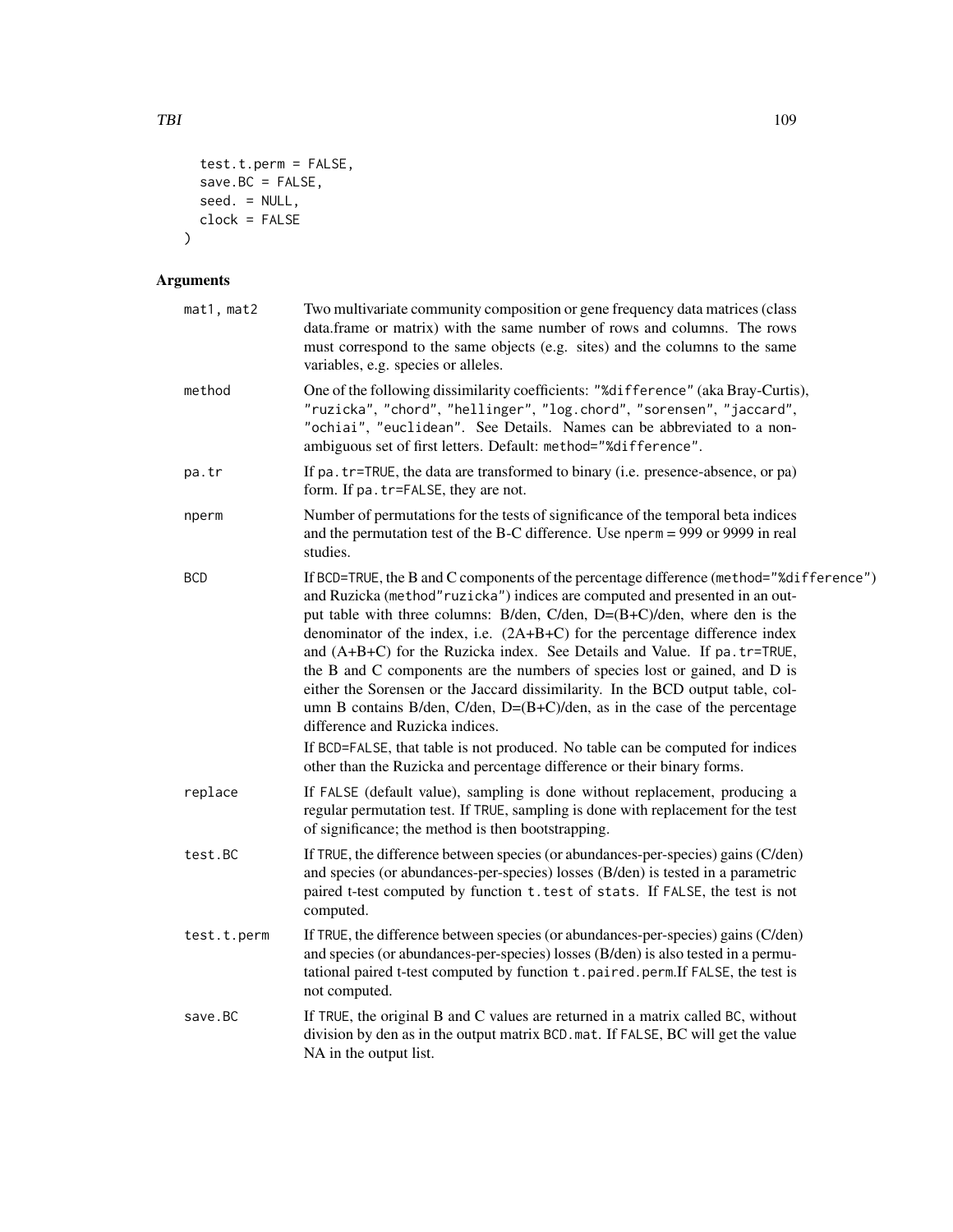| seed. | Seed for random number generator. If NULL, the random number generator keeps<br>going from the point it had reached in previous calculations. If seed, is an<br>integer value instead of NULL, the random number generator is reset using that<br>value. This allows users to repeat exactly a previous calculation launched with<br>the same value of seed.; the sequence of generated random numbers will be<br>exactly the same. |
|-------|-------------------------------------------------------------------------------------------------------------------------------------------------------------------------------------------------------------------------------------------------------------------------------------------------------------------------------------------------------------------------------------------------------------------------------------|
| clock | If clock=TRUE, the computation time is printed. This option is useful to predict<br>the calculation time when $n$ and <i>nperm</i> are large.                                                                                                                                                                                                                                                                                       |

#### Details

For each object, the function tests the hypothesis (H0) that a species assemblage is not exceptionally different between T1 and T2, compared to assemblages that could have been observed at this site at T1 and T2 under conditions corresponding to H0. If H0 is rejected, the object is recognized as exceptionally different from the other objects for its difference between T1 and T2.

*To fix ideas, an example in palaeoecology* - A researcher is studying ancient and modern diatom communities in sediment cores. If a site displays an exceptional difference between T1 and T2, the researcher is justified to examine the reason for that difference. It could, for example, be caused by a change in land use at that site, which has caused the difference to be larger than at the other sites, compared to the differences caused by climate change at all sites.

The temporal beta diversity indices available in this function belong to four groups, computed in different ways.

- Method "%difference" computes the percentage difference index, erroneously called the Bray-Curtis index in some software packages ; it is the quantitative form of the Sorensen index. Method "ruzicka" computes the Ruzicka dissimilarity; this is one of the quantitative coefficients corresponding to the Jaccard dissimilarity for binary data. When these indices are used to compute ordinations by principal coordinate analysis, it is recommended to take the square root of the dissimilarities before the ordination analysis because these indices do not have the property of being Euclidean. However, that precaution is not important here; the results of permutation tests will be the same for these dissimilarities, square-rooted or not. If pa.tr=TRUE, either the Sorensen or the Jaccard coefficient are obtained by computing these two coefficients.
- Methods "chord" (chord distance), "hellinger" (Hellinger distance) and "log.chord" (log.chord distance) are obtained by transformation of the species data, as described by Legendre & Borcard (2018), followed by calculation of the Euclidean distance. For the Hellinger distance, the data are square-rooted, then subjected to the chord transformation and the Euclidean distance. For the log.chord distance, the data are transformed by  $y' = log(y+1)$  using function  $log1p()$ of R, then subjected to the chord transformation and the Euclidean distance. These three distances have the Euclidean property (Legendre & Legendre 2012, Legendre & De Caceres 2013). If pa. tr=TRUE, the Ochiai distance for binary data, sqrt $(2)$ \*sqrt $(1$ -Ochiai similarity), is obtained from these three coefficients.
- Methods "jaccard", "sorensen", "ochiai" implement the Jaccard, Sorensen and Ochiai dissimilarities. For these coefficients, the data are first transformed to presence-absence (pa.tr receives the value TRUE), then the dissimilarities are computed using the corresponding quantitative coefficients (Ruzicka, percentage difference, and chord).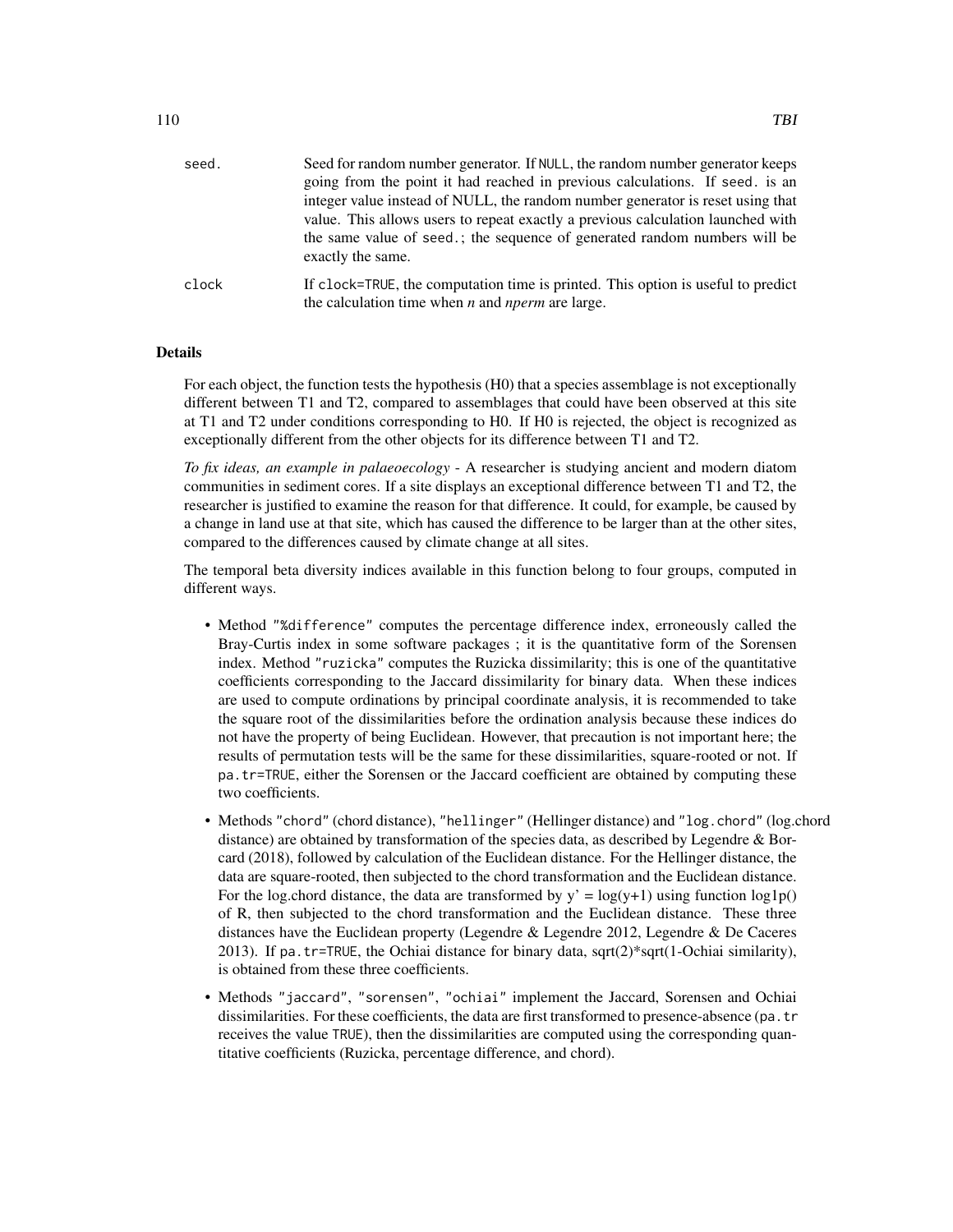• The Euclidean distance is also available in this function. It is not recommended for community composition or allele frequency data. One can compute it for log-transformed abundance data that do not contain zeros, or very few zeros (short gradients).

The temporal beta indices are tested for significance using permutation tests. The hypotheses are the following:

- H0: the site under study (e.g. a species assemblage) is not exceptionally different between T1 and T2, compared to assemblages that could have been observed at this site at T1 and T2 under conditions corresponding to H0. The differences between T1 and T2 all belong to the same statistical population of differences.
- H1: the site under study is exceptionally different between times T1 and T2.

In the decomposition of the Ruzicka and percentage difference dissimilarities or their presenceabsence forms (Jaccard, Sorensen), the components B and C are computed as follows:

- bj is the part of the abundance of species j that is higher at time 1 than at time 2: bj =  $(y1j$ y2j) if y1j > y2j; bj = 0 otherwise. B is the sum of the bj values for all species in the group of species under study. It is the unscaled sum of species losses between time 1 and time 2. In the BCD output table BCD.mat, column 1 contains B/den where den is the denominator of the index, i.e.  $(2A+B+C)$  for the percentage difference index and  $(A+B+C)$  for the Ruzicka index.
- cj is the part of the abundance of species j that is higher at time 2 than at time 1: cj =  $(y2j$ y1j) if y2j > y1j ; cj = 0 otherwise. C is the sum of the cj values for all species in the group of species under study. It is the unscaled sum of species gains between time 1 and time 2. In the BCD output table BCD.mat, column 2 contains C/den where den is the denominator of the index, i.e. (2A+B+C) for the percentage difference index and (A+B+C) for the Ruzicka index.

The original values of B and C for each site, without denominator, are also available in the output table BC.

*Warning* - In real ecological studies, when the TBI test is applied to data where some sites are highly impoverished due to pollution or other extreme environmental situations, this situation may produce sites with very few species (i.e. very low richness) and no species in common for the T1-T2 comparisons due to sampling variation at these impoverished sites. The TBI dissimilarity will be high and the test may indicate a significant T1-T2 difference if most other sites have higher species richness. This would be a correct statistical outcome for the test. When users of the method identify sites showing significant TBI tests in data, they should check the species richness of these sites at T1 and T2. Interpretation of the test results should be done with caution when high and significant TBI indices are associated with very low richness and no species in common between T1 and T2.

# Value

Function TBI returns a list containing the following results:

- TBI The vector of Temporal Beta-diversity Indices (TBI) between observations at times T1 and T2 for each object.
- p.TBI A corresponding vector of p-values. Significant p-values (e.g. p.TBI <= 0.05) indicate exceptional objects for the difference of their species composition.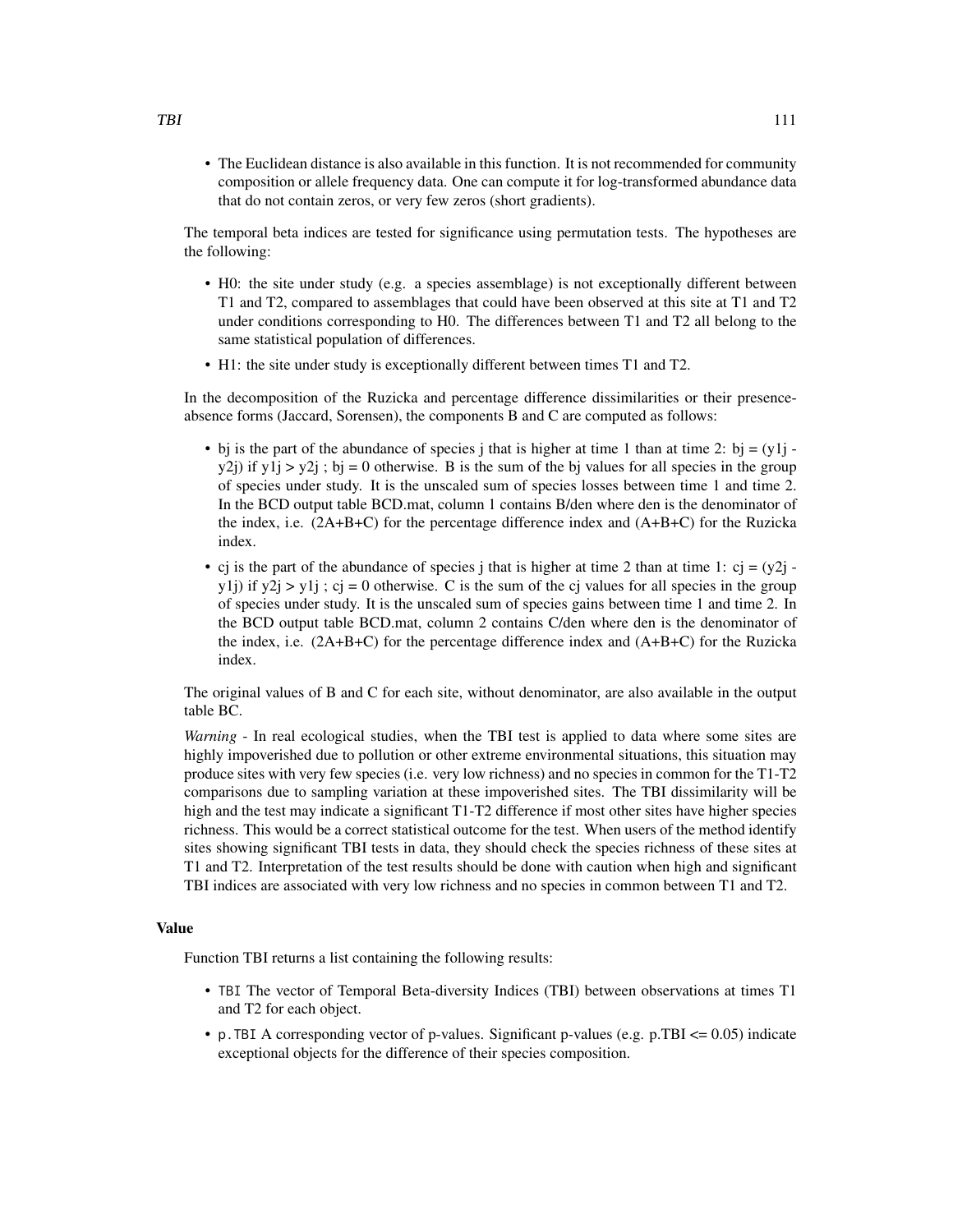- p.adj The p-values are corrected for multiple testing using function p.adjust of stats. The adjustment is done using method="holm", which is the default option of the p.adjust function.
- BCD.mat An output table with four columns: B/den, C/den, D=(B+C)/den, and Change. The value den is the denominator of the index, i.e. (2A+B+C) for the percentage difference index and  $(A+B+C)$  for the Ruzicka index. The decomposition is such that  $D = B/den + C/den$ . Columns B and C indicate which of the D values are associated with large B (losses) or large C values (gains), before proceeding to the analysis and interpretation of the D values, using environmental or spatial explanatory variables, through regression or classification tree analysis. When  $B > C$ , the site has lost species or abundances-per-species between time 1 and time 2; this is indicated by a "-" sign in column Change. On the contrary, if  $B < C$ , the site has gained species or abundances-per-species between time 1 and time 2; this is indicated by a "+" sign in that column. Sites with equal amounts of losses and gains are marked with a "0". - The B/den and C/den values can be plotted in B-C plots, which are informative about the changes that occurred in the data set between the two surveys under study. - If pa.tr is TRUE, the B and C components are the numbers of spepcies losses and gains, and D is either the Sorensen or the Jaccard dissimilarity. - If BCD=FALSE, that table is not produced. No table is (or can be) computed for indices other than the Ruzicka and percentage difference indices or their binary forms.
- BCD. summary An output table with six columns: mean(B/den); mean(C/den); mean(D); B/(B+C) (which is mean(B/den) divided by mean(D));  $C/(B+C)$  (which is mean(C/den) divided by mean(D)). These values indicate, over all sites, which of the processes dominated (loss or gain of species or abundances-per-species) when site compositions changed between time 1 and time 2. Change has the same meaning as in table BCD.mat; the sign indicates the direction of the mean change over all sites.
- t.test\_B.C The results of a paired t-test (parametric) of significance of the difference between columns C/den and B/den of the BCD.mat table. If test.t.perm=TRUE, the difference between species gains (C/den) and losses (B/den) is also tested in a permutational paired t-test and the permutational p-value is shown in the output table. This result provides an overall test of the direction of change over all sites. It helps confirm the asymmetry between species (or abundances-per-species) gains (C/den) and species (or abundances-per-species) losses (B/den). A star in column  $p \le 0.05$  indicates a significant result of the parametric test at the 0.05 level.
- BC An output table with two columns: B and C. In this table, the B and C statistics are not divided by a denominator, contrary to the values B/den and C/den found in the output table BCD.mat.

# Author(s)

Pierre Legendre <pierre.legendre@umontreal.ca>

# References

Legendre, P. 2019. A temporal beta-diversity index to identify exceptional sites in space-time surveys. *Ecology and Evolution* (in press).

Legendre, P. & M. De Caceres. 2013. Beta diversity as the variance of community data: dissimilarity coefficients and partitioning. *Ecology Letters* 16: 951-963.

Legendre, P. & D. Borcard. 2018. Box-Cox-chord transformations for community composition data prior to beta diversity analysis. *Ecography* 41: 1820-1824.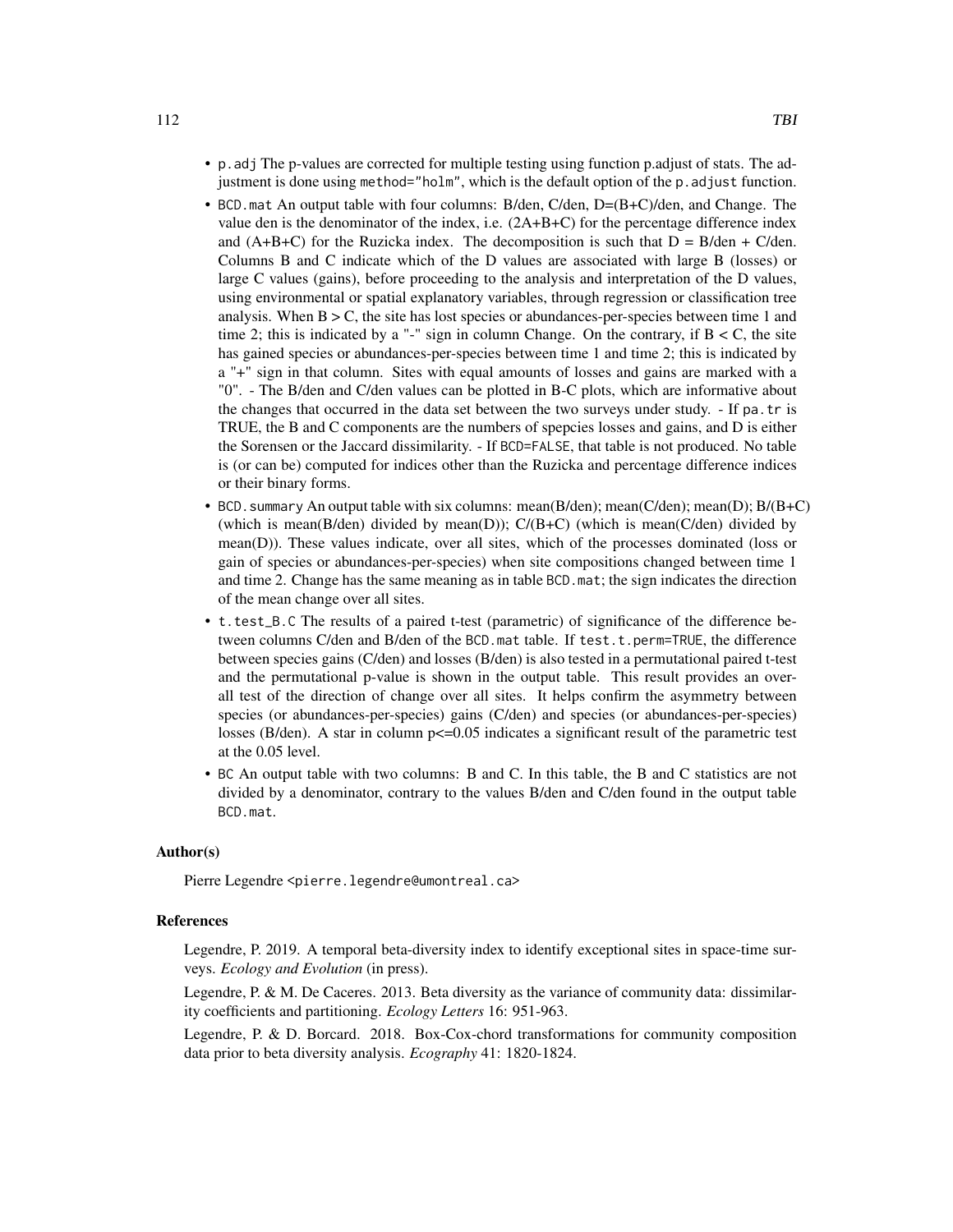<span id="page-112-0"></span>Legendre, P. & L. Legendre. 2012. *Numerical Ecology. 3rd English edition.* Elsevier Science BV, Amsterdam.

van den Brink, P. J. & C. J. F. ter Braak. 1999. Principal response curves: analysis of time-dependent multivariate responses of biological community to stress. *Environmental Toxicology and Chemistry* 18: 138-148.

# See Also

[plot.TBI](#page-93-0)

# Examples

```
if(require("vegan", quietly = TRUE)) {
```
## Example 1 -

## Invertebrate communities subjected to insecticide treatment.

## As an example in their paper on Principal Response Curves (PRC method), van den ## Brink & ter Braak (1999) used observations on the abundances of 178 invertebrate ## species (macroinvertebrates and zooplankton) subjected to treatments in 12 mesocosms by ## the insecticide chlorpyrifos. The mesocosms were sampled at 11 occasions. The data, ## available in the {vegan} package, are log-transformed species abundances, ytranformed = ## log(10\*y+1).

## The data of survey #4 will be compared to those of survey #11 in this example. ## Survey #4 was carried out one week after the insecticide treatment, whereas the fauna ## of the mesocosms was considered by the authors to have fully recovered from the ## insecticide treatment at survey #11.

data(pyrifos)

## The mesocosms had originally been attributed at random to the treatments. However, ## to facilitate presentation of the results, they will be listed here in order of ## increased insecticide doses: {0, 0, 0, 0, 0.1, 0.1, 0.9, 0.9, 6, 6, 44, 44} micro g/L.

## Select the 12 data rows of surveys 4 and 11 from the data file and reorder them

 $ord4 = c(38, 39, 41, 47, 37, 44, 40, 46, 43, 48, 42, 45)$ 

ord11 = c(122,123,125,131,121,128,124,130,127,132,126,129)

## Run the TBI function

res1 <- TBI(pyrifos[ord4,], pyrifos[ord11,], method = "%diff", nperm = 0, test.t.perm = FALSE)

res1\$BCD.mat

## Example 2 -

## This example uses the mite data available in vegan. Let us pretend that sites 1-20 ## represent T1 and sites 21-40 represent T2.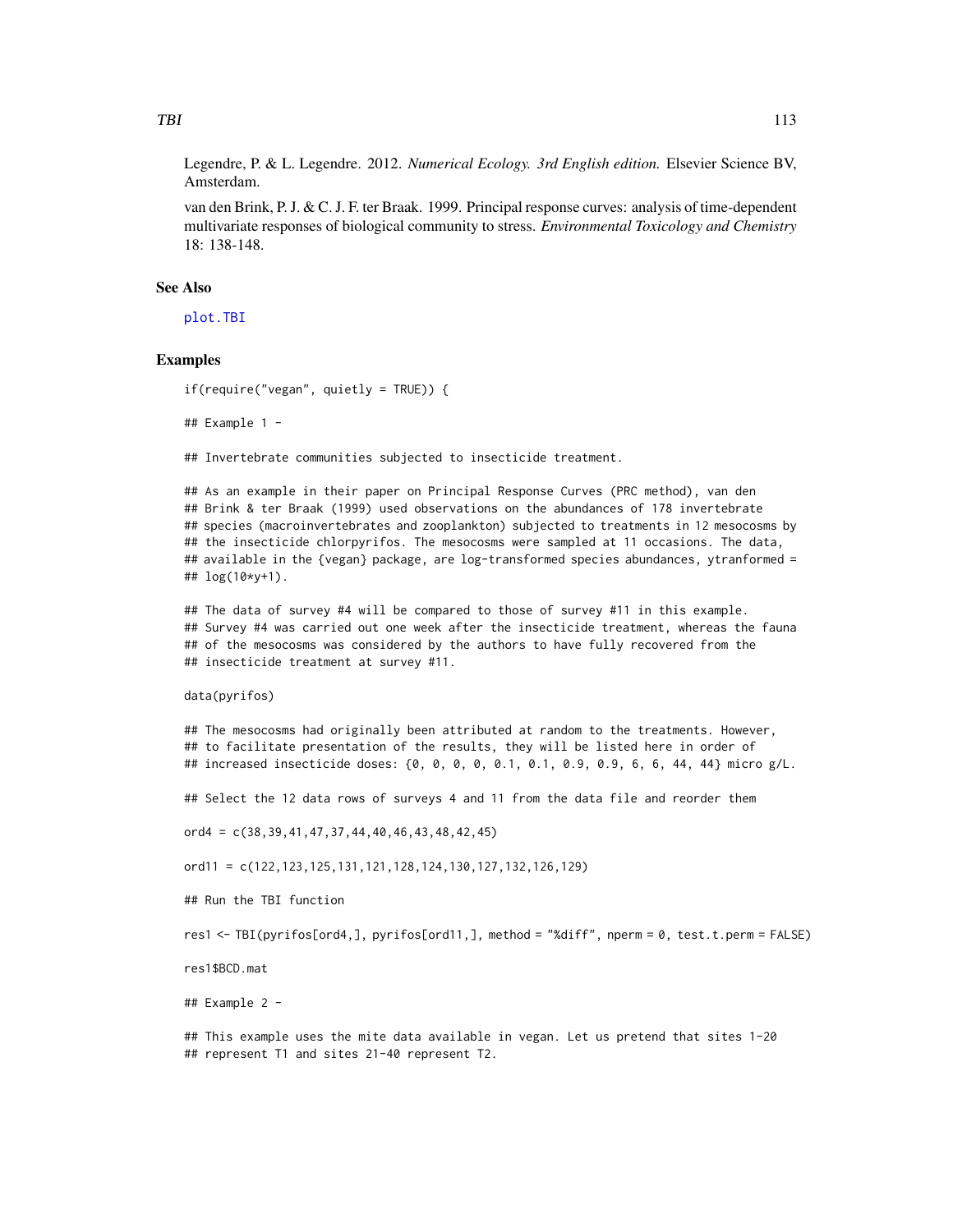```
data(mite)
# Run the TBI function
res2 <- TBI(mite[1:20,], mite[21:40,], method = "%diff", nperm = 0, test.t.perm = FALSE)
summary(res2)
res2$BCD.mat
}
```

| test.W | Function to compute and test eigenvectors of spatial weighting matri- |
|--------|-----------------------------------------------------------------------|
|        | ces                                                                   |

# Description

This function is now deprecated. Please try the new [listw.candidates](#page-51-0) and [listw.select](#page-55-0) functions.

# Usage

```
test.W(
  Y,
  nb,
  xy,
  MEM.autocor = c("all", "positive", "negative"),
  f = NULL,...
\mathcal{L}
```
# Arguments

| Y            | A matrix with response variables (univariate or multivariate response)                                                 |
|--------------|------------------------------------------------------------------------------------------------------------------------|
| nb           | An object of the class nb created by functions of the spdep package                                                    |
| XV           | Coordinates of the samples, this argument is optional and is required only if the<br>argument f is not null.           |
| MEM.autocor  | A string indicating if all MEM must be returned or only those corresponding to<br>positive or negative autocorrelation |
| $\mathbf{f}$ | A function of the distance that can be used as a weighting spatial function. This<br>argument is optional              |
|              | Others arguments for the function f. It defines the range of parameters which<br>will be tested                        |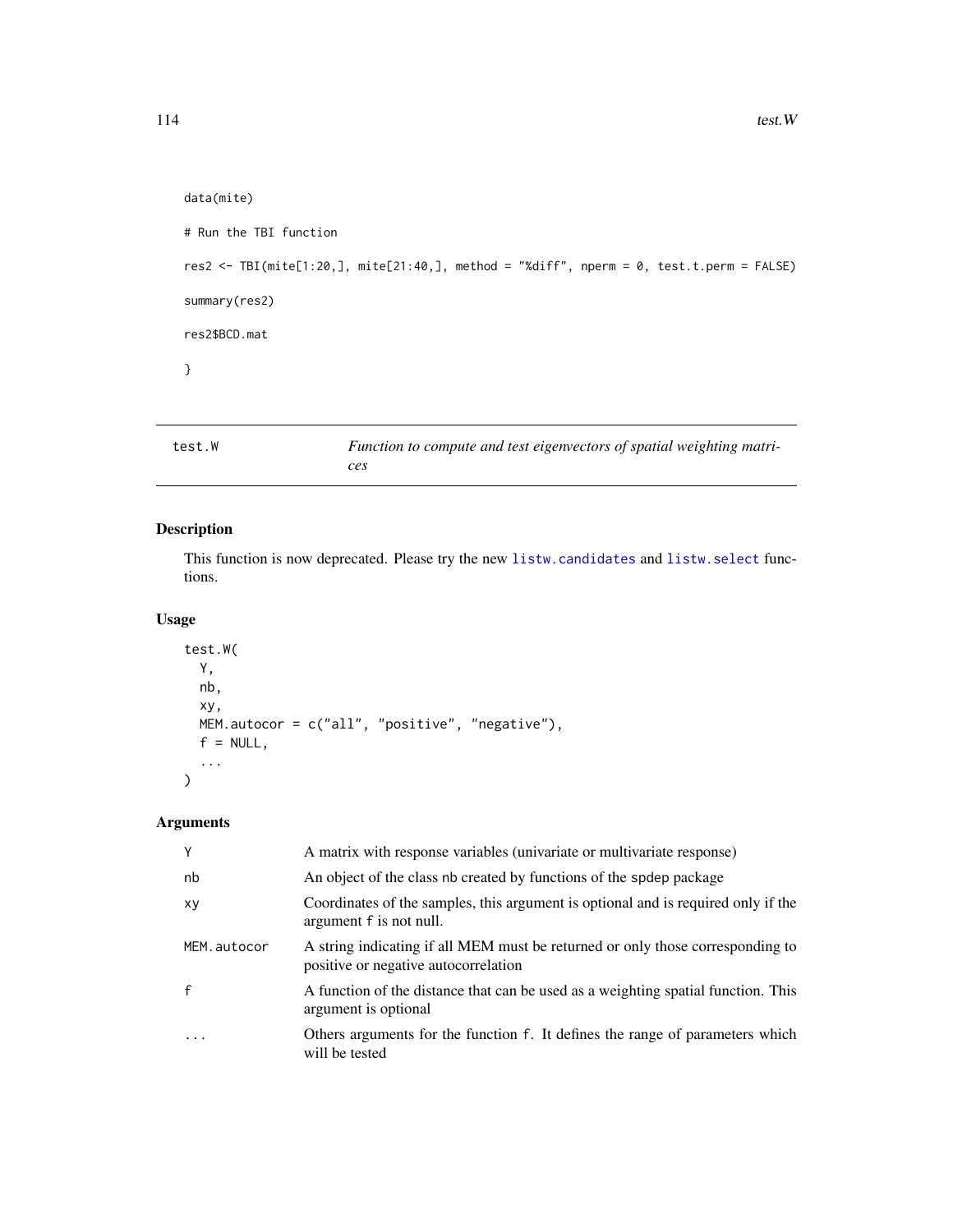# <span id="page-114-0"></span>test. W  $115$

# Details

This function is a user-friendly way to compute and test eigenvectors for various definitions of spatial weighting matrices. It combines calls to the functions scores.listw and ortho.AIC. It allows to test various definitions of the spatial weighting matrix and return results of scores.listw for the best one.

This functions allows to test one binary spatial weighting matrix (if only Y and nb are provided). It allows also to test a weighting function based on distances (if f is provided) and a weighting function with different values of parameters if other arguments of f are provided.

## Value

A list with the following elements:

| a11  | A data frame where each row correspond to one spatial weighting matrix tested.                                                  |
|------|---------------------------------------------------------------------------------------------------------------------------------|
|      | It contains value of parameteres tested and corrected AIC and number of orthog-<br>onal vectors for the best model.             |
| best | A list containing results of scores. Listw and ortho. AIC of the best spatial weight-<br>ing matrix according to corrected AIC. |

# Author(s)

Stéphane Dray <stephane.dray@univ-lyon1.fr>

# References

Dray S., Legendre P. and Peres-Neto P. R. (2006) Spatial modeling: a comprehensive framework for principal coordinate analysis of neighbor matrices (PCNM). Ecological Modelling, 196, 483–493

#### See Also

[ortho.AIC](#page-87-0), [scores.listw](#page-99-0)

# Examples

```
if(require(ade4) & require(spdep)){
```

```
data(oribatid)
# Hellinger transformation
fau <- sqrt(oribatid$fau / outer(apply(oribatid$fau, 1, sum), rep(1, ncol(oribatid$fau)), "*"))
# remove gradient effect
faudt <- resid(lm(as.matrix(fau) ~ as.matrix(oribatid$xy)))
# test a binary spatial weighting matrix
nbtri <- tri2nb(as.matrix(oribatid$xy))
tri.res <- test.W(faudt, nbtri)
maxi <- max(unlist(nbdists(nbtri, as.matrix(oribatid$xy))))
```
# test a simple spatial weighting function of the distance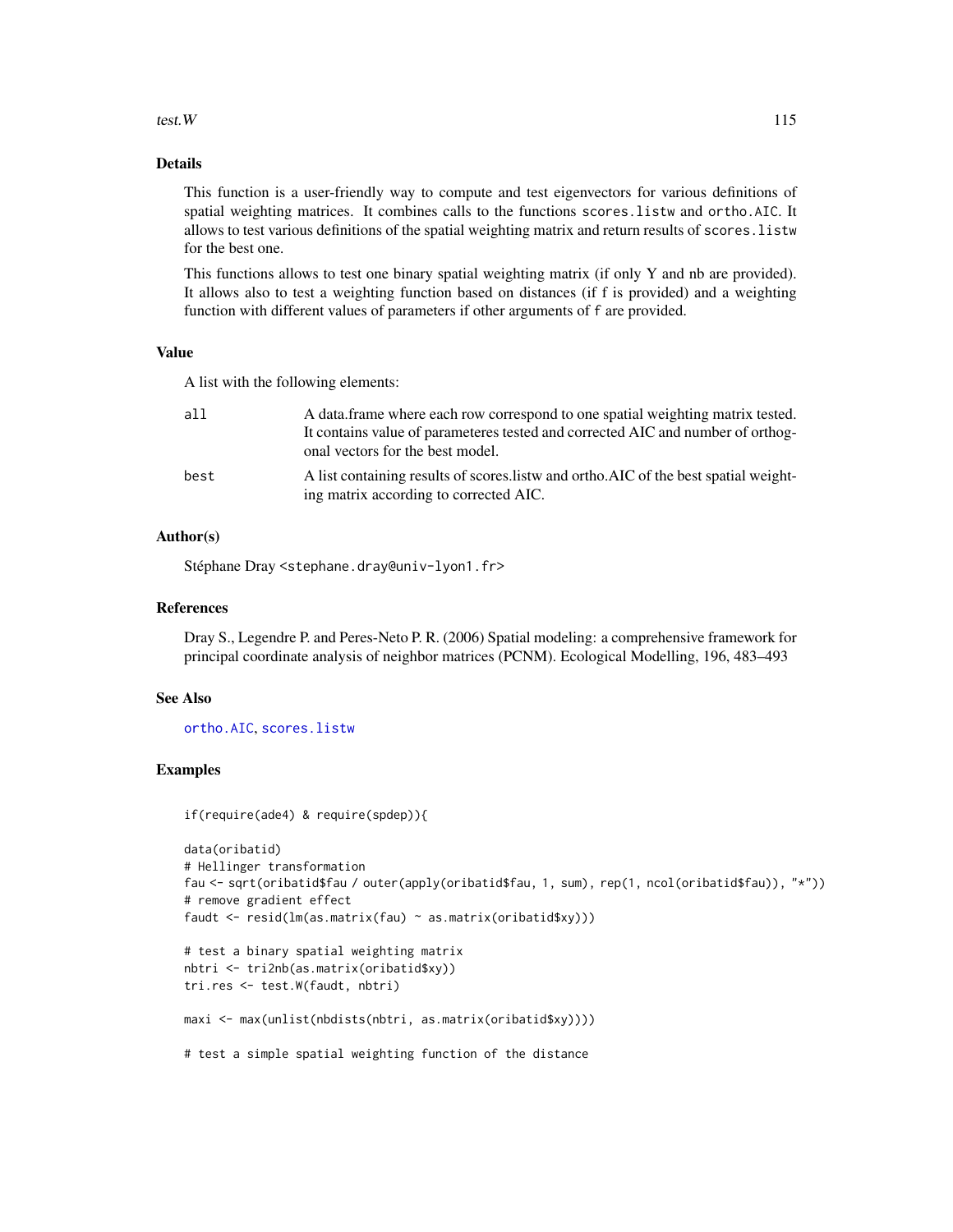```
f1 <- function(x) \{1-(x)/(maxi)\}tri.f1 \leftarrow test.W(faudt, nbtri, f = f1, xy = as.matrix(oribatid$xy))# test a spatial weighting function with various values of parameters
f2 <- function(x,dmax,y) {1-(x^y)/(dmax)^y}
tri.f2 \le test.W(faudt,nbtri, f = f2, y = 2:10, dmax = maxi, xy = as.matrix(oribatid$xy))
}
```
Tiahura *Tiahura Transect Fish Data Set*

# Description

Fish community composition, ecological traits, and environmental characteristics observed along a 1-km coral reef transect.

#### Usage

data(Tiahura)

#### Format

A list with four elements:

- fish A data frame with 22 rows (sites) and 280 columns (fish species) describing the presence (value: 1) or absence (value: 0) of the fish species at the sites.
- species A character vector with 280 elements containing the binomial (latin) names of the 280 fish species.
- trait A data frame with 280 rows (species) and five columns (traits) containing the species ecological traits (see details).
- habitat A data frame with 22 rows (sites) and 10 columns (characteristics) containing the environmental characteristics of the sites (see details).
- reef A data frame with 6 rows (sections) and 3 columns describing the different sections of the transect (see details).

#### Details

The Tiahura fish transect data was described and analyzed by Galzin & Legendre (1987). It consists of presence/absence data for 280 fish species observed at \$22\$ sites along a 1.02 km long coast-to-sea cross-reef transect located near the northwestern corner of the high volcanic island of Moorea (French Polynesia; WGS84: -17.4934, -149.8680). The survey sites were 50 m long. Species presence/absence data were recorded by a diver trained in underwater fish identification. The transect began on a coral sand beach, followed by a zone of detritic sediments, then a dying reef flat, followed by a zone of coral patches. That relatively flat area ended at a 100-m wide - 9-m deep channel, followed by a 490-m wide barrier reef, which ended in a slightly elevated reef

<span id="page-115-0"></span>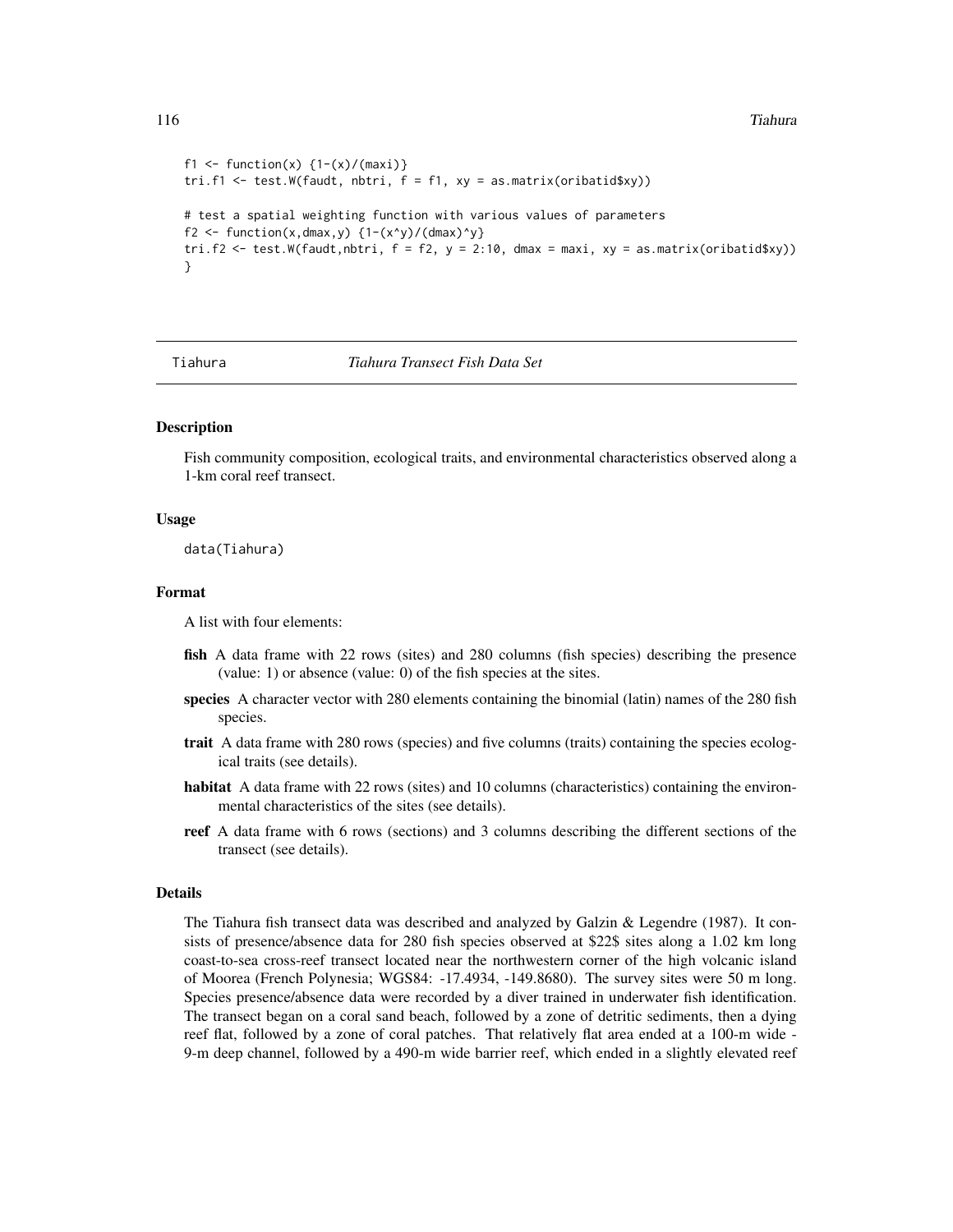#### Tiahura 117

ridge, followed by the outer slope into the Pacific Ocean. The survey was terminated at depth of approximately 25 m; this is the maximum depth allowing scuba diving for any length of time without having to perform decompression stops. For further details about the transect and survey method, see Galzin & Legendre (1987).

Ecological traits contained in data frame trait are

Feeding A seven-level categorical variables describing the feeding habits of the fish species

Ecology A seven-level categorical variable describing the general behavior of the fish species in their habitats

Adult A six-level ordered variables describing the adult sizes of the fish species

Egg A three-level categorical variable describing the types of eggs laid by the fish species

Activity A three-level categorical variable describing the activity rhythm of the fish species

Environmental characteristics contained in data frame habitat are the distance from the shore (in m), the water depth at the site (in cm), and substrate composition. Substrate composition (environmental characteristics 3 - 10) is described by percentage coverage indices of the reef bottom by different materials, based on 50 observation points. These observations points were positioned at 1 m intervals along a 50-m rope. The variables indicate what proportion of the 50 readings pertained to each category of substrate. Several of these categories represent biological materials lying on top of, intermingled with, or attached to the mineral substrate. When the 22 stations are considered globally, these eight substrate categories respectively represent 2.5 0.7

Data frame reef, which contains the boundaries of the different sections of the transect, comes in handy for displaying data graphically and interpret results.

This data set was made available to the students in the European Advanced Course "Numerical Analysis in Marine Ecology" given at Observatoire océanologique, Université Paris VI, Villefranchesur-Mer, on 3 - 20 July 1996.

# Source

Pierre Legendre <pierre.legendre@umontreal.ca>, René Galzin <pol@univ-perp.fr>, Mireille Harmelin-Vivien <Harmelin@com.univ-mrs.fr>, and Guillaume Guenard <guillaume.guenard@gmail.com>

#### References

Galzin, R. & P. Legendre. 1987. The fish communities of a coral reef transect. Pacific Science 41: 158-165.

Legendre, P., R. Galzin & M. Harmelin-Vivien. 1997. Relating behavior to habitat: Solutions to the fourth-corner problem. Ecology 78: 547-562

# Examples

```
data(Tiahura)
```
## Compute dissimilary matrix from Jaccard's similarity coefficient: tiah.jac <- dist.ldc(Tiahura\$fish,method = "jaccard")

## Constrained clustering of the fish species: tiah.chclust <- constr.hclust(tiah.jac, coords=Tiahura\$habitat[,"distance"],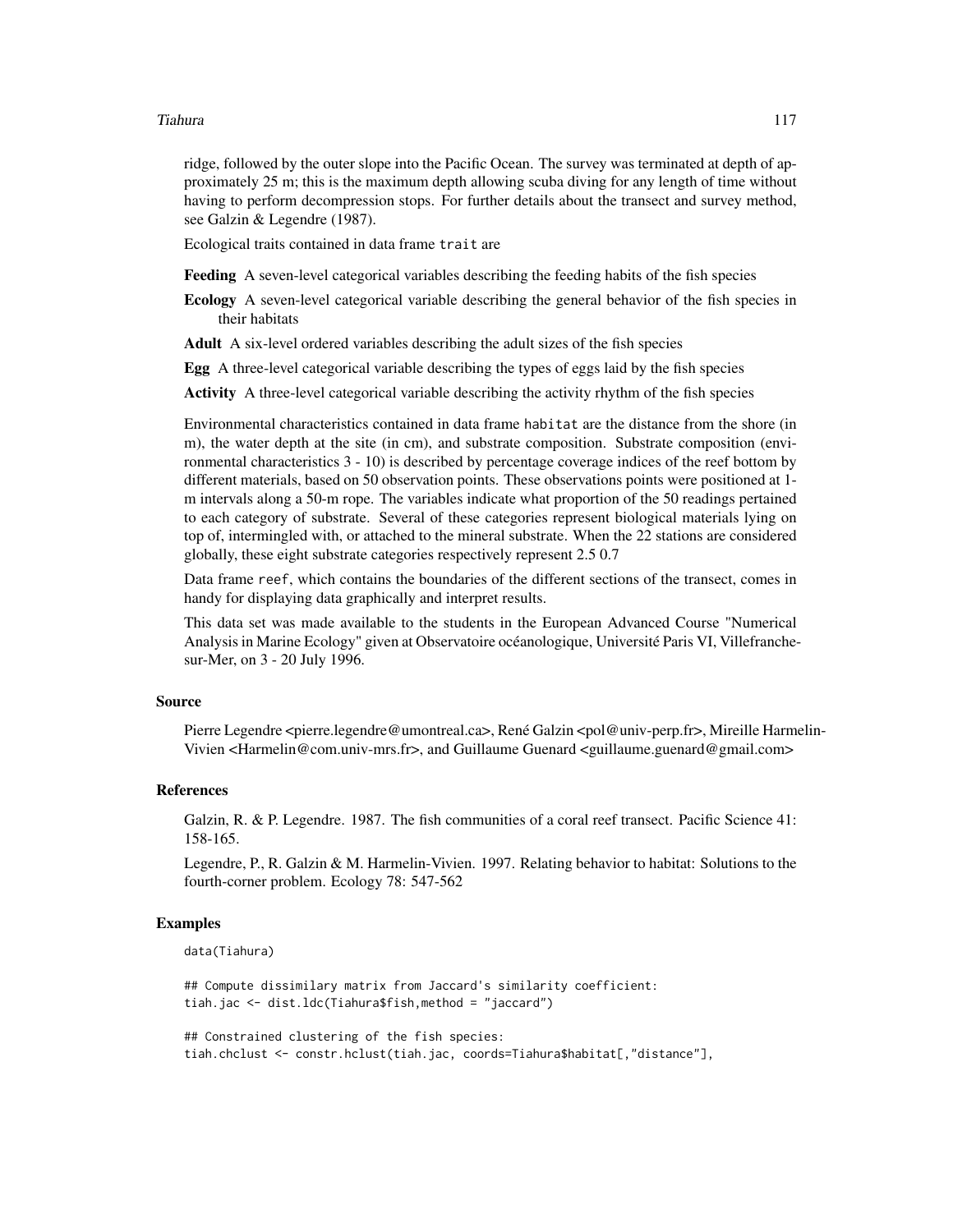```
chron=TRUE)
```

```
## Plotting the results
par(mfrow=c(3,1))
## First graph: constrained clusters
par(mar=c(3,6.5,2,2))
dst <- Tiahura$habitat[,"distance"]
plot(NA, xlim=range(dst), ylim=c(0.5,5.5), yaxt="n",
     ylab="Partitions\n\n", xlab="")
parts <- c(2,3,5,7,12)
cols <- c("turquoise", "orange", "chartreuse", "aquamarine", "blue",
          "violet", "pink", "cyan", "green", "red", "cornsilk", "purple")
for(i in 1L:length(parts)) {
  tiah.chclust$coords[,"y"] <- i
 plot(tiah.chclust, parts[i], link=TRUE, lwd=3, hybrids="none",
      lwd.pt=0.5, cex=3, pch=21, plot=FALSE,
      col=cols[round(seq(1,length(cols), length.out=parts[i]))])
}
axis(2, at=1:length(parts), labels=paste(parts,"groups"), las=1)
## Second graph: transect profile
par(mar=c(4,6.5,1,2))
plot(x=dst, y=Tiahura$habitat[,"depth"],
     ylim=c(max(range(Tiahura$habitat[,"depth"])),-300),
     las=1, ylab="Depth\n(cm)\n", xlab="", type="l", lwd=2)
for(i in 1:nrow(Tiahura$reef)) {
 abline(v=Tiahura$reef[i,2], lty=3)
 abline(v=Tiahura$reef[i,3], lty=3)
 if((Tiahura$reef[i,3] - Tiahura$reef[i,2])<100) {
    text(x=(Tiahura$reef[i,2] + Tiahura$reef[i,3])/2, y=2350,
         labels=toupper(Tiahura$reef[i,1]),srt=90,adj=0)
 } else {
    text(x=(Tiahura$reef[i,2] + Tiahura$reef[i,3])/2, y=-150,
         labels=toupper(Tiahura$reef[i,1]))
 }
}
## Third graph: bottom composition
par(mar=c(5,6.5,0,2))
plot(NA,xlim=range(dst), ylim=c(0,1), las=1,
     ylab="Bottom composition\n(proportions)\n", xlab="Distance (m)")
bot <- cbind(0, Tiahura$habitat[,3:10])
for(i in 2:9) bot[,i] <- bot[,i] + bot[,i-1]
cols <- c("", "grey75", "brown", "grey25", "green", "purple",
          "lightgreen", "yellow", "white")
for(i in 2:9)
 polygon(x=c(dst, rev(dst)),y=c(bot[,i], rev(bot[,i-1]))/50,
          col=cols[i])
text(x=c(44, 365, 707, 538, 957, 111, 965),
     y=c(0.05, 0.47, 0.37, 0.58, 0.42, 0.80, 0.88),
     labels=colnames(bot)[2:8], xpd=TRUE)
```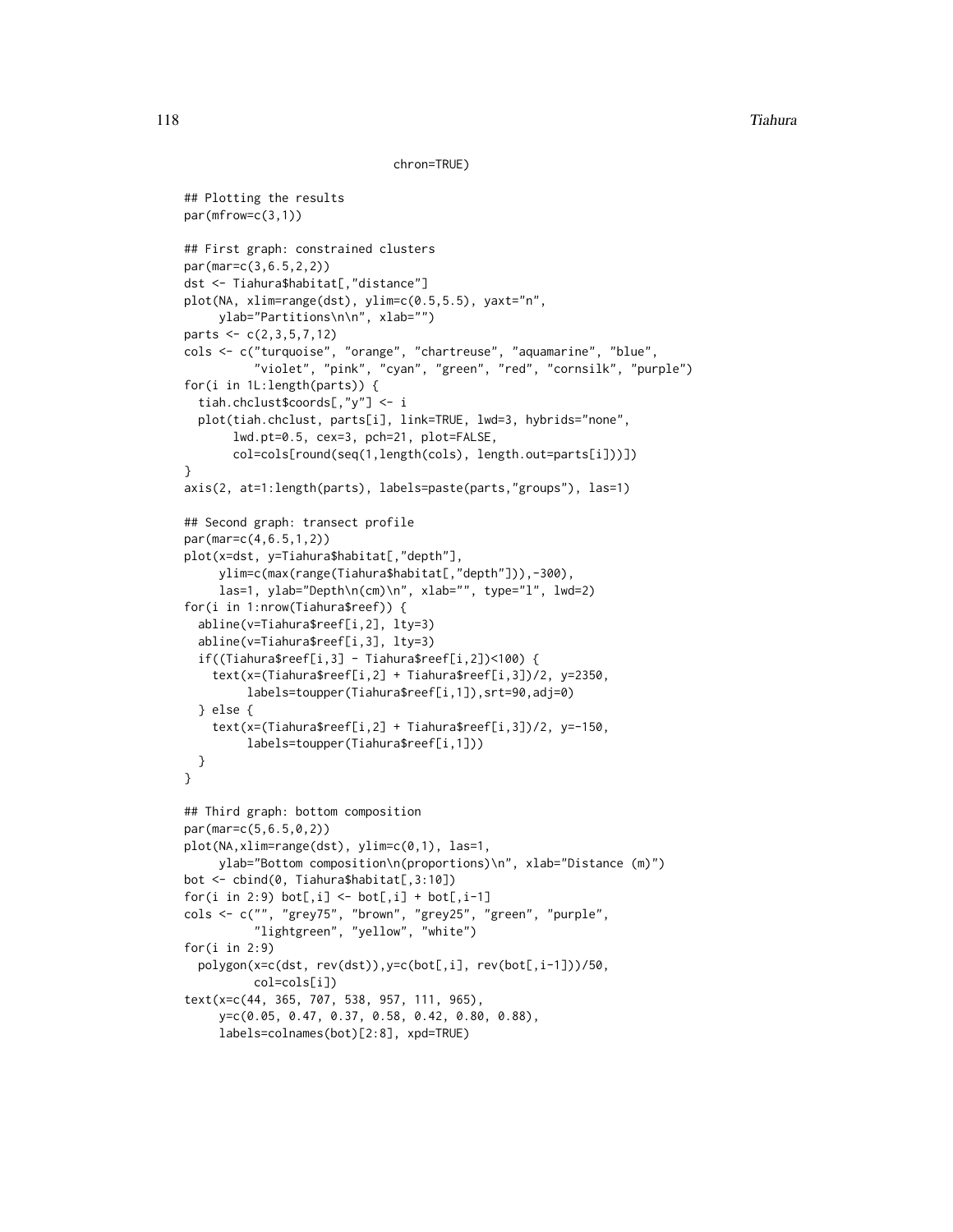# <span id="page-118-0"></span>tpaired.krandtest 119

```
## Species presence graph set:
plot_slice <- function(sl,split) {
 size <- ceiling(length(Tiahura$species)/split)
 sp\_slice \leftarrow size*(sl - 1L) + (1L: size)image(z=t(as.matrix(Tiahura$fish[,sp_slice])),y=1:nrow(Tiahura$fish),
        x=1:length(sp_slice),zlim=c(0,1),col=c("white","black"),axes=FALSE,
        ylab="",xlab="")
 axis(1L,at=1:length(sp_slice),labels=Tiahura$species[sp_slice],las=2L)
 axis(2L,at=1:nrow(Tiahura$fish),label=rownames(Tiahura$fish),las=1L)
 invisible(NULL)
}
##
par(mar=c(15,5,2,2))
plot_slice(1L,5L)
## plot_slice(2L,5L)
## plot_slice(3L,5L)
## plot_slice(4L,5L)
## plot_slice(5L,5L)
```
tpaired.krandtest *Paired t-tests of differences between T1 and T2 for each species*

# Description

This function computes paired t-tests for each species, for abundances observed at time 1 (T1) and time 2 (T2). The test is one-tailed in the direction of the sign  $(+ or -)$  of the t statistic.

#### Usage

```
tpaired.krandtest(mat1, mat2, nperm = 99, list.all = FALSE)
```
#### Arguments

| mat1     | site-by-species data at time T1 (data.frame or matrix).                                                                                                                                                                                                                                                                       |
|----------|-------------------------------------------------------------------------------------------------------------------------------------------------------------------------------------------------------------------------------------------------------------------------------------------------------------------------------|
| mat2     | site-by-species data at time T2 (data.frame or matrix).                                                                                                                                                                                                                                                                       |
| nperm    | Number of permutations. Use 999, 9999, or more, to allow for correction of<br>p-values for multiple tests.                                                                                                                                                                                                                    |
| list.all | If FALSE, the output matrix \$t.tests only lists t.test results for species with<br>t.stat not 0; If TRUE, the output matrix \$t.tests lists t.test results for all<br>species; when $t$ stat is 0, the p-values in the output table ( $p$ . param and $p$ . perm)<br>receive codes -999; $Sign(T1-T2)$ receives the value 0. |

# Details

The species that do not vary in either data set are discarded before calculation of the paired t-tests begins.

p-values should be corrected for multiple testing. Use function p.adjust of stats: p.adjust(res\$t.test\$p.param) or p.adjust(res\$t.test\$p.perm) Correction methods "holm" (default) and "hochberg" are fine for this type of analysis.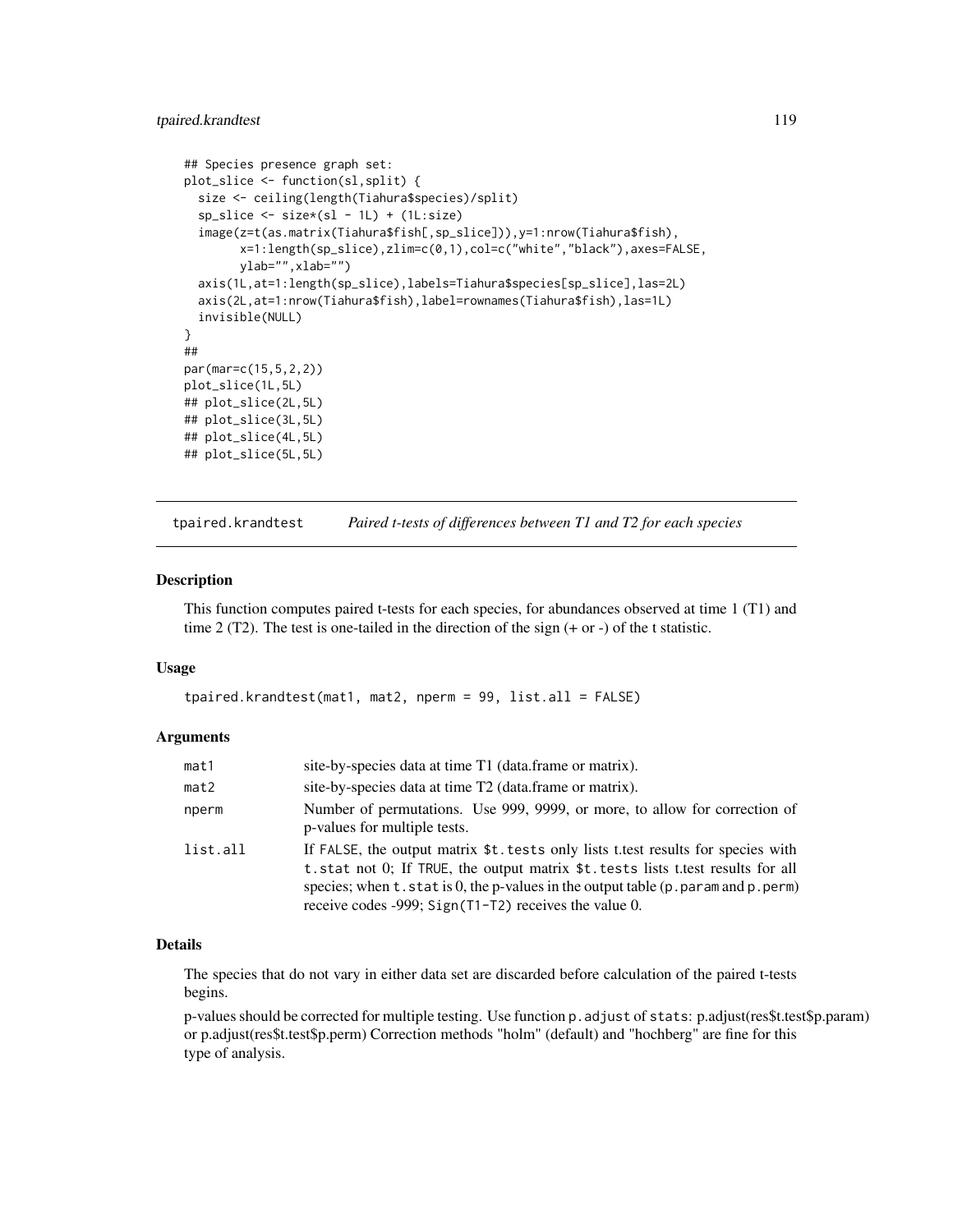# Value

- A table with species in rows and 6 columns: "mean(T1-T2)","t.stat","p.param","p.perm","p<=0.05","Sign(T1-T2)" The parametric and permutational p-values are not corrected for multiple tests. A star is shown in column " $p \le 0.05$ " if the parametric p-value is  $\le 0.05$ .
- A list of names of the species tested; their t statistics were not 0.
- A list of names of the species not tested because their t-statistics were 0.

# Author(s)

Pierre Legendre <pierre.legendre@umontreal.ca>

# References

Legendre, P. 2019. A temporal beta-diversity index to identify sites that have changed in exceptional ways in space-time surveys. *Ecology and Evolution* (in press).

van den Brink, P. J. & C. J. F. ter Braak. 1999. Principal response curves: analysis of time-dependent multivariate responses of biological community to stress. *Environmental Toxicology and Chemistry* 18: 138-148.

# See Also

tpaired.randtest

# Examples

if(require("vegan", quietly = TRUE)) {

## Invertebrate communities subjected to insecticide treatment.

## As an example in their paper on Principal Response Curves (PRC), van den Brink & ter ## Braak (1999) used observations on the abundances of 178 invertebrate species ## (macroinvertebrates and zooplankton) subjected to treatments in 12 mesocosms by the ## insecticide chlorpyrifos. The mesocosms were sampled at 11 occasions. The data, ## available in the {vegan} package, are log-transformed species abundances, ## y.tranformed =  $\log(e(10*y+1))$ .

## The data of survey #4 will be compared to those of survey #11 in this example. ## Survey #4 was carried out one week after the insecticide treatment, whereas the ## fauna of the mesocosms was considered to have fully recovered from the treatment ## at the time of survey #11.

#### data(pyrifos)

```
## The mesocosms had originally been attributed at random to the treatments. However,
## to facilitate presentation of the results, they will be listed here in order of
## increased insecticide doses: {0, 0, 0, 0, 0.1, 0.1, 0.9, 0.9, 6, 6, 44, 44}
## micro g/L.
```
survey4.order = c(38,39,41,47,37,44,40,46,43,48,42,45)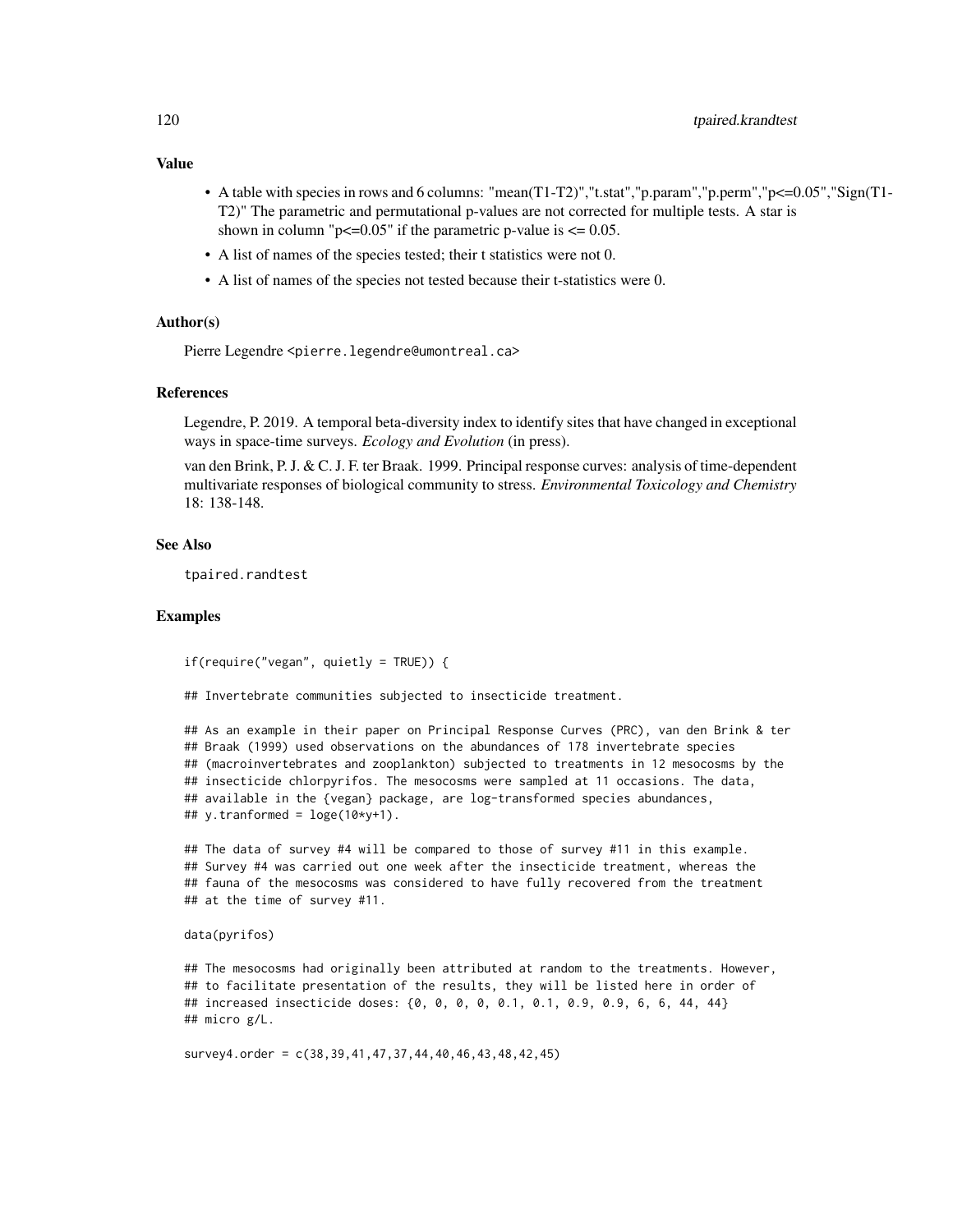# <span id="page-120-0"></span>tpaired.randtest 121

```
survey11.order = c(122,123,125,131,121,128,124,130,127,132,126,129)
## Paired t-tests of differences between survey.4 and survey.11 for the p species
res <- tpaired.krandtest(pyrifos[survey4.order,],pyrifos[survey11.order,])
}
```
tpaired.randtest *Permutational paired t-test*

# Description

This function computes a permutation test of comparison of the means of two paired vectors (related samples). For each object, permutations are restricted to the two related observations.

# Usage

```
tpaired.randtest(
 vec1,
 vec2,
  nperm = 99,alternative = "two.sided",
  silent = FALSE
)
```
# Arguments

| vec1, vec2  | The two data vectors to be compared.                                                                                                       |
|-------------|--------------------------------------------------------------------------------------------------------------------------------------------|
| nperm       | Number of permutations. Use 999, 9999, or more.                                                                                            |
| alternative | c("two.sided", "less", "greater"). Default value: "two.sided".                                                                             |
| silent      | If FALSE, calculation results are printed to the R console. If TRUE calculation<br>results are not printed to R console (for simulations). |

# Value

A list containing the following results:

- estim: mean of the differences
- t.ref: reference value of the t-statistic
- p.param: parametric p-value
- p.perm: permutational p-value
- nperm: number of permutations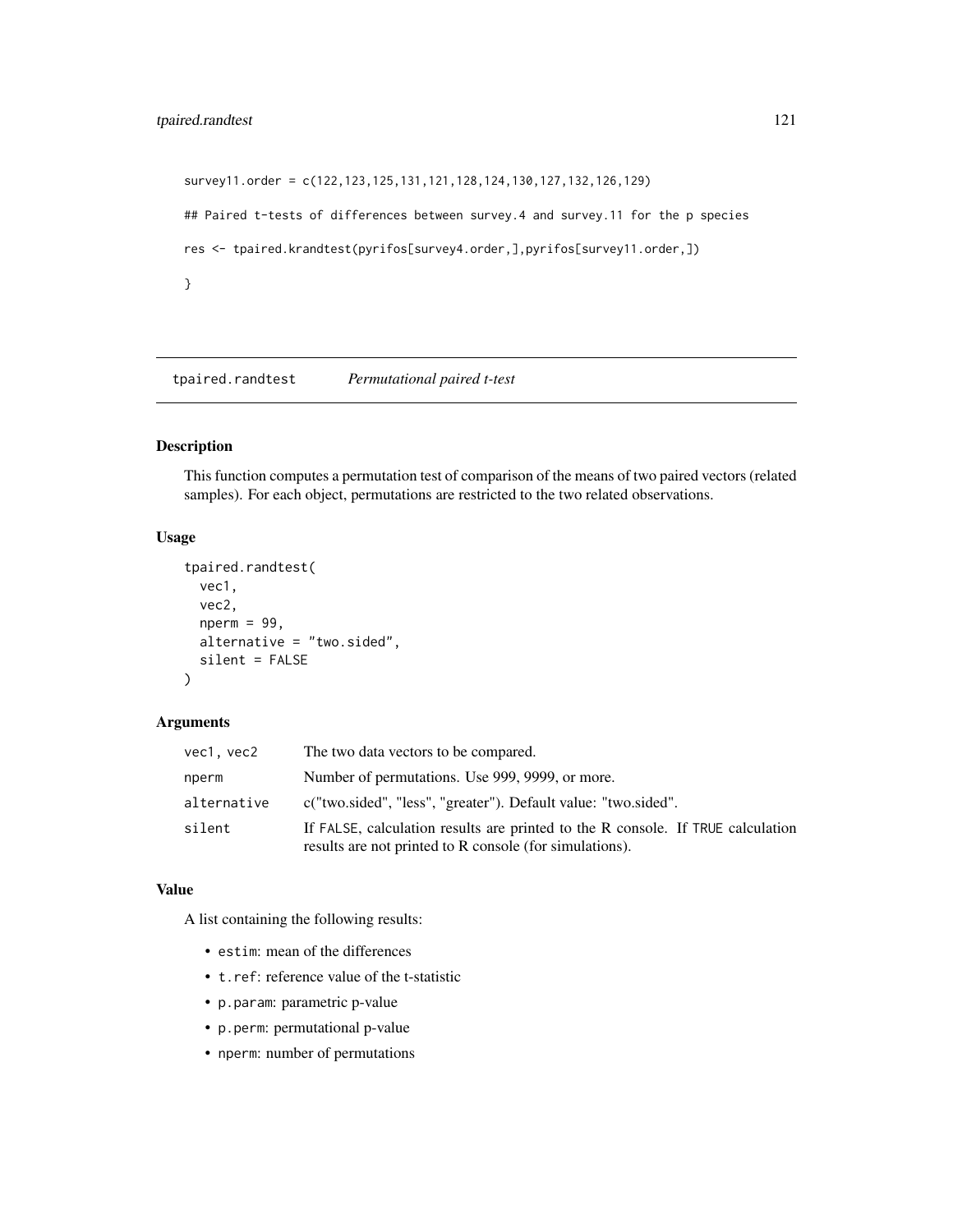# <span id="page-121-0"></span>Author(s)

- Pierre Legendre <pierre.legendre@umontreal.ca> Permutation code improved by Guillaume Blanchet.

# References

Zar, J. H. 1999. *Biostatistical analysis. 4th edition.* Prentice Hall, New Jersey.

# See Also

[t.test](#page-0-0)

# Examples

```
## Deer leg length, data from Zar (1999, p. 162).
deer <- matrix(c(142,140,144,144,142,146,149,150,142,148,138,136,147,139,143,141,143,
145,136,146),10,2)
rownames(deer) <- paste("Deer",1:10,sep=".")
colnames(deer) <- c('Hind.leg', 'Fore.leg')
res <- tpaired.randtest(deer[,1], deer[,2]) # Two-tailed test by default
## Compare the results to: res2 = t.test(deer[,1], deer[,2], paired=TRUE)
```
trichoptera *Trichoptera data set*

# Description

A dataset containing the abundances of 56 species in 220 sites

# Usage

data(trichoptera)

# Format

A data frame with 220 rows and 58 variables (Site, Date, and 56 species)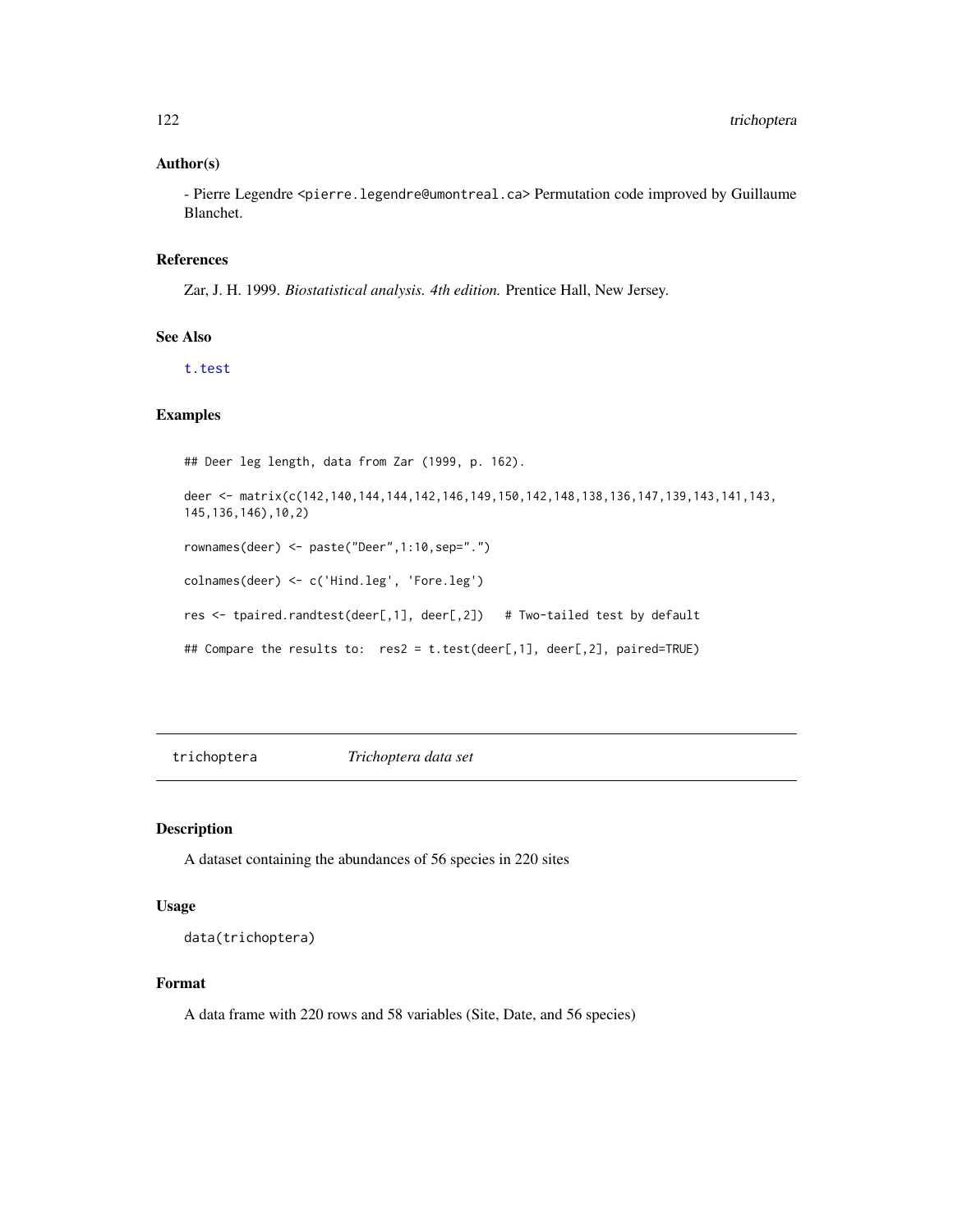<span id="page-122-0"></span>

# Description

Compute a multivariate empirical variogram. It is strictly equivalent to summing univariate variograms

# Usage

```
variogmultiv(Y, xy, dmin = 0, dmax = max(dist(xy)), nclass = 20)
```
# Arguments

| Y      | A matrix with numeric data                                                                             |
|--------|--------------------------------------------------------------------------------------------------------|
| xy     | A matrix with coordinates of samples                                                                   |
| dmin   | The minimum distance value at which the variogram is computed (i.e. lower<br>bound of the first class) |
| dmax   | The maximum distance value at which the variogram is computed (i.e. higher<br>bound of the last class) |
| nclass | Number of classes of distances                                                                         |

# Value

A list:

| d      | Distances ( <i>i.e.</i> centers of distance classes).        |
|--------|--------------------------------------------------------------|
| var    | Empirical semi-variances.                                    |
| n.w    | Number of connections between samples for a given distance.  |
| n.c    | Number of samples used for the computation of the variogram. |
| dclass | Character vector with the names of the distance classes.     |

# Author(s)

Stéphane Dray <stephane.dray@univ-lyon1.fr>

# References

Wagner H. H. (2003) Spatial covariance in plant communities: integrating ordination, geostatistics, and variance testing. Ecology, 84, 1045–1057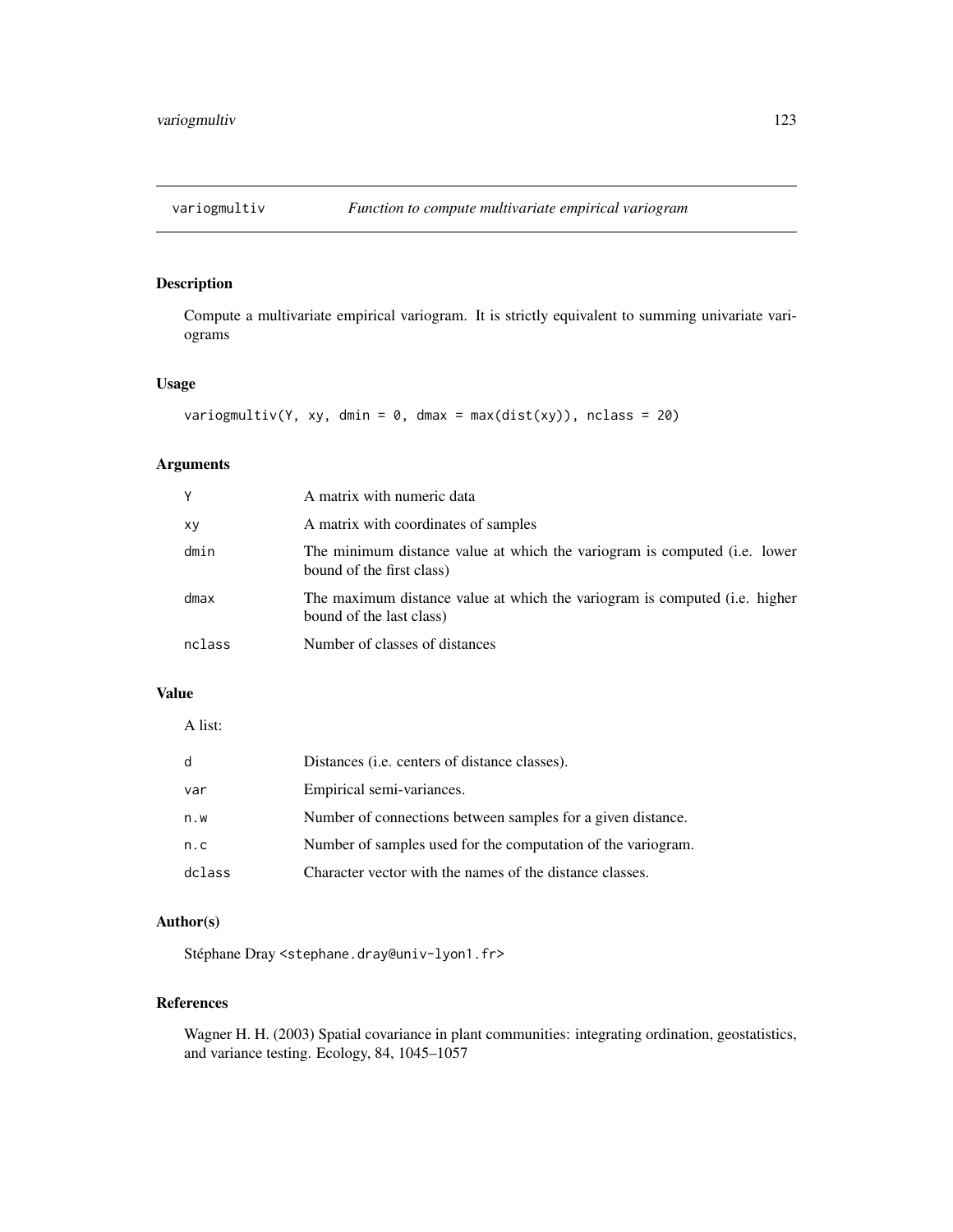# Examples

```
if(require(ade4)){
data(oribatid)
# Hellinger transformation
fau <- sqrt(oribatid$fau / outer(apply(oribatid$fau, 1, sum), rep(1, ncol(oribatid$fau)), "*"))
# Removing linear effect
faudt <- resid(lm(as.matrix(fau) ~ as.matrix(oribatid$xy)))
mvspec <- variogmultiv(faudt, oribatid$xy, nclass = 20)
mvspec
plot(mvspec$d, mvspec$var,type = 'b', pch = 20, xlab = "Distance", ylab = "C(distance)")
}
```
# WRperiodogram *Whittaker-Robinson periodogram*

# Description

Whittaker-Robinson periodogram for univariate series of quantitative data.

#### Usage

```
WRperiodogram(
  x,
 T1 = 2,
 T2,
  nperm = 999,
 nopermute,
 mult = c("sidak", "bonferroni"),
 print.time = FALSE
)
## S3 method for class 'WRperio'
plot(x, prog = 1, alpha = 0.05, line.col = "red", main = NULL, ...)
```
# Arguments

| $\mathsf{x}$   | A vector of quantitative values, with class numeric, for function WRperiodogram,<br>or an output object of WRperiodogram for function plot. |
|----------------|---------------------------------------------------------------------------------------------------------------------------------------------|
| T1             | First period included in the calculation (default: $T1=2$ ).                                                                                |
| T <sub>2</sub> | Last period included in the calculation (default: $T2=n/2$ ).                                                                               |
| nperm          | Number of permutations for the tests of significance.                                                                                       |
| nopermute      | List of item numbers that should not be permuted; see Details (default: no items<br>should be excluded from the permutations).              |

<span id="page-123-0"></span>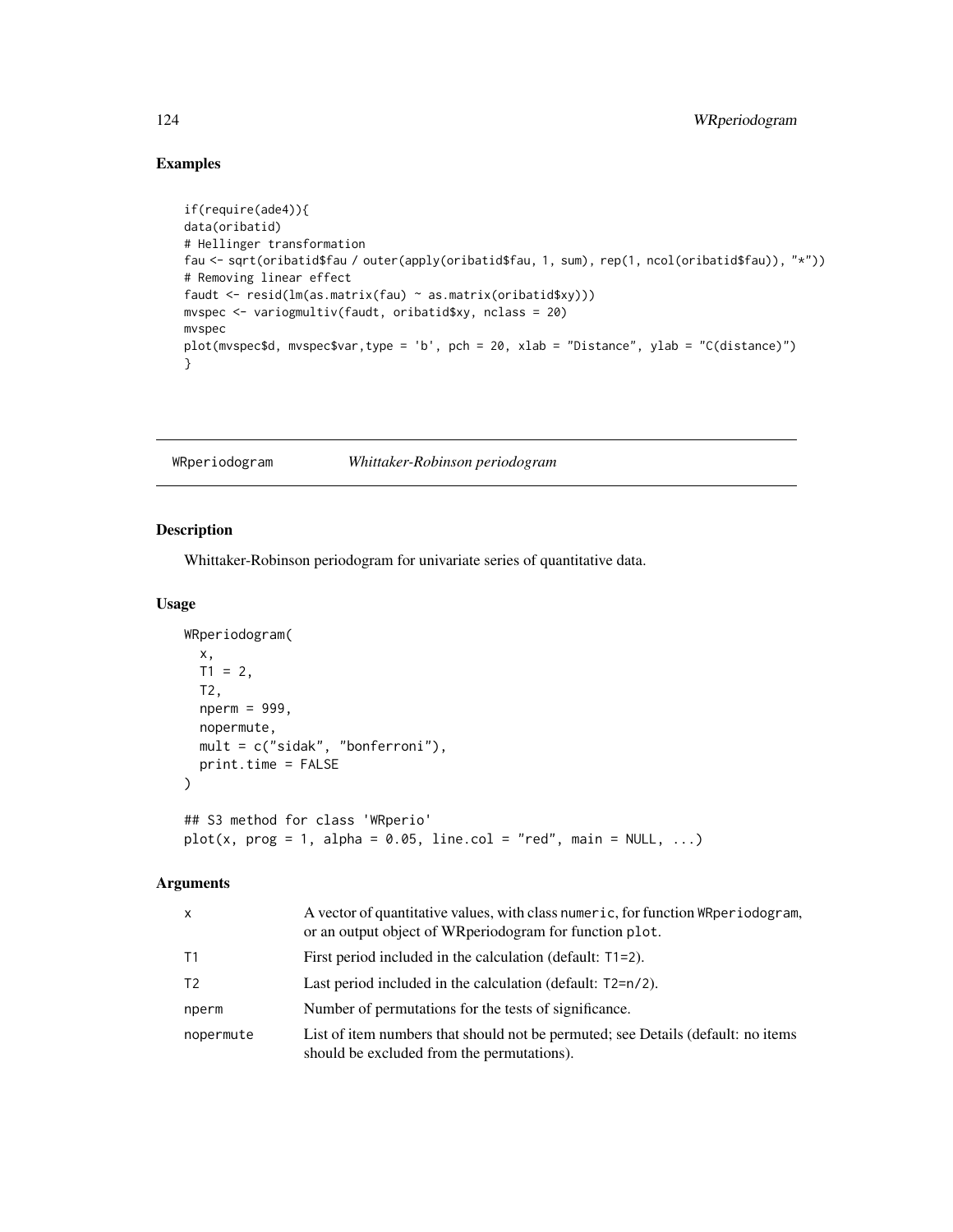# WRperiodogram 125

| mult       | Correction method for multiple testing. Choices are "bonferroni" and "sidak"<br>(default: mult="bonferroni").                                                             |
|------------|---------------------------------------------------------------------------------------------------------------------------------------------------------------------------|
| print.time | Print the computation time. Useful when planning the analysis of a long data<br>series with a high number of permutations. Default: print.time=FALSE.                     |
| prog       | $prog=1$ (default): use the original p-values in the plot. $prog=2$ : use the p-values<br>corrected for multiple testing. progestive correction of the multiple<br>tests. |
| alpha      | Significance level for the plot; p-values smaller than or equal to alpha are repre-<br>sented by black symbols. Default: alpha=0.05.                                      |
| line.col   | Colour of the lines between symbols in the graph (default: line.col="red").                                                                                               |
| main       | Main title of the plot. Users can write a custom title, in quotes (default: main="WR<br>Periodogram").                                                                    |
| $\ddotsc$  | Other graphical arguments passed to this function.                                                                                                                        |

# Details

The Whittaker-Robinson periodogram (Whittaker and Robinson, 1924) identifies periodic components in a vector of quantitative data. The data series must contain equally-spaced observations (i.e. constant lag) along a transect in space or through time. The vector may contain missing observations, represented by NA, in reasonable amount, e.g. up to a few percent of the total number of observations. The periodogram statistic used in this function is the standard deviation of the means of the columns of the Buys-Ballot table (Enright, 1965). The method is also described in Legendre & Legendre (2012, Section 12.4.1). Missing values (NA) are handled by skipping the NA values when computing the column means of the Buys-Ballot table.

The data must be stationary before computation of the periodogram. Stationarity is violated when there is a trend in the data or when they were obtained under contrasting environmental or experimental conditions. Users should at least test for the presence of a significant linear trend in the data (using linear regression); if a significant trend is identified, it can be removed by computing regression residuals.

The nopermute option allows users to include a list of items numbers that should not be permuted, whether the observations are NA or zero values. This option should not be used in routine work. It is intended for special situations where observations could not be made at some points along the space or time series because that was impossible. For example, in a spatial data series along a river, if points fall on emerging rocks or on islands, no observation of phytoplankton could have been made at those points. For the permutation test, values at these positions (NA or 0) should not be permuted with values at points where observations were possible.

The graph produced by the plot function shows the periodogram statistics and their significance following a permutation test, with periods in the abscissa. The p-values may be corrected for multiple testing using either the Bonferroni or the Sidak correction, which can be applied to all values in the correlogram uniformly, or following a progressive correction.

A progressive correction means that for the first periodogram statistic, the p-value is tested against the alpha significance level without any correction; for the second statistic, the p-value is corrected for 2 simultaneous tests; and so forth until the k-th statistic, where the p-value is corrected for k simultaneous tests. This approach solves the problem of "where to stop interpreting a periodogram"; one goes on as long as significant values emerge, considering the fact that the tests become progressively more conservative.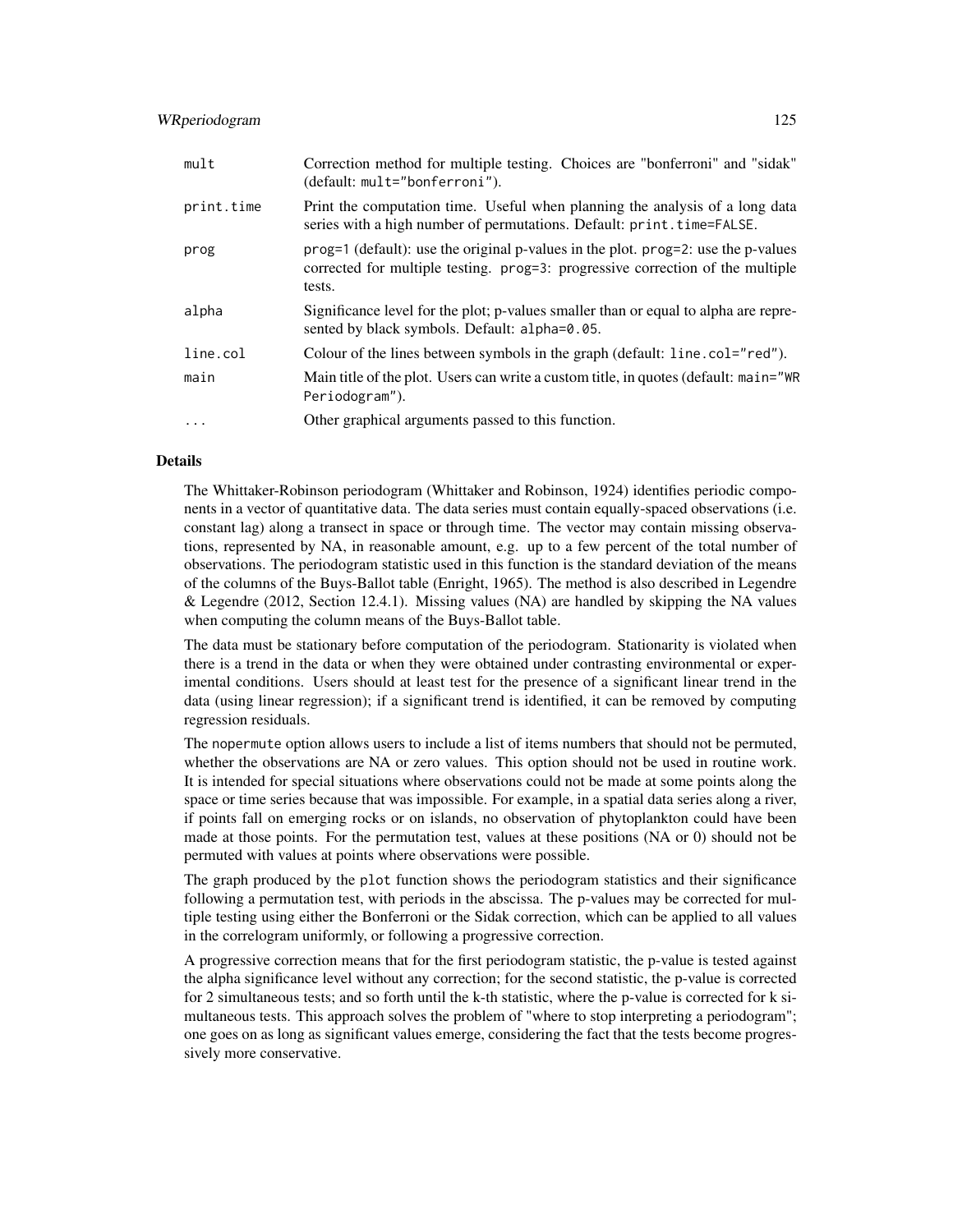In the Whittaker-Robinson periodogram, harmonics of a basic period are often found to be also significant.

The permutation tests, which can take a bit of time in very large jobs, can be interrupted by issuing an Escape command. One can also click the STOP button at the top of the R console.

#### Value

The function produces an object of class WRperio containing a table with the following columns:

| Period      | period number;                                                              |
|-------------|-----------------------------------------------------------------------------|
| WR.stat     | periodogram statistic;                                                      |
| p−value     | p-value after permutation test;                                             |
| p.corrected | p-value corrected for multiple tests, using the Bonferroni or Sidak method; |
| p.corr.prog | p-value after progressive correction.                                       |

When the p-values cannot be computed because of a very high proportion of missing values in the data, values of 99 are posted in the last three columns of the output table.

# Author(s)

Pierre Legendre <pierre.legendre@umontreal.ca> and Guillaume Guenard

#### References

Enright, J. T. 1965. The search for rhythmicity in biological time-series. Journal of Theoretical Biology 8: 426-468.

Legand, M. 1958. Variations diurnes du zooplancton autour de la Nouvelle-Calédonie. O.R.S.T.O.M., Inst. Fr. Océanie Sect. Océanogr. Rapp. Sci. (6): 1-42.

Legendre, P. and L. Legendre. 2012. Numerical ecology, 3rd English edition. Elsevier Science BV, Amsterdam.

Sarrazin, J., D. Cuvelier, L. Peton, P. Legendre and P. M. Sarradin. 2014. High-resolution dynamics of a deep-sea hydrothermal mussel assemblage monitored by the EMSO-Açores MoMAR observatory. Deep-Sea Research I 90: 62-75. (Recent application in oceanography)

Whittaker, E. T. and G. Robinson. 1924. The calculus of observations - A treatise on numerical mathematics. Blackie & Son, London.

# Examples

### 1. Numerical example from Subsection 12.4.1 of Legendre and Legendre (2012)

```
test.vec <- c(2,2,4,7,10,5,2,5,8,4,1,2,5,9,6,3)
```
# Periodogram with permutation tests of significance res <- WRperiodogram(test.vec) plot(res) # Plot the periodogram

#####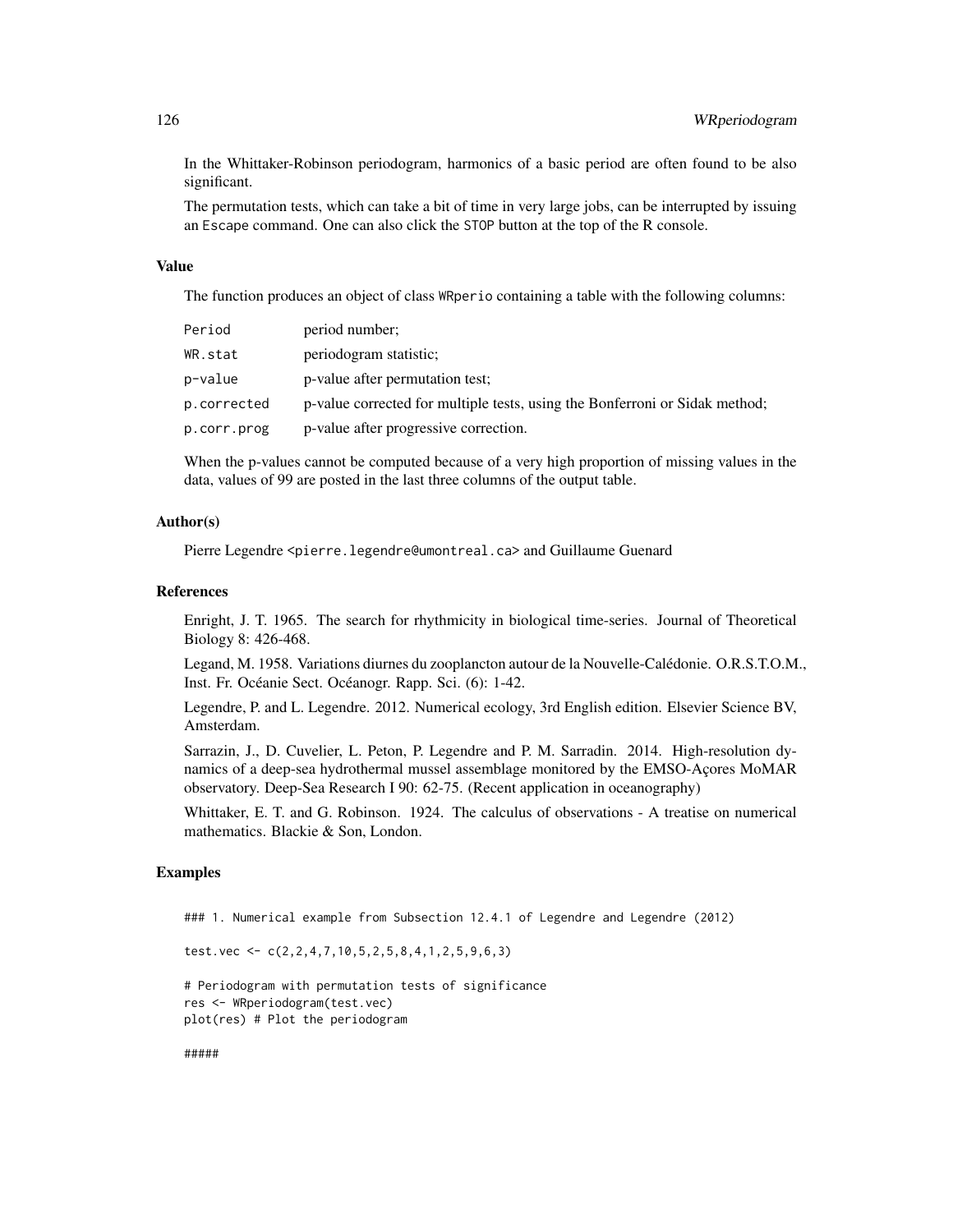### 2. Simulated data

```
# Generate a data series with periodic component using Legand's (1958) equation.
# Ref. Legendre and Legendre (2012, eq. 12.8, p. 753)
# x = time points, T = generated period, c = shift of curve, left (+) or right (-)
periodic.component <- function(x,T,c){cos((2*pi/T)*(x+c))}
n <- 500 # corresponds to 125 days with 4 observations per day
# Generate a lunar cycle, 29.5 days (T=118)
moon <- periodic.component(1:n, 118, 59)
# Generate a circadian cycle (T=4)
daily <- periodic.component(1:n, 4, 0)
# Generate an approximate tidal cycle (T=2)
# A real tidal signal would have a period of 12.42 h
tide <- periodic.component(1:n, 2, 0)
# Periodogram of the lunar component only
res.moon.250 <- WRperiodogram(moon, nperm=0) # T1=2, T2=n/2=250; no test
res.moon.130 <- WRperiodogram(moon, T2=130, nperm=499)
par(mfrow=c(1,2))
# Plot 2 moon cycles, n = 118*2 = 236 points
plot(moon[1:236], xlab="One time unit = 6 hours")
plot(res.moon.130, prog=1) # Plot the periodogram
#####
# Add the daily and tidal components, plus a random normal error. With daily (T=4) and
# tide (T=2), period 4 and its harmonics should have a higher W statistic than period 2
var1 \le daily + tide + rnorm(n, 0, 0.5)
# Plot a portion (40 points) of the data series
# Two periodic components identifiable. Tide (T=2) reinforces the daily signal (T=4)
par(mfrow=c(1,2))
plot(var1[1:40], pch=".", cex=1, xlab="One time unit = 6 hours")
lines(var1[1:40])
# Periodogram of 'var'
res.var1 <- WRperiodogram(var1, T2=40, nperm=499)
plot(res.var1, prog=3, line.col="blue") # Plot the periodogram
# The progressive correction for multiple tests (prog=3) was used in the periodogram.
#####
# Add the three components, plus a random normal error term
# to show that the WRperiodogram can test several periodic components at the same time.
# (5*moon) makes the lunar periods stronger than the daily and tidal periods
var2 \le 5*moon + daily + tide + rnorm(n, 0, 0.5)
# Plot a portion (150 points) of the data series
```

```
plot(var2[1:150], pch=".", cex=1, xlab="One time unit = 6 hours")
lines(var2[1:150])
```
par(mfrow=c(1,2))

# The three periodic components are identifiable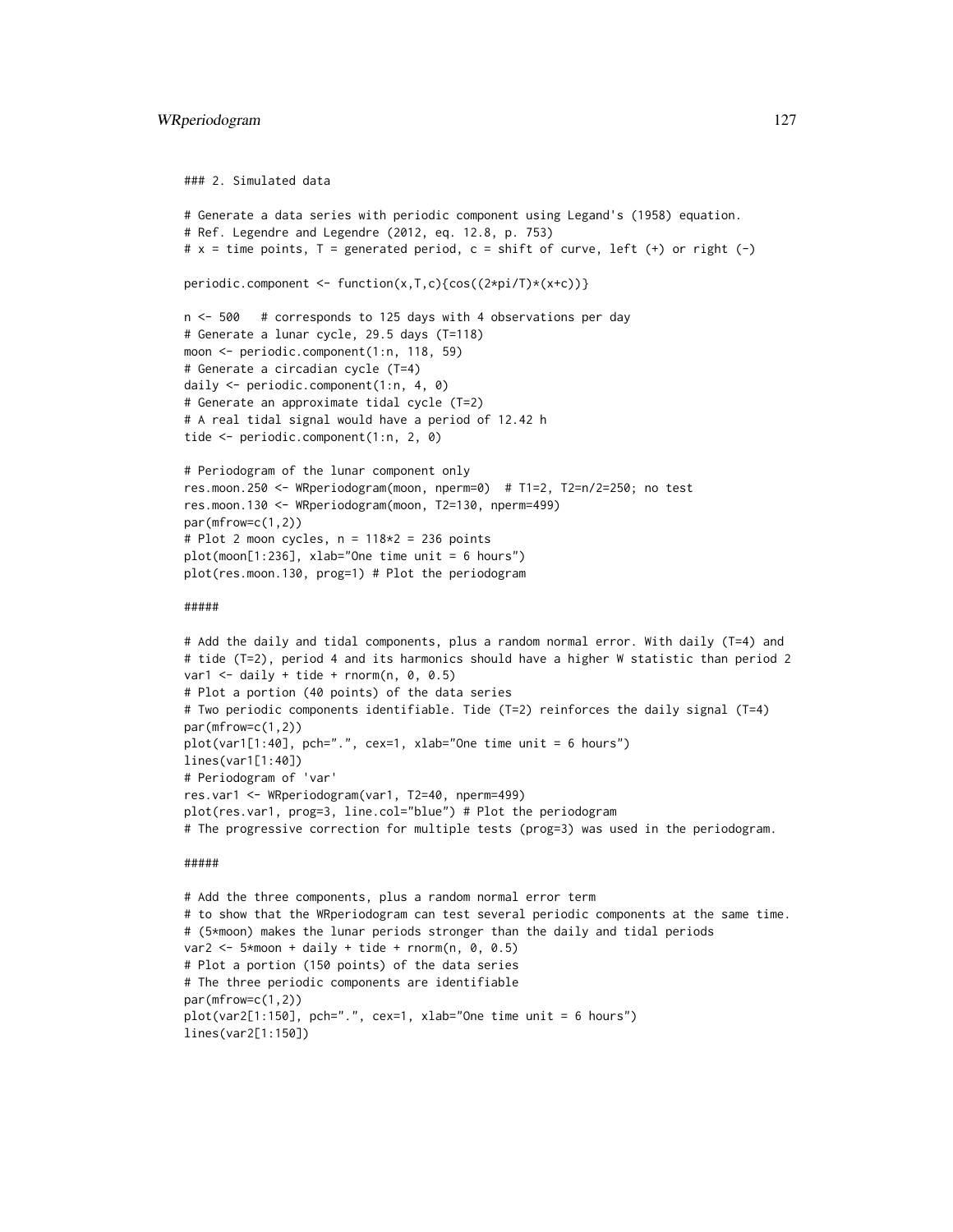```
# Periodogram of 'var'
res.var2 <- WRperiodogram(var2, T2=130, nperm=499)
plot(res.var2, T2=200, prog=1, line.col="blue") # Plot the periodogram
# Find the position of the maximum W statistic value in this periodogram
(\text{which}(\text{res}.\text{var2}[,2] == \text{max}(\text{res}.\text{var2}[,2])) -1)# "-1" correction at the end of the previous line: the first computed period is T=2,
# so period #118 is on line #117 of file res.var2
```
#####

```
# Illustration that the WR periodogram can handle missing values:
# Replace 10% of the 500 data by NA
select <- sort(sample(1:500)[1:50])
var.na <- var2
var.na[select] <- NA
res.var.na <- WRperiodogram(var.na, T2=130, nperm=499)
# Plot the periodogram with no correction for multiple tests
plot(res.var.na, prog=1)
# Plot periodogram again with progressive correction for multiple tests
plot(res.var.na, prog=3)
```
#### #####

### 3. Data used in the examples of the documentation file of function afc() of {stats} # Data file "ldeaths"; time series, 6 years x 12 months of deaths in UK hospitals # First, examine the data file ldeaths. Then: ld.res.perio <- WRperiodogram(ldeaths, nperm=499) # Plot the periodogram with two types of corrections for multiple tests par(mfrow=c(1,2)) plot(ld.res.perio, prog=1) # No correction for multiple testing plot(ld.res.perio, prog=3) # Progressive correction for multiple tests # The yearly cycle and harmonics are significant # Compare the results of afc() to those of WRperiodogram above acf(ldeaths) # lag=1.0 is one year; see ?acf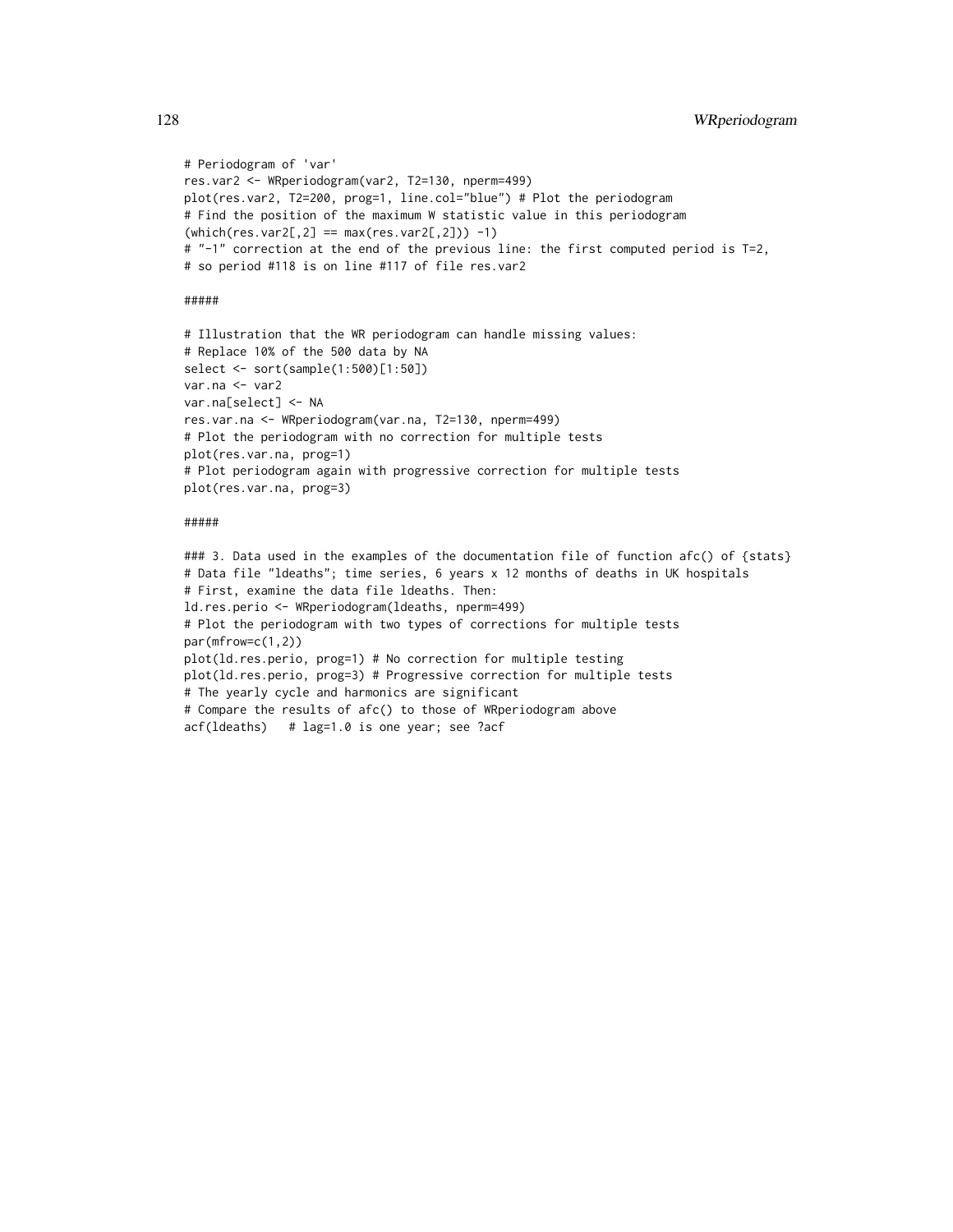# Index

∗ Scotch ScotchWhiskey , [102](#page-101-0) ∗ Tiahura Tiahura , [116](#page-115-0) ∗ Whiskey ScotchWhiskey , [102](#page-101-0) ∗ datasets bacProdxy , [13](#page-12-0) mastigouche , [59](#page-58-0) trichoptera , [122](#page-121-0) ∗ manip rotation , [98](#page-97-0) ∗ models ortho.AIC, [88](#page-87-1) ∗ multivariate aem.time , [8](#page-7-0) forward.sel , [44](#page-43-0) forward.sel.par , [46](#page-45-0) global.rtest, [48](#page-47-0) mspa , [73](#page-72-0) multispati , [84](#page-83-0) stimodels , [105](#page-104-0) WRperiodogram , [124](#page-123-0) ∗ spatial aem , [3](#page-2-0) aem.build.binary , [6](#page-5-0) aem.time , [8](#page-7-0) aem.weight.edges, [10](#page-9-0) chooseCN , [20](#page-19-0) create.dbMEM.model , [31](#page-30-0) envspace.test, [39](#page-38-0) global.rtest, [48](#page-47-0) LCBD.comp , [49](#page-48-0) listw.candidates , [52](#page-51-1) listw.select , [56](#page-55-1) mem.select,  $60$ moran.bounds, <mark>[69](#page-68-0)</mark> moran.randtest,[70](#page-69-0) moranNP.randtest , [71](#page-70-0)

mspa , [73](#page-72-0) msr , [76](#page-75-0) msr.4thcorner,[79](#page-78-0) msr.mantelrtest, $80$ mst.nb, [83](#page-82-0) multispati, [84](#page-83-0) orthobasis.poly , [89](#page-88-0) scalogram , [99](#page-98-0) scores.listw, [100](#page-99-1) stimodels , [105](#page-104-0) test.W , [114](#page-113-0) variogmultiv , [123](#page-122-0) ∗ ts aem.weight.edges , [10](#page-9-0) ∗ utilities chooseCN , [20](#page-19-0) [.orthobasisSp(scores.listw), [100](#page-99-1) adegpar , *[74](#page-73-0)* , *[93](#page-92-0)* , *[99](#page-98-0)* aem , [3](#page-2-0) , *[7,](#page-6-0) [8](#page-7-0)* , *[10](#page-9-0)* aem.build.binary , *[4](#page-3-0)* , [6](#page-5-0) , *[12](#page-11-0) , [13](#page-12-0)* aem.time , [8](#page-7-0) aem.weight.edges , [10](#page-9-0) aem.weight.time *(*aem.weight.edges *)* , [10](#page-9-0) as.krandtest , *[70](#page-69-0)* , *[72](#page-71-0)* as.randtest , *[70](#page-69-0)* bacProdxy , [13](#page-12-0) beta.div , [14](#page-13-0) beta.div.comp, [18](#page-17-0) chooseCN , [20](#page-19-0) , *[55](#page-54-0)* , *[73](#page-72-0)* , *[75](#page-74-0)* constr.hclust , [22](#page-21-0) , *[92](#page-91-0)* constr.hclust-class , [28](#page-27-0) Cperiodogram, [30](#page-29-0) create.dbMEM.model , [31](#page-30-0) cutree , *[24](#page-23-0)* , *[92](#page-91-0)* dbmem , *[31](#page-30-0) , [32](#page-31-0)* , [33](#page-32-0) dist , *[23](#page-22-0)*